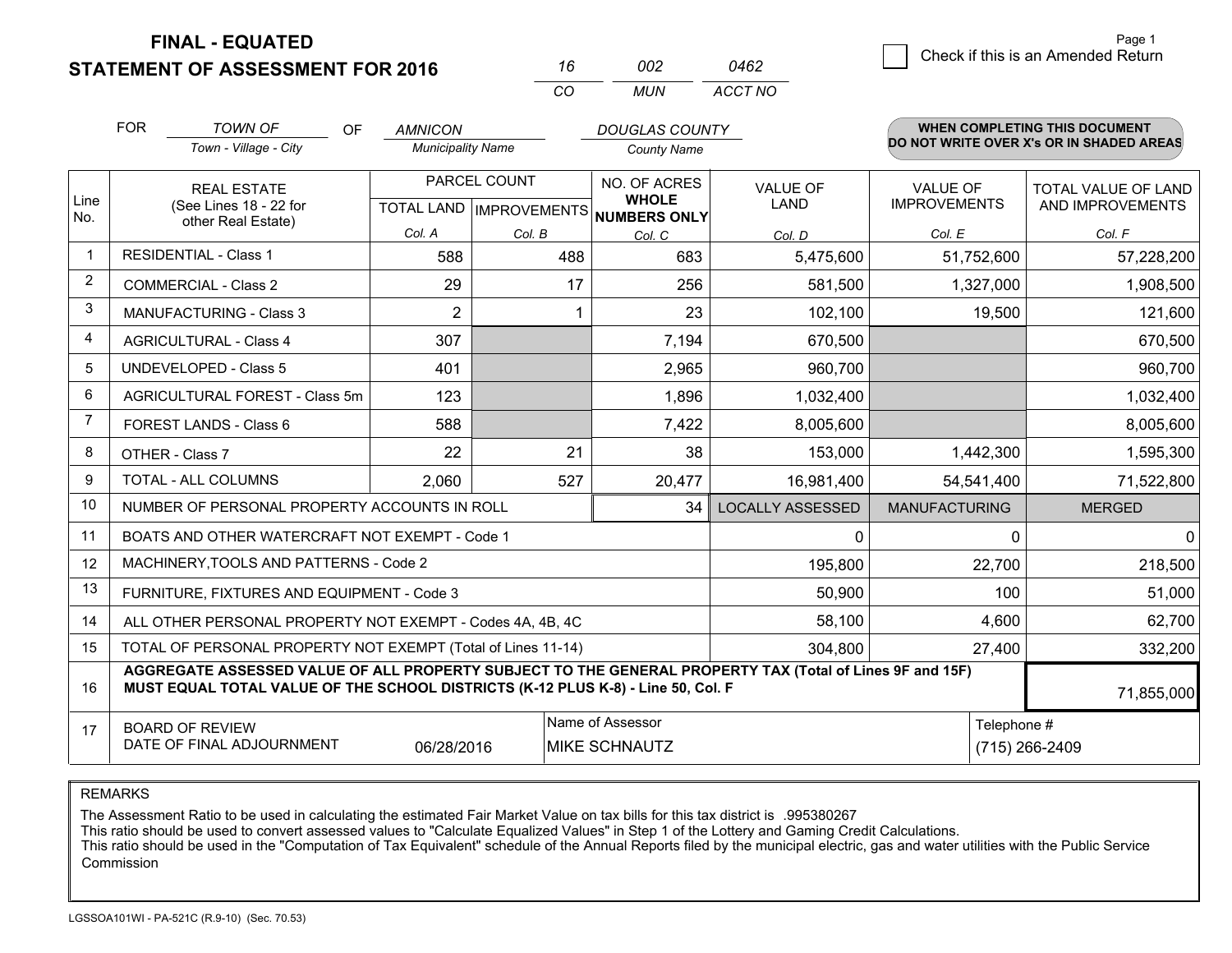*YEAR CO MUN ACCT NO* <sup>2016</sup> <sup>16</sup> <sup>002</sup> <sup>0462</sup>

Do not confuse FOREST LANDS (Line 7) with FOREST CROPS (in this section) - They are **NOT** the same

|    |                                  |                                             | Private Forest Crop - Reg Class @ 10¢ per acre                                 |  | Private Forest Crop - Reg Class @ \$2.52 per acre                                         |                                                                              |  |                    |  |
|----|----------------------------------|---------------------------------------------|--------------------------------------------------------------------------------|--|-------------------------------------------------------------------------------------------|------------------------------------------------------------------------------|--|--------------------|--|
| 18 | (a) PARCELS                      | (b) ACRES                                   | (c) ASSESSED VALUE                                                             |  | (d) PARCELS                                                                               | (e) ACRES                                                                    |  | (f) ASSESSED VALUE |  |
|    |                                  |                                             |                                                                                |  |                                                                                           |                                                                              |  |                    |  |
|    |                                  |                                             | Private Forest Crop - Special Class @ 20¢ per acre                             |  |                                                                                           | Entered Before 2005 Managed Forest - Ferrous Mining CLOSED @ \$8.27 per acre |  |                    |  |
| 19 | (a) PARCELS                      | (b) ACRES                                   | (c) ASSESSED VALUE                                                             |  | (d) PARCELS                                                                               | (e) ACRES                                                                    |  | (f) ASSESSED VALUE |  |
|    |                                  |                                             |                                                                                |  |                                                                                           |                                                                              |  |                    |  |
|    |                                  | Entered Before 2005 Managed Forest - OPEN @ | \$.79 per acre                                                                 |  |                                                                                           | Entered Before 2005 Managed Forest - CLOSED @ \$1.87 per acre                |  |                    |  |
| 20 | (a) PARCELS                      | (b) ACRES                                   | (c) ASSESSED VALUE                                                             |  | (d) PARCELS                                                                               | (e) ACRES                                                                    |  | (f) ASSESSED VALUE |  |
|    |                                  |                                             |                                                                                |  | 4                                                                                         | 155                                                                          |  | 160,300            |  |
|    |                                  | Entered After 2004 Managed Forest - OPEN @  |                                                                                |  |                                                                                           |                                                                              |  |                    |  |
|    | (a) PARCELS                      | (b) ACRES                                   | \$2.14 per acre<br>(c) ASSESSED VALUE                                          |  | Entered After 2004 Managed Forest - CLOSED @ \$10.68 per acre<br>(d) PARCELS<br>(e) ACRES |                                                                              |  | (f) ASSESSED VALUE |  |
| 21 |                                  |                                             |                                                                                |  |                                                                                           |                                                                              |  |                    |  |
|    |                                  |                                             |                                                                                |  | 3                                                                                         | 122.21                                                                       |  | 103,600            |  |
|    |                                  |                                             |                                                                                |  |                                                                                           |                                                                              |  |                    |  |
| 22 | (a) County Forest Cropland Acres |                                             | (b) Federal Acres                                                              |  | (c) State Acres                                                                           | (d) County (NOT FOREST CROP) Acres                                           |  | (e) Other Acres    |  |
|    |                                  |                                             | 15                                                                             |  | 1,226.8                                                                                   | 112.46                                                                       |  | 2.383.31           |  |
|    |                                  |                                             | Assessed Value of Omitted Property From Prior Years (Sec. 70.44)               |  |                                                                                           | Assessed Value of Sec. 70.43 Corrections of Errors by Assessors              |  |                    |  |
|    |                                  | (a) REAL ESTATE                             | (b) PERSONAL                                                                   |  |                                                                                           | (c1) REAL ESTATE                                                             |  | (c2) PERSONAL      |  |
| 23 |                                  |                                             |                                                                                |  |                                                                                           |                                                                              |  |                    |  |
|    |                                  |                                             | Manufacturing Equated Value of Omitted Property From Prior Years (Sec. 70.995) |  |                                                                                           | Mfg. Equated Value of Sec.70.43 Corrections of Errors by Assessors           |  |                    |  |
|    | (d) REAL ESTATE                  |                                             | (e) PERSONAL                                                                   |  | (f1) REAL ESTATE                                                                          |                                                                              |  | (f2) PERSONAL      |  |
|    |                                  |                                             |                                                                                |  |                                                                                           |                                                                              |  |                    |  |
|    |                                  |                                             |                                                                                |  |                                                                                           |                                                                              |  |                    |  |

## **SPECIAL DISTRICTS**

| Line<br>No. | Enter 6-digit<br><b>Special District</b> | <b>Account</b><br><b>Number</b> | <b>Special District Name</b> | <b>Locally Assessed Value</b><br>of Real Estate and | Mfg Value of Real Estate<br>and Personal Property | <b>Merged Value of</b><br><b>Real Estate and</b> |
|-------------|------------------------------------------|---------------------------------|------------------------------|-----------------------------------------------------|---------------------------------------------------|--------------------------------------------------|
|             | Code (Col. A)                            | (Col. B)                        | (Col. C)                     | Personal Property (Col. D)                          | (Col. E)                                          | Personal Property (Col. F)                       |
| 24          |                                          |                                 |                              |                                                     |                                                   |                                                  |
| 25          |                                          |                                 |                              |                                                     |                                                   |                                                  |
| 26          |                                          |                                 |                              |                                                     |                                                   |                                                  |
| 27          |                                          |                                 |                              |                                                     |                                                   |                                                  |
| 28          |                                          |                                 |                              |                                                     |                                                   |                                                  |
| 29          |                                          |                                 |                              |                                                     |                                                   |                                                  |
| 30          |                                          |                                 |                              |                                                     |                                                   |                                                  |
| 31          |                                          |                                 |                              |                                                     |                                                   |                                                  |
| 32          |                                          |                                 |                              |                                                     |                                                   |                                                  |
| 33          |                                          |                                 |                              |                                                     |                                                   |                                                  |
| 34          |                                          |                                 |                              |                                                     |                                                   |                                                  |
| 35          |                                          |                                 |                              |                                                     |                                                   |                                                  |

LGSSOA101WI-PA - 521C (R. 9-10) (Sec. 70.53)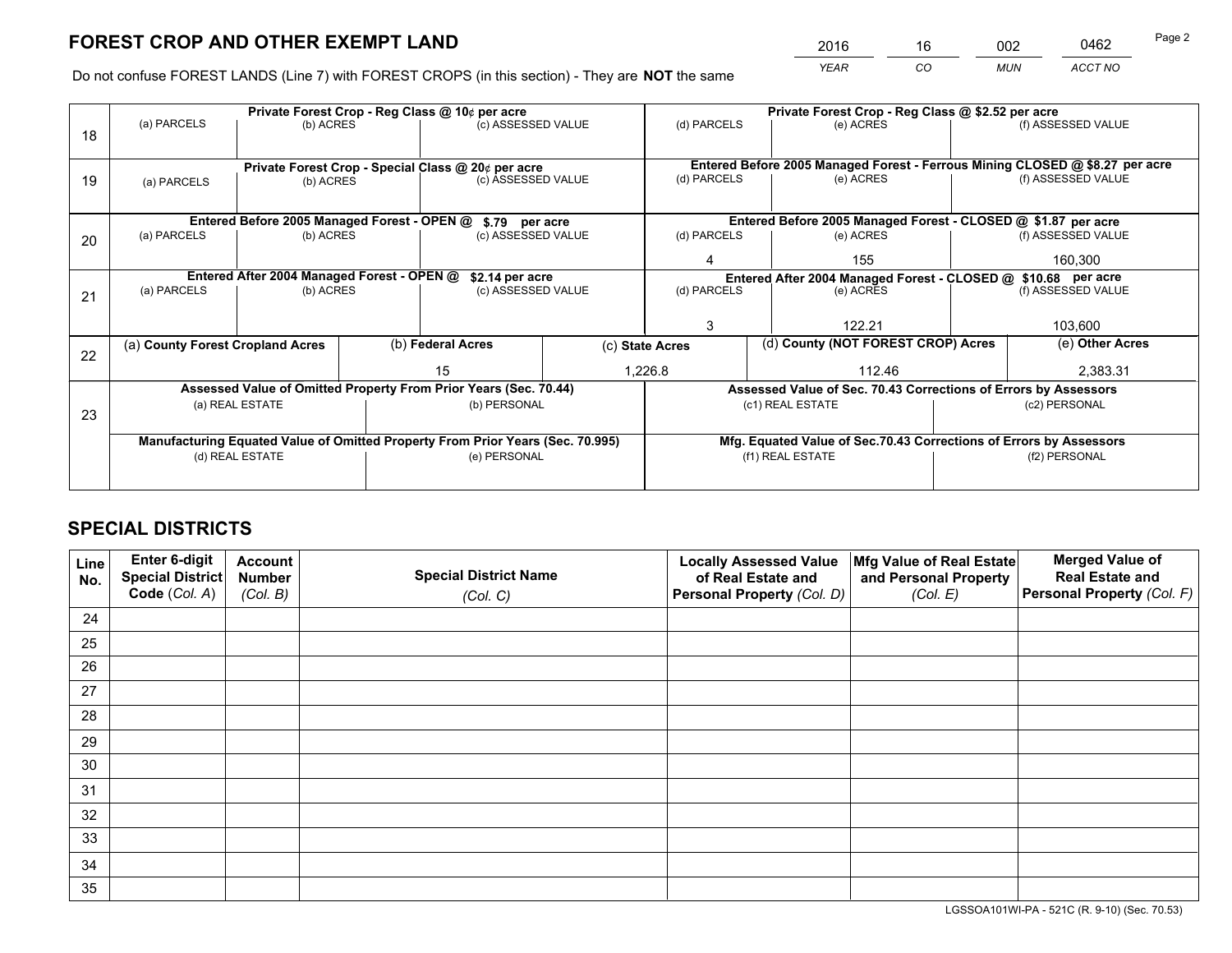|                 |                                                                 |                                             |                                                         | <b>YEAR</b>                                                                       | CO<br><b>MUN</b>                                              | ACCT NO                                                                        |
|-----------------|-----------------------------------------------------------------|---------------------------------------------|---------------------------------------------------------|-----------------------------------------------------------------------------------|---------------------------------------------------------------|--------------------------------------------------------------------------------|
| Line<br>No.     | <b>Enter 6-digit</b><br><b>School District</b><br>Code (Col. A) | <b>Account</b><br><b>Number</b><br>(Col. B) | <b>School District Name</b><br>(Col. C)                 | <b>Locally Assessed Value</b><br>of Real Estate and<br>Personal Property (Col. D) | Mfg Value of Real Estate<br>and Personal Property<br>(Col. E) | <b>Merged Value of</b><br><b>Real Estate and</b><br>Personal Property (Col. F) |
|                 | A. SCHOOL DISTRICTS (K-8 and K-12)                              |                                             |                                                         |                                                                                   |                                                               |                                                                                |
| 36              | 163297                                                          | 0111                                        | <b>SCH D OF MAPLE</b>                                   | 71,706,000                                                                        | 149,000                                                       | 71,855,000                                                                     |
| 37              |                                                                 |                                             |                                                         |                                                                                   |                                                               |                                                                                |
| 38              |                                                                 |                                             |                                                         |                                                                                   |                                                               |                                                                                |
| 39              |                                                                 |                                             |                                                         |                                                                                   |                                                               |                                                                                |
| 40              |                                                                 |                                             |                                                         |                                                                                   |                                                               |                                                                                |
| 41              |                                                                 |                                             |                                                         |                                                                                   |                                                               |                                                                                |
| 42<br>43        |                                                                 |                                             |                                                         |                                                                                   |                                                               |                                                                                |
| 44              |                                                                 |                                             |                                                         |                                                                                   |                                                               |                                                                                |
| 45              |                                                                 |                                             |                                                         |                                                                                   |                                                               |                                                                                |
| $\overline{46}$ |                                                                 |                                             |                                                         |                                                                                   |                                                               |                                                                                |
| 47              |                                                                 |                                             |                                                         |                                                                                   |                                                               |                                                                                |
| 48              |                                                                 |                                             |                                                         |                                                                                   |                                                               |                                                                                |
| 49              |                                                                 |                                             |                                                         |                                                                                   |                                                               |                                                                                |
| 50              |                                                                 |                                             | TOTAL ASSESSED VALUE OF SCHOOL DISTRICTS (K-8 and K-12) | 71,706,000                                                                        | 149,000                                                       | 71,855,000                                                                     |
|                 | <b>B.</b><br><b>UNION HIGH SCHOOL DISTRICTS</b>                 |                                             |                                                         |                                                                                   |                                                               |                                                                                |
| 51              |                                                                 |                                             |                                                         |                                                                                   |                                                               |                                                                                |
| 52              |                                                                 |                                             |                                                         |                                                                                   |                                                               |                                                                                |
| 53              |                                                                 |                                             |                                                         |                                                                                   |                                                               |                                                                                |
| 54              |                                                                 |                                             |                                                         |                                                                                   |                                                               |                                                                                |
| 55              |                                                                 |                                             | TOTAL ASSESSED VALUE OF UNION HIGH SCHOOLS              |                                                                                   |                                                               |                                                                                |
|                 | C.<br><b>TECHNICAL COLLEGE DISTRICTS</b>                        |                                             |                                                         |                                                                                   |                                                               |                                                                                |
| 56              | 001700                                                          | 0016                                        | WISCONSIN INDIANHEAD TECH COLLEGE SHEL                  | 71,706,000                                                                        | 149,000                                                       | 71,855,000                                                                     |
| 57<br>58        |                                                                 |                                             |                                                         |                                                                                   |                                                               |                                                                                |
| 59              |                                                                 |                                             | TOTAL ASSESSED VALUE OF TECHNICAL COLLEGES              | 71,706,000                                                                        | 149,000                                                       | 71,855,000                                                                     |
|                 |                                                                 |                                             |                                                         |                                                                                   |                                                               |                                                                                |

## *I hereby certify, to the best of my knowledge and belief, this form is complete and correct.*

| Print name of preparer | Title                    |                | Date (MM / DD / CCYY) |
|------------------------|--------------------------|----------------|-----------------------|
|                        |                          |                |                       |
| Signature of preparer  | Contact Telephone Number | E-mail address |                       |
|                        | $\overline{\phantom{0}}$ |                |                       |

LGSSOA101WI -PA-521C (R. 9-10) (Sec. 70.53)

Page 3

**SCHOOL DISTRICTS**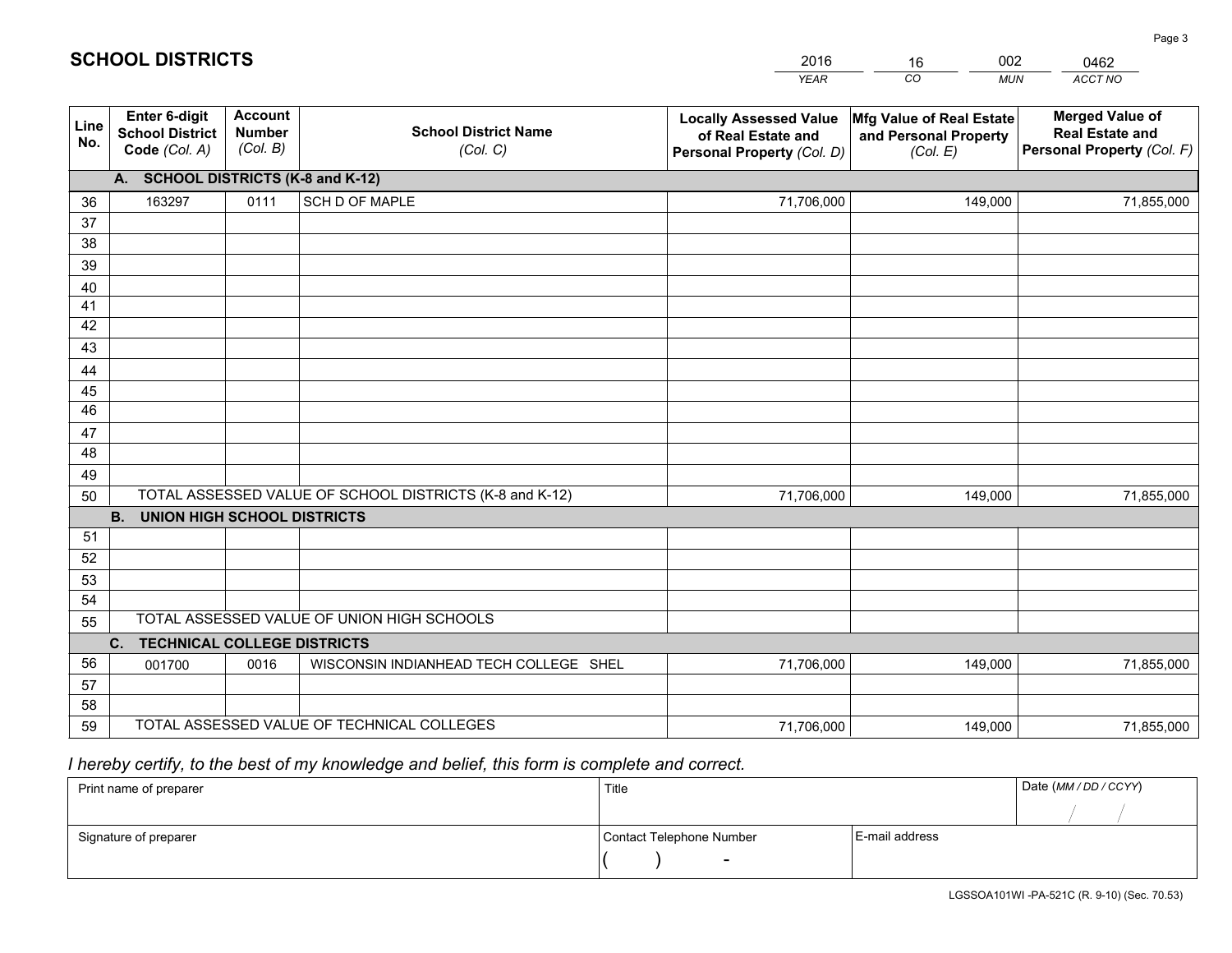### **HIGHLIGHTS**

- 1. Complete the Statement of Assessment after the Board of Review. Reflect any changes made there.
- 2. Use black ink to complete.
- 3. Line 16 must equal Line 50, Col D.
- 4. Line 55 must equal the total of K-8 schools listed on lines 36-49. Do not include K-12 schools in this comparision.
- 5. Line 59, Col. D must equal Line 16.
- 6. Special District, School District and Technical College District values must include both real estate and personal property. Examples of Special districts are: town sanitary districts, public inland lake protection and rehabilitation districts, and metropolitan sewerage districts.
- 7. DO NOT INCLUDE Manufacturing property values.DOR will print these values on the final SOA.

GARY KANE

**GARY KANE** 

TOWN OF AMNICON 4474S WENTWORTH RD SOUTH RANGE, WI 54874

SOUTH RANGE, WI 54874 4474S WENTWORTH RD TOWN OF AMNICON

 8. Accuracy of this form is very important. The values reported directly affect the equalized value DOR calculates for school and special districts.

### **Page 1:**

 If not prefilled, enter the tax year,county and municipal code,municipal type, municipal name and county name on the top of form.

Check the Amended box, if filing an amended / corrected SOA.

 Report the parcel count, acres and assessed value of taxable general property, total parcel count, (real and personal), total acres, and values from final figures set by the Board of Review.

- A. Real Estate land and improvements (buildings, etc.) is reported on lines 1 8, total line 9.
- B. Personal Property is reported on lines 11 14, Column D, total line 15.
- C. To complete this report, use the computer produced summary of the assessment roll that shows these amounts.
- D. Use whole numbers only.
- E. Add each line across and each column down to verify entries.

## **Page 2:**

- A. Report Special Items (not subject to general property tax).
- 1. Private Forest Croplands and Managed Forest Lands are reported on lines 18,19, 20 and 21. Be sure to report assessed values **NOT** taxes.
- 2. You should have copies of the orders of entry, orders of withdrawal, etc., to update your assessment roll.
	- 3. Show hundredths of acres (e.g. 39.75).
- 4. Tax exempt lands are reported on line 22.
- 5. Omitted property and sec. 70.43, Wis. Stats., corrections of errors by assessor are reported on line 23. Report real estate and personal property separately. These should be for **prior years**, not something found on the current assessment roll after the board of review.
- B. Special District (Lines 24-35) Include the value of both real and personal property.

 The Department of Revenue (DOR) preprints much of the information regarding names and codes for schools, special districts,etc. If a district is not listed, enter the name and value only, DOR will enter the proper code.

## **Page 3 School Districts:**

Include the value of both real and personal property.

Report School District (regular, elementary, union high school, and technical college).

- 1. Regular (K-12) and Elementary (K-8) school values are reported on lines 36-49, total on line 50.
- 2. Union High School (UHS) (use only if elementary schools are listed on lines 36-49) are reported on lines 51-54. UHS total value (line 55) must equal to the total **elementary school** values reported on lines 36-49. Do notinclude K-12 schools in this comparison.
- 3. Technical College values are reported on lines 56-58, total on line 59.
- 4. Use the computer summary that shows these amounts to complete this report.

#### **This form is due the second Monday in June. File this report only after your Board of Review is complete.**

 *If you have questions: Return forms to:*

Fax number: (608) 264-6887 PO Box 8971

 Email: lgs@revenue.wi.gov Wisconsin Department of Revenue Call: (608) 261-5341 Local Government Services Section 6-97Madison WI 53708-8971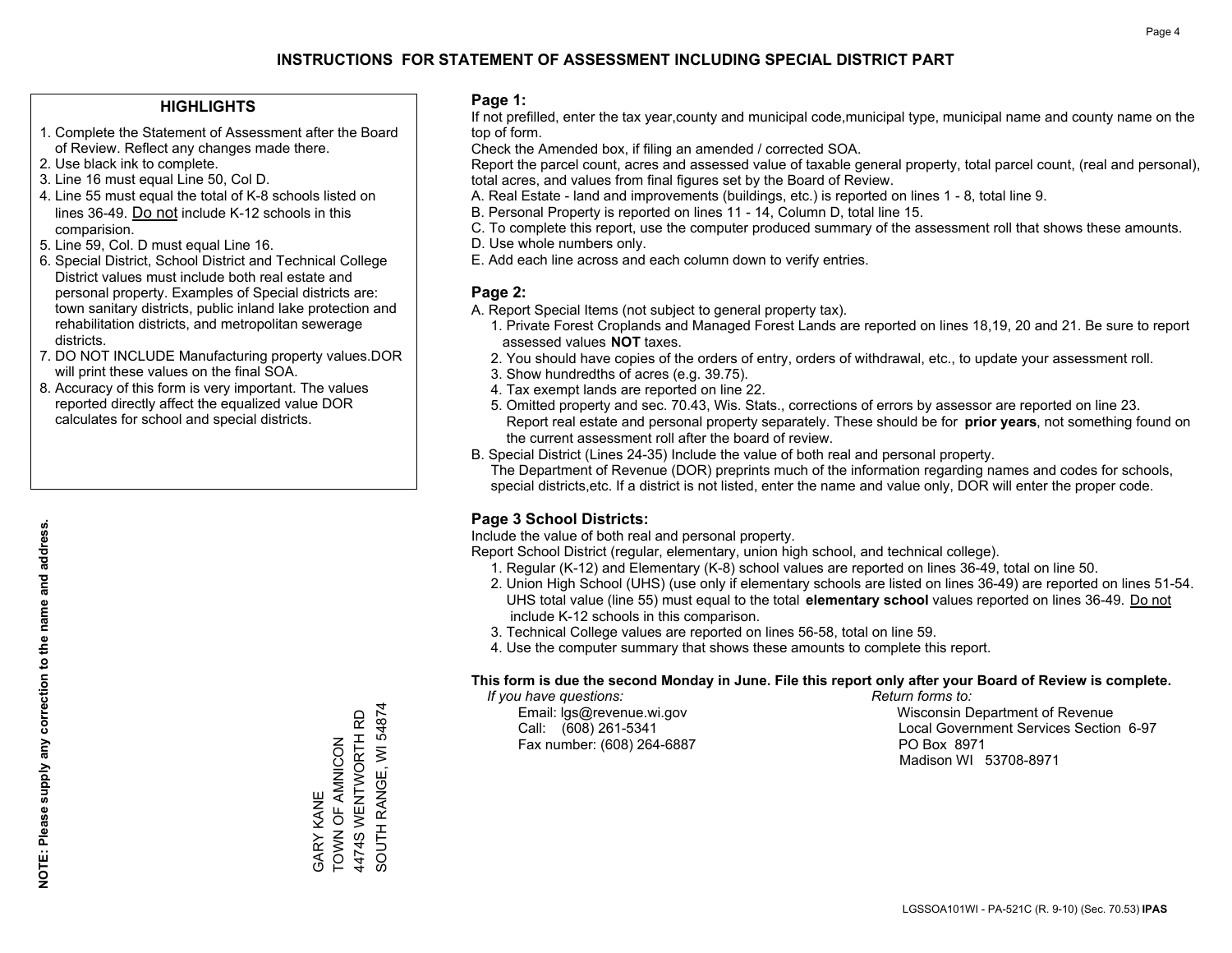**FINAL - EQUATED**

**STATEMENT OF ASSESSMENT FOR 2016** 

| 16  | 004 | 0463    |
|-----|-----|---------|
| CO. | MUN | ACCT NO |

|                | <b>FOR</b><br><b>TOWN OF</b><br><b>OF</b><br>Town - Village - City                                                                                                                           | <b>BENNETT</b><br><b>Municipality Name</b> |              | <b>DOUGLAS COUNTY</b><br><b>County Name</b>             |                         | <b>WHEN COMPLETING THIS DOCUMENT</b><br>DO NOT WRITE OVER X's OR IN SHADED AREAS |                                                |
|----------------|----------------------------------------------------------------------------------------------------------------------------------------------------------------------------------------------|--------------------------------------------|--------------|---------------------------------------------------------|-------------------------|----------------------------------------------------------------------------------|------------------------------------------------|
| Line<br>No.    | PARCEL COUNT<br><b>REAL ESTATE</b><br>(See Lines 18 - 22 for<br>TOTAL LAND   IMPROVEMENTS   NUMBERS ONLY<br>other Real Estate)                                                               |                                            |              | NO. OF ACRES<br><b>VALUE OF</b><br><b>WHOLE</b><br>LAND |                         | <b>VALUE OF</b><br><b>IMPROVEMENTS</b>                                           | <b>TOTAL VALUE OF LAND</b><br>AND IMPROVEMENTS |
|                |                                                                                                                                                                                              | Col. A                                     | Col. B       | Col. C                                                  | Col. D                  | Col. E                                                                           | Col. F                                         |
| $\mathbf{1}$   | <b>RESIDENTIAL - Class 1</b>                                                                                                                                                                 | 491                                        | 383          | 849                                                     | 10,369,700              | 32,400,800                                                                       | 42,770,500                                     |
| $\overline{2}$ | <b>COMMERCIAL - Class 2</b>                                                                                                                                                                  | 8                                          | 7            | 115                                                     | 771,000                 | 2,655,600                                                                        | 3,426,600                                      |
| 3              | MANUFACTURING - Class 3                                                                                                                                                                      | $\Omega$                                   | 0            | $\Omega$                                                | 0                       |                                                                                  | $\Omega$<br>0                                  |
| 4              | <b>AGRICULTURAL - Class 4</b>                                                                                                                                                                | 67                                         |              | 1,115                                                   | 107,800                 |                                                                                  | 107,800                                        |
| 5              | UNDEVELOPED - Class 5                                                                                                                                                                        | 234                                        |              | 3,272                                                   | 911,600                 |                                                                                  | 911,600                                        |
| 6              | AGRICULTURAL FOREST - Class 5m                                                                                                                                                               | 44                                         |              | 780                                                     | 448,600                 |                                                                                  | 448,600                                        |
| 7              | FOREST LANDS - Class 6                                                                                                                                                                       | 472                                        |              | 9,973                                                   | 10,987,500              |                                                                                  | 10,987,500                                     |
| 8              | OTHER - Class 7                                                                                                                                                                              | 12                                         | 12           | 25                                                      | 75,000                  | 785,900                                                                          | 860,900                                        |
| 9              | TOTAL - ALL COLUMNS                                                                                                                                                                          | 1,328                                      | 402          | 16,129                                                  | 23,671,200              | 35,842,300                                                                       | 59,513,500                                     |
| 10             | NUMBER OF PERSONAL PROPERTY ACCOUNTS IN ROLL                                                                                                                                                 |                                            |              | 9                                                       | <b>LOCALLY ASSESSED</b> | <b>MANUFACTURING</b>                                                             | <b>MERGED</b>                                  |
| 11             | BOATS AND OTHER WATERCRAFT NOT EXEMPT - Code 1                                                                                                                                               |                                            |              |                                                         | 150                     |                                                                                  | 150<br>0                                       |
| 12             | MACHINERY, TOOLS AND PATTERNS - Code 2                                                                                                                                                       |                                            |              |                                                         | 5,558                   |                                                                                  | 5,558<br>0                                     |
| 13             | FURNITURE, FIXTURES AND EQUIPMENT - Code 3                                                                                                                                                   |                                            |              |                                                         | 409,985                 |                                                                                  | $\mathbf 0$<br>409,985                         |
| 14             | ALL OTHER PERSONAL PROPERTY NOT EXEMPT - Codes 4A, 4B, 4C                                                                                                                                    |                                            |              |                                                         | 3,691                   |                                                                                  | $\mathbf 0$<br>3,691                           |
| 15             | TOTAL OF PERSONAL PROPERTY NOT EXEMPT (Total of Lines 11-14)                                                                                                                                 |                                            | 419,384<br>0 |                                                         |                         |                                                                                  |                                                |
| 16             | AGGREGATE ASSESSED VALUE OF ALL PROPERTY SUBJECT TO THE GENERAL PROPERTY TAX (Total of Lines 9F and 15F)<br>MUST EQUAL TOTAL VALUE OF THE SCHOOL DISTRICTS (K-12 PLUS K-8) - Line 50, Col. F |                                            |              |                                                         |                         |                                                                                  | 59,932,884                                     |
| 17             | <b>BOARD OF REVIEW</b><br>DATE OF FINAL ADJOURNMENT                                                                                                                                          | 06/13/2016                                 |              | Name of Assessor<br><b>KENNETH THIMM</b>                |                         |                                                                                  | Telephone #<br>(218) 390-4289                  |
|                |                                                                                                                                                                                              |                                            |              |                                                         |                         |                                                                                  |                                                |

REMARKS

The Assessment Ratio to be used in calculating the estimated Fair Market Value on tax bills for this tax district is 1.028546392

This ratio should be used to convert assessed values to "Calculate Equalized Values" in Step 1 of the Lottery and Gaming Credit Calculations.<br>This ratio should be used in the "Computation of Tax Equivalent" schedule of the Commission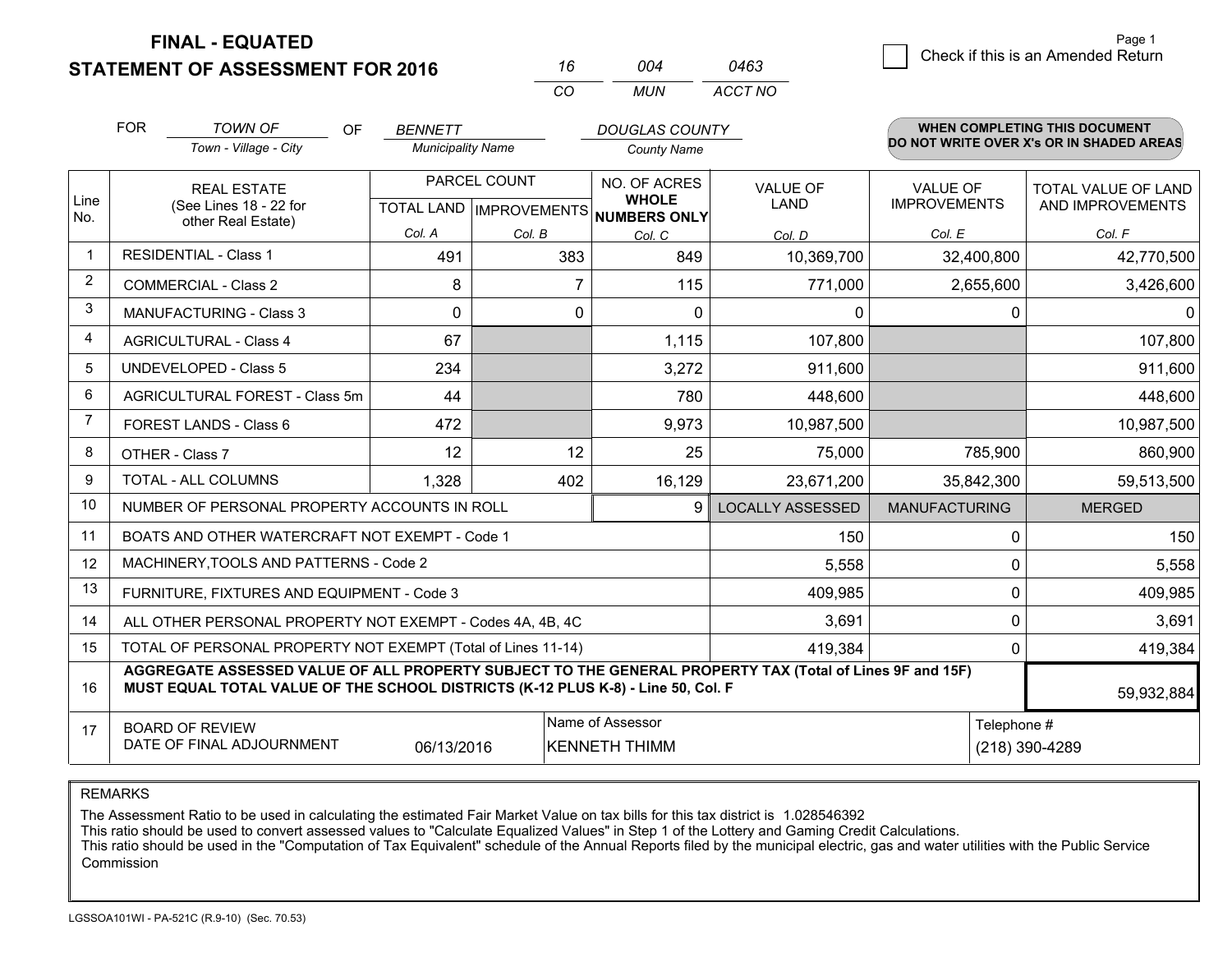*YEAR CO MUN ACCT NO* <sup>2016</sup> <sup>16</sup> <sup>004</sup> <sup>0463</sup> Page 2

Do not confuse FOREST LANDS (Line 7) with FOREST CROPS (in this section) - They are **NOT** the same

|    |                                                                                |                                 |  | Private Forest Crop - Reg Class @ 10¢ per acre                   |             | Private Forest Crop - Reg Class @ \$2.52 per acre             |           |                                                                    |                    |                                                                              |
|----|--------------------------------------------------------------------------------|---------------------------------|--|------------------------------------------------------------------|-------------|---------------------------------------------------------------|-----------|--------------------------------------------------------------------|--------------------|------------------------------------------------------------------------------|
| 18 | (a) PARCELS                                                                    | (b) ACRES                       |  | (c) ASSESSED VALUE                                               |             | (d) PARCELS                                                   |           | (e) ACRES                                                          |                    | (f) ASSESSED VALUE                                                           |
|    |                                                                                |                                 |  |                                                                  |             | 6                                                             |           | 240                                                                |                    | 270.000                                                                      |
|    |                                                                                |                                 |  | Private Forest Crop - Special Class @ 20¢ per acre               |             |                                                               |           |                                                                    |                    | Entered Before 2005 Managed Forest - Ferrous Mining CLOSED @ \$8.27 per acre |
| 19 | (a) PARCELS                                                                    | (c) ASSESSED VALUE<br>(b) ACRES |  |                                                                  | (d) PARCELS |                                                               | (e) ACRES |                                                                    | (f) ASSESSED VALUE |                                                                              |
|    |                                                                                |                                 |  |                                                                  |             |                                                               |           |                                                                    |                    |                                                                              |
|    |                                                                                |                                 |  | Entered Before 2005 Managed Forest - OPEN @ \$.79 per acre       |             |                                                               |           | Entered Before 2005 Managed Forest - CLOSED @ \$1.87 per acre      |                    |                                                                              |
| 20 | (a) PARCELS                                                                    | (b) ACRES                       |  | (c) ASSESSED VALUE                                               |             | (d) PARCELS                                                   |           | (e) ACRES                                                          |                    | (f) ASSESSED VALUE                                                           |
|    | 94                                                                             | 3.582.95                        |  | 4,022,000                                                        |             | 16<br>577.86                                                  |           |                                                                    | 649.600            |                                                                              |
|    | Entered After 2004 Managed Forest - OPEN @<br>\$2.14 per acre                  |                                 |  |                                                                  |             | Entered After 2004 Managed Forest - CLOSED @ \$10.68 per acre |           |                                                                    |                    |                                                                              |
| 21 | (a) PARCELS                                                                    | (b) ACRES                       |  | (c) ASSESSED VALUE                                               | (d) PARCELS |                                                               | (e) ACRES |                                                                    | (f) ASSESSED VALUE |                                                                              |
|    |                                                                                |                                 |  |                                                                  |             |                                                               |           |                                                                    |                    |                                                                              |
|    |                                                                                | 315                             |  | 330,700                                                          |             | 327<br>9                                                      |           |                                                                    | 377,000            |                                                                              |
| 22 | (a) County Forest Cropland Acres                                               |                                 |  | (b) Federal Acres<br>(c) State Acres                             |             |                                                               |           | (d) County (NOT FOREST CROP) Acres                                 |                    | (e) Other Acres                                                              |
|    | 6,595.1                                                                        |                                 |  |                                                                  | 3,007.55    |                                                               |           | 121.3                                                              |                    | 75.77                                                                        |
|    |                                                                                |                                 |  | Assessed Value of Omitted Property From Prior Years (Sec. 70.44) |             |                                                               |           | Assessed Value of Sec. 70.43 Corrections of Errors by Assessors    |                    |                                                                              |
| 23 |                                                                                | (a) REAL ESTATE                 |  | (b) PERSONAL                                                     |             |                                                               |           | (c1) REAL ESTATE                                                   |                    | (c2) PERSONAL                                                                |
|    |                                                                                |                                 |  |                                                                  |             |                                                               |           |                                                                    |                    |                                                                              |
|    | Manufacturing Equated Value of Omitted Property From Prior Years (Sec. 70.995) |                                 |  |                                                                  |             |                                                               |           | Mfg. Equated Value of Sec.70.43 Corrections of Errors by Assessors |                    |                                                                              |
|    |                                                                                | (d) REAL ESTATE                 |  | (e) PERSONAL                                                     |             | (f1) REAL ESTATE                                              |           | (f2) PERSONAL                                                      |                    |                                                                              |
|    |                                                                                |                                 |  |                                                                  |             |                                                               |           |                                                                    |                    |                                                                              |

## **SPECIAL DISTRICTS**

| Line<br>No. | Enter 6-digit<br>Special District<br>Code (Col. A) | <b>Account</b><br><b>Number</b><br>(Col. B) | <b>Special District Name</b><br>(Col. C) | <b>Locally Assessed Value</b><br>of Real Estate and<br>Personal Property (Col. D) | Mfg Value of Real Estate<br>and Personal Property<br>(Col. E) | <b>Merged Value of</b><br><b>Real Estate and</b><br>Personal Property (Col. F) |
|-------------|----------------------------------------------------|---------------------------------------------|------------------------------------------|-----------------------------------------------------------------------------------|---------------------------------------------------------------|--------------------------------------------------------------------------------|
| 24          | 167070                                             | 0509                                        | LAKE MINNESUING SANITARY DISTRICT        | 22,217,485                                                                        |                                                               | 22,217,485                                                                     |
| 25          |                                                    |                                             |                                          |                                                                                   |                                                               |                                                                                |
| 26          |                                                    |                                             |                                          |                                                                                   |                                                               |                                                                                |
| 27          |                                                    |                                             |                                          |                                                                                   |                                                               |                                                                                |
| 28          |                                                    |                                             |                                          |                                                                                   |                                                               |                                                                                |
| 29          |                                                    |                                             |                                          |                                                                                   |                                                               |                                                                                |
| 30          |                                                    |                                             |                                          |                                                                                   |                                                               |                                                                                |
| 31          |                                                    |                                             |                                          |                                                                                   |                                                               |                                                                                |
| 32          |                                                    |                                             |                                          |                                                                                   |                                                               |                                                                                |
| 33          |                                                    |                                             |                                          |                                                                                   |                                                               |                                                                                |
| 34          |                                                    |                                             |                                          |                                                                                   |                                                               |                                                                                |
| 35          |                                                    |                                             |                                          |                                                                                   |                                                               |                                                                                |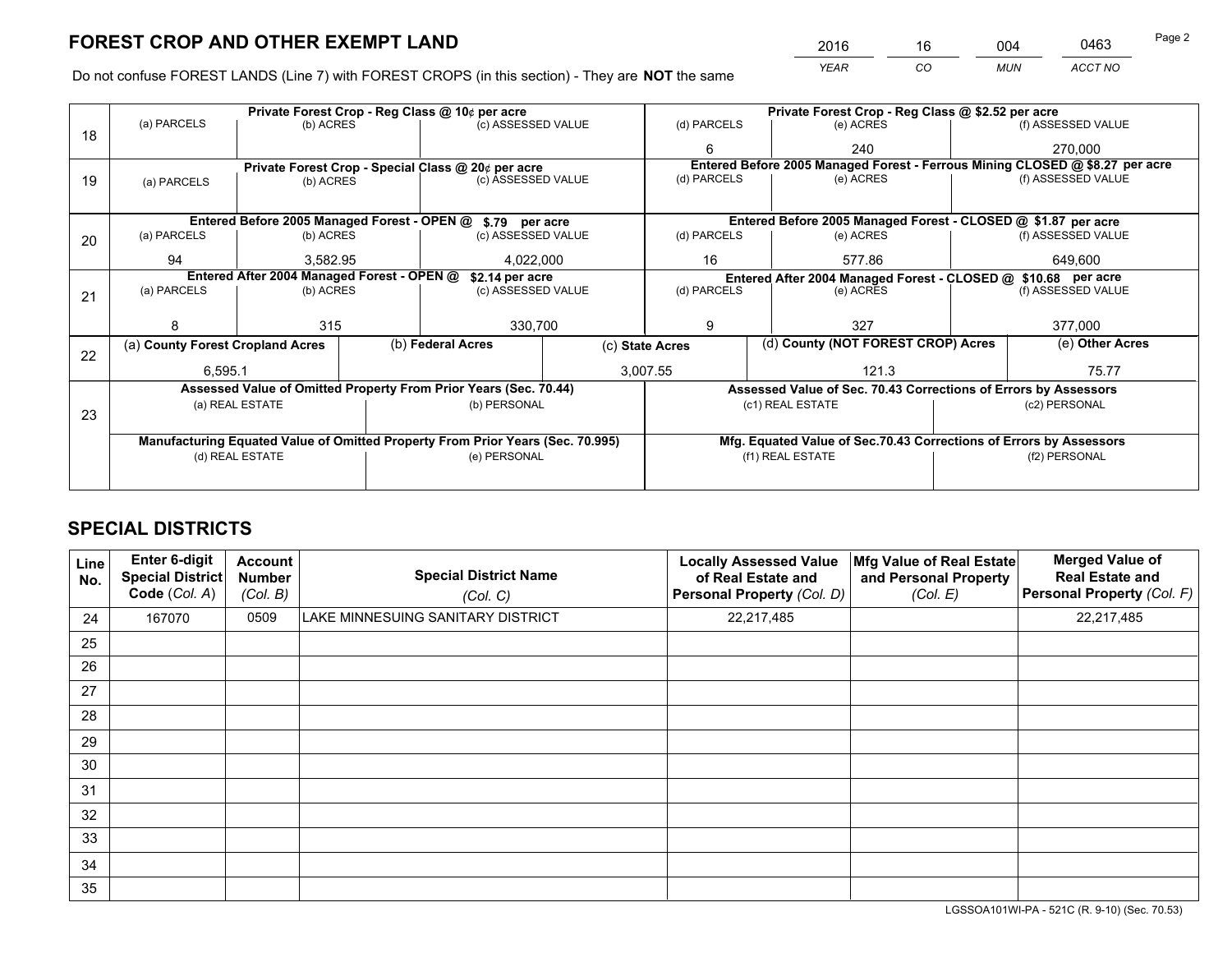|             |                                                                 |                                             |                                                         | <b>YEAR</b>                                                                       | CO<br><b>MUN</b>                                              | ACCT NO                                                                        |
|-------------|-----------------------------------------------------------------|---------------------------------------------|---------------------------------------------------------|-----------------------------------------------------------------------------------|---------------------------------------------------------------|--------------------------------------------------------------------------------|
| Line<br>No. | <b>Enter 6-digit</b><br><b>School District</b><br>Code (Col. A) | <b>Account</b><br><b>Number</b><br>(Col. B) | <b>School District Name</b><br>(Col. C)                 | <b>Locally Assessed Value</b><br>of Real Estate and<br>Personal Property (Col. D) | Mfg Value of Real Estate<br>and Personal Property<br>(Col. E) | <b>Merged Value of</b><br><b>Real Estate and</b><br>Personal Property (Col. F) |
|             | A. SCHOOL DISTRICTS (K-8 and K-12)                              |                                             |                                                         |                                                                                   |                                                               |                                                                                |
| 36          | 165397                                                          | 0112                                        | SCH D OF SOLON SPRINGS                                  | 59,932,884                                                                        |                                                               | 59,932,884                                                                     |
| 37          |                                                                 |                                             |                                                         |                                                                                   |                                                               |                                                                                |
| 38          |                                                                 |                                             |                                                         |                                                                                   |                                                               |                                                                                |
| 39          |                                                                 |                                             |                                                         |                                                                                   |                                                               |                                                                                |
| 40          |                                                                 |                                             |                                                         |                                                                                   |                                                               |                                                                                |
| 41          |                                                                 |                                             |                                                         |                                                                                   |                                                               |                                                                                |
| 42          |                                                                 |                                             |                                                         |                                                                                   |                                                               |                                                                                |
| 43          |                                                                 |                                             |                                                         |                                                                                   |                                                               |                                                                                |
| 44<br>45    |                                                                 |                                             |                                                         |                                                                                   |                                                               |                                                                                |
| 46          |                                                                 |                                             |                                                         |                                                                                   |                                                               |                                                                                |
| 47          |                                                                 |                                             |                                                         |                                                                                   |                                                               |                                                                                |
| 48          |                                                                 |                                             |                                                         |                                                                                   |                                                               |                                                                                |
| 49          |                                                                 |                                             |                                                         |                                                                                   |                                                               |                                                                                |
| 50          |                                                                 |                                             | TOTAL ASSESSED VALUE OF SCHOOL DISTRICTS (K-8 and K-12) | 59,932,884                                                                        |                                                               | 59,932,884                                                                     |
|             | <b>B.</b><br><b>UNION HIGH SCHOOL DISTRICTS</b>                 |                                             |                                                         |                                                                                   |                                                               |                                                                                |
| 51          |                                                                 |                                             |                                                         |                                                                                   |                                                               |                                                                                |
| 52          |                                                                 |                                             |                                                         |                                                                                   |                                                               |                                                                                |
| 53          |                                                                 |                                             |                                                         |                                                                                   |                                                               |                                                                                |
| 54          |                                                                 |                                             |                                                         |                                                                                   |                                                               |                                                                                |
| 55          |                                                                 |                                             | TOTAL ASSESSED VALUE OF UNION HIGH SCHOOLS              |                                                                                   |                                                               |                                                                                |
|             | C.<br><b>TECHNICAL COLLEGE DISTRICTS</b>                        |                                             |                                                         |                                                                                   |                                                               |                                                                                |
| 56          | 001700                                                          | 0016                                        | WISCONSIN INDIANHEAD TECH COLLEGE SHEL                  | 59,932,884                                                                        |                                                               | 59,932,884                                                                     |
| 57          |                                                                 |                                             |                                                         |                                                                                   |                                                               |                                                                                |
| 58          |                                                                 |                                             |                                                         |                                                                                   |                                                               |                                                                                |
| 59          |                                                                 |                                             | TOTAL ASSESSED VALUE OF TECHNICAL COLLEGES              | 59,932,884                                                                        |                                                               | 59,932,884                                                                     |

16

004

## *I hereby certify, to the best of my knowledge and belief, this form is complete and correct.*

**SCHOOL DISTRICTS**

| Print name of preparer | Title                    |                | Date (MM / DD / CCYY) |
|------------------------|--------------------------|----------------|-----------------------|
|                        |                          |                |                       |
| Signature of preparer  | Contact Telephone Number | E-mail address |                       |
|                        | $\sim$                   |                |                       |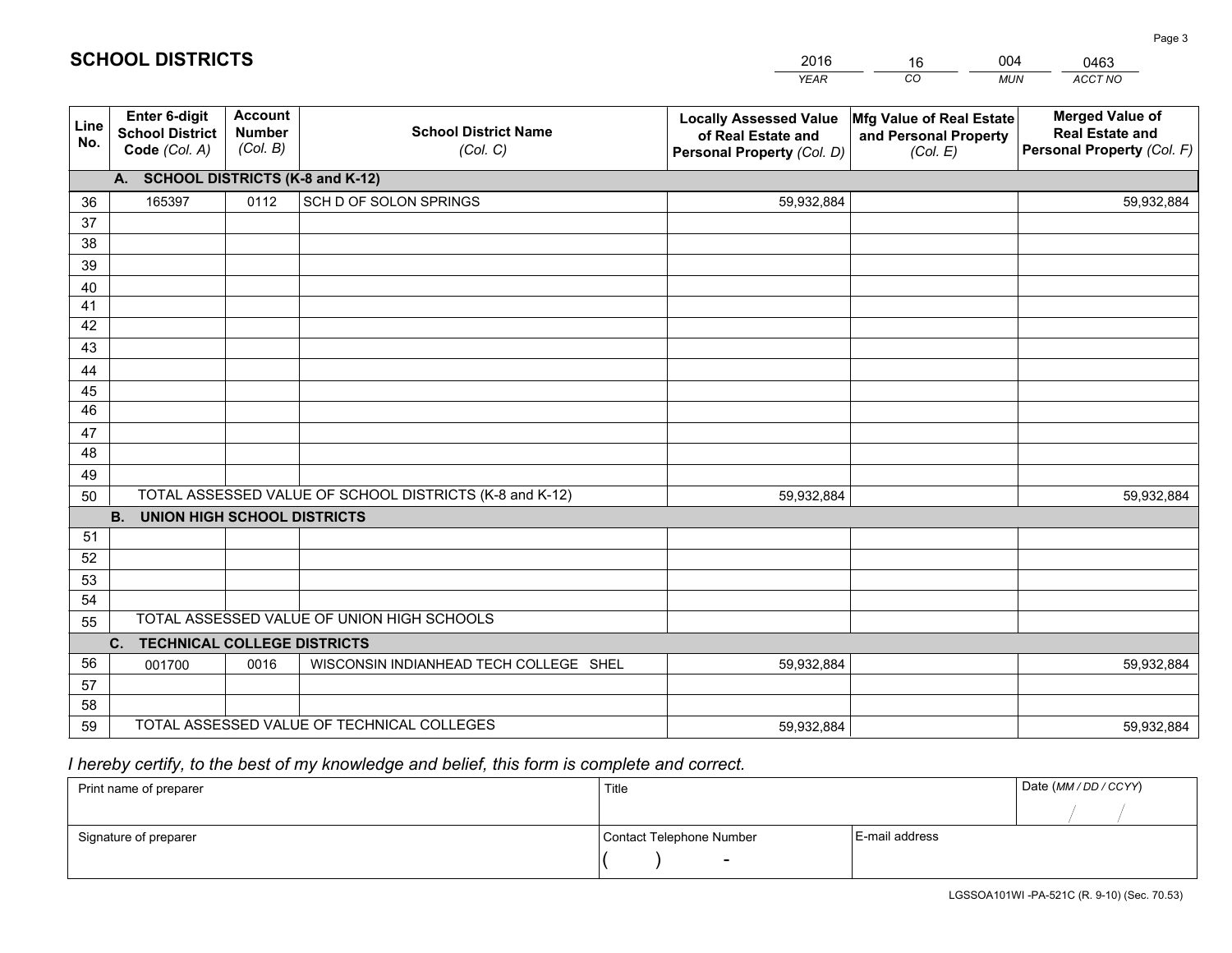### **HIGHLIGHTS**

- 1. Complete the Statement of Assessment after the Board of Review. Reflect any changes made there.
- 2. Use black ink to complete.
- 3. Line 16 must equal Line 50, Col D.
- 4. Line 55 must equal the total of K-8 schools listed on lines 36-49. Do not include K-12 schools in this comparision.
- 5. Line 59, Col. D must equal Line 16.
- 6. Special District, School District and Technical College District values must include both real estate and personal property. Examples of Special districts are: town sanitary districts, public inland lake protection and rehabilitation districts, and metropolitan sewerage districts.
- 7. DO NOT INCLUDE Manufacturing property values.DOR will print these values on the final SOA.

TAMARA JOHNSON TOWN OF BENNETT 11043E HOMESTEAD RD LAKE NEBAGAMON, WI 54849

AKE NEBAGAMON, WI 54849 11043E HOMESTEAD RD TOWN OF BENNETT **LAMARA JOHNSON** 

 8. Accuracy of this form is very important. The values reported directly affect the equalized value DOR calculates for school and special districts.

### **Page 1:**

 If not prefilled, enter the tax year,county and municipal code,municipal type, municipal name and county name on the top of form.

Check the Amended box, if filing an amended / corrected SOA.

 Report the parcel count, acres and assessed value of taxable general property, total parcel count, (real and personal), total acres, and values from final figures set by the Board of Review.

- A. Real Estate land and improvements (buildings, etc.) is reported on lines 1 8, total line 9.
- B. Personal Property is reported on lines 11 14, Column D, total line 15.
- C. To complete this report, use the computer produced summary of the assessment roll that shows these amounts.
- D. Use whole numbers only.
- E. Add each line across and each column down to verify entries.

### **Page 2:**

- A. Report Special Items (not subject to general property tax).
- 1. Private Forest Croplands and Managed Forest Lands are reported on lines 18,19, 20 and 21. Be sure to report assessed values **NOT** taxes.
- 2. You should have copies of the orders of entry, orders of withdrawal, etc., to update your assessment roll.
	- 3. Show hundredths of acres (e.g. 39.75).
- 4. Tax exempt lands are reported on line 22.
- 5. Omitted property and sec. 70.43, Wis. Stats., corrections of errors by assessor are reported on line 23. Report real estate and personal property separately. These should be for **prior years**, not something found on the current assessment roll after the board of review.
- B. Special District (Lines 24-35) Include the value of both real and personal property.
- The Department of Revenue (DOR) preprints much of the information regarding names and codes for schools, special districts,etc. If a district is not listed, enter the name and value only, DOR will enter the proper code.

## **Page 3 School Districts:**

Include the value of both real and personal property.

Report School District (regular, elementary, union high school, and technical college).

- 1. Regular (K-12) and Elementary (K-8) school values are reported on lines 36-49, total on line 50.
- 2. Union High School (UHS) (use only if elementary schools are listed on lines 36-49) are reported on lines 51-54. UHS total value (line 55) must equal to the total **elementary school** values reported on lines 36-49. Do notinclude K-12 schools in this comparison.
- 3. Technical College values are reported on lines 56-58, total on line 59.
- 4. Use the computer summary that shows these amounts to complete this report.

#### **This form is due the second Monday in June. File this report only after your Board of Review is complete.**

 *If you have questions: Return forms to:*

Fax number: (608) 264-6887 PO Box 8971

 Email: lgs@revenue.wi.gov Wisconsin Department of Revenue Call: (608) 261-5341 Local Government Services Section 6-97Madison WI 53708-8971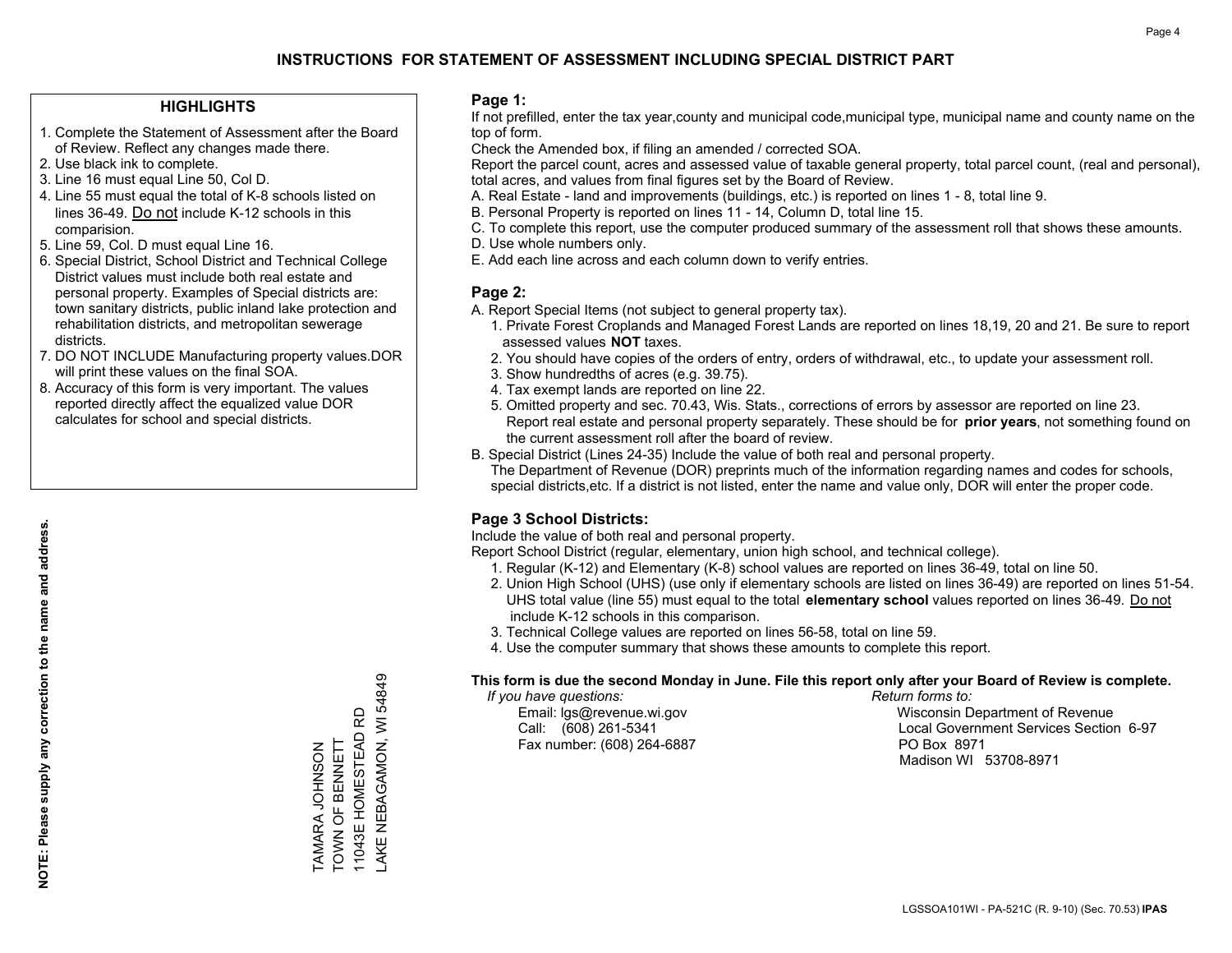**FINAL - EQUATED**

**STATEMENT OF ASSESSMENT FOR 2016** 

| 16  | ററഞ | 0464    |
|-----|-----|---------|
| CO. | MUN | ACCT NO |

|                | <b>FOR</b>                                 | <b>TOWN OF</b><br>OF                                                                                                                                                                         | <b>BRULE</b>             |                           | <b>DOUGLAS COUNTY</b>               |                         |                      | <b>WHEN COMPLETING THIS DOCUMENT</b>     |  |
|----------------|--------------------------------------------|----------------------------------------------------------------------------------------------------------------------------------------------------------------------------------------------|--------------------------|---------------------------|-------------------------------------|-------------------------|----------------------|------------------------------------------|--|
|                |                                            | Town - Village - City                                                                                                                                                                        | <b>Municipality Name</b> |                           | <b>County Name</b>                  |                         |                      | DO NOT WRITE OVER X's OR IN SHADED AREAS |  |
|                |                                            | PARCEL COUNT<br><b>REAL ESTATE</b>                                                                                                                                                           |                          |                           | NO. OF ACRES                        | <b>VALUE OF</b>         | <b>VALUE OF</b>      | TOTAL VALUE OF LAND                      |  |
| Line<br>No.    |                                            | (See Lines 18 - 22 for<br>other Real Estate)                                                                                                                                                 |                          | TOTAL LAND   IMPROVEMENTS | <b>WHOLE</b><br><b>NUMBERS ONLY</b> | LAND                    | <b>IMPROVEMENTS</b>  | AND IMPROVEMENTS                         |  |
|                |                                            |                                                                                                                                                                                              | Col. A                   | Col. B                    | Col. C                              | Col. D                  | Col. E               | Col. F                                   |  |
| $\mathbf 1$    |                                            | <b>RESIDENTIAL - Class 1</b>                                                                                                                                                                 | 451                      | 378                       | 573                                 | 6,929,800               | 26,654,700           | 33,584,500                               |  |
| 2              |                                            | <b>COMMERCIAL - Class 2</b>                                                                                                                                                                  | 32                       | 23                        | 67                                  | 305,900                 | 3,124,700            | 3,430,600                                |  |
| 3              |                                            | <b>MANUFACTURING - Class 3</b>                                                                                                                                                               | $\Omega$                 | 0                         | $\Omega$                            | $\mathbf{0}$            | 0                    | 01                                       |  |
| $\overline{4}$ |                                            | <b>AGRICULTURAL - Class 4</b>                                                                                                                                                                | 160                      |                           | 3,314                               | 421,900                 |                      | 421,900                                  |  |
| 5              | <b>UNDEVELOPED - Class 5</b>               |                                                                                                                                                                                              | 258                      |                           | 1,756                               | 593,100                 |                      | 593,100                                  |  |
| 6              | AGRICULTURAL FOREST - Class 5m             |                                                                                                                                                                                              | 94                       |                           | 1,369                               | 902,000                 |                      | 902,000                                  |  |
| $\overline{7}$ | FOREST LANDS - Class 6                     |                                                                                                                                                                                              | 452                      |                           | 8,137                               | 11,768,100              |                      | 11,768,100                               |  |
| 8              |                                            | OTHER - Class 7                                                                                                                                                                              | 10                       | 9                         | 23                                  | 77,900                  | 853,900              | 931,800                                  |  |
| 9              |                                            | <b>TOTAL - ALL COLUMNS</b>                                                                                                                                                                   | 1,457                    | 410                       | 15,239                              | 20,998,700              | 30,633,300           | 51,632,000                               |  |
| 10             |                                            | NUMBER OF PERSONAL PROPERTY ACCOUNTS IN ROLL                                                                                                                                                 |                          |                           | 55                                  | <b>LOCALLY ASSESSED</b> | <b>MANUFACTURING</b> | <b>MERGED</b>                            |  |
| 11             |                                            | BOATS AND OTHER WATERCRAFT NOT EXEMPT - Code 1                                                                                                                                               |                          |                           |                                     | 13,200                  | $\Omega$             | 13,200                                   |  |
| 12             |                                            | MACHINERY, TOOLS AND PATTERNS - Code 2                                                                                                                                                       |                          |                           |                                     | 23,000                  | 1,600                | 24,600                                   |  |
| 13             |                                            | FURNITURE, FIXTURES AND EQUIPMENT - Code 3                                                                                                                                                   |                          |                           |                                     | 93,300                  | 1,400                | 94,700                                   |  |
| 14             |                                            | ALL OTHER PERSONAL PROPERTY NOT EXEMPT - Codes 4A, 4B, 4C                                                                                                                                    |                          |                           |                                     | 1,791,400               | 500                  | 1,791,900                                |  |
| 15             |                                            | TOTAL OF PERSONAL PROPERTY NOT EXEMPT (Total of Lines 11-14)                                                                                                                                 |                          |                           |                                     | 1,920,900               | 3,500                | 1,924,400                                |  |
| 16             |                                            | AGGREGATE ASSESSED VALUE OF ALL PROPERTY SUBJECT TO THE GENERAL PROPERTY TAX (Total of Lines 9F and 15F)<br>MUST EQUAL TOTAL VALUE OF THE SCHOOL DISTRICTS (K-12 PLUS K-8) - Line 50, Col. F |                          |                           |                                     |                         |                      | 53,556,400                               |  |
| 17             | Name of Assessor<br><b>BOARD OF REVIEW</b> |                                                                                                                                                                                              |                          |                           |                                     | Telephone #             |                      |                                          |  |
|                |                                            | DATE OF FINAL ADJOURNMENT                                                                                                                                                                    | 05/25/2016               |                           | <b>MIKE SCHNAUTZ</b>                |                         |                      | (715) 266-2409                           |  |

REMARKS

The Assessment Ratio to be used in calculating the estimated Fair Market Value on tax bills for this tax district is 1.045356856

This ratio should be used to convert assessed values to "Calculate Equalized Values" in Step 1 of the Lottery and Gaming Credit Calculations.<br>This ratio should be used in the "Computation of Tax Equivalent" schedule of the Commission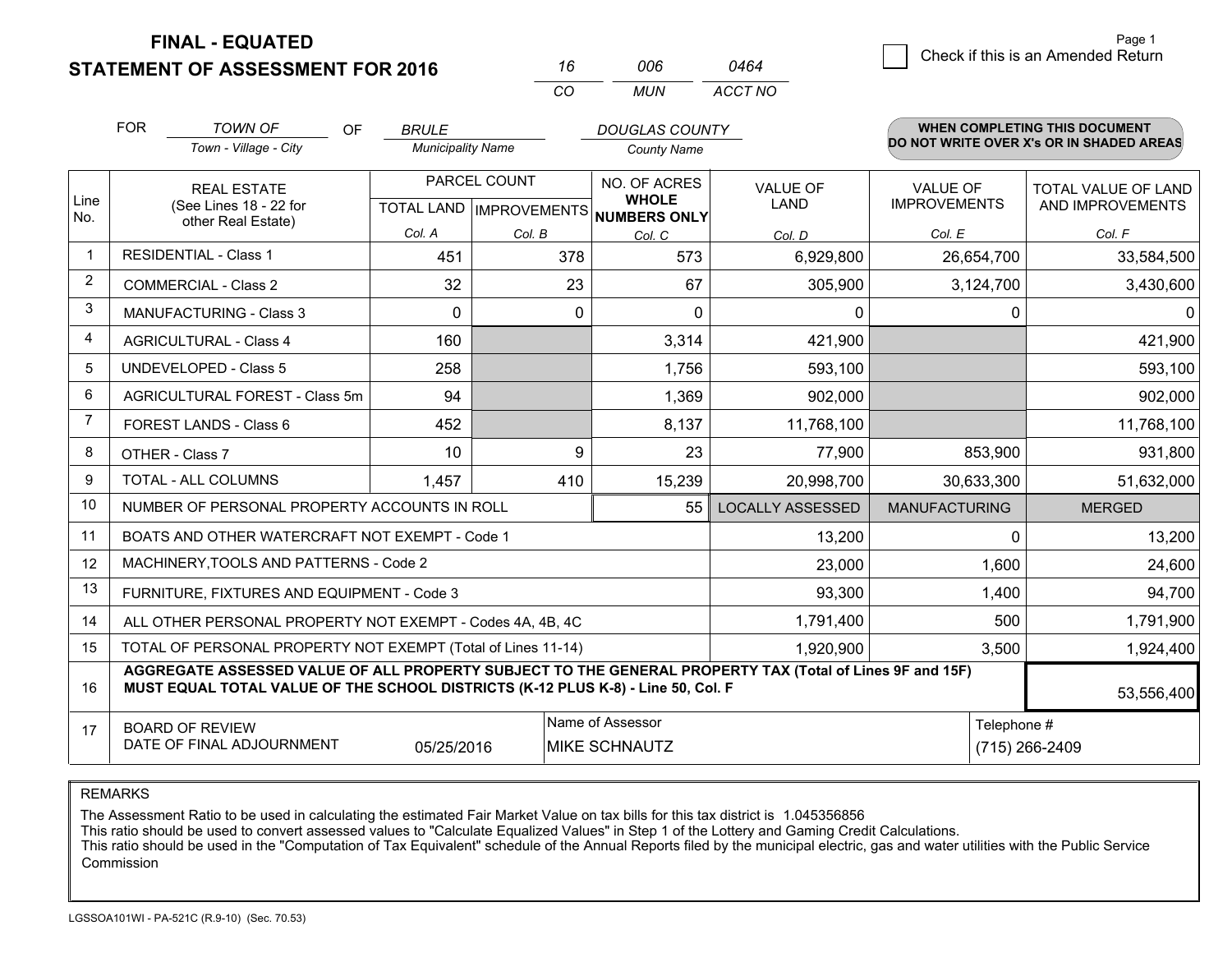*YEAR CO MUN ACCT NO* <sup>2016</sup> <sup>16</sup> <sup>006</sup> <sup>0464</sup>

Do not confuse FOREST LANDS (Line 7) with FOREST CROPS (in this section) - They are **NOT** the same

|    |                                  |                                                               |  | Private Forest Crop - Reg Class @ 10¢ per acre                                 | Private Forest Crop - Reg Class @ \$2.52 per acre |                          |  |                                                                    |  |                                                                              |  |
|----|----------------------------------|---------------------------------------------------------------|--|--------------------------------------------------------------------------------|---------------------------------------------------|--------------------------|--|--------------------------------------------------------------------|--|------------------------------------------------------------------------------|--|
| 18 | (a) PARCELS                      | (b) ACRES                                                     |  | (c) ASSESSED VALUE                                                             |                                                   | (d) PARCELS              |  | (e) ACRES                                                          |  | (f) ASSESSED VALUE                                                           |  |
|    |                                  | 40                                                            |  | 42.000                                                                         |                                                   |                          |  |                                                                    |  |                                                                              |  |
|    |                                  |                                                               |  | Private Forest Crop - Special Class @ 20¢ per acre                             |                                                   |                          |  |                                                                    |  | Entered Before 2005 Managed Forest - Ferrous Mining CLOSED @ \$8.27 per acre |  |
| 19 | (a) PARCELS                      | (c) ASSESSED VALUE<br>(b) ACRES                               |  | (d) PARCELS                                                                    |                                                   | (e) ACRES                |  | (f) ASSESSED VALUE                                                 |  |                                                                              |  |
|    |                                  |                                                               |  |                                                                                |                                                   |                          |  |                                                                    |  |                                                                              |  |
|    |                                  |                                                               |  | Entered Before 2005 Managed Forest - OPEN @ \$.79 per acre                     |                                                   |                          |  | Entered Before 2005 Managed Forest - CLOSED @ \$1.87 per acre      |  |                                                                              |  |
| 20 | (a) PARCELS                      | (b) ACRES                                                     |  | (c) ASSESSED VALUE                                                             |                                                   | (d) PARCELS              |  | (e) ACRES                                                          |  | (f) ASSESSED VALUE                                                           |  |
|    | 2                                | 80                                                            |  | 96,000                                                                         |                                                   | 10                       |  | 360.6                                                              |  | 411,000                                                                      |  |
|    |                                  | Entered After 2004 Managed Forest - OPEN @<br>\$2.14 per acre |  |                                                                                |                                                   |                          |  | Entered After 2004 Managed Forest - CLOSED @ \$10.68 per acre      |  |                                                                              |  |
| 21 | (a) PARCELS                      | (b) ACRES                                                     |  | (c) ASSESSED VALUE                                                             |                                                   | (d) PARCELS<br>(e) ACRES |  | (f) ASSESSED VALUE                                                 |  |                                                                              |  |
|    |                                  |                                                               |  |                                                                                |                                                   |                          |  |                                                                    |  |                                                                              |  |
|    |                                  | 102.85                                                        |  | 122,400                                                                        |                                                   | 3                        |  | 94.29                                                              |  | 98,800                                                                       |  |
|    | (a) County Forest Cropland Acres |                                                               |  | (b) Federal Acres                                                              |                                                   | (c) State Acres          |  | (d) County (NOT FOREST CROP) Acres                                 |  | (e) Other Acres                                                              |  |
| 22 | 6.390.26                         |                                                               |  | .57                                                                            |                                                   | 12,556.32                |  | 336.85                                                             |  | 472.63                                                                       |  |
|    |                                  |                                                               |  | Assessed Value of Omitted Property From Prior Years (Sec. 70.44)               |                                                   |                          |  | Assessed Value of Sec. 70.43 Corrections of Errors by Assessors    |  |                                                                              |  |
|    |                                  | (a) REAL ESTATE                                               |  | (b) PERSONAL                                                                   |                                                   |                          |  | (c1) REAL ESTATE                                                   |  | (c2) PERSONAL                                                                |  |
| 23 |                                  |                                                               |  |                                                                                |                                                   |                          |  |                                                                    |  |                                                                              |  |
|    |                                  |                                                               |  | Manufacturing Equated Value of Omitted Property From Prior Years (Sec. 70.995) |                                                   |                          |  | Mfg. Equated Value of Sec.70.43 Corrections of Errors by Assessors |  |                                                                              |  |
|    |                                  | (d) REAL ESTATE                                               |  | (e) PERSONAL                                                                   |                                                   |                          |  | (f1) REAL ESTATE                                                   |  | (f2) PERSONAL                                                                |  |
|    |                                  |                                                               |  |                                                                                |                                                   |                          |  |                                                                    |  |                                                                              |  |

## **SPECIAL DISTRICTS**

| Line<br>No. | Enter 6-digit<br><b>Special District</b><br>Code (Col. A) | <b>Account</b><br><b>Number</b><br>(Col. B) | <b>Special District Name</b><br>(Col. C) | <b>Locally Assessed Value</b><br>of Real Estate and<br>Personal Property (Col. D) | Mfg Value of Real Estate<br>and Personal Property<br>(Col. E) | <b>Merged Value of</b><br><b>Real Estate and</b><br>Personal Property (Col. F) |
|-------------|-----------------------------------------------------------|---------------------------------------------|------------------------------------------|-----------------------------------------------------------------------------------|---------------------------------------------------------------|--------------------------------------------------------------------------------|
| 24          | 167020                                                    | 0112                                        | <b>BRULE SANITARY DISTRICT #1</b>        | 12,420,900                                                                        |                                                               | 12,420,900                                                                     |
| 25          |                                                           |                                             |                                          |                                                                                   |                                                               |                                                                                |
| 26          |                                                           |                                             |                                          |                                                                                   |                                                               |                                                                                |
| 27          |                                                           |                                             |                                          |                                                                                   |                                                               |                                                                                |
| 28          |                                                           |                                             |                                          |                                                                                   |                                                               |                                                                                |
| 29          |                                                           |                                             |                                          |                                                                                   |                                                               |                                                                                |
| 30          |                                                           |                                             |                                          |                                                                                   |                                                               |                                                                                |
| 31          |                                                           |                                             |                                          |                                                                                   |                                                               |                                                                                |
| 32          |                                                           |                                             |                                          |                                                                                   |                                                               |                                                                                |
| 33          |                                                           |                                             |                                          |                                                                                   |                                                               |                                                                                |
| 34          |                                                           |                                             |                                          |                                                                                   |                                                               |                                                                                |
| 35          |                                                           |                                             |                                          |                                                                                   |                                                               |                                                                                |

LGSSOA101WI-PA - 521C (R. 9-10) (Sec. 70.53)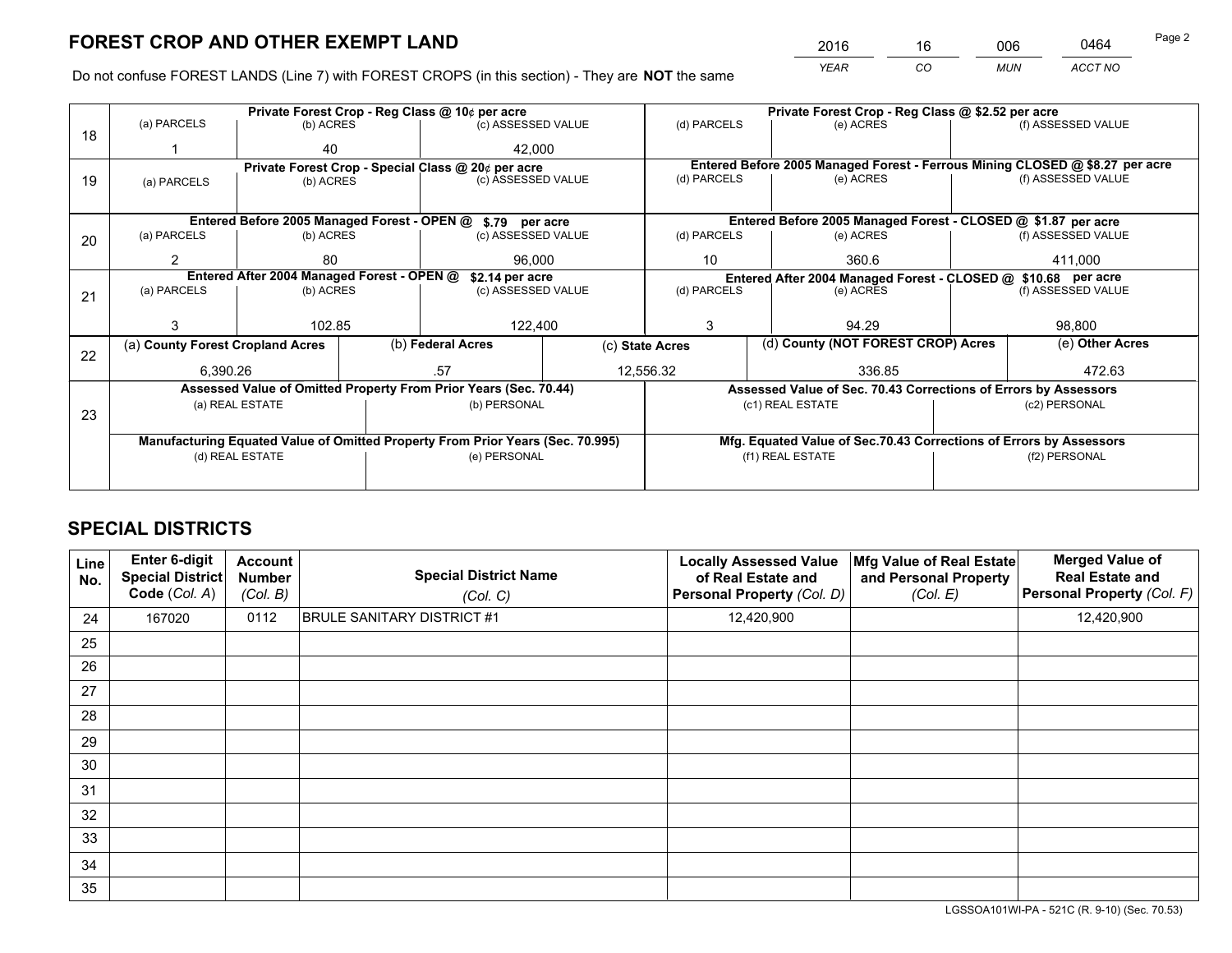|             |                                                                 |                                             |                                                         | <b>YEAR</b>                                                                       | CO<br><b>MUN</b>                                              | <b>ACCT NO</b>                                                                 |
|-------------|-----------------------------------------------------------------|---------------------------------------------|---------------------------------------------------------|-----------------------------------------------------------------------------------|---------------------------------------------------------------|--------------------------------------------------------------------------------|
| Line<br>No. | <b>Enter 6-digit</b><br><b>School District</b><br>Code (Col. A) | <b>Account</b><br><b>Number</b><br>(Col. B) | <b>School District Name</b><br>(Col. C)                 | <b>Locally Assessed Value</b><br>of Real Estate and<br>Personal Property (Col. D) | Mfg Value of Real Estate<br>and Personal Property<br>(Col. E) | <b>Merged Value of</b><br><b>Real Estate and</b><br>Personal Property (Col. F) |
|             | A. SCHOOL DISTRICTS (K-8 and K-12)                              |                                             |                                                         |                                                                                   |                                                               |                                                                                |
| 36          | 163297                                                          | 0111                                        | SCH D OF MAPLE                                          | 53,552,900                                                                        | 3,500                                                         | 53,556,400                                                                     |
| 37          |                                                                 |                                             |                                                         |                                                                                   |                                                               |                                                                                |
| 38          |                                                                 |                                             |                                                         |                                                                                   |                                                               |                                                                                |
| 39          |                                                                 |                                             |                                                         |                                                                                   |                                                               |                                                                                |
| 40          |                                                                 |                                             |                                                         |                                                                                   |                                                               |                                                                                |
| 41<br>42    |                                                                 |                                             |                                                         |                                                                                   |                                                               |                                                                                |
| 43          |                                                                 |                                             |                                                         |                                                                                   |                                                               |                                                                                |
| 44          |                                                                 |                                             |                                                         |                                                                                   |                                                               |                                                                                |
| 45          |                                                                 |                                             |                                                         |                                                                                   |                                                               |                                                                                |
| 46          |                                                                 |                                             |                                                         |                                                                                   |                                                               |                                                                                |
| 47          |                                                                 |                                             |                                                         |                                                                                   |                                                               |                                                                                |
| 48          |                                                                 |                                             |                                                         |                                                                                   |                                                               |                                                                                |
| 49          |                                                                 |                                             |                                                         |                                                                                   |                                                               |                                                                                |
| 50          |                                                                 |                                             | TOTAL ASSESSED VALUE OF SCHOOL DISTRICTS (K-8 and K-12) | 53,552,900                                                                        | 3,500                                                         | 53,556,400                                                                     |
|             | <b>B.</b><br><b>UNION HIGH SCHOOL DISTRICTS</b>                 |                                             |                                                         |                                                                                   |                                                               |                                                                                |
| 51          |                                                                 |                                             |                                                         |                                                                                   |                                                               |                                                                                |
| 52          |                                                                 |                                             |                                                         |                                                                                   |                                                               |                                                                                |
| 53          |                                                                 |                                             |                                                         |                                                                                   |                                                               |                                                                                |
| 54          |                                                                 |                                             | TOTAL ASSESSED VALUE OF UNION HIGH SCHOOLS              |                                                                                   |                                                               |                                                                                |
| 55          |                                                                 |                                             |                                                         |                                                                                   |                                                               |                                                                                |
| 56          | C.<br><b>TECHNICAL COLLEGE DISTRICTS</b><br>001700              | 0016                                        | WISCONSIN INDIANHEAD TECH COLLEGE SHEL                  | 53,552,900                                                                        | 3,500                                                         | 53,556,400                                                                     |
| 57          |                                                                 |                                             |                                                         |                                                                                   |                                                               |                                                                                |
| 58          |                                                                 |                                             |                                                         |                                                                                   |                                                               |                                                                                |
| 59          |                                                                 |                                             | TOTAL ASSESSED VALUE OF TECHNICAL COLLEGES              | 53,552,900                                                                        | 3,500                                                         | 53,556,400                                                                     |

16

006

## *I hereby certify, to the best of my knowledge and belief, this form is complete and correct.*

**SCHOOL DISTRICTS**

| Print name of preparer | Title                    |                | Date (MM / DD / CCYY) |
|------------------------|--------------------------|----------------|-----------------------|
|                        |                          |                |                       |
| Signature of preparer  | Contact Telephone Number | E-mail address |                       |
|                        | $\sim$                   |                |                       |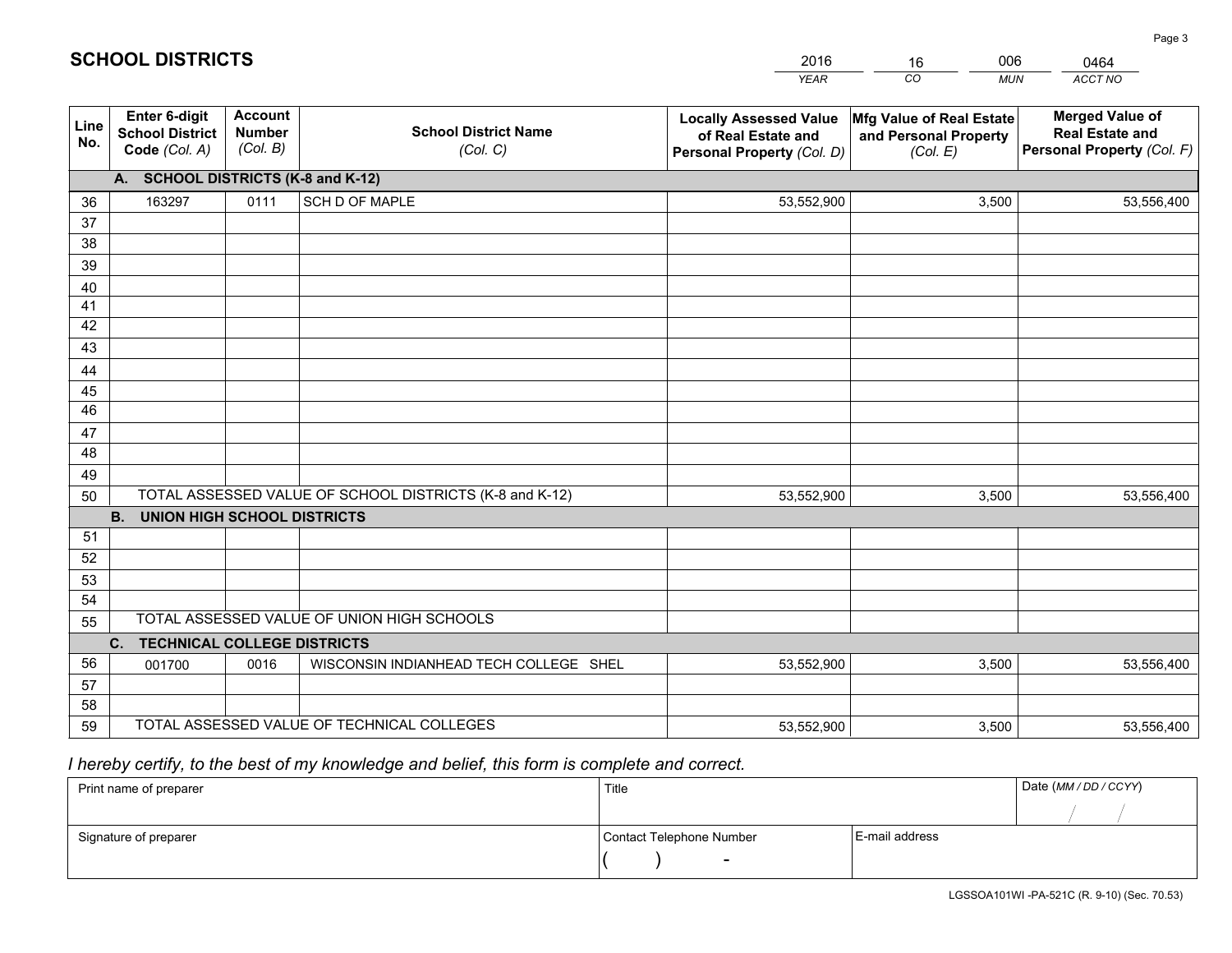### **HIGHLIGHTS**

- 1. Complete the Statement of Assessment after the Board of Review. Reflect any changes made there.
- 2. Use black ink to complete.
- 3. Line 16 must equal Line 50, Col D.
- 4. Line 55 must equal the total of K-8 schools listed on lines 36-49. Do not include K-12 schools in this comparision.
- 5. Line 59, Col. D must equal Line 16.
- 6. Special District, School District and Technical College District values must include both real estate and personal property. Examples of Special districts are: town sanitary districts, public inland lake protection and rehabilitation districts, and metropolitan sewerage districts.
- 7. DO NOT INCLUDE Manufacturing property values.DOR will print these values on the final SOA.
- 8. Accuracy of this form is very important. The values reported directly affect the equalized value DOR calculates for school and special districts.

### **Page 1:**

 If not prefilled, enter the tax year,county and municipal code,municipal type, municipal name and county name on the top of form.

Check the Amended box, if filing an amended / corrected SOA.

 Report the parcel count, acres and assessed value of taxable general property, total parcel count, (real and personal), total acres, and values from final figures set by the Board of Review.

- A. Real Estate land and improvements (buildings, etc.) is reported on lines 1 8, total line 9.
- B. Personal Property is reported on lines 11 14, Column D, total line 15.
- C. To complete this report, use the computer produced summary of the assessment roll that shows these amounts.
- D. Use whole numbers only.
- E. Add each line across and each column down to verify entries.

### **Page 2:**

- A. Report Special Items (not subject to general property tax).
- 1. Private Forest Croplands and Managed Forest Lands are reported on lines 18,19, 20 and 21. Be sure to report assessed values **NOT** taxes.
- 2. You should have copies of the orders of entry, orders of withdrawal, etc., to update your assessment roll.
	- 3. Show hundredths of acres (e.g. 39.75).
- 4. Tax exempt lands are reported on line 22.
- 5. Omitted property and sec. 70.43, Wis. Stats., corrections of errors by assessor are reported on line 23. Report real estate and personal property separately. These should be for **prior years**, not something found on the current assessment roll after the board of review.
- B. Special District (Lines 24-35) Include the value of both real and personal property.
- The Department of Revenue (DOR) preprints much of the information regarding names and codes for schools, special districts,etc. If a district is not listed, enter the name and value only, DOR will enter the proper code.

## **Page 3 School Districts:**

Include the value of both real and personal property.

Report School District (regular, elementary, union high school, and technical college).

- 1. Regular (K-12) and Elementary (K-8) school values are reported on lines 36-49, total on line 50.
- 2. Union High School (UHS) (use only if elementary schools are listed on lines 36-49) are reported on lines 51-54. UHS total value (line 55) must equal to the total **elementary school** values reported on lines 36-49. Do notinclude K-12 schools in this comparison.
- 3. Technical College values are reported on lines 56-58, total on line 59.
- 4. Use the computer summary that shows these amounts to complete this report.

#### **This form is due the second Monday in June. File this report only after your Board of Review is complete.**

 *If you have questions: Return forms to:*

Fax number: (608) 264-6887 PO Box 8971

 Email: lgs@revenue.wi.gov Wisconsin Department of Revenue Call: (608) 261-5341 Local Government Services Section 6-97Madison WI 53708-8971

5231S COUNTY LINE RD 5231S COUNTY LINE RD DIANE R. NELSON<br>TOWN OF BRULE DIANE R. NELSON TOWN OF BRULE **BRULE, WI 54820** 

BRULE, WI 54820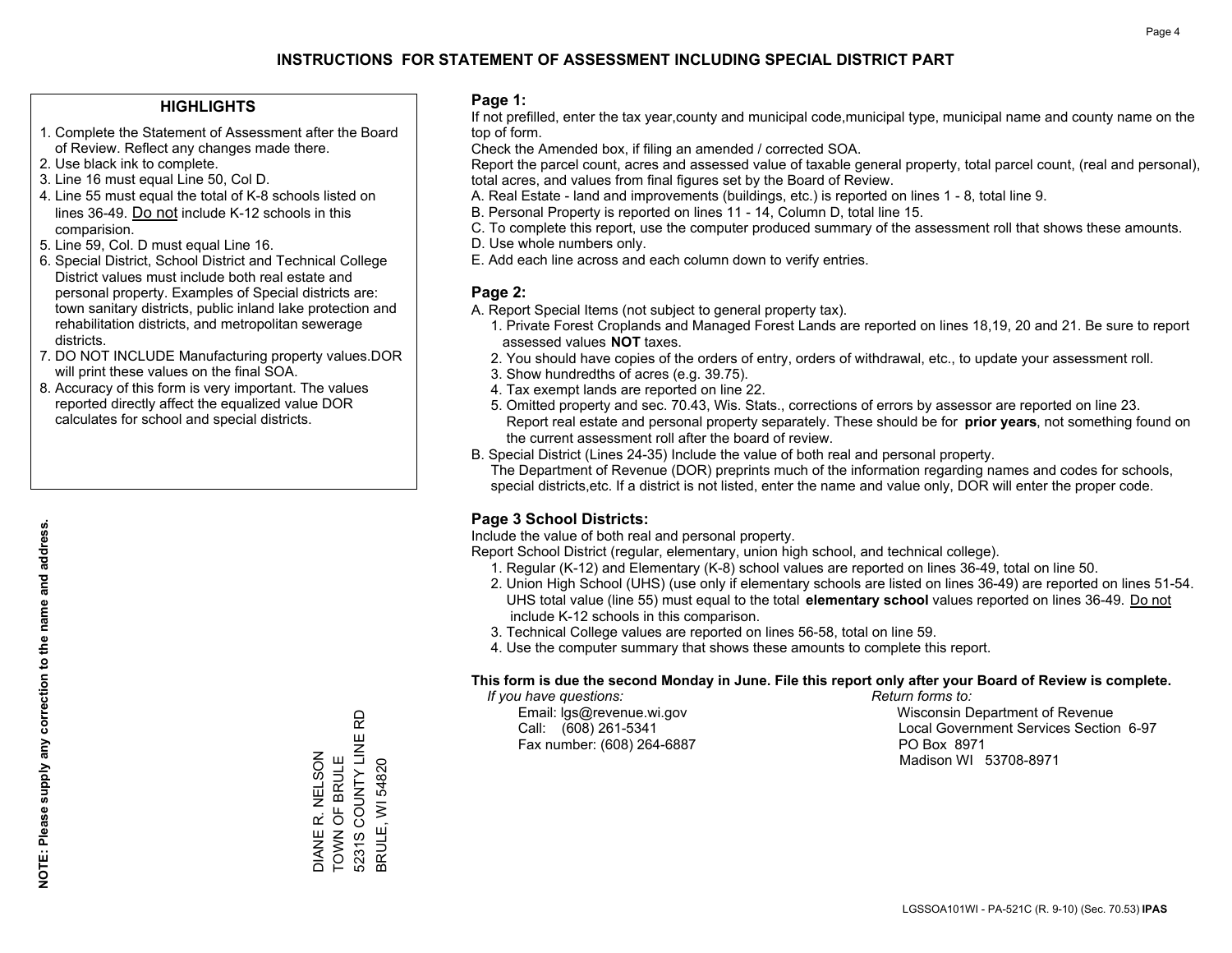**STATEMENT OF ASSESSMENT FOR 2016** 

**FINAL - EQUATED**

|             | <b>FOR</b>                     | <b>TOWN OF</b><br>OF                                                                                                                                                                         | <b>CLOVERLAND</b>        |                | <b>DOUGLAS COUNTY</b>                |                         |                      | <b>WHEN COMPLETING THIS DOCUMENT</b><br>DO NOT WRITE OVER X's OR IN SHADED AREAS |
|-------------|--------------------------------|----------------------------------------------------------------------------------------------------------------------------------------------------------------------------------------------|--------------------------|----------------|--------------------------------------|-------------------------|----------------------|----------------------------------------------------------------------------------|
|             |                                | Town - Village - City                                                                                                                                                                        | <b>Municipality Name</b> |                | <b>County Name</b>                   |                         |                      |                                                                                  |
| Line        |                                | PARCEL COUNT<br><b>REAL ESTATE</b>                                                                                                                                                           |                          |                | NO. OF ACRES<br><b>WHOLE</b>         | <b>VALUE OF</b>         | <b>VALUE OF</b>      | TOTAL VALUE OF LAND                                                              |
| No.         |                                | (See Lines 18 - 22 for<br>other Real Estate)                                                                                                                                                 |                          |                | TOTAL LAND IMPROVEMENTS NUMBERS ONLY | <b>LAND</b>             | <b>IMPROVEMENTS</b>  | AND IMPROVEMENTS                                                                 |
|             |                                |                                                                                                                                                                                              | Col. A                   | Col. B         | Col. C                               | Col. D                  | Col. E               | Col. F                                                                           |
| $\mathbf 1$ |                                | <b>RESIDENTIAL - Class 1</b>                                                                                                                                                                 | 140                      | 132            | 322                                  | 1,101,500               | 9,080,500            | 10,182,000                                                                       |
| 2           |                                | <b>COMMERCIAL - Class 2</b>                                                                                                                                                                  | $\overline{2}$           | $\overline{2}$ | 4                                    | 14,000                  | 91,500               | 105,500                                                                          |
| 3           |                                | <b>MANUFACTURING - Class 3</b>                                                                                                                                                               | $\Omega$                 |                | 0<br>$\Omega$                        | $\mathbf{0}$            | 0                    | 0                                                                                |
| 4           |                                | <b>AGRICULTURAL - Class 4</b>                                                                                                                                                                | 194                      |                | 6,590                                | 650,800                 |                      | 650,800                                                                          |
| 5           |                                | UNDEVELOPED - Class 5                                                                                                                                                                        | 29                       |                | 639                                  | 363,500                 |                      | 363,500                                                                          |
| 6           | AGRICULTURAL FOREST - Class 5m |                                                                                                                                                                                              | 25                       |                | 539                                  | 331,100                 |                      | 331,100                                                                          |
| 7           | FOREST LANDS - Class 6         |                                                                                                                                                                                              | 184                      |                | 4,418                                | 5,242,900               |                      | 5,242,900                                                                        |
| 8           |                                | OTHER - Class 7                                                                                                                                                                              | 28                       | 28             | 67                                   | 191,000                 | 2,756,900            | 2,947,900                                                                        |
| 9           |                                | TOTAL - ALL COLUMNS                                                                                                                                                                          | 602                      | 162            | 12,579                               | 7,894,800               | 11,928,900           | 19,823,700                                                                       |
| 10          |                                | NUMBER OF PERSONAL PROPERTY ACCOUNTS IN ROLL                                                                                                                                                 |                          |                | 8                                    | <b>LOCALLY ASSESSED</b> | <b>MANUFACTURING</b> | <b>MERGED</b>                                                                    |
| 11          |                                | BOATS AND OTHER WATERCRAFT NOT EXEMPT - Code 1                                                                                                                                               |                          |                |                                      | $\pmb{0}$               | $\Omega$             | 0                                                                                |
| 12          |                                | MACHINERY, TOOLS AND PATTERNS - Code 2                                                                                                                                                       |                          |                |                                      | $\mathbf 0$             | 0                    | $\mathbf 0$                                                                      |
| 13          |                                | FURNITURE, FIXTURES AND EQUIPMENT - Code 3                                                                                                                                                   |                          |                |                                      | $\mathbf{0}$            | 0                    | $\Omega$                                                                         |
| 14          |                                | ALL OTHER PERSONAL PROPERTY NOT EXEMPT - Codes 4A, 4B, 4C                                                                                                                                    |                          |                |                                      | 24,640                  | $\Omega$             | 24,640                                                                           |
| 15          |                                | TOTAL OF PERSONAL PROPERTY NOT EXEMPT (Total of Lines 11-14)                                                                                                                                 |                          |                |                                      | 24,640                  | 0                    | 24,640                                                                           |
| 16          |                                | AGGREGATE ASSESSED VALUE OF ALL PROPERTY SUBJECT TO THE GENERAL PROPERTY TAX (Total of Lines 9F and 15F)<br>MUST EQUAL TOTAL VALUE OF THE SCHOOL DISTRICTS (K-12 PLUS K-8) - Line 50, Col. F |                          |                |                                      |                         |                      | 19,848,340                                                                       |
| 17          |                                | <b>BOARD OF REVIEW</b>                                                                                                                                                                       |                          |                | Name of Assessor                     |                         | Telephone #          |                                                                                  |
|             |                                | DATE OF FINAL ADJOURNMENT                                                                                                                                                                    | 06/13/2016               |                | <b>KENNETH THIMM</b>                 |                         |                      | (218) 390-4289                                                                   |

*CO*

*MUN*

*ACCT NO0465*

*<sup>16</sup> <sup>008</sup>*

REMARKS

The Assessment Ratio to be used in calculating the estimated Fair Market Value on tax bills for this tax district is 1.027596776<br>This ratio should be used to convert assessed values to "Calculate Equalized Values" in Step Commission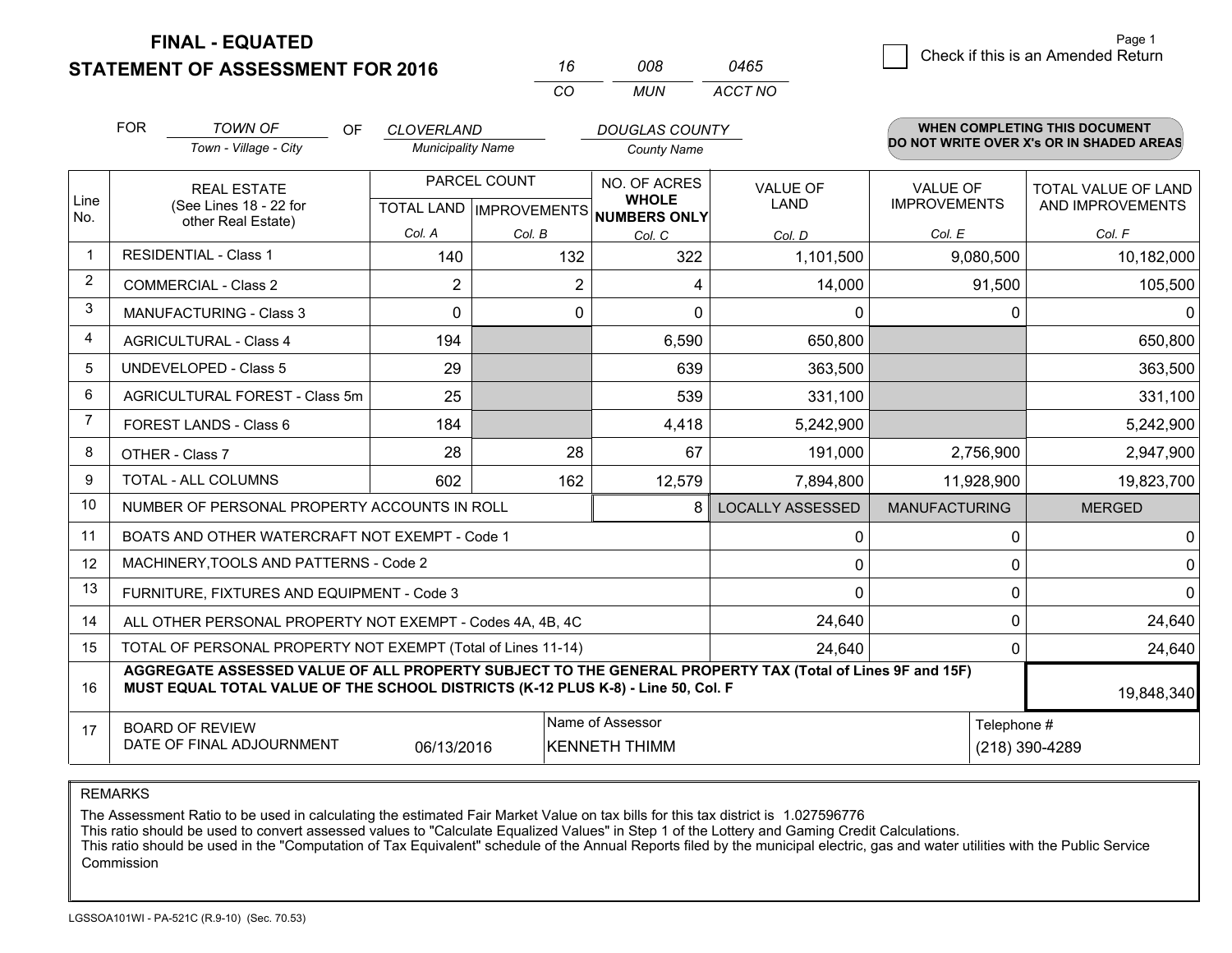*YEAR CO MUN ACCT NO* <sup>2016</sup> <sup>16</sup> <sup>008</sup> <sup>0465</sup>

Do not confuse FOREST LANDS (Line 7) with FOREST CROPS (in this section) - They are **NOT** the same

|    |                                                               |                 |                    | Private Forest Crop - Reg Class @ 10¢ per acre                                 |              |                                                               | Private Forest Crop - Reg Class @ \$2.52 per acre             |                                                                    |                    |                                                                              |
|----|---------------------------------------------------------------|-----------------|--------------------|--------------------------------------------------------------------------------|--------------|---------------------------------------------------------------|---------------------------------------------------------------|--------------------------------------------------------------------|--------------------|------------------------------------------------------------------------------|
| 18 | (a) PARCELS                                                   | (b) ACRES       |                    | (c) ASSESSED VALUE                                                             |              | (d) PARCELS                                                   |                                                               | (e) ACRES                                                          |                    | (f) ASSESSED VALUE                                                           |
|    |                                                               |                 |                    |                                                                                |              |                                                               |                                                               | 320                                                                |                    | 472.800                                                                      |
|    |                                                               |                 |                    | Private Forest Crop - Special Class @ 20¢ per acre                             |              |                                                               |                                                               |                                                                    |                    | Entered Before 2005 Managed Forest - Ferrous Mining CLOSED @ \$8.27 per acre |
| 19 | (b) ACRES<br>(a) PARCELS                                      |                 | (c) ASSESSED VALUE |                                                                                | (d) PARCELS  |                                                               | (e) ACRES                                                     |                                                                    | (f) ASSESSED VALUE |                                                                              |
|    |                                                               |                 |                    |                                                                                |              |                                                               |                                                               |                                                                    |                    |                                                                              |
|    |                                                               |                 |                    | Entered Before 2005 Managed Forest - OPEN @ \$.79 per acre                     |              | Entered Before 2005 Managed Forest - CLOSED @ \$1.87 per acre |                                                               |                                                                    |                    |                                                                              |
| 20 | (a) PARCELS                                                   | (b) ACRES       |                    | (c) ASSESSED VALUE                                                             |              | (d) PARCELS                                                   |                                                               | (e) ACRES                                                          |                    | (f) ASSESSED VALUE                                                           |
|    | 13                                                            | 659<br>834.600  |                    |                                                                                | 15<br>529.47 |                                                               | 705,600                                                       |                                                                    |                    |                                                                              |
|    | Entered After 2004 Managed Forest - OPEN @<br>\$2.14 per acre |                 |                    |                                                                                |              |                                                               | Entered After 2004 Managed Forest - CLOSED @ \$10.68 per acre |                                                                    |                    |                                                                              |
| 21 | (a) PARCELS                                                   | (b) ACRES       |                    | (c) ASSESSED VALUE                                                             |              | (d) PARCELS<br>(e) ACRES                                      |                                                               |                                                                    | (f) ASSESSED VALUE |                                                                              |
|    |                                                               |                 |                    |                                                                                |              |                                                               |                                                               |                                                                    |                    |                                                                              |
|    |                                                               | 120             |                    | 50,000                                                                         |              | 17                                                            |                                                               | 691.03                                                             | 1,179,300          |                                                                              |
| 22 | (a) County Forest Cropland Acres                              |                 |                    | (b) Federal Acres                                                              |              | (d) County (NOT FOREST CROP) Acres<br>(c) State Acres         |                                                               |                                                                    | (e) Other Acres    |                                                                              |
|    |                                                               |                 |                    |                                                                                |              | 14,448.41                                                     |                                                               | 42.39                                                              |                    | 136.4                                                                        |
|    |                                                               |                 |                    | Assessed Value of Omitted Property From Prior Years (Sec. 70.44)               |              |                                                               |                                                               | Assessed Value of Sec. 70.43 Corrections of Errors by Assessors    |                    |                                                                              |
|    |                                                               | (a) REAL ESTATE |                    | (b) PERSONAL                                                                   |              |                                                               |                                                               | (c1) REAL ESTATE                                                   |                    | (c2) PERSONAL                                                                |
| 23 |                                                               |                 |                    |                                                                                |              |                                                               |                                                               |                                                                    |                    |                                                                              |
|    |                                                               |                 |                    | Manufacturing Equated Value of Omitted Property From Prior Years (Sec. 70.995) |              |                                                               |                                                               | Mfg. Equated Value of Sec.70.43 Corrections of Errors by Assessors |                    |                                                                              |
|    |                                                               | (d) REAL ESTATE |                    | (e) PERSONAL                                                                   |              |                                                               |                                                               | (f1) REAL ESTATE                                                   | (f2) PERSONAL      |                                                                              |
|    |                                                               |                 |                    |                                                                                |              |                                                               |                                                               |                                                                    |                    |                                                                              |

## **SPECIAL DISTRICTS**

| Line<br>No. | Enter 6-digit<br><b>Special District</b> | <b>Account</b><br><b>Number</b> | <b>Special District Name</b> | <b>Locally Assessed Value</b><br>of Real Estate and | Mfg Value of Real Estate<br>and Personal Property | <b>Merged Value of</b><br><b>Real Estate and</b> |
|-------------|------------------------------------------|---------------------------------|------------------------------|-----------------------------------------------------|---------------------------------------------------|--------------------------------------------------|
|             | Code (Col. A)                            | (Col. B)                        | (Col. C)                     | Personal Property (Col. D)                          | (Col. E)                                          | Personal Property (Col. F)                       |
| 24          |                                          |                                 |                              |                                                     |                                                   |                                                  |
| 25          |                                          |                                 |                              |                                                     |                                                   |                                                  |
| 26          |                                          |                                 |                              |                                                     |                                                   |                                                  |
| 27          |                                          |                                 |                              |                                                     |                                                   |                                                  |
| 28          |                                          |                                 |                              |                                                     |                                                   |                                                  |
| 29          |                                          |                                 |                              |                                                     |                                                   |                                                  |
| 30          |                                          |                                 |                              |                                                     |                                                   |                                                  |
| 31          |                                          |                                 |                              |                                                     |                                                   |                                                  |
| 32          |                                          |                                 |                              |                                                     |                                                   |                                                  |
| 33          |                                          |                                 |                              |                                                     |                                                   |                                                  |
| 34          |                                          |                                 |                              |                                                     |                                                   |                                                  |
| 35          |                                          |                                 |                              |                                                     |                                                   |                                                  |

LGSSOA101WI-PA - 521C (R. 9-10) (Sec. 70.53)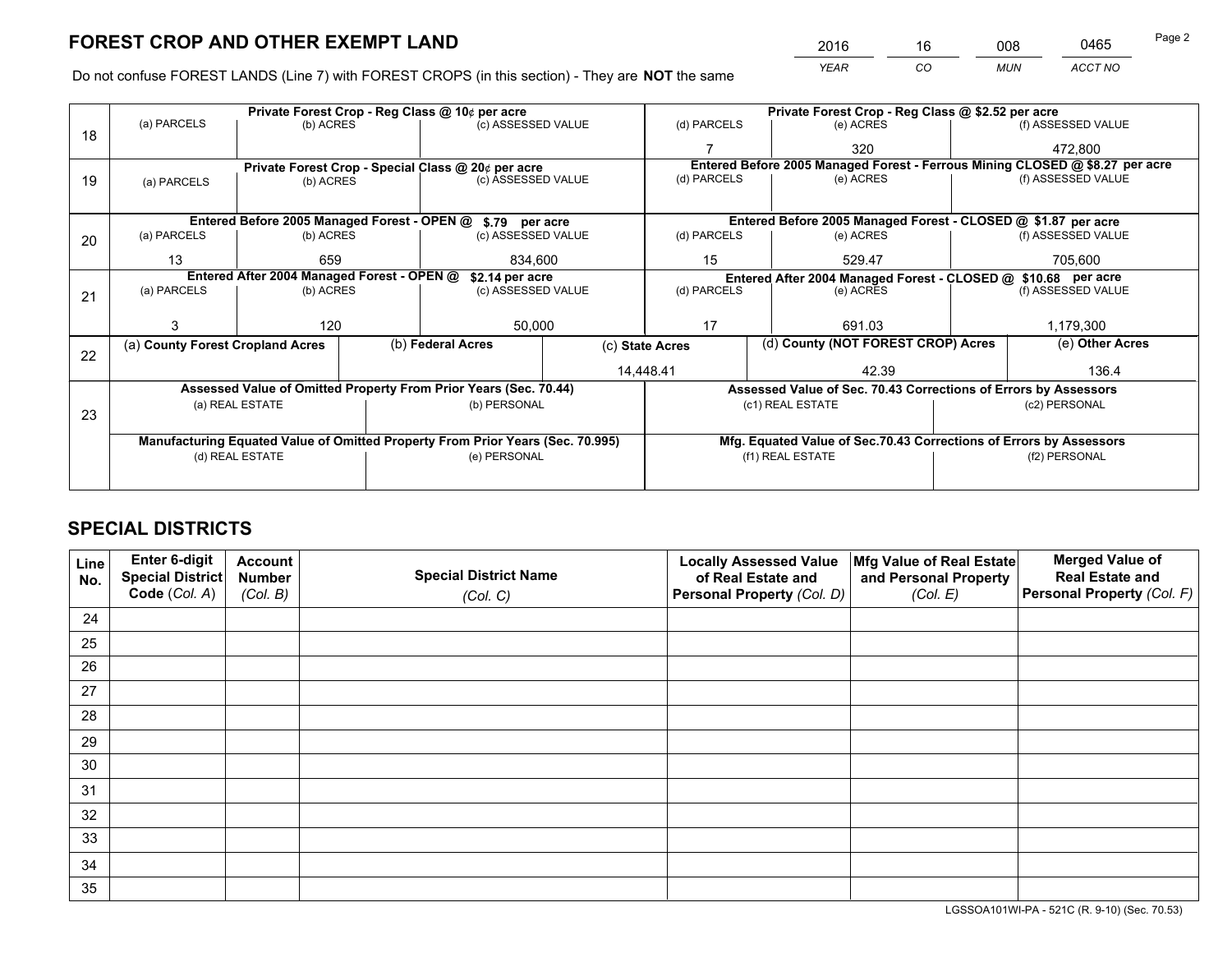|             |                                                          |                                             |                                                         | <b>YEAR</b>                                                                       | CO<br><b>MUN</b>                                              | ACCT NO                                                                        |  |  |  |  |  |
|-------------|----------------------------------------------------------|---------------------------------------------|---------------------------------------------------------|-----------------------------------------------------------------------------------|---------------------------------------------------------------|--------------------------------------------------------------------------------|--|--|--|--|--|
| Line<br>No. | Enter 6-digit<br><b>School District</b><br>Code (Col. A) | <b>Account</b><br><b>Number</b><br>(Col. B) | <b>School District Name</b><br>(Col. C)                 | <b>Locally Assessed Value</b><br>of Real Estate and<br>Personal Property (Col. D) | Mfg Value of Real Estate<br>and Personal Property<br>(Col. E) | <b>Merged Value of</b><br><b>Real Estate and</b><br>Personal Property (Col. F) |  |  |  |  |  |
|             |                                                          | A. SCHOOL DISTRICTS (K-8 and K-12)          |                                                         |                                                                                   |                                                               |                                                                                |  |  |  |  |  |
| 36          | 163297                                                   | 0111                                        | SCH D OF MAPLE                                          | 19,848,340                                                                        |                                                               | 19,848,340                                                                     |  |  |  |  |  |
| 37          |                                                          |                                             |                                                         |                                                                                   |                                                               |                                                                                |  |  |  |  |  |
| 38          |                                                          |                                             |                                                         |                                                                                   |                                                               |                                                                                |  |  |  |  |  |
| 39          |                                                          |                                             |                                                         |                                                                                   |                                                               |                                                                                |  |  |  |  |  |
| 40          |                                                          |                                             |                                                         |                                                                                   |                                                               |                                                                                |  |  |  |  |  |
| 41          |                                                          |                                             |                                                         |                                                                                   |                                                               |                                                                                |  |  |  |  |  |
| 42<br>43    |                                                          |                                             |                                                         |                                                                                   |                                                               |                                                                                |  |  |  |  |  |
|             |                                                          |                                             |                                                         |                                                                                   |                                                               |                                                                                |  |  |  |  |  |
| 44<br>45    |                                                          |                                             |                                                         |                                                                                   |                                                               |                                                                                |  |  |  |  |  |
| 46          |                                                          |                                             |                                                         |                                                                                   |                                                               |                                                                                |  |  |  |  |  |
| 47          |                                                          |                                             |                                                         |                                                                                   |                                                               |                                                                                |  |  |  |  |  |
| 48          |                                                          |                                             |                                                         |                                                                                   |                                                               |                                                                                |  |  |  |  |  |
| 49          |                                                          |                                             |                                                         |                                                                                   |                                                               |                                                                                |  |  |  |  |  |
| 50          |                                                          |                                             | TOTAL ASSESSED VALUE OF SCHOOL DISTRICTS (K-8 and K-12) | 19,848,340                                                                        |                                                               | 19,848,340                                                                     |  |  |  |  |  |
|             | <b>B.</b><br><b>UNION HIGH SCHOOL DISTRICTS</b>          |                                             |                                                         |                                                                                   |                                                               |                                                                                |  |  |  |  |  |
| 51          |                                                          |                                             |                                                         |                                                                                   |                                                               |                                                                                |  |  |  |  |  |
| 52          |                                                          |                                             |                                                         |                                                                                   |                                                               |                                                                                |  |  |  |  |  |
| 53          |                                                          |                                             |                                                         |                                                                                   |                                                               |                                                                                |  |  |  |  |  |
| 54          |                                                          |                                             |                                                         |                                                                                   |                                                               |                                                                                |  |  |  |  |  |
| 55          |                                                          |                                             | TOTAL ASSESSED VALUE OF UNION HIGH SCHOOLS              |                                                                                   |                                                               |                                                                                |  |  |  |  |  |
|             | C. TECHNICAL COLLEGE DISTRICTS                           |                                             |                                                         |                                                                                   |                                                               |                                                                                |  |  |  |  |  |
| 56          | 001700                                                   | 0016                                        | WISCONSIN INDIANHEAD TECH COLLEGE SHEL                  | 19,848,340                                                                        |                                                               | 19,848,340                                                                     |  |  |  |  |  |
| 57<br>58    |                                                          |                                             |                                                         |                                                                                   |                                                               |                                                                                |  |  |  |  |  |
| 59          |                                                          |                                             | TOTAL ASSESSED VALUE OF TECHNICAL COLLEGES              | 19,848,340                                                                        |                                                               | 19,848,340                                                                     |  |  |  |  |  |
|             |                                                          |                                             |                                                         |                                                                                   |                                                               |                                                                                |  |  |  |  |  |

16

008

 *I hereby certify, to the best of my knowledge and belief, this form is complete and correct.*

**SCHOOL DISTRICTS**

| Print name of preparer | Title                    |                | Date (MM/DD/CCYY) |
|------------------------|--------------------------|----------------|-------------------|
|                        |                          |                |                   |
| Signature of preparer  | Contact Telephone Number | E-mail address |                   |
|                        | $\overline{\phantom{a}}$ |                |                   |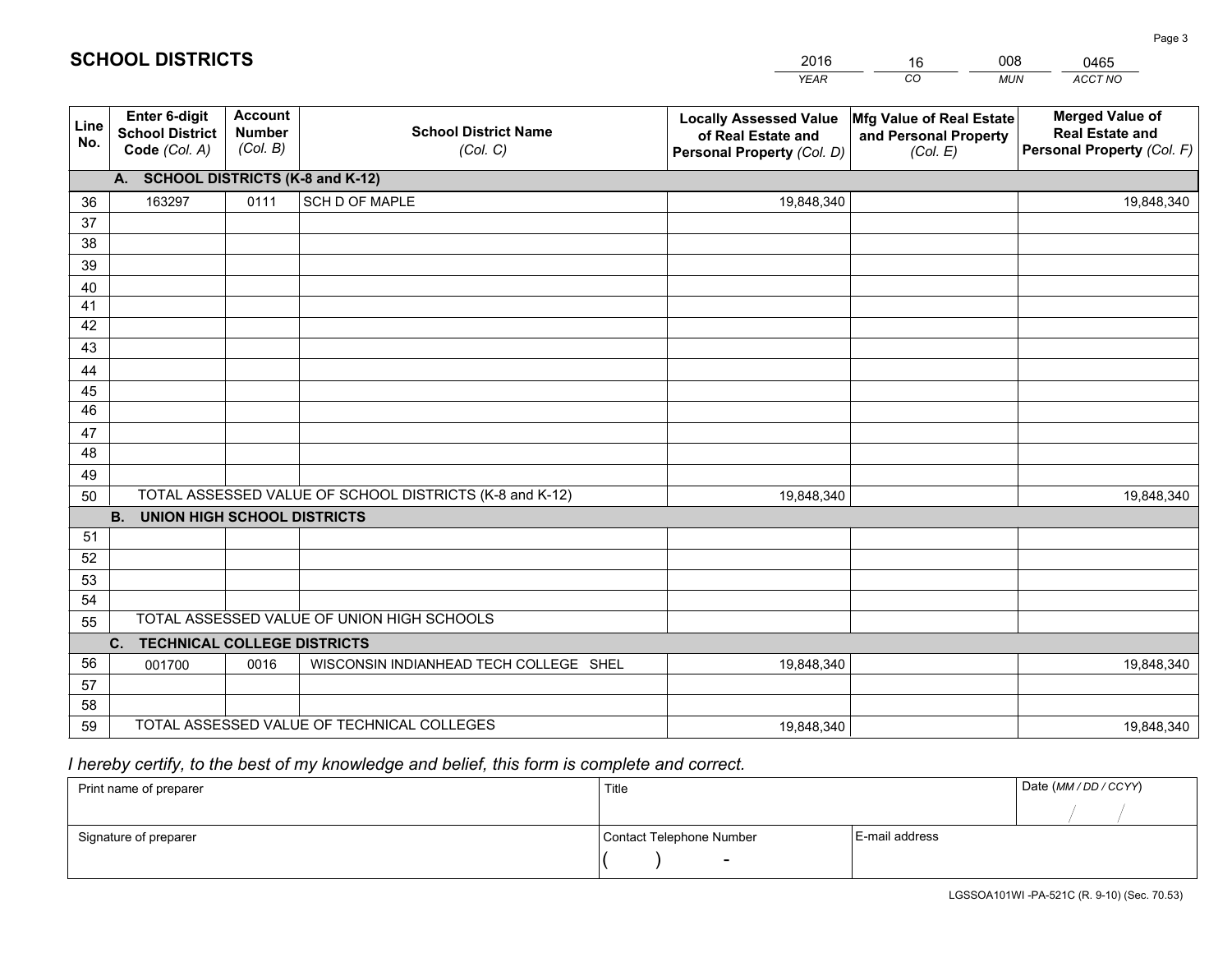### **HIGHLIGHTS**

- 1. Complete the Statement of Assessment after the Board of Review. Reflect any changes made there.
- 2. Use black ink to complete.
- 3. Line 16 must equal Line 50, Col D.
- 4. Line 55 must equal the total of K-8 schools listed on lines 36-49. Do not include K-12 schools in this comparision.
- 5. Line 59, Col. D must equal Line 16.
- 6. Special District, School District and Technical College District values must include both real estate and personal property. Examples of Special districts are: town sanitary districts, public inland lake protection and rehabilitation districts, and metropolitan sewerage districts.
- 7. DO NOT INCLUDE Manufacturing property values.DOR will print these values on the final SOA.
- 8. Accuracy of this form is very important. The values reported directly affect the equalized value DOR calculates for school and special districts.

### **Page 1:**

 If not prefilled, enter the tax year,county and municipal code,municipal type, municipal name and county name on the top of form.

Check the Amended box, if filing an amended / corrected SOA.

 Report the parcel count, acres and assessed value of taxable general property, total parcel count, (real and personal), total acres, and values from final figures set by the Board of Review.

- A. Real Estate land and improvements (buildings, etc.) is reported on lines 1 8, total line 9.
- B. Personal Property is reported on lines 11 14, Column D, total line 15.
- C. To complete this report, use the computer produced summary of the assessment roll that shows these amounts.
- D. Use whole numbers only.
- E. Add each line across and each column down to verify entries.

### **Page 2:**

- A. Report Special Items (not subject to general property tax).
- 1. Private Forest Croplands and Managed Forest Lands are reported on lines 18,19, 20 and 21. Be sure to report assessed values **NOT** taxes.
- 2. You should have copies of the orders of entry, orders of withdrawal, etc., to update your assessment roll.
	- 3. Show hundredths of acres (e.g. 39.75).
- 4. Tax exempt lands are reported on line 22.
- 5. Omitted property and sec. 70.43, Wis. Stats., corrections of errors by assessor are reported on line 23. Report real estate and personal property separately. These should be for **prior years**, not something found on the current assessment roll after the board of review.
- B. Special District (Lines 24-35) Include the value of both real and personal property.
- The Department of Revenue (DOR) preprints much of the information regarding names and codes for schools, special districts,etc. If a district is not listed, enter the name and value only, DOR will enter the proper code.

## **Page 3 School Districts:**

Include the value of both real and personal property.

Report School District (regular, elementary, union high school, and technical college).

- 1. Regular (K-12) and Elementary (K-8) school values are reported on lines 36-49, total on line 50.
- 2. Union High School (UHS) (use only if elementary schools are listed on lines 36-49) are reported on lines 51-54. UHS total value (line 55) must equal to the total **elementary school** values reported on lines 36-49. Do notinclude K-12 schools in this comparison.
- 3. Technical College values are reported on lines 56-58, total on line 59.
- 4. Use the computer summary that shows these amounts to complete this report.

#### **This form is due the second Monday in June. File this report only after your Board of Review is complete.**

 *If you have questions: Return forms to:*

Fax number: (608) 264-6887 PO Box 8971

 Email: lgs@revenue.wi.gov Wisconsin Department of Revenue Call: (608) 261-5341 Local Government Services Section 6-97Madison WI 53708-8971

TOWN OF CLOVERLAND PHYLLIS MASSIER<br>TOWN OF CLOVERLAND 2763S STATE RD 13 2763S STATE RD 13 PHYLLIS MASSIER

MAPLE, WI 54854 - 9224

MAPLE, WI 54854 - 9224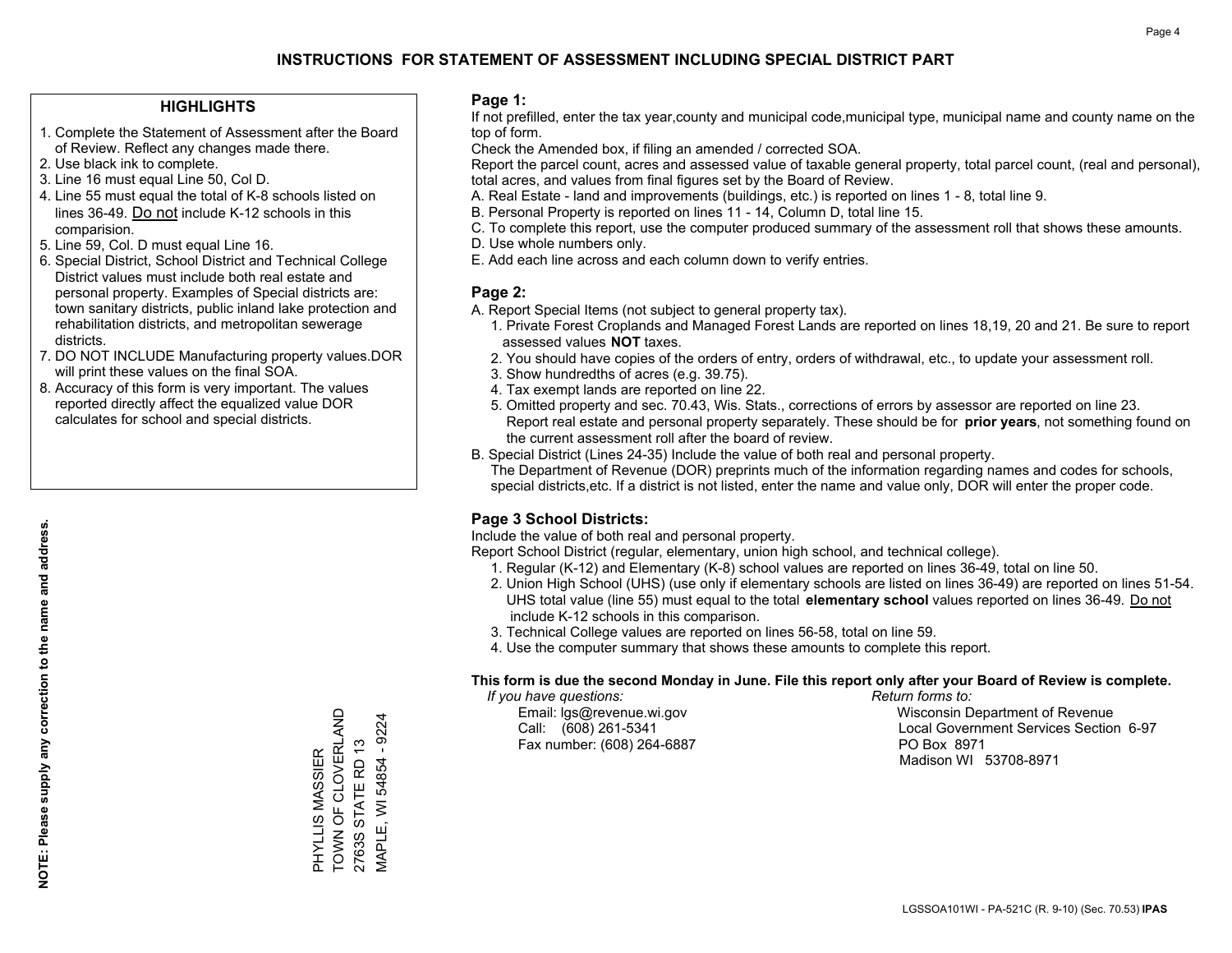**STATEMENT OF ASSESSMENT FOR 2016 FINAL - EQUATED**

 $\overline{6}$  Check if this is an Amended Return Page 1

|                | <b>FOR</b> | <b>TOWN OF</b>                                                                                           | <b>OF</b><br>DAIRYLAND   |                                          | <b>DOUGLAS COUNTY</b> |                         |                      | <b>WHEN COMPLETING THIS DOCUMENT</b>     |
|----------------|------------|----------------------------------------------------------------------------------------------------------|--------------------------|------------------------------------------|-----------------------|-------------------------|----------------------|------------------------------------------|
|                |            | Town - Village - City                                                                                    | <b>Municipality Name</b> |                                          | <b>County Name</b>    |                         |                      | DO NOT WRITE OVER X's OR IN SHADED AREAS |
|                |            | <b>REAL ESTATE</b><br>(See Lines 18 - 22 for<br>other Real Estate)                                       |                          | PARCEL COUNT                             |                       | <b>VALUE OF</b>         | <b>VALUE OF</b>      | TOTAL VALUE OF LAND                      |
| Line<br>No.    |            |                                                                                                          |                          | TOTAL LAND   IMPROVEMENTS   NUMBERS ONLY | <b>WHOLE</b>          | LAND                    | <b>IMPROVEMENTS</b>  | AND IMPROVEMENTS                         |
|                |            |                                                                                                          | Col. A                   | Col. B                                   | Col. C                | Col. D                  | Col. E               | Col. F                                   |
| -1             |            | <b>RESIDENTIAL - Class 1</b>                                                                             | 351                      | 319                                      | 904                   | 1,797,300               | 12,505,600           | 14,302,900                               |
| $\overline{2}$ |            | <b>COMMERCIAL - Class 2</b>                                                                              | 5                        | 4                                        | 24                    | 27,400                  | 227,900              | 255,300                                  |
| 3              |            | MANUFACTURING - Class 3                                                                                  | 0                        | 0                                        | 0                     | $\Omega$                | $\Omega$             | $\mathbf{0}$                             |
| 4              |            | <b>AGRICULTURAL - Class 4</b>                                                                            | 88                       |                                          | 1,896                 | 303,900                 |                      | 303,900                                  |
| 5              |            | <b>UNDEVELOPED - Class 5</b>                                                                             | 192                      |                                          | 2,033                 | 514,400                 |                      | 514,400                                  |
| 6              |            | AGRICULTURAL FOREST - Class 5m                                                                           | 30                       |                                          | 680                   | 343,600                 |                      | 343,600                                  |
| 7              |            | <b>FOREST LANDS - Class 6</b>                                                                            | 673                      |                                          | 19,607                | 19,596,400              |                      | 19,596,400                               |
| 8              |            | OTHER - Class 7                                                                                          | 19                       | 16                                       | 36                    | 113,500                 | 712,100              | 825,600                                  |
| 9              |            | TOTAL - ALL COLUMNS                                                                                      | 1,358                    | 339                                      | 25,180                | 22,696,500              | 13,445,600           | 36,142,100                               |
| 10             |            | NUMBER OF PERSONAL PROPERTY ACCOUNTS IN ROLL                                                             |                          |                                          | 15 <sup>1</sup>       | <b>LOCALLY ASSESSED</b> | <b>MANUFACTURING</b> | <b>MERGED</b>                            |
| 11             |            | BOATS AND OTHER WATERCRAFT NOT EXEMPT - Code 1                                                           |                          |                                          |                       | ∩                       | ŋ                    | $\mathbf 0$                              |
| 12             |            | MACHINERY, TOOLS AND PATTERNS - Code 2                                                                   |                          |                                          |                       | 500                     | $\Omega$             | 500                                      |
| 13             |            | FURNITURE, FIXTURES AND EQUIPMENT - Code 3                                                               |                          |                                          |                       | 0                       | 0                    | 0                                        |
| 14             |            | ALL OTHER PERSONAL PROPERTY NOT EXEMPT - Codes 4A, 4B, 4C                                                |                          |                                          |                       | 255,000                 | 0                    | 255,000                                  |
| 15             |            | TOTAL OF PERSONAL PROPERTY NOT EXEMPT (Total of Lines 11-14)                                             |                          |                                          |                       | 255,500                 | 0                    | 255,500                                  |
|                |            | AGGREGATE ASSESSED VALUE OF ALL PROPERTY SUBJECT TO THE GENERAL PROPERTY TAX (Total of Lines 9F and 15F) |                          |                                          |                       |                         |                      |                                          |

*CO*

*MUN*

*ACCT NO0466*

*<sup>16</sup> <sup>010</sup>*

| 16 | MUST EQUAL TOTAL VALUE OF THE SCHOOL DISTRICTS (K-12 PLUS K-8) - Line 50. Col. F |            |                        |             |                |  |
|----|----------------------------------------------------------------------------------|------------|------------------------|-------------|----------------|--|
|    | <b>BOARD OF REVIEW</b>                                                           |            | l Name of Assessor     | Telephone # |                |  |
|    | DATE OF FINAL ADJOURNMENT                                                        | 09/14/2016 | <b>IEDWARD O'MEARA</b> |             | (715) 762-5530 |  |

REMARKS

The Assessment Ratio to be used in calculating the estimated Fair Market Value on tax bills for this tax district is .964126309

This ratio should be used to convert assessed values to "Calculate Equalized Values" in Step 1 of the Lottery and Gaming Credit Calculations.<br>This ratio should be used in the "Computation of Tax Equivalent" schedule of the Commission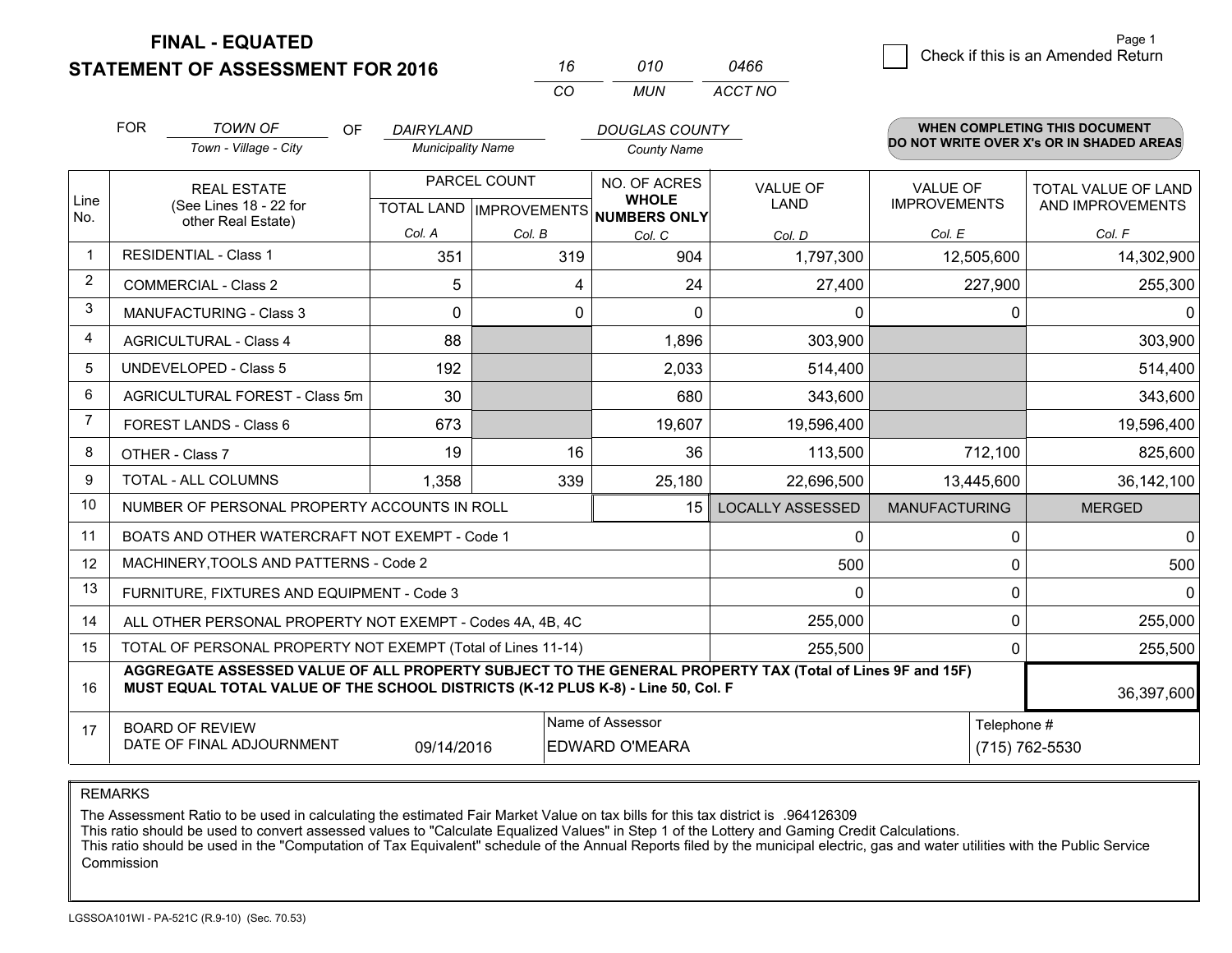*YEAR CO MUN ACCT NO* <sup>2016</sup> <sup>16</sup> <sup>010</sup> <sup>0466</sup>

Do not confuse FOREST LANDS (Line 7) with FOREST CROPS (in this section) - They are **NOT** the same

|    |                                                                                                                                |                                             |  | Private Forest Crop - Reg Class @ 10¢ per acre                                 |  |                 | Private Forest Crop - Reg Class @ \$2.52 per acre                            |  |                    |  |  |  |
|----|--------------------------------------------------------------------------------------------------------------------------------|---------------------------------------------|--|--------------------------------------------------------------------------------|--|-----------------|------------------------------------------------------------------------------|--|--------------------|--|--|--|
| 18 | (a) PARCELS                                                                                                                    | (b) ACRES                                   |  | (c) ASSESSED VALUE                                                             |  | (d) PARCELS     | (e) ACRES                                                                    |  | (f) ASSESSED VALUE |  |  |  |
|    |                                                                                                                                |                                             |  |                                                                                |  | 27              | 1.383.96                                                                     |  | 1,364,300          |  |  |  |
|    |                                                                                                                                |                                             |  | Private Forest Crop - Special Class @ 20¢ per acre                             |  |                 | Entered Before 2005 Managed Forest - Ferrous Mining CLOSED @ \$8.27 per acre |  |                    |  |  |  |
| 19 | (a) PARCELS                                                                                                                    | (b) ACRES                                   |  | (c) ASSESSED VALUE                                                             |  | (d) PARCELS     | (e) ACRES                                                                    |  | (f) ASSESSED VALUE |  |  |  |
|    |                                                                                                                                |                                             |  |                                                                                |  |                 |                                                                              |  |                    |  |  |  |
|    |                                                                                                                                | Entered Before 2005 Managed Forest - OPEN @ |  | \$.79 per acre                                                                 |  |                 | Entered Before 2005 Managed Forest - CLOSED @ \$1.87 per acre                |  |                    |  |  |  |
| 20 | (a) PARCELS                                                                                                                    | (b) ACRES                                   |  | (c) ASSESSED VALUE                                                             |  | (d) PARCELS     | (e) ACRES                                                                    |  | (f) ASSESSED VALUE |  |  |  |
|    | 23                                                                                                                             | 968.14                                      |  | 926.200                                                                        |  | 52              | 2,211.2                                                                      |  | 2,030,700          |  |  |  |
|    | Entered After 2004 Managed Forest - OPEN @<br>\$2.14 per acre<br>Entered After 2004 Managed Forest - CLOSED @ \$10.68 per acre |                                             |  |                                                                                |  |                 |                                                                              |  |                    |  |  |  |
| 21 | (a) PARCELS                                                                                                                    | (b) ACRES                                   |  | (c) ASSESSED VALUE                                                             |  | (d) PARCELS     | (e) ACRES                                                                    |  | (f) ASSESSED VALUE |  |  |  |
|    |                                                                                                                                |                                             |  |                                                                                |  |                 |                                                                              |  |                    |  |  |  |
|    | 39                                                                                                                             | 1,525.02                                    |  | 1,484,700                                                                      |  | 41              | 1,593                                                                        |  | 1,556,300          |  |  |  |
| 22 | (a) County Forest Cropland Acres                                                                                               |                                             |  | (b) Federal Acres                                                              |  | (c) State Acres | (d) County (NOT FOREST CROP) Acres                                           |  | (e) Other Acres    |  |  |  |
|    | 53,413.81                                                                                                                      |                                             |  | 756.39                                                                         |  | 182.78          | 65.12                                                                        |  | 2,387.81           |  |  |  |
|    |                                                                                                                                |                                             |  | Assessed Value of Omitted Property From Prior Years (Sec. 70.44)               |  |                 | Assessed Value of Sec. 70.43 Corrections of Errors by Assessors              |  |                    |  |  |  |
|    |                                                                                                                                | (a) REAL ESTATE                             |  | (b) PERSONAL                                                                   |  |                 | (c1) REAL ESTATE                                                             |  | (c2) PERSONAL      |  |  |  |
| 23 |                                                                                                                                |                                             |  |                                                                                |  |                 |                                                                              |  |                    |  |  |  |
|    |                                                                                                                                |                                             |  | Manufacturing Equated Value of Omitted Property From Prior Years (Sec. 70.995) |  |                 | Mfg. Equated Value of Sec.70.43 Corrections of Errors by Assessors           |  |                    |  |  |  |
|    |                                                                                                                                | (d) REAL ESTATE                             |  | (e) PERSONAL                                                                   |  |                 | (f1) REAL ESTATE                                                             |  | (f2) PERSONAL      |  |  |  |
|    |                                                                                                                                |                                             |  |                                                                                |  |                 |                                                                              |  |                    |  |  |  |

## **SPECIAL DISTRICTS**

| Line<br>No. | Enter 6-digit<br><b>Special District</b> | <b>Account</b><br><b>Number</b> | <b>Special District Name</b> | <b>Locally Assessed Value</b><br>of Real Estate and | Mfg Value of Real Estate<br>and Personal Property | <b>Merged Value of</b><br><b>Real Estate and</b> |
|-------------|------------------------------------------|---------------------------------|------------------------------|-----------------------------------------------------|---------------------------------------------------|--------------------------------------------------|
|             | Code (Col. A)                            | (Col. B)                        | (Col. C)                     | Personal Property (Col. D)                          | (Col. E)                                          | Personal Property (Col. F)                       |
| 24          |                                          |                                 |                              |                                                     |                                                   |                                                  |
| 25          |                                          |                                 |                              |                                                     |                                                   |                                                  |
| 26          |                                          |                                 |                              |                                                     |                                                   |                                                  |
| 27          |                                          |                                 |                              |                                                     |                                                   |                                                  |
| 28          |                                          |                                 |                              |                                                     |                                                   |                                                  |
| 29          |                                          |                                 |                              |                                                     |                                                   |                                                  |
| 30          |                                          |                                 |                              |                                                     |                                                   |                                                  |
| 31          |                                          |                                 |                              |                                                     |                                                   |                                                  |
| 32          |                                          |                                 |                              |                                                     |                                                   |                                                  |
| 33          |                                          |                                 |                              |                                                     |                                                   |                                                  |
| 34          |                                          |                                 |                              |                                                     |                                                   |                                                  |
| 35          |                                          |                                 |                              |                                                     |                                                   |                                                  |

LGSSOA101WI-PA - 521C (R. 9-10) (Sec. 70.53)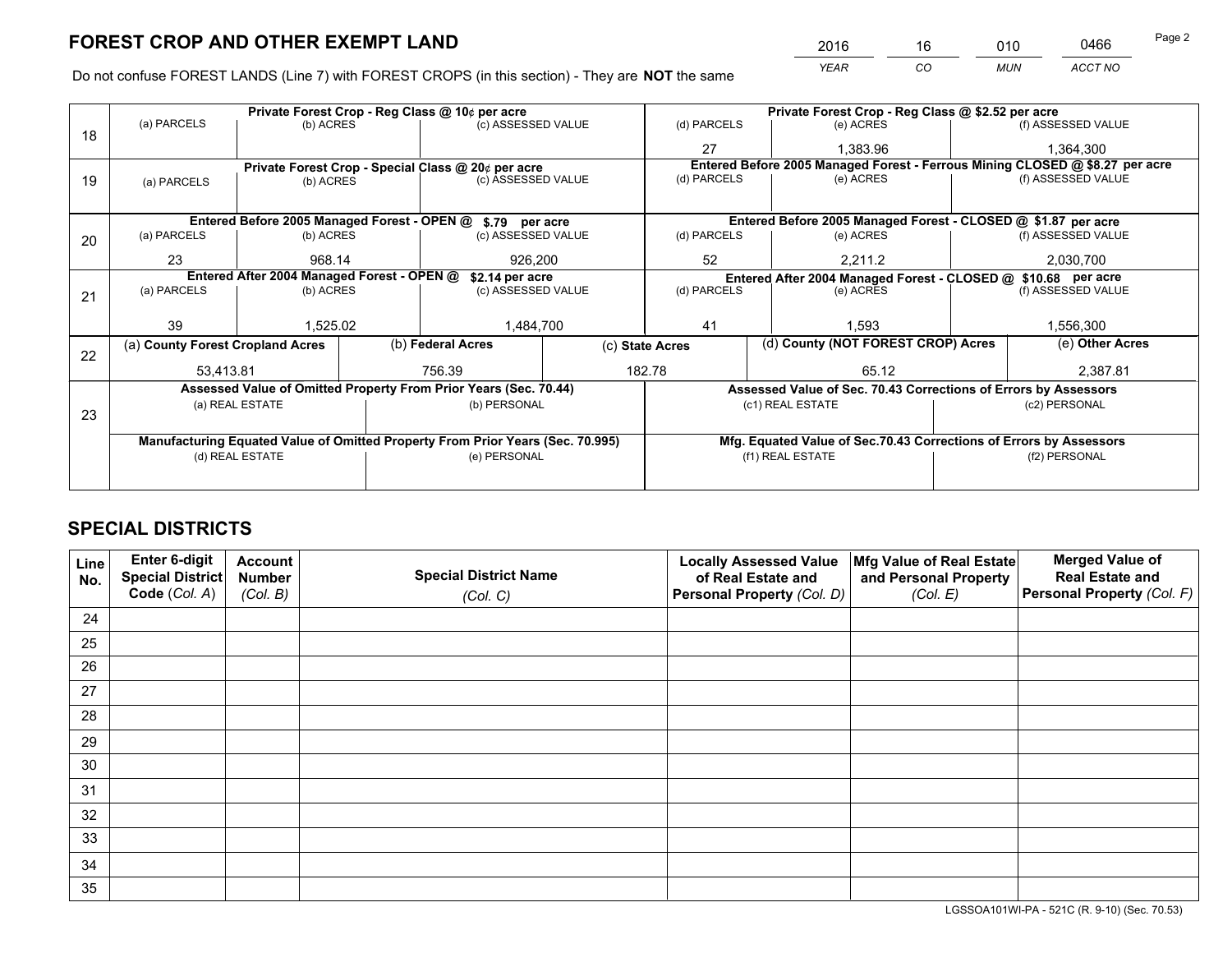|             |                                                                 |                                             |                                                         | <b>YEAR</b>                                                                       | CO<br><b>MUN</b>                                              | ACCT NO                                                                        |
|-------------|-----------------------------------------------------------------|---------------------------------------------|---------------------------------------------------------|-----------------------------------------------------------------------------------|---------------------------------------------------------------|--------------------------------------------------------------------------------|
| Line<br>No. | <b>Enter 6-digit</b><br><b>School District</b><br>Code (Col. A) | <b>Account</b><br><b>Number</b><br>(Col. B) | <b>School District Name</b><br>(Col. C)                 | <b>Locally Assessed Value</b><br>of Real Estate and<br>Personal Property (Col. D) | Mfg Value of Real Estate<br>and Personal Property<br>(Col. E) | <b>Merged Value of</b><br><b>Real Estate and</b><br>Personal Property (Col. F) |
|             | A. SCHOOL DISTRICTS (K-8 and K-12)                              |                                             |                                                         |                                                                                   |                                                               |                                                                                |
| 36          | 076293                                                          | 0047                                        | <b>SCH D OF WEBSTER</b>                                 | 36,397,600                                                                        |                                                               | 36,397,600                                                                     |
| 37          |                                                                 |                                             |                                                         |                                                                                   |                                                               |                                                                                |
| 38          |                                                                 |                                             |                                                         |                                                                                   |                                                               |                                                                                |
| 39          |                                                                 |                                             |                                                         |                                                                                   |                                                               |                                                                                |
| 40          |                                                                 |                                             |                                                         |                                                                                   |                                                               |                                                                                |
| 41<br>42    |                                                                 |                                             |                                                         |                                                                                   |                                                               |                                                                                |
| 43          |                                                                 |                                             |                                                         |                                                                                   |                                                               |                                                                                |
| 44          |                                                                 |                                             |                                                         |                                                                                   |                                                               |                                                                                |
| 45          |                                                                 |                                             |                                                         |                                                                                   |                                                               |                                                                                |
| 46          |                                                                 |                                             |                                                         |                                                                                   |                                                               |                                                                                |
| 47          |                                                                 |                                             |                                                         |                                                                                   |                                                               |                                                                                |
| 48          |                                                                 |                                             |                                                         |                                                                                   |                                                               |                                                                                |
| 49          |                                                                 |                                             |                                                         |                                                                                   |                                                               |                                                                                |
| 50          |                                                                 |                                             | TOTAL ASSESSED VALUE OF SCHOOL DISTRICTS (K-8 and K-12) | 36,397,600                                                                        |                                                               | 36,397,600                                                                     |
|             | <b>UNION HIGH SCHOOL DISTRICTS</b><br><b>B.</b>                 |                                             |                                                         |                                                                                   |                                                               |                                                                                |
| 51          |                                                                 |                                             |                                                         |                                                                                   |                                                               |                                                                                |
| 52          |                                                                 |                                             |                                                         |                                                                                   |                                                               |                                                                                |
| 53          |                                                                 |                                             |                                                         |                                                                                   |                                                               |                                                                                |
| 54          |                                                                 |                                             | TOTAL ASSESSED VALUE OF UNION HIGH SCHOOLS              |                                                                                   |                                                               |                                                                                |
| 55          |                                                                 |                                             |                                                         |                                                                                   |                                                               |                                                                                |
| 56          | <b>TECHNICAL COLLEGE DISTRICTS</b><br>C.                        |                                             |                                                         |                                                                                   |                                                               |                                                                                |
| 57          | 001700                                                          | 0016                                        | WISCONSIN INDIANHEAD TECH COLLEGE SHEL                  | 36,397,600                                                                        |                                                               | 36,397,600                                                                     |
| 58          |                                                                 |                                             |                                                         |                                                                                   |                                                               |                                                                                |
| 59          |                                                                 |                                             | TOTAL ASSESSED VALUE OF TECHNICAL COLLEGES              | 36,397,600                                                                        |                                                               | 36,397,600                                                                     |

16

010

## *I hereby certify, to the best of my knowledge and belief, this form is complete and correct.*

**SCHOOL DISTRICTS**

| Print name of preparer | Title                    |                | Date (MM / DD / CCYY) |
|------------------------|--------------------------|----------------|-----------------------|
|                        |                          |                |                       |
| Signature of preparer  | Contact Telephone Number | E-mail address |                       |
|                        | $\sim$                   |                |                       |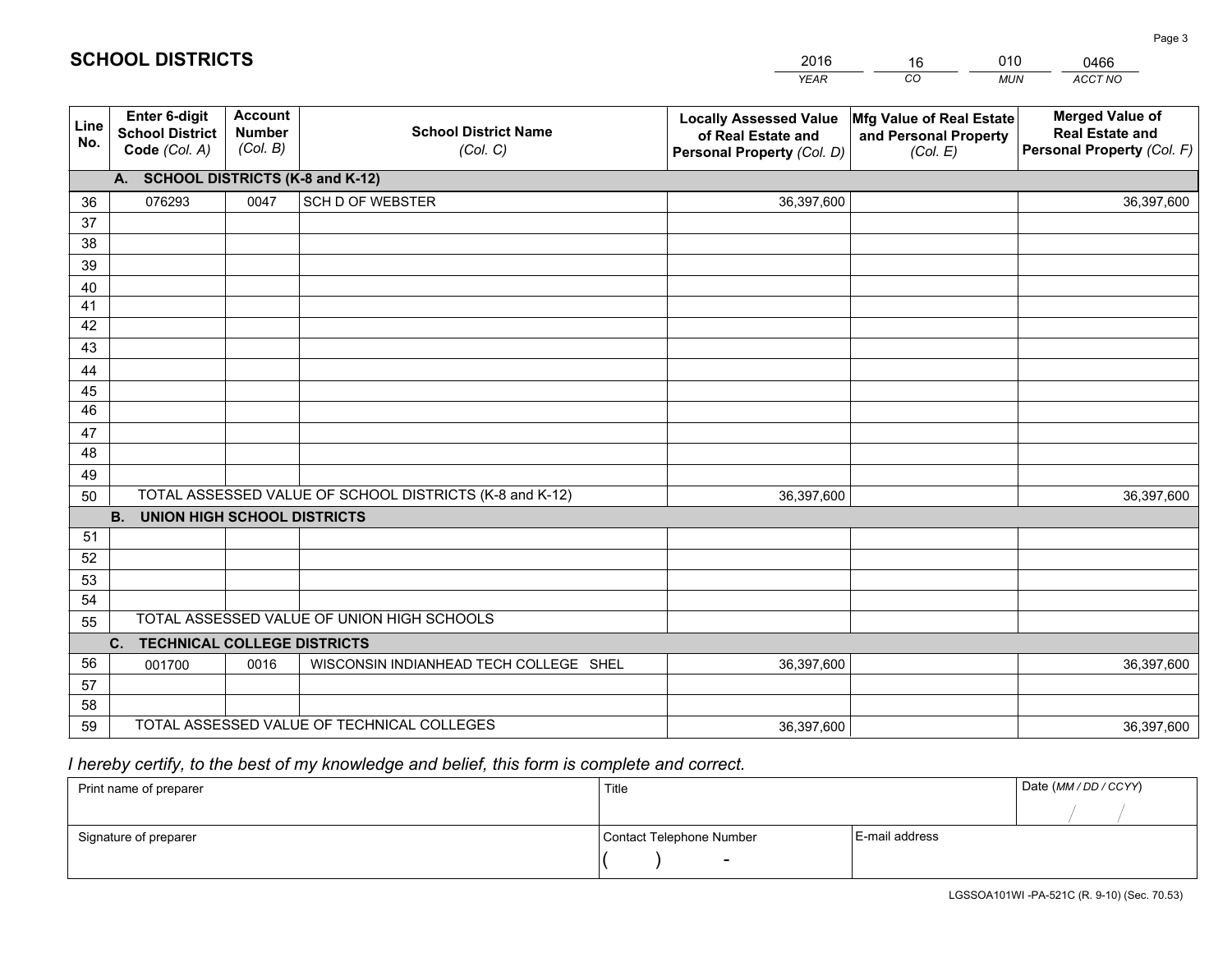### **HIGHLIGHTS**

- 1. Complete the Statement of Assessment after the Board of Review. Reflect any changes made there.
- 2. Use black ink to complete.
- 3. Line 16 must equal Line 50, Col D.
- 4. Line 55 must equal the total of K-8 schools listed on lines 36-49. Do not include K-12 schools in this comparision.
- 5. Line 59, Col. D must equal Line 16.
- 6. Special District, School District and Technical College District values must include both real estate and personal property. Examples of Special districts are: town sanitary districts, public inland lake protection and rehabilitation districts, and metropolitan sewerage districts.
- 7. DO NOT INCLUDE Manufacturing property values.DOR will print these values on the final SOA.
- 8. Accuracy of this form is very important. The values reported directly affect the equalized value DOR calculates for school and special districts.

### **Page 1:**

 If not prefilled, enter the tax year,county and municipal code,municipal type, municipal name and county name on the top of form.

Check the Amended box, if filing an amended / corrected SOA.

 Report the parcel count, acres and assessed value of taxable general property, total parcel count, (real and personal), total acres, and values from final figures set by the Board of Review.

- A. Real Estate land and improvements (buildings, etc.) is reported on lines 1 8, total line 9.
- B. Personal Property is reported on lines 11 14, Column D, total line 15.
- C. To complete this report, use the computer produced summary of the assessment roll that shows these amounts.
- D. Use whole numbers only.
- E. Add each line across and each column down to verify entries.

## **Page 2:**

- A. Report Special Items (not subject to general property tax).
- 1. Private Forest Croplands and Managed Forest Lands are reported on lines 18,19, 20 and 21. Be sure to report assessed values **NOT** taxes.
- 2. You should have copies of the orders of entry, orders of withdrawal, etc., to update your assessment roll.
	- 3. Show hundredths of acres (e.g. 39.75).
- 4. Tax exempt lands are reported on line 22.
- 5. Omitted property and sec. 70.43, Wis. Stats., corrections of errors by assessor are reported on line 23. Report real estate and personal property separately. These should be for **prior years**, not something found on the current assessment roll after the board of review.
- B. Special District (Lines 24-35) Include the value of both real and personal property.
- The Department of Revenue (DOR) preprints much of the information regarding names and codes for schools, special districts,etc. If a district is not listed, enter the name and value only, DOR will enter the proper code.

## **Page 3 School Districts:**

Include the value of both real and personal property.

Report School District (regular, elementary, union high school, and technical college).

- 1. Regular (K-12) and Elementary (K-8) school values are reported on lines 36-49, total on line 50.
- 2. Union High School (UHS) (use only if elementary schools are listed on lines 36-49) are reported on lines 51-54. UHS total value (line 55) must equal to the total **elementary school** values reported on lines 36-49. Do notinclude K-12 schools in this comparison.
- 3. Technical College values are reported on lines 56-58, total on line 59.
- 4. Use the computer summary that shows these amounts to complete this report.

### **This form is due the second Monday in June. File this report only after your Board of Review is complete.**

 *If you have questions: Return forms to:*

Fax number: (608) 264-6887 PO Box 8971

 Email: lgs@revenue.wi.gov Wisconsin Department of Revenue Call: (608) 261-5341 Local Government Services Section 6-97Madison WI 53708-8971

15178S STATE ROAD 35 15178S STATE ROAD 35 DENISE SELDEN<br>TOWN OF DAIRYLAND TOWN OF DAIRYLAND DAIRYLAND, WI 54830 DAIRYLAND, WI 54830 DENISE SELDEN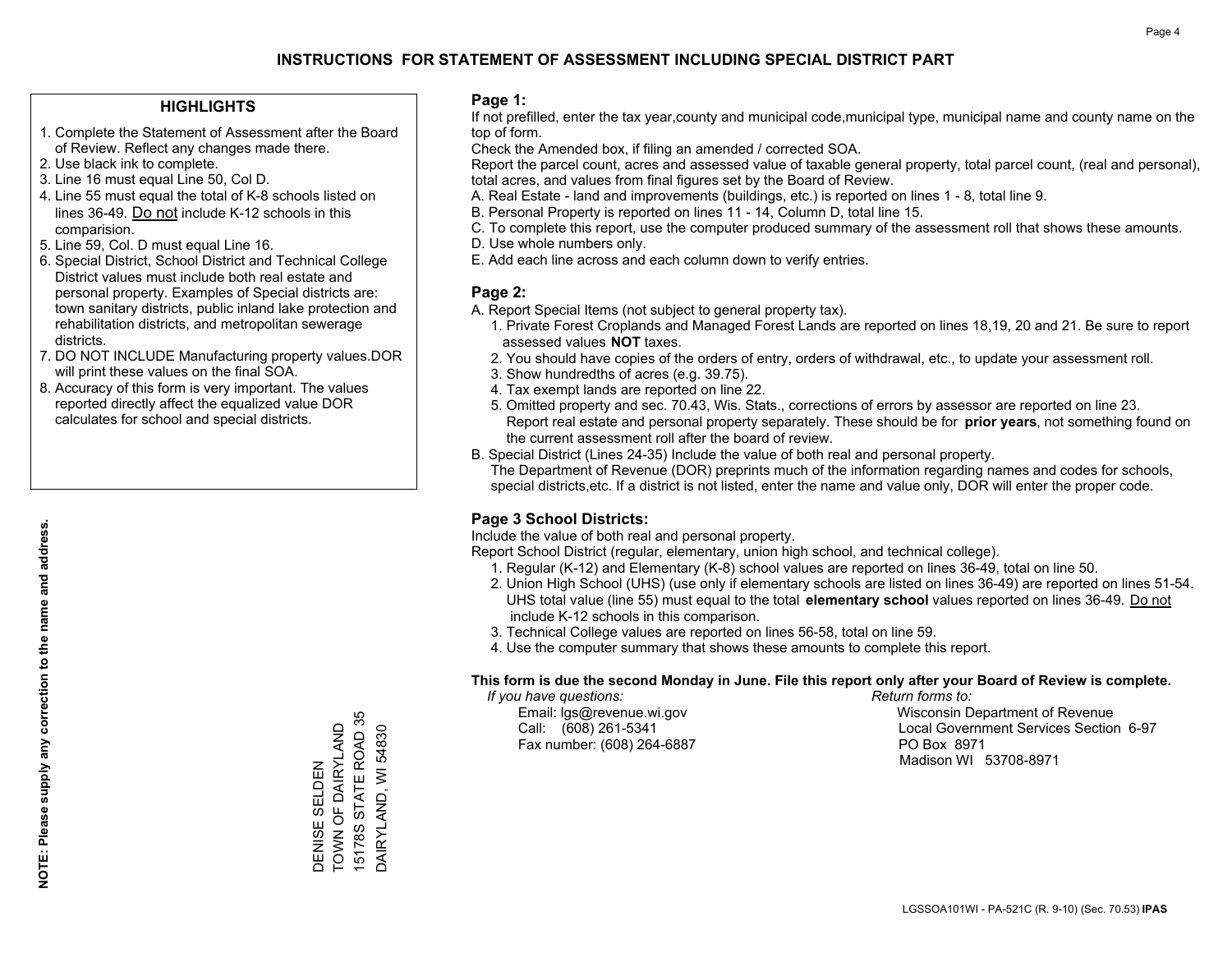**FINAL - EQUATED**

**STATEMENT OF ASSESSMENT FOR 2016** 

| 16.      | (112) | 0467    |
|----------|-------|---------|
| $\cdots$ | MUN   | ACCT NO |

|                | <b>FOR</b><br><b>TOWN OF</b><br><b>OF</b><br><b>GORDON</b> |                                                                                                                                                                                              |                          | <b>DOUGLAS COUNTY</b>                                    |                      | <b>WHEN COMPLETING THIS DOCUMENT</b> |                      |                                          |
|----------------|------------------------------------------------------------|----------------------------------------------------------------------------------------------------------------------------------------------------------------------------------------------|--------------------------|----------------------------------------------------------|----------------------|--------------------------------------|----------------------|------------------------------------------|
|                |                                                            | Town - Village - City                                                                                                                                                                        | <b>Municipality Name</b> |                                                          | <b>County Name</b>   |                                      |                      | DO NOT WRITE OVER X's OR IN SHADED AREAS |
|                |                                                            | <b>REAL ESTATE</b>                                                                                                                                                                           |                          | PARCEL COUNT                                             | NO. OF ACRES         | <b>VALUE OF</b>                      | <b>VALUE OF</b>      | <b>TOTAL VALUE OF LAND</b>               |
| Line<br>No.    | (See Lines 18 - 22 for<br>other Real Estate)               |                                                                                                                                                                                              |                          | <b>WHOLE</b><br>TOTAL LAND   IMPROVEMENTS   NUMBERS ONLY | LAND                 | <b>IMPROVEMENTS</b>                  | AND IMPROVEMENTS     |                                          |
|                |                                                            |                                                                                                                                                                                              | Col. A                   | Col. B                                                   | Col. C               | Col. D                               | Col. E               | Col. F                                   |
|                |                                                            | <b>RESIDENTIAL - Class 1</b>                                                                                                                                                                 | 1,188                    | 865                                                      | 1,794                | 28,279,700                           | 50,195,000           | 78,474,700                               |
| 2              |                                                            | <b>COMMERCIAL - Class 2</b>                                                                                                                                                                  | 62                       | 40                                                       | 321                  | 1,254,100                            | 3,046,200            | 4,300,300                                |
| 3              |                                                            | <b>MANUFACTURING - Class 3</b>                                                                                                                                                               | $\mathbf{0}$             | 0                                                        | $\Omega$             | 0                                    | $\Omega$             | $\mathbf{0}$                             |
| 4              |                                                            | <b>AGRICULTURAL - Class 4</b>                                                                                                                                                                | 44                       |                                                          | 593                  | 59,700                               |                      | 59,700                                   |
| 5              |                                                            | <b>UNDEVELOPED - Class 5</b>                                                                                                                                                                 | 365                      |                                                          | 3,610                | 1,102,200                            |                      | 1,102,200                                |
| 6              | AGRICULTURAL FOREST - Class 5m                             |                                                                                                                                                                                              | 23                       |                                                          | 407                  | 235,200                              |                      | 235,200                                  |
| $\overline{7}$ |                                                            | <b>FOREST LANDS - Class 6</b>                                                                                                                                                                | 805                      |                                                          | 12,881               | 15,050,700                           |                      | 15,050,700                               |
| 8              |                                                            | OTHER - Class 7                                                                                                                                                                              | 17                       | 16                                                       | 25                   | 5,100                                | 483,300              | 488,400                                  |
| 9              |                                                            | TOTAL - ALL COLUMNS                                                                                                                                                                          | 2,504                    | 921                                                      | 19,631               | 45,986,700                           | 53,724,500           | 99,711,200                               |
| 10             |                                                            | NUMBER OF PERSONAL PROPERTY ACCOUNTS IN ROLL                                                                                                                                                 |                          |                                                          | 80                   | <b>LOCALLY ASSESSED</b>              | <b>MANUFACTURING</b> | <b>MERGED</b>                            |
| 11             |                                                            | BOATS AND OTHER WATERCRAFT NOT EXEMPT - Code 1                                                                                                                                               |                          |                                                          |                      | 1,200                                | $\Omega$             | 1,200                                    |
| 12             |                                                            | MACHINERY, TOOLS AND PATTERNS - Code 2                                                                                                                                                       |                          |                                                          |                      | 158,600                              | $\Omega$             | 158,600                                  |
| 13             |                                                            | FURNITURE, FIXTURES AND EQUIPMENT - Code 3                                                                                                                                                   |                          |                                                          |                      | 24,400                               | 0                    | 24,400                                   |
| 14             |                                                            | ALL OTHER PERSONAL PROPERTY NOT EXEMPT - Codes 4A, 4B, 4C                                                                                                                                    |                          |                                                          |                      | 470,100                              | $\mathbf{0}$         | 470,100                                  |
| 15             |                                                            | TOTAL OF PERSONAL PROPERTY NOT EXEMPT (Total of Lines 11-14)                                                                                                                                 |                          |                                                          |                      | 654,300                              | $\mathbf 0$          | 654,300                                  |
| 16             |                                                            | AGGREGATE ASSESSED VALUE OF ALL PROPERTY SUBJECT TO THE GENERAL PROPERTY TAX (Total of Lines 9F and 15F)<br>MUST EQUAL TOTAL VALUE OF THE SCHOOL DISTRICTS (K-12 PLUS K-8) - Line 50, Col. F |                          |                                                          |                      |                                      |                      | 100,365,500                              |
| 17             |                                                            | <b>BOARD OF REVIEW</b>                                                                                                                                                                       |                          |                                                          | Name of Assessor     |                                      | Telephone #          |                                          |
|                |                                                            | DATE OF FINAL ADJOURNMENT                                                                                                                                                                    | 11/03/2016               |                                                          | <b>MIKE SCHNAUTZ</b> |                                      |                      | (715) 266-2409                           |

REMARKS

The Assessment Ratio to be used in calculating the estimated Fair Market Value on tax bills for this tax district is 1.02308961<br>This ratio should be used to convert assessed values to "Calculate Equalized Values" in Step 1 Commission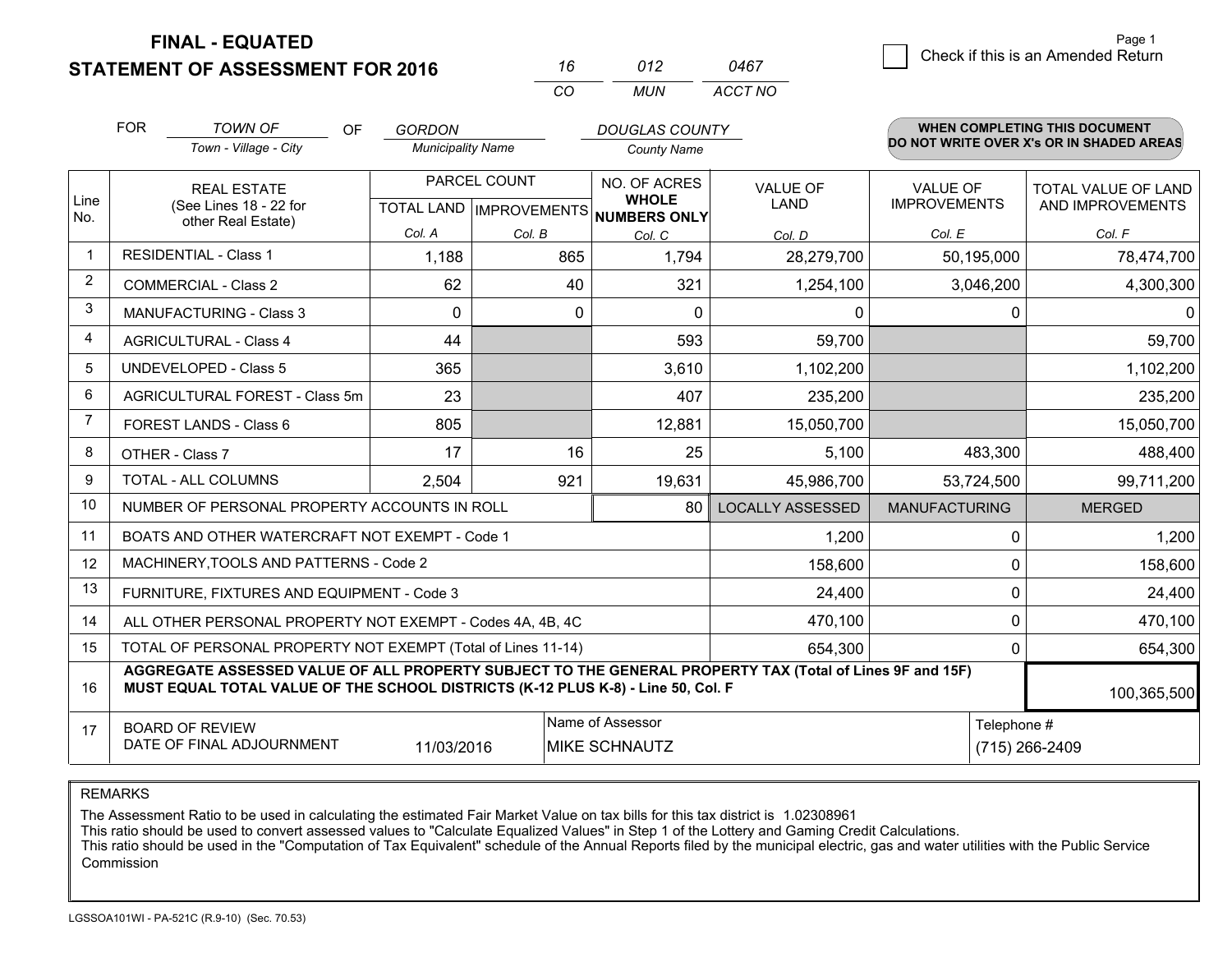*YEAR CO MUN ACCT NO* <sup>2016</sup> <sup>16</sup> <sup>012</sup> <sup>0467</sup> Page 2

Do not confuse FOREST LANDS (Line 7) with FOREST CROPS (in this section) - They are **NOT** the same

|    |                                                               | Private Forest Crop - Reg Class @ 10¢ per acre |  |                                                                                |  |                          | Private Forest Crop - Reg Class @ \$2.52 per acre                            |  |                    |  |
|----|---------------------------------------------------------------|------------------------------------------------|--|--------------------------------------------------------------------------------|--|--------------------------|------------------------------------------------------------------------------|--|--------------------|--|
| 18 | (a) PARCELS                                                   | (b) ACRES                                      |  | (c) ASSESSED VALUE                                                             |  | (d) PARCELS              | (e) ACRES                                                                    |  | (f) ASSESSED VALUE |  |
|    | 402                                                           | 15,998.83                                      |  | 17,065,100                                                                     |  | 6                        | 240                                                                          |  | 266,000            |  |
|    |                                                               |                                                |  | Private Forest Crop - Special Class @ 20¢ per acre                             |  |                          | Entered Before 2005 Managed Forest - Ferrous Mining CLOSED @ \$8.27 per acre |  |                    |  |
| 19 | (a) PARCELS                                                   | (b) ACRES                                      |  | (c) ASSESSED VALUE                                                             |  | (d) PARCELS              | (e) ACRES                                                                    |  | (f) ASSESSED VALUE |  |
|    |                                                               |                                                |  |                                                                                |  |                          |                                                                              |  |                    |  |
|    |                                                               |                                                |  | Entered Before 2005 Managed Forest - OPEN @ \$.79 per acre                     |  |                          | Entered Before 2005 Managed Forest - CLOSED @ \$1.87 per acre                |  |                    |  |
| 20 | (a) PARCELS                                                   | (b) ACRES                                      |  | (c) ASSESSED VALUE                                                             |  | (d) PARCELS<br>(e) ACRES |                                                                              |  | (f) ASSESSED VALUE |  |
|    | 91                                                            | 3,933.04                                       |  | 4,353,200                                                                      |  | 35                       | 1.270.96                                                                     |  | 1,293,600          |  |
|    | Entered After 2004 Managed Forest - OPEN @<br>\$2.14 per acre |                                                |  |                                                                                |  |                          | Entered After 2004 Managed Forest - CLOSED @ \$10.68 per acre                |  |                    |  |
| 21 | (a) PARCELS                                                   | (b) ACRES                                      |  | (c) ASSESSED VALUE                                                             |  | (d) PARCELS              | (e) ACRES                                                                    |  | (f) ASSESSED VALUE |  |
|    |                                                               |                                                |  |                                                                                |  |                          |                                                                              |  |                    |  |
|    | 29                                                            | 1,003.35                                       |  | 1,039,600                                                                      |  | 22                       | 512.04                                                                       |  | 693,600            |  |
| 22 | (a) County Forest Cropland Acres                              |                                                |  | (b) Federal Acres                                                              |  | (c) State Acres          | (d) County (NOT FOREST CROP) Acres                                           |  | (e) Other Acres    |  |
|    | 46,885.28                                                     |                                                |  | 602.06                                                                         |  |                          | 1,035.28<br>6,455.93                                                         |  | 2,542.9            |  |
|    |                                                               |                                                |  | Assessed Value of Omitted Property From Prior Years (Sec. 70.44)               |  |                          | Assessed Value of Sec. 70.43 Corrections of Errors by Assessors              |  |                    |  |
|    |                                                               | (a) REAL ESTATE                                |  | (b) PERSONAL                                                                   |  |                          | (c1) REAL ESTATE                                                             |  | (c2) PERSONAL      |  |
| 23 |                                                               |                                                |  |                                                                                |  |                          |                                                                              |  |                    |  |
|    |                                                               |                                                |  | Manufacturing Equated Value of Omitted Property From Prior Years (Sec. 70.995) |  |                          | Mfg. Equated Value of Sec.70.43 Corrections of Errors by Assessors           |  |                    |  |
|    | (d) REAL ESTATE                                               |                                                |  | (e) PERSONAL                                                                   |  |                          | (f1) REAL ESTATE                                                             |  | (f2) PERSONAL      |  |
|    |                                                               |                                                |  |                                                                                |  |                          |                                                                              |  |                    |  |

## **SPECIAL DISTRICTS**

| Line<br>No. | Enter 6-digit<br>Special District<br>Code (Col. A) | <b>Account</b><br><b>Number</b><br>(Col. B) | <b>Special District Name</b><br>(Col. C) | <b>Locally Assessed Value</b><br>of Real Estate and<br>Personal Property (Col. D) | Mfg Value of Real Estate<br>and Personal Property<br>(Col. E) | <b>Merged Value of</b><br><b>Real Estate and</b><br>Personal Property (Col. F) |
|-------------|----------------------------------------------------|---------------------------------------------|------------------------------------------|-----------------------------------------------------------------------------------|---------------------------------------------------------------|--------------------------------------------------------------------------------|
| 24          | 167040                                             | 0114                                        | <b>GORDON SANITARY DISTRICT #1</b>       | 6,084,000                                                                         |                                                               | 6,084,000                                                                      |
| 25          |                                                    |                                             |                                          |                                                                                   |                                                               |                                                                                |
| 26          |                                                    |                                             |                                          |                                                                                   |                                                               |                                                                                |
| 27          |                                                    |                                             |                                          |                                                                                   |                                                               |                                                                                |
| 28          |                                                    |                                             |                                          |                                                                                   |                                                               |                                                                                |
| 29          |                                                    |                                             |                                          |                                                                                   |                                                               |                                                                                |
| 30          |                                                    |                                             |                                          |                                                                                   |                                                               |                                                                                |
| 31          |                                                    |                                             |                                          |                                                                                   |                                                               |                                                                                |
| 32          |                                                    |                                             |                                          |                                                                                   |                                                               |                                                                                |
| 33          |                                                    |                                             |                                          |                                                                                   |                                                               |                                                                                |
| 34          |                                                    |                                             |                                          |                                                                                   |                                                               |                                                                                |
| 35          |                                                    |                                             |                                          |                                                                                   |                                                               |                                                                                |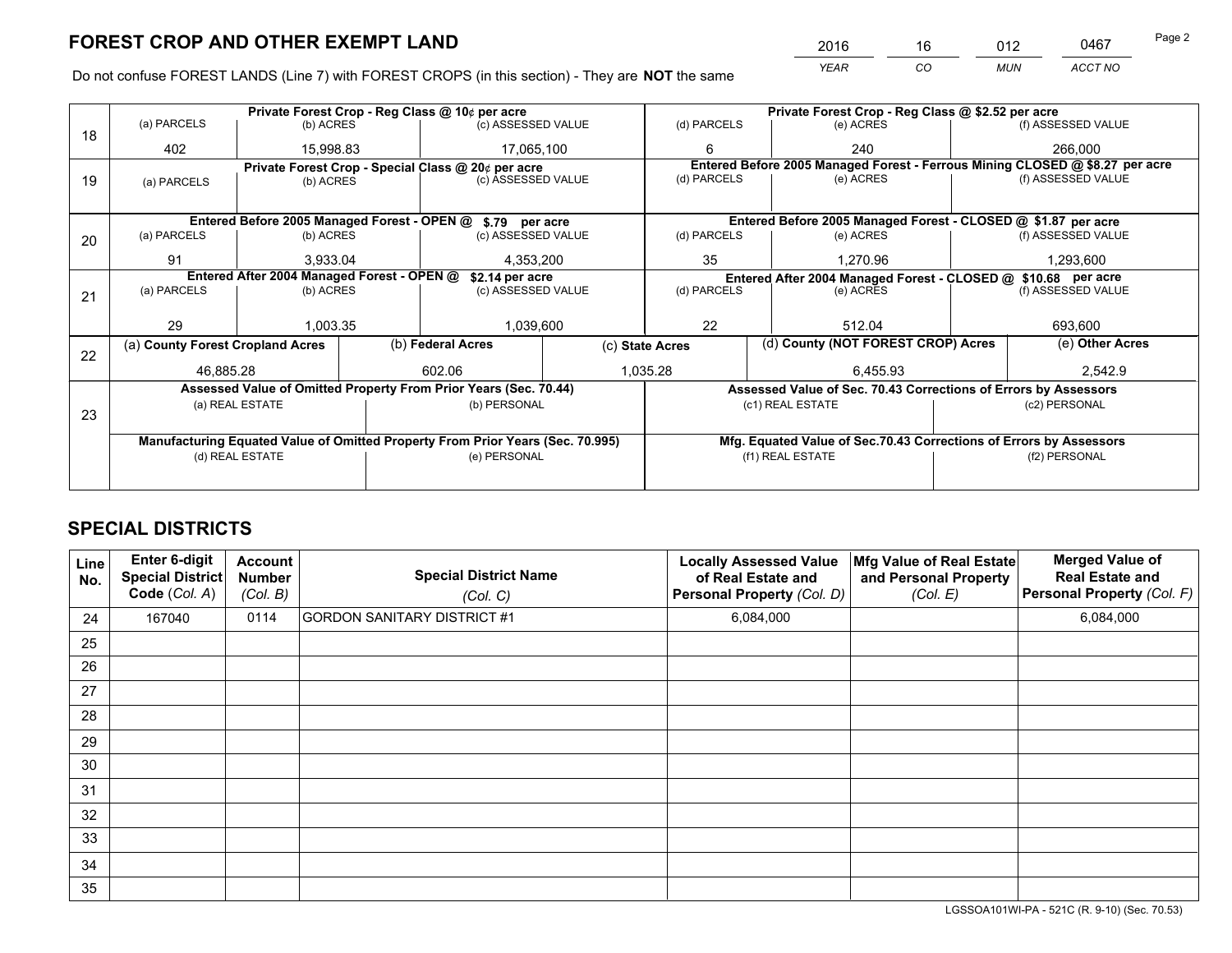|             |                                                          |                                             |                                                         | <b>YEAR</b>                                                                       | CO<br><b>MUN</b>                                              | ACCT NO                                                                        |
|-------------|----------------------------------------------------------|---------------------------------------------|---------------------------------------------------------|-----------------------------------------------------------------------------------|---------------------------------------------------------------|--------------------------------------------------------------------------------|
| Line<br>No. | Enter 6-digit<br><b>School District</b><br>Code (Col. A) | <b>Account</b><br><b>Number</b><br>(Col. B) | <b>School District Name</b><br>(Col. C)                 | <b>Locally Assessed Value</b><br>of Real Estate and<br>Personal Property (Col. D) | Mfg Value of Real Estate<br>and Personal Property<br>(Col. E) | <b>Merged Value of</b><br><b>Real Estate and</b><br>Personal Property (Col. F) |
|             | A. SCHOOL DISTRICTS (K-8 and K-12)                       |                                             |                                                         |                                                                                   |                                                               |                                                                                |
| 36          | 165397                                                   | 0112                                        | SCH D OF SOLON SPRINGS                                  | 2,267,900                                                                         |                                                               | 2,267,900                                                                      |
| 37          | 653654                                                   | 0391                                        | SCH D OF NORTHWOOD (MINONG)                             | 98,097,600                                                                        |                                                               | 98,097,600                                                                     |
| 38          |                                                          |                                             |                                                         |                                                                                   |                                                               |                                                                                |
| 39          |                                                          |                                             |                                                         |                                                                                   |                                                               |                                                                                |
| 40          |                                                          |                                             |                                                         |                                                                                   |                                                               |                                                                                |
| 41          |                                                          |                                             |                                                         |                                                                                   |                                                               |                                                                                |
| 42          |                                                          |                                             |                                                         |                                                                                   |                                                               |                                                                                |
| 43          |                                                          |                                             |                                                         |                                                                                   |                                                               |                                                                                |
| 44          |                                                          |                                             |                                                         |                                                                                   |                                                               |                                                                                |
| 45          |                                                          |                                             |                                                         |                                                                                   |                                                               |                                                                                |
| 46          |                                                          |                                             |                                                         |                                                                                   |                                                               |                                                                                |
| 47          |                                                          |                                             |                                                         |                                                                                   |                                                               |                                                                                |
| 48          |                                                          |                                             |                                                         |                                                                                   |                                                               |                                                                                |
| 49          |                                                          |                                             | TOTAL ASSESSED VALUE OF SCHOOL DISTRICTS (K-8 and K-12) |                                                                                   |                                                               |                                                                                |
| 50          | <b>B.</b><br><b>UNION HIGH SCHOOL DISTRICTS</b>          |                                             |                                                         | 100,365,500                                                                       |                                                               | 100,365,500                                                                    |
| 51          |                                                          |                                             |                                                         |                                                                                   |                                                               |                                                                                |
| 52          |                                                          |                                             |                                                         |                                                                                   |                                                               |                                                                                |
| 53          |                                                          |                                             |                                                         |                                                                                   |                                                               |                                                                                |
| 54          |                                                          |                                             |                                                         |                                                                                   |                                                               |                                                                                |
| 55          |                                                          |                                             | TOTAL ASSESSED VALUE OF UNION HIGH SCHOOLS              |                                                                                   |                                                               |                                                                                |
|             | C. TECHNICAL COLLEGE DISTRICTS                           |                                             |                                                         |                                                                                   |                                                               |                                                                                |
| 56          | 001700                                                   | 0016                                        | WISCONSIN INDIANHEAD TECH COLLEGE SHEL                  | 100,365,500                                                                       |                                                               | 100,365,500                                                                    |
| 57          |                                                          |                                             |                                                         |                                                                                   |                                                               |                                                                                |
| 58          |                                                          |                                             |                                                         |                                                                                   |                                                               |                                                                                |
| 59          |                                                          |                                             | TOTAL ASSESSED VALUE OF TECHNICAL COLLEGES              | 100,365,500                                                                       |                                                               | 100,365,500                                                                    |

16

012

 *I hereby certify, to the best of my knowledge and belief, this form is complete and correct.*

**SCHOOL DISTRICTS**

| Print name of preparer | Title                    |                | Date (MM / DD / CCYY) |
|------------------------|--------------------------|----------------|-----------------------|
|                        |                          |                |                       |
| Signature of preparer  | Contact Telephone Number | E-mail address |                       |
|                        | $\sim$                   |                |                       |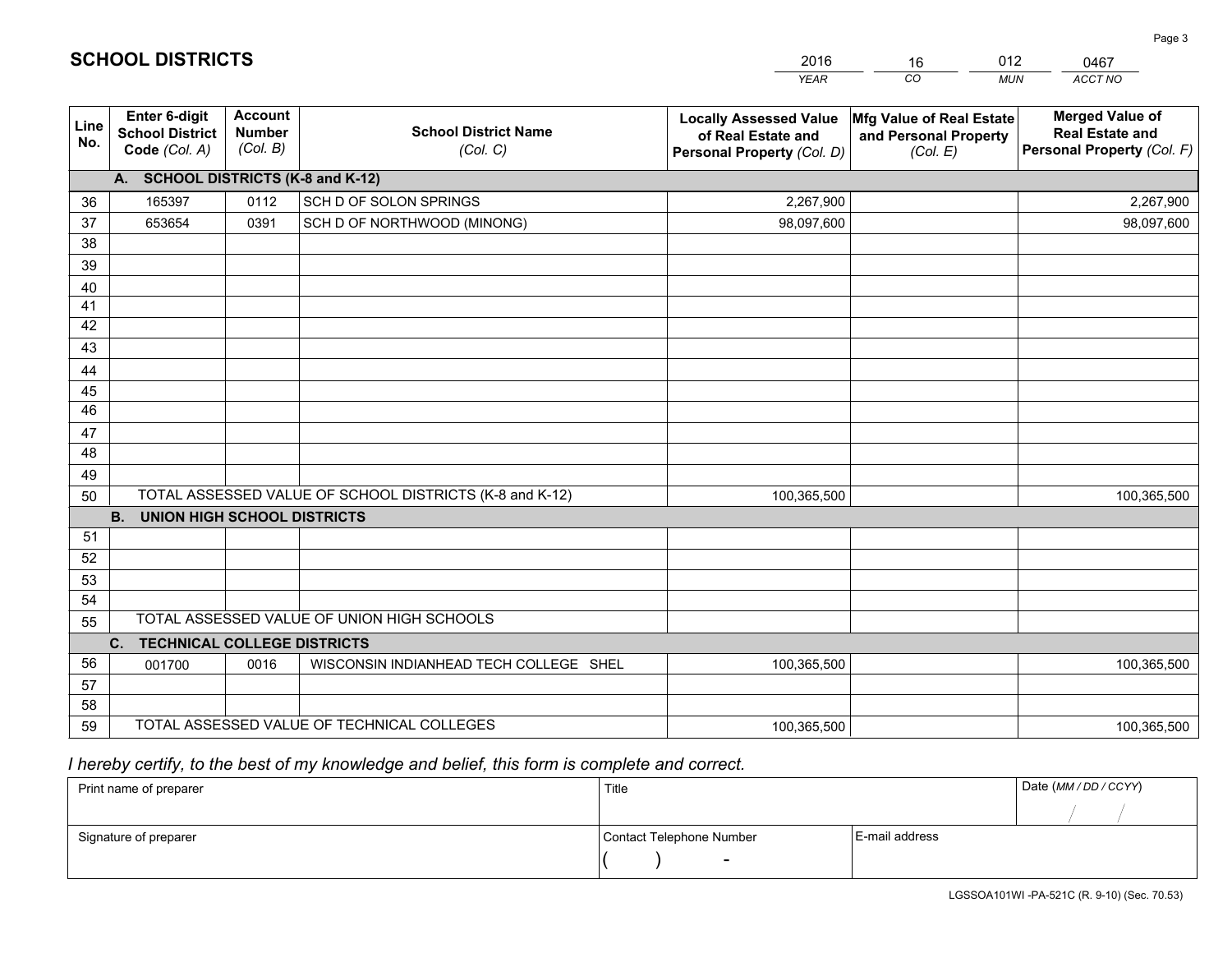### **HIGHLIGHTS**

- 1. Complete the Statement of Assessment after the Board of Review. Reflect any changes made there.
- 2. Use black ink to complete.
- 3. Line 16 must equal Line 50, Col D.
- 4. Line 55 must equal the total of K-8 schools listed on lines 36-49. Do not include K-12 schools in this comparision.
- 5. Line 59, Col. D must equal Line 16.
- 6. Special District, School District and Technical College District values must include both real estate and personal property. Examples of Special districts are: town sanitary districts, public inland lake protection and rehabilitation districts, and metropolitan sewerage districts.
- 7. DO NOT INCLUDE Manufacturing property values.DOR will print these values on the final SOA.
- 8. Accuracy of this form is very important. The values reported directly affect the equalized value DOR calculates for school and special districts.

#### **Page 1:**

 If not prefilled, enter the tax year,county and municipal code,municipal type, municipal name and county name on the top of form.

Check the Amended box, if filing an amended / corrected SOA.

 Report the parcel count, acres and assessed value of taxable general property, total parcel count, (real and personal), total acres, and values from final figures set by the Board of Review.

- A. Real Estate land and improvements (buildings, etc.) is reported on lines 1 8, total line 9.
- B. Personal Property is reported on lines 11 14, Column D, total line 15.
- C. To complete this report, use the computer produced summary of the assessment roll that shows these amounts.
- D. Use whole numbers only.
- E. Add each line across and each column down to verify entries.

### **Page 2:**

- A. Report Special Items (not subject to general property tax).
- 1. Private Forest Croplands and Managed Forest Lands are reported on lines 18,19, 20 and 21. Be sure to report assessed values **NOT** taxes.
- 2. You should have copies of the orders of entry, orders of withdrawal, etc., to update your assessment roll.
	- 3. Show hundredths of acres (e.g. 39.75).
- 4. Tax exempt lands are reported on line 22.
- 5. Omitted property and sec. 70.43, Wis. Stats., corrections of errors by assessor are reported on line 23. Report real estate and personal property separately. These should be for **prior years**, not something found on the current assessment roll after the board of review.
- B. Special District (Lines 24-35) Include the value of both real and personal property.
- The Department of Revenue (DOR) preprints much of the information regarding names and codes for schools, special districts,etc. If a district is not listed, enter the name and value only, DOR will enter the proper code.

## **Page 3 School Districts:**

Include the value of both real and personal property.

Report School District (regular, elementary, union high school, and technical college).

- 1. Regular (K-12) and Elementary (K-8) school values are reported on lines 36-49, total on line 50.
- 2. Union High School (UHS) (use only if elementary schools are listed on lines 36-49) are reported on lines 51-54. UHS total value (line 55) must equal to the total **elementary school** values reported on lines 36-49. Do notinclude K-12 schools in this comparison.
- 3. Technical College values are reported on lines 56-58, total on line 59.
- 4. Use the computer summary that shows these amounts to complete this report.

#### **This form is due the second Monday in June. File this report only after your Board of Review is complete.**

 *If you have questions: Return forms to:*

Fax number: (608) 264-6887 PO Box 8971

 Email: lgs@revenue.wi.gov Wisconsin Department of Revenue Call: (608) 261-5341 Local Government Services Section 6-97Madison WI 53708-8971

TOWN OF GORDON VICKIE EASTWOOD<br>TOWN OF GORDON VICKIE EASTWOOD

PO BOX 68

PO BOX 68

GORDON, WI 54838 - 0068

GORDON, WI 54838

 $-0068$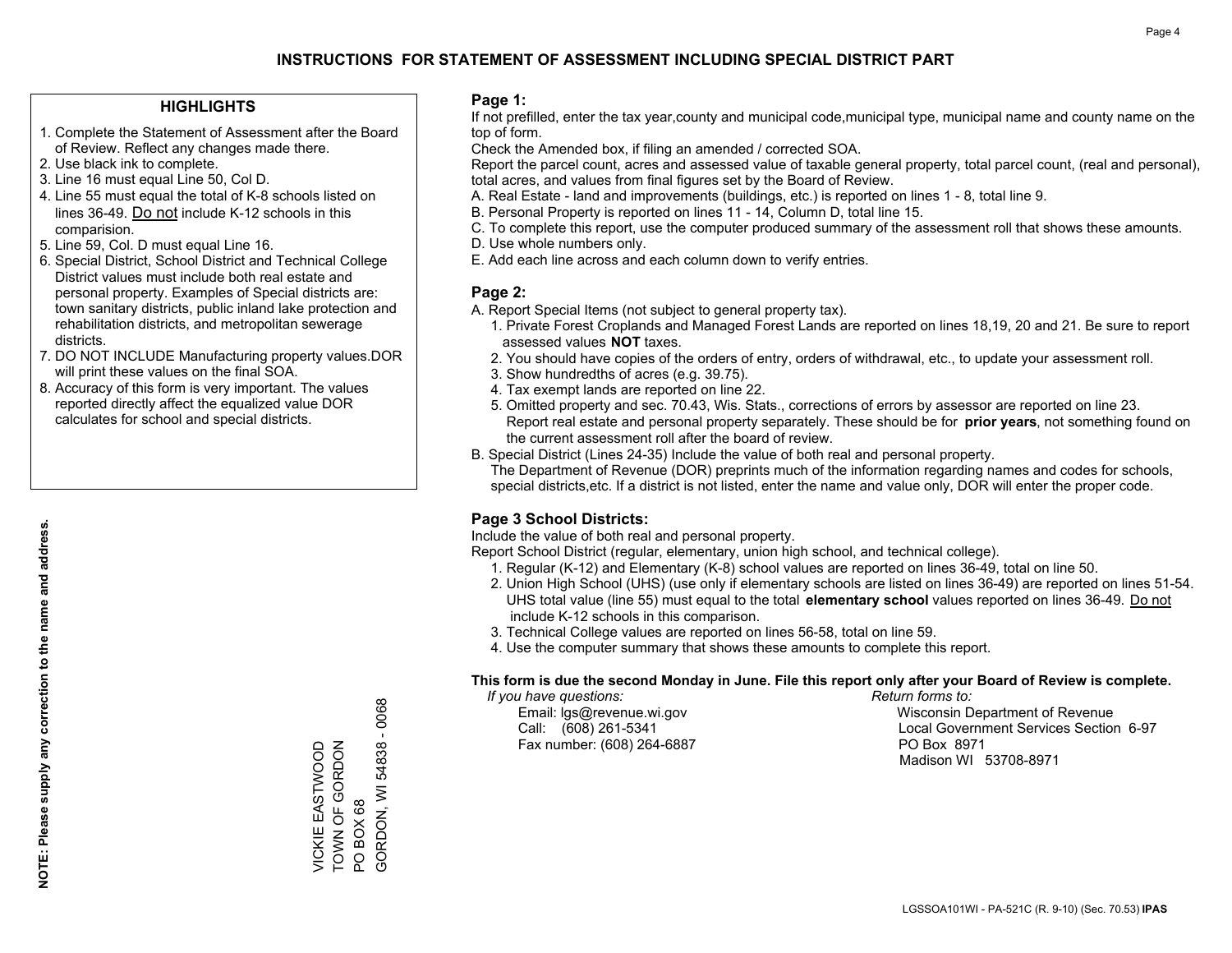**STATEMENT OF ASSESSMENT FOR 2016** 

**FINAL - EQUATED**

 $\overline{\mathcal{B}}$  Check if this is an Amended Return Page 1

|                | <b>FOR</b>                                                                                  | <b>TOWN OF</b><br>OF                                                                                                                                                                         | <b>HAWTHORNE</b>         |              | <b>DOUGLAS COUNTY</b>                                |                         |                      | <b>WHEN COMPLETING THIS DOCUMENT</b>     |
|----------------|---------------------------------------------------------------------------------------------|----------------------------------------------------------------------------------------------------------------------------------------------------------------------------------------------|--------------------------|--------------|------------------------------------------------------|-------------------------|----------------------|------------------------------------------|
|                |                                                                                             | Town - Village - City                                                                                                                                                                        | <b>Municipality Name</b> |              | <b>County Name</b>                                   |                         |                      | DO NOT WRITE OVER X's OR IN SHADED AREAS |
|                |                                                                                             | <b>REAL ESTATE</b>                                                                                                                                                                           |                          | PARCEL COUNT | NO. OF ACRES                                         | <b>VALUE OF</b>         | <b>VALUE OF</b>      | TOTAL VALUE OF LAND                      |
| Line<br>No.    |                                                                                             | (See Lines 18 - 22 for<br>other Real Estate)                                                                                                                                                 |                          |              | <b>WHOLE</b><br>TOTAL LAND IMPROVEMENTS NUMBERS ONLY | LAND                    | <b>IMPROVEMENTS</b>  | AND IMPROVEMENTS                         |
|                |                                                                                             |                                                                                                                                                                                              | Col. A                   | Col. B       | Col. C                                               | Col. D                  | Col. E               | Col. F                                   |
|                |                                                                                             | <b>RESIDENTIAL - Class 1</b>                                                                                                                                                                 | 497                      | 469          | 1,778                                                | 11,117,900              | 45,217,600           | 56,335,500                               |
| $\overline{2}$ |                                                                                             | <b>COMMERCIAL - Class 2</b>                                                                                                                                                                  | 15                       | 13           | 141                                                  | 404,400                 | 2,157,100            | 2,561,500                                |
| 3              |                                                                                             | <b>MANUFACTURING - Class 3</b>                                                                                                                                                               | 0                        | 0            | $\Omega$                                             | 0                       | $\Omega$             | $\Omega$                                 |
| 4              |                                                                                             | <b>AGRICULTURAL - Class 4</b>                                                                                                                                                                | 65                       |              | 1,335                                                | 104,550                 |                      | 104,550                                  |
| 5              |                                                                                             | <b>UNDEVELOPED - Class 5</b>                                                                                                                                                                 | 545                      |              | 8,662                                                | 2,612,600               |                      | 2,612,600                                |
| 6              |                                                                                             | AGRICULTURAL FOREST - Class 5m                                                                                                                                                               | 9                        |              | 122                                                  | 74,600                  |                      | 74,600                                   |
| $\overline{7}$ |                                                                                             | <b>FOREST LANDS - Class 6</b>                                                                                                                                                                | 644                      |              | 9,555                                                | 11,688,800              |                      | 11,688,800                               |
| 8              |                                                                                             | OTHER - Class 7                                                                                                                                                                              |                          |              |                                                      | 8,000                   | 12,700               | 20,700                                   |
| 9              |                                                                                             | TOTAL - ALL COLUMNS                                                                                                                                                                          | 1.776                    | 483          | 21,594                                               | 26,010,850              | 47,387,400           | 73,398,250                               |
| 10             |                                                                                             | NUMBER OF PERSONAL PROPERTY ACCOUNTS IN ROLL                                                                                                                                                 |                          |              | 42                                                   | <b>LOCALLY ASSESSED</b> | <b>MANUFACTURING</b> | <b>MERGED</b>                            |
| 11             |                                                                                             | BOATS AND OTHER WATERCRAFT NOT EXEMPT - Code 1                                                                                                                                               |                          |              |                                                      | 0                       | $\mathbf 0$          | $\Omega$                                 |
| 12             |                                                                                             | MACHINERY, TOOLS AND PATTERNS - Code 2                                                                                                                                                       |                          |              |                                                      | 156,900                 | $\Omega$             | 156,900                                  |
| 13             |                                                                                             | FURNITURE, FIXTURES AND EQUIPMENT - Code 3                                                                                                                                                   |                          |              |                                                      | 177,100                 | $\mathbf 0$          | 177,100                                  |
| 14             |                                                                                             | ALL OTHER PERSONAL PROPERTY NOT EXEMPT - Codes 4A, 4B, 4C                                                                                                                                    |                          |              |                                                      | 234,200                 | $\Omega$             | 234,200                                  |
| 15             |                                                                                             | TOTAL OF PERSONAL PROPERTY NOT EXEMPT (Total of Lines 11-14)                                                                                                                                 |                          |              |                                                      | 568,200                 | $\mathbf 0$          | 568,200                                  |
| 16             |                                                                                             | AGGREGATE ASSESSED VALUE OF ALL PROPERTY SUBJECT TO THE GENERAL PROPERTY TAX (Total of Lines 9F and 15F)<br>MUST EQUAL TOTAL VALUE OF THE SCHOOL DISTRICTS (K-12 PLUS K-8) - Line 50, Col. F |                          |              |                                                      |                         |                      | 73,966,450                               |
| 17             |                                                                                             |                                                                                                                                                                                              |                          |              | Name of Assessor                                     |                         | Telephone #          |                                          |
|                | <b>BOARD OF REVIEW</b><br>DATE OF FINAL ADJOURNMENT<br>05/24/2016<br><b>BARRETT BRENNER</b> |                                                                                                                                                                                              |                          |              |                                                      |                         |                      | (715) 926-3199                           |

*CO*

*MUN*

*ACCT NO0468*

*<sup>16</sup> <sup>014</sup>*

REMARKS

The Assessment Ratio to be used in calculating the estimated Fair Market Value on tax bills for this tax district is .985097635<br>This ratio should be used to convert assessed values to "Calculate Equalized Values" in Step 1 Commission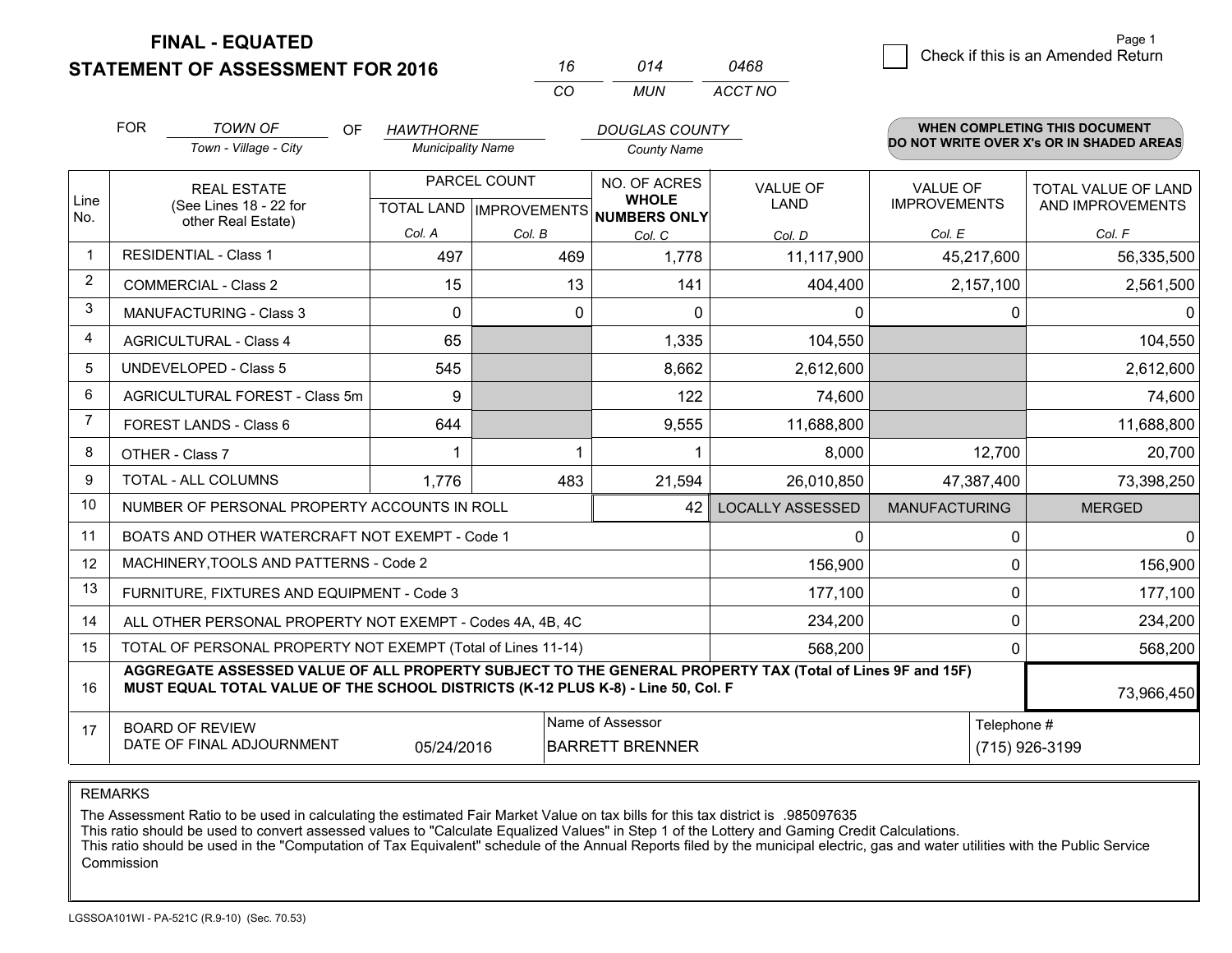*YEAR CO MUN ACCT NO* <sup>2016</sup> <sup>16</sup> <sup>014</sup> <sup>0468</sup>

Do not confuse FOREST LANDS (Line 7) with FOREST CROPS (in this section) - They are **NOT** the same

|    | Private Forest Crop - Reg Class @ 10¢ per acre                |                 |  |                                                                                |  | Private Forest Crop - Reg Class @ \$2.52 per acre                  |                                                                              |               |                    |  |
|----|---------------------------------------------------------------|-----------------|--|--------------------------------------------------------------------------------|--|--------------------------------------------------------------------|------------------------------------------------------------------------------|---------------|--------------------|--|
| 18 | (a) PARCELS                                                   | (b) ACRES       |  | (c) ASSESSED VALUE                                                             |  | (d) PARCELS                                                        | (e) ACRES                                                                    |               | (f) ASSESSED VALUE |  |
|    | 2                                                             | 60              |  | 72.900                                                                         |  |                                                                    |                                                                              |               |                    |  |
|    |                                                               |                 |  | Private Forest Crop - Special Class @ 20¢ per acre                             |  |                                                                    | Entered Before 2005 Managed Forest - Ferrous Mining CLOSED @ \$8.27 per acre |               |                    |  |
| 19 | (a) PARCELS                                                   | (b) ACRES       |  | (c) ASSESSED VALUE                                                             |  | (d) PARCELS                                                        | (e) ACRES                                                                    |               | (f) ASSESSED VALUE |  |
|    |                                                               |                 |  |                                                                                |  |                                                                    |                                                                              |               |                    |  |
|    |                                                               |                 |  | Entered Before 2005 Managed Forest - OPEN @ \$.79 per acre                     |  |                                                                    | Entered Before 2005 Managed Forest - CLOSED @ \$1.87 per acre                |               |                    |  |
| 20 | (a) PARCELS                                                   | (b) ACRES       |  | (c) ASSESSED VALUE                                                             |  | (d) PARCELS                                                        | (e) ACRES                                                                    |               | (f) ASSESSED VALUE |  |
|    | 11                                                            | 417             |  | 387,900                                                                        |  | 4                                                                  | 160                                                                          | 169.200       |                    |  |
|    | Entered After 2004 Managed Forest - OPEN @<br>\$2.14 per acre |                 |  |                                                                                |  |                                                                    | Entered After 2004 Managed Forest - CLOSED @ \$10.68 per acre                |               |                    |  |
| 21 | (a) PARCELS                                                   | (b) ACRES       |  | (c) ASSESSED VALUE                                                             |  | (d) PARCELS<br>(e) ACRES                                           |                                                                              |               | (f) ASSESSED VALUE |  |
|    |                                                               |                 |  |                                                                                |  |                                                                    |                                                                              |               |                    |  |
|    | 6                                                             | 130.55          |  | 140,300                                                                        |  | 2<br>65                                                            |                                                                              |               | 79.000             |  |
| 22 | (a) County Forest Cropland Acres                              |                 |  | (b) Federal Acres                                                              |  | (d) County (NOT FOREST CROP) Acres<br>(c) State Acres              |                                                                              |               | (e) Other Acres    |  |
|    | 5,741.3                                                       |                 |  | 402.16                                                                         |  |                                                                    | 342.3                                                                        |               | 166.02             |  |
|    |                                                               |                 |  | Assessed Value of Omitted Property From Prior Years (Sec. 70.44)               |  |                                                                    | Assessed Value of Sec. 70.43 Corrections of Errors by Assessors              |               |                    |  |
| 23 |                                                               | (a) REAL ESTATE |  | (b) PERSONAL                                                                   |  | (c1) REAL ESTATE                                                   |                                                                              |               | (c2) PERSONAL      |  |
|    |                                                               |                 |  |                                                                                |  |                                                                    |                                                                              |               |                    |  |
|    |                                                               |                 |  | Manufacturing Equated Value of Omitted Property From Prior Years (Sec. 70.995) |  | Mfg. Equated Value of Sec.70.43 Corrections of Errors by Assessors |                                                                              |               |                    |  |
|    | (d) REAL ESTATE                                               |                 |  | (e) PERSONAL                                                                   |  | (f1) REAL ESTATE                                                   |                                                                              | (f2) PERSONAL |                    |  |
|    |                                                               |                 |  |                                                                                |  |                                                                    |                                                                              |               |                    |  |

## **SPECIAL DISTRICTS**

| <b>Line</b><br>No. | Enter 6-digit<br><b>Special District</b><br>Code (Col. A) | <b>Account</b><br><b>Number</b><br>(Col. B) | <b>Special District Name</b><br>(Col. C) | <b>Locally Assessed Value</b><br>of Real Estate and<br>Personal Property (Col. D) | Mfg Value of Real Estate<br>and Personal Property<br>(Col. E) | <b>Merged Value of</b><br><b>Real Estate and</b><br>Personal Property (Col. F) |
|--------------------|-----------------------------------------------------------|---------------------------------------------|------------------------------------------|-----------------------------------------------------------------------------------|---------------------------------------------------------------|--------------------------------------------------------------------------------|
| 24                 | 167070                                                    | 0509                                        | LAKE MINNESUING SANITARY DISTRICT        | 8,021,400                                                                         |                                                               | 8,021,400                                                                      |
| 25                 |                                                           |                                             |                                          |                                                                                   |                                                               |                                                                                |
| 26                 |                                                           |                                             |                                          |                                                                                   |                                                               |                                                                                |
| 27                 |                                                           |                                             |                                          |                                                                                   |                                                               |                                                                                |
| 28                 |                                                           |                                             |                                          |                                                                                   |                                                               |                                                                                |
| 29                 |                                                           |                                             |                                          |                                                                                   |                                                               |                                                                                |
| 30                 |                                                           |                                             |                                          |                                                                                   |                                                               |                                                                                |
| 31                 |                                                           |                                             |                                          |                                                                                   |                                                               |                                                                                |
| 32                 |                                                           |                                             |                                          |                                                                                   |                                                               |                                                                                |
| 33                 |                                                           |                                             |                                          |                                                                                   |                                                               |                                                                                |
| 34                 |                                                           |                                             |                                          |                                                                                   |                                                               |                                                                                |
| 35                 |                                                           |                                             |                                          |                                                                                   |                                                               |                                                                                |

LGSSOA101WI-PA - 521C (R. 9-10) (Sec. 70.53)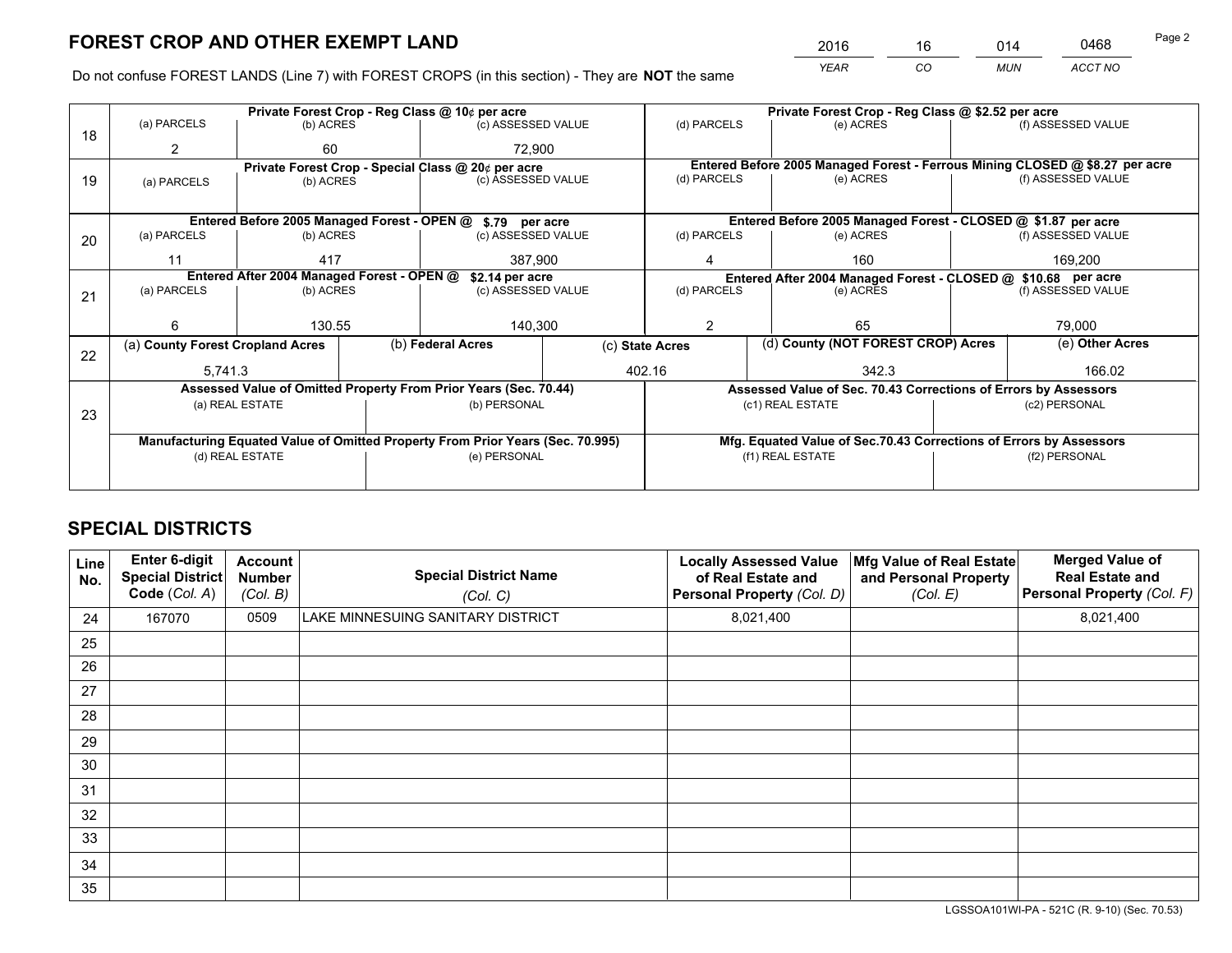|             |                                                          |                                             |                                                         | <b>YEAR</b>                                                                       | CO<br><b>MUN</b>                                              | ACCT NO                                                                        |
|-------------|----------------------------------------------------------|---------------------------------------------|---------------------------------------------------------|-----------------------------------------------------------------------------------|---------------------------------------------------------------|--------------------------------------------------------------------------------|
| Line<br>No. | Enter 6-digit<br><b>School District</b><br>Code (Col. A) | <b>Account</b><br><b>Number</b><br>(Col. B) | <b>School District Name</b><br>(Col. C)                 | <b>Locally Assessed Value</b><br>of Real Estate and<br>Personal Property (Col. D) | Mfg Value of Real Estate<br>and Personal Property<br>(Col. E) | <b>Merged Value of</b><br><b>Real Estate and</b><br>Personal Property (Col. F) |
|             | A. SCHOOL DISTRICTS (K-8 and K-12)                       |                                             |                                                         |                                                                                   |                                                               |                                                                                |
| 36          | 163297                                                   | 0111                                        | SCH D OF MAPLE                                          | 73,966,450                                                                        |                                                               | 73,966,450                                                                     |
| 37          |                                                          |                                             |                                                         |                                                                                   |                                                               |                                                                                |
| 38          |                                                          |                                             |                                                         |                                                                                   |                                                               |                                                                                |
| 39          |                                                          |                                             |                                                         |                                                                                   |                                                               |                                                                                |
| 40          |                                                          |                                             |                                                         |                                                                                   |                                                               |                                                                                |
| 41<br>42    |                                                          |                                             |                                                         |                                                                                   |                                                               |                                                                                |
| 43          |                                                          |                                             |                                                         |                                                                                   |                                                               |                                                                                |
| 44          |                                                          |                                             |                                                         |                                                                                   |                                                               |                                                                                |
| 45          |                                                          |                                             |                                                         |                                                                                   |                                                               |                                                                                |
| 46          |                                                          |                                             |                                                         |                                                                                   |                                                               |                                                                                |
| 47          |                                                          |                                             |                                                         |                                                                                   |                                                               |                                                                                |
| 48          |                                                          |                                             |                                                         |                                                                                   |                                                               |                                                                                |
| 49          |                                                          |                                             |                                                         |                                                                                   |                                                               |                                                                                |
| 50          |                                                          |                                             | TOTAL ASSESSED VALUE OF SCHOOL DISTRICTS (K-8 and K-12) | 73,966,450                                                                        |                                                               | 73,966,450                                                                     |
|             | <b>B.</b><br><b>UNION HIGH SCHOOL DISTRICTS</b>          |                                             |                                                         |                                                                                   |                                                               |                                                                                |
| 51          |                                                          |                                             |                                                         |                                                                                   |                                                               |                                                                                |
| 52          |                                                          |                                             |                                                         |                                                                                   |                                                               |                                                                                |
| 53          |                                                          |                                             |                                                         |                                                                                   |                                                               |                                                                                |
| 54          |                                                          |                                             |                                                         |                                                                                   |                                                               |                                                                                |
| 55          |                                                          |                                             | TOTAL ASSESSED VALUE OF UNION HIGH SCHOOLS              |                                                                                   |                                                               |                                                                                |
|             | C. TECHNICAL COLLEGE DISTRICTS                           |                                             |                                                         |                                                                                   |                                                               |                                                                                |
| 56          | 001700                                                   | 0016                                        | WISCONSIN INDIANHEAD TECH COLLEGE SHEL                  | 73,966,450                                                                        |                                                               | 73,966,450                                                                     |
| 57<br>58    |                                                          |                                             |                                                         |                                                                                   |                                                               |                                                                                |
| 59          |                                                          |                                             | TOTAL ASSESSED VALUE OF TECHNICAL COLLEGES              | 73,966,450                                                                        |                                                               | 73,966,450                                                                     |
|             |                                                          |                                             |                                                         |                                                                                   |                                                               |                                                                                |

16

014

 *I hereby certify, to the best of my knowledge and belief, this form is complete and correct.*

**SCHOOL DISTRICTS**

| Print name of preparer | Title                    |                | Date (MM / DD / CCYY) |
|------------------------|--------------------------|----------------|-----------------------|
|                        |                          |                |                       |
| Signature of preparer  | Contact Telephone Number | E-mail address |                       |
|                        | $\sim$                   |                |                       |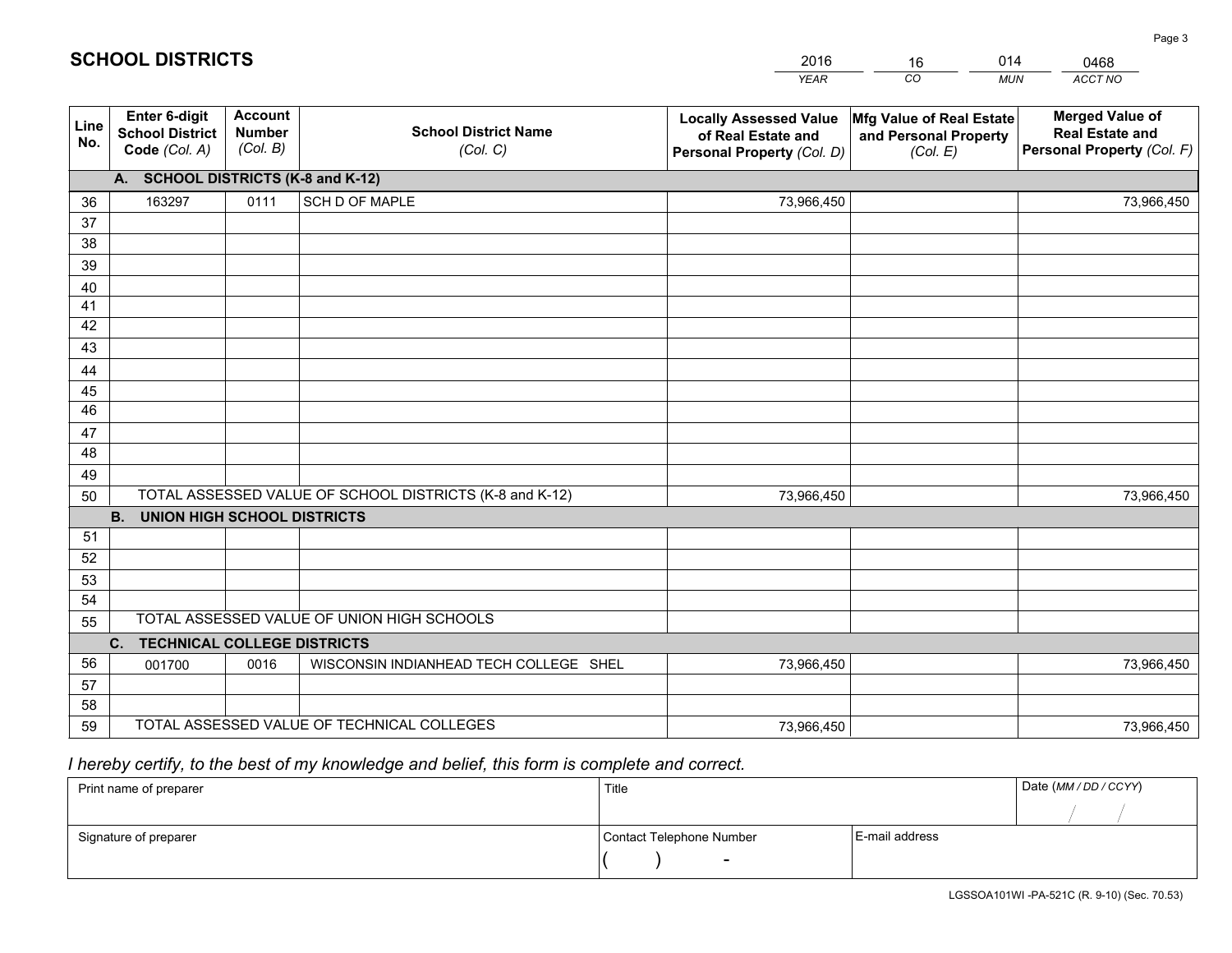### **HIGHLIGHTS**

- 1. Complete the Statement of Assessment after the Board of Review. Reflect any changes made there.
- 2. Use black ink to complete.
- 3. Line 16 must equal Line 50, Col D.
- 4. Line 55 must equal the total of K-8 schools listed on lines 36-49. Do not include K-12 schools in this comparision.
- 5. Line 59, Col. D must equal Line 16.
- 6. Special District, School District and Technical College District values must include both real estate and personal property. Examples of Special districts are: town sanitary districts, public inland lake protection and rehabilitation districts, and metropolitan sewerage districts.
- 7. DO NOT INCLUDE Manufacturing property values.DOR will print these values on the final SOA.

DEBRA WERMTER TOWN OF HAWTHORNE

DEBRA WERMTER<br>TOWN OF HAWTHORNE

P O BOX 142

 $\Omega$ 

**OBOX 142** 

HAWTHORNE, WI 54842 - 0142

HAWTHORNE, WI 54842 - 0142

 8. Accuracy of this form is very important. The values reported directly affect the equalized value DOR calculates for school and special districts.

### **Page 1:**

 If not prefilled, enter the tax year,county and municipal code,municipal type, municipal name and county name on the top of form.

Check the Amended box, if filing an amended / corrected SOA.

 Report the parcel count, acres and assessed value of taxable general property, total parcel count, (real and personal), total acres, and values from final figures set by the Board of Review.

- A. Real Estate land and improvements (buildings, etc.) is reported on lines 1 8, total line 9.
- B. Personal Property is reported on lines 11 14, Column D, total line 15.
- C. To complete this report, use the computer produced summary of the assessment roll that shows these amounts.
- D. Use whole numbers only.
- E. Add each line across and each column down to verify entries.

### **Page 2:**

- A. Report Special Items (not subject to general property tax).
- 1. Private Forest Croplands and Managed Forest Lands are reported on lines 18,19, 20 and 21. Be sure to report assessed values **NOT** taxes.
- 2. You should have copies of the orders of entry, orders of withdrawal, etc., to update your assessment roll.
	- 3. Show hundredths of acres (e.g. 39.75).
- 4. Tax exempt lands are reported on line 22.
- 5. Omitted property and sec. 70.43, Wis. Stats., corrections of errors by assessor are reported on line 23. Report real estate and personal property separately. These should be for **prior years**, not something found on the current assessment roll after the board of review.
- B. Special District (Lines 24-35) Include the value of both real and personal property.
- The Department of Revenue (DOR) preprints much of the information regarding names and codes for schools, special districts,etc. If a district is not listed, enter the name and value only, DOR will enter the proper code.

## **Page 3 School Districts:**

Include the value of both real and personal property.

Report School District (regular, elementary, union high school, and technical college).

- 1. Regular (K-12) and Elementary (K-8) school values are reported on lines 36-49, total on line 50.
- 2. Union High School (UHS) (use only if elementary schools are listed on lines 36-49) are reported on lines 51-54. UHS total value (line 55) must equal to the total **elementary school** values reported on lines 36-49. Do notinclude K-12 schools in this comparison.
- 3. Technical College values are reported on lines 56-58, total on line 59.
- 4. Use the computer summary that shows these amounts to complete this report.

#### **This form is due the second Monday in June. File this report only after your Board of Review is complete.**

 *If you have questions: Return forms to:*

Fax number: (608) 264-6887 PO Box 8971

 Email: lgs@revenue.wi.gov Wisconsin Department of Revenue Call: (608) 261-5341 Local Government Services Section 6-97Madison WI 53708-8971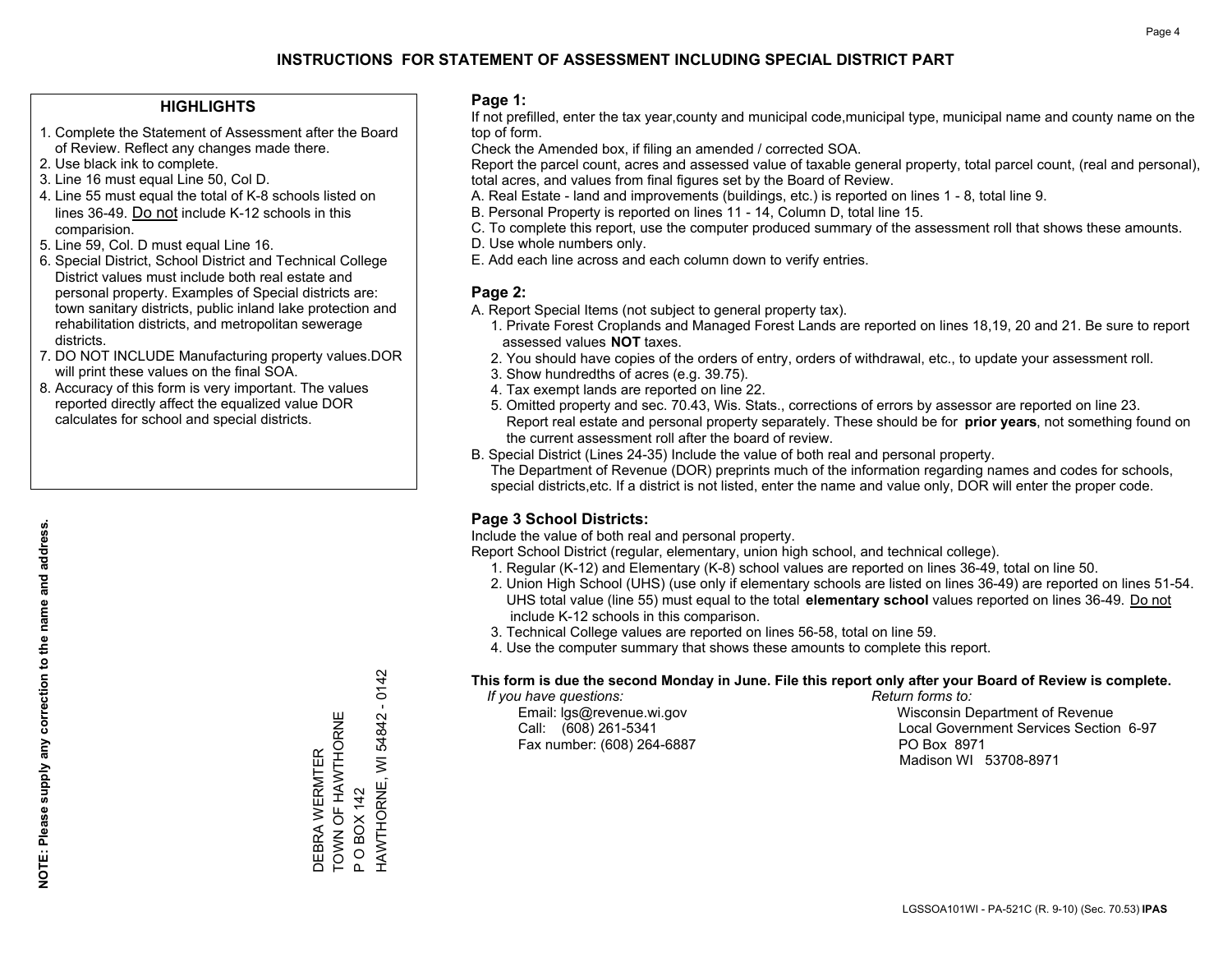**FINAL - EQUATED**

**STATEMENT OF ASSESSMENT FOR 2016** 

| 16  | 016 | 0469    |
|-----|-----|---------|
| CO. | MUN | ACCT NO |

|              | <b>FOR</b>                                                                                                                                                                                   | <b>TOWN OF</b><br><b>OF</b><br>Town - Village - City               | <b>HIGHLAND</b><br><b>Municipality Name</b> |              | <b>DOUGLAS COUNTY</b><br><b>County Name</b>                          |                                |                                        | WHEN COMPLETING THIS DOCUMENT<br>DO NOT WRITE OVER X's OR IN SHADED AREAS |
|--------------|----------------------------------------------------------------------------------------------------------------------------------------------------------------------------------------------|--------------------------------------------------------------------|---------------------------------------------|--------------|----------------------------------------------------------------------|--------------------------------|----------------------------------------|---------------------------------------------------------------------------|
| Line<br>No.  |                                                                                                                                                                                              | <b>REAL ESTATE</b><br>(See Lines 18 - 22 for<br>other Real Estate) |                                             | PARCEL COUNT | NO. OF ACRES<br><b>WHOLE</b><br>TOTAL LAND IMPROVEMENTS NUMBERS ONLY | <b>VALUE OF</b><br><b>LAND</b> | <b>VALUE OF</b><br><b>IMPROVEMENTS</b> | <b>TOTAL VALUE OF LAND</b><br>AND IMPROVEMENTS                            |
|              |                                                                                                                                                                                              |                                                                    | Col. A                                      | Col. B       | Col. C                                                               | Col. D                         | Col. E                                 | Col. F                                                                    |
| $\mathbf{1}$ |                                                                                                                                                                                              | <b>RESIDENTIAL - Class 1</b>                                       | 404                                         | 325          | 1,219                                                                | 13,728,100                     | 28,843,300                             | 42,571,400                                                                |
| 2            |                                                                                                                                                                                              | <b>COMMERCIAL - Class 2</b>                                        | 11                                          | 9            | 54                                                                   | 120,000                        | 332,600                                | 452,600                                                                   |
| 3            |                                                                                                                                                                                              | <b>MANUFACTURING - Class 3</b>                                     | $\Omega$                                    | 0            | $\Omega$                                                             | 0                              | 0                                      | $\Omega$                                                                  |
| 4            |                                                                                                                                                                                              | <b>AGRICULTURAL - Class 4</b>                                      | 23                                          |              | 490                                                                  | 30,200                         |                                        | 30,200                                                                    |
| 5            |                                                                                                                                                                                              | <b>UNDEVELOPED - Class 5</b>                                       | 246                                         |              | 2,669                                                                | 1,257,600                      |                                        | 1,257,600                                                                 |
| 6            |                                                                                                                                                                                              | AGRICULTURAL FOREST - Class 5m                                     | 11                                          |              | 187                                                                  | 121,700                        |                                        | 121,700                                                                   |
| 7            |                                                                                                                                                                                              | FOREST LANDS - Class 6                                             | 397                                         |              | 7,238                                                                | 10,271,100                     |                                        | 10,271,100                                                                |
| 8            |                                                                                                                                                                                              | OTHER - Class 7                                                    |                                             |              | 5                                                                    | 14,000                         | 119,100                                | 133,100                                                                   |
| 9            |                                                                                                                                                                                              | TOTAL - ALL COLUMNS                                                | 1,093                                       | 335          | 11,862                                                               | 25,542,700                     | 29,295,000                             | 54,837,700                                                                |
| 10           |                                                                                                                                                                                              | NUMBER OF PERSONAL PROPERTY ACCOUNTS IN ROLL                       |                                             |              | 13                                                                   | <b>LOCALLY ASSESSED</b>        | <b>MANUFACTURING</b>                   | <b>MERGED</b>                                                             |
| 11           |                                                                                                                                                                                              | BOATS AND OTHER WATERCRAFT NOT EXEMPT - Code 1                     |                                             |              |                                                                      | 0                              | 0                                      | $\mathbf 0$                                                               |
| 12           |                                                                                                                                                                                              | MACHINERY, TOOLS AND PATTERNS - Code 2                             |                                             |              |                                                                      | 50,700                         | $\Omega$                               | 50,700                                                                    |
| 13           |                                                                                                                                                                                              | FURNITURE, FIXTURES AND EQUIPMENT - Code 3                         |                                             |              |                                                                      | 10,000                         | 0                                      | 10,000                                                                    |
| 14           |                                                                                                                                                                                              | ALL OTHER PERSONAL PROPERTY NOT EXEMPT - Codes 4A, 4B, 4C          |                                             |              |                                                                      | 167,100                        | $\mathbf 0$                            | 167,100                                                                   |
| 15           |                                                                                                                                                                                              | TOTAL OF PERSONAL PROPERTY NOT EXEMPT (Total of Lines 11-14)       |                                             |              |                                                                      | 227,800                        | 0                                      | 227,800                                                                   |
| 16           | AGGREGATE ASSESSED VALUE OF ALL PROPERTY SUBJECT TO THE GENERAL PROPERTY TAX (Total of Lines 9F and 15F)<br>MUST EQUAL TOTAL VALUE OF THE SCHOOL DISTRICTS (K-12 PLUS K-8) - Line 50, Col. F |                                                                    |                                             |              |                                                                      |                                |                                        | 55,065,500                                                                |
| 17           | Name of Assessor<br><b>BOARD OF REVIEW</b><br>DATE OF FINAL ADJOURNMENT<br>05/20/2016<br><b>BARRETT BRENNER</b>                                                                              |                                                                    |                                             |              |                                                                      |                                | Telephone #                            | (715) 926-3199                                                            |

REMARKS

The Assessment Ratio to be used in calculating the estimated Fair Market Value on tax bills for this tax district is 1.077069474

This ratio should be used to convert assessed values to "Calculate Equalized Values" in Step 1 of the Lottery and Gaming Credit Calculations.<br>This ratio should be used in the "Computation of Tax Equivalent" schedule of the Commission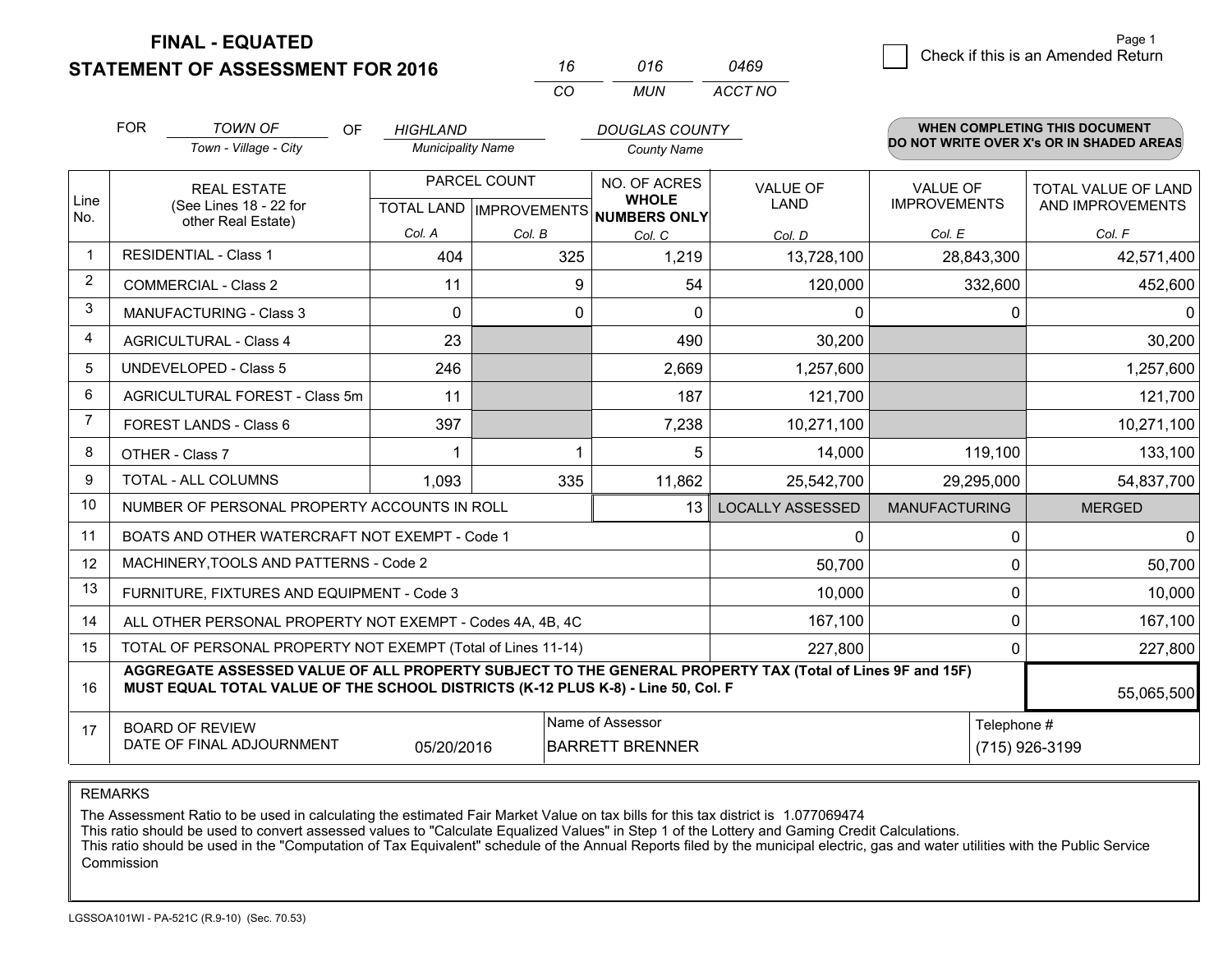*YEAR CO MUN ACCT NO* <sup>2016</sup> <sup>16</sup> <sup>016</sup> <sup>0469</sup>

Do not confuse FOREST LANDS (Line 7) with FOREST CROPS (in this section) - They are **NOT** the same

|    | Private Forest Crop - Reg Class @ 10¢ per acre             |                                            |                 |                                                                                |                                                               | Private Forest Crop - Reg Class @ \$2.52 per acre                  |                                                                              |               |                    |  |
|----|------------------------------------------------------------|--------------------------------------------|-----------------|--------------------------------------------------------------------------------|---------------------------------------------------------------|--------------------------------------------------------------------|------------------------------------------------------------------------------|---------------|--------------------|--|
| 18 | (a) PARCELS                                                | (b) ACRES                                  |                 | (c) ASSESSED VALUE                                                             |                                                               | (d) PARCELS                                                        | (e) ACRES                                                                    |               | (f) ASSESSED VALUE |  |
|    | 17                                                         | 667                                        |                 | 856.700                                                                        |                                                               |                                                                    | 40                                                                           |               | 52,000             |  |
|    |                                                            |                                            |                 | Private Forest Crop - Special Class @ 20¢ per acre                             |                                                               |                                                                    | Entered Before 2005 Managed Forest - Ferrous Mining CLOSED @ \$8.27 per acre |               |                    |  |
| 19 | (a) PARCELS                                                | (b) ACRES                                  |                 | (c) ASSESSED VALUE                                                             |                                                               | (d) PARCELS                                                        | (e) ACRES                                                                    |               | (f) ASSESSED VALUE |  |
|    |                                                            |                                            |                 |                                                                                |                                                               |                                                                    |                                                                              |               |                    |  |
|    | Entered Before 2005 Managed Forest - OPEN @ \$.79 per acre |                                            |                 |                                                                                |                                                               |                                                                    | Entered Before 2005 Managed Forest - CLOSED @ \$1.87 per acre                |               |                    |  |
| 20 | (a) PARCELS                                                | (b) ACRES                                  |                 | (c) ASSESSED VALUE                                                             |                                                               | (d) PARCELS                                                        | (e) ACRES                                                                    |               | (f) ASSESSED VALUE |  |
|    | 14                                                         | 693.28                                     |                 | 901.300                                                                        |                                                               | 8                                                                  | 275.23                                                                       |               | 353,000            |  |
|    |                                                            | Entered After 2004 Managed Forest - OPEN @ | \$2.14 per acre |                                                                                | Entered After 2004 Managed Forest - CLOSED @ \$10.68 per acre |                                                                    |                                                                              |               |                    |  |
| 21 | (a) PARCELS                                                | (b) ACRES                                  |                 | (c) ASSESSED VALUE                                                             |                                                               | (d) PARCELS<br>(e) ACRES                                           |                                                                              |               | (f) ASSESSED VALUE |  |
|    |                                                            |                                            |                 |                                                                                |                                                               |                                                                    |                                                                              |               |                    |  |
|    | 531                                                        | 21,371.1                                   |                 | 27,418,600                                                                     |                                                               | 15                                                                 | 508                                                                          |               | 625,600            |  |
| 22 | (a) County Forest Cropland Acres                           |                                            |                 | (b) Federal Acres<br>(c) State Acres                                           |                                                               |                                                                    | (d) County (NOT FOREST CROP) Acres                                           |               | (e) Other Acres    |  |
|    | 2,909.31                                                   |                                            |                 |                                                                                | 11,560.18                                                     |                                                                    | 37.2                                                                         |               | 55.04              |  |
|    |                                                            |                                            |                 | Assessed Value of Omitted Property From Prior Years (Sec. 70.44)               |                                                               |                                                                    | Assessed Value of Sec. 70.43 Corrections of Errors by Assessors              |               |                    |  |
|    |                                                            | (a) REAL ESTATE                            |                 | (b) PERSONAL                                                                   |                                                               |                                                                    | (c1) REAL ESTATE                                                             |               | (c2) PERSONAL      |  |
| 23 |                                                            |                                            |                 |                                                                                |                                                               |                                                                    |                                                                              |               |                    |  |
|    |                                                            |                                            |                 | Manufacturing Equated Value of Omitted Property From Prior Years (Sec. 70.995) |                                                               | Mfg. Equated Value of Sec.70.43 Corrections of Errors by Assessors |                                                                              |               |                    |  |
|    | (d) REAL ESTATE                                            |                                            |                 | (e) PERSONAL                                                                   |                                                               | (f1) REAL ESTATE                                                   |                                                                              | (f2) PERSONAL |                    |  |
|    |                                                            |                                            |                 |                                                                                |                                                               |                                                                    |                                                                              |               |                    |  |

## **SPECIAL DISTRICTS**

| Line<br>No. | Enter 6-digit<br>Special District<br>Code (Col. A) | <b>Account</b><br><b>Number</b> | <b>Special District Name</b> | <b>Locally Assessed Value</b><br>of Real Estate and | Mfg Value of Real Estate<br>and Personal Property | <b>Merged Value of</b><br><b>Real Estate and</b><br>Personal Property (Col. F) |
|-------------|----------------------------------------------------|---------------------------------|------------------------------|-----------------------------------------------------|---------------------------------------------------|--------------------------------------------------------------------------------|
|             |                                                    | (Col. B)                        | (Col. C)                     | Personal Property (Col. D)                          | (Col. E)                                          |                                                                                |
| 24          |                                                    |                                 |                              |                                                     |                                                   |                                                                                |
| 25          |                                                    |                                 |                              |                                                     |                                                   |                                                                                |
| 26          |                                                    |                                 |                              |                                                     |                                                   |                                                                                |
| 27          |                                                    |                                 |                              |                                                     |                                                   |                                                                                |
| 28          |                                                    |                                 |                              |                                                     |                                                   |                                                                                |
| 29          |                                                    |                                 |                              |                                                     |                                                   |                                                                                |
| 30          |                                                    |                                 |                              |                                                     |                                                   |                                                                                |
| 31          |                                                    |                                 |                              |                                                     |                                                   |                                                                                |
| 32          |                                                    |                                 |                              |                                                     |                                                   |                                                                                |
| 33          |                                                    |                                 |                              |                                                     |                                                   |                                                                                |
| 34          |                                                    |                                 |                              |                                                     |                                                   |                                                                                |
| 35          |                                                    |                                 |                              |                                                     |                                                   |                                                                                |

LGSSOA101WI-PA - 521C (R. 9-10) (Sec. 70.53)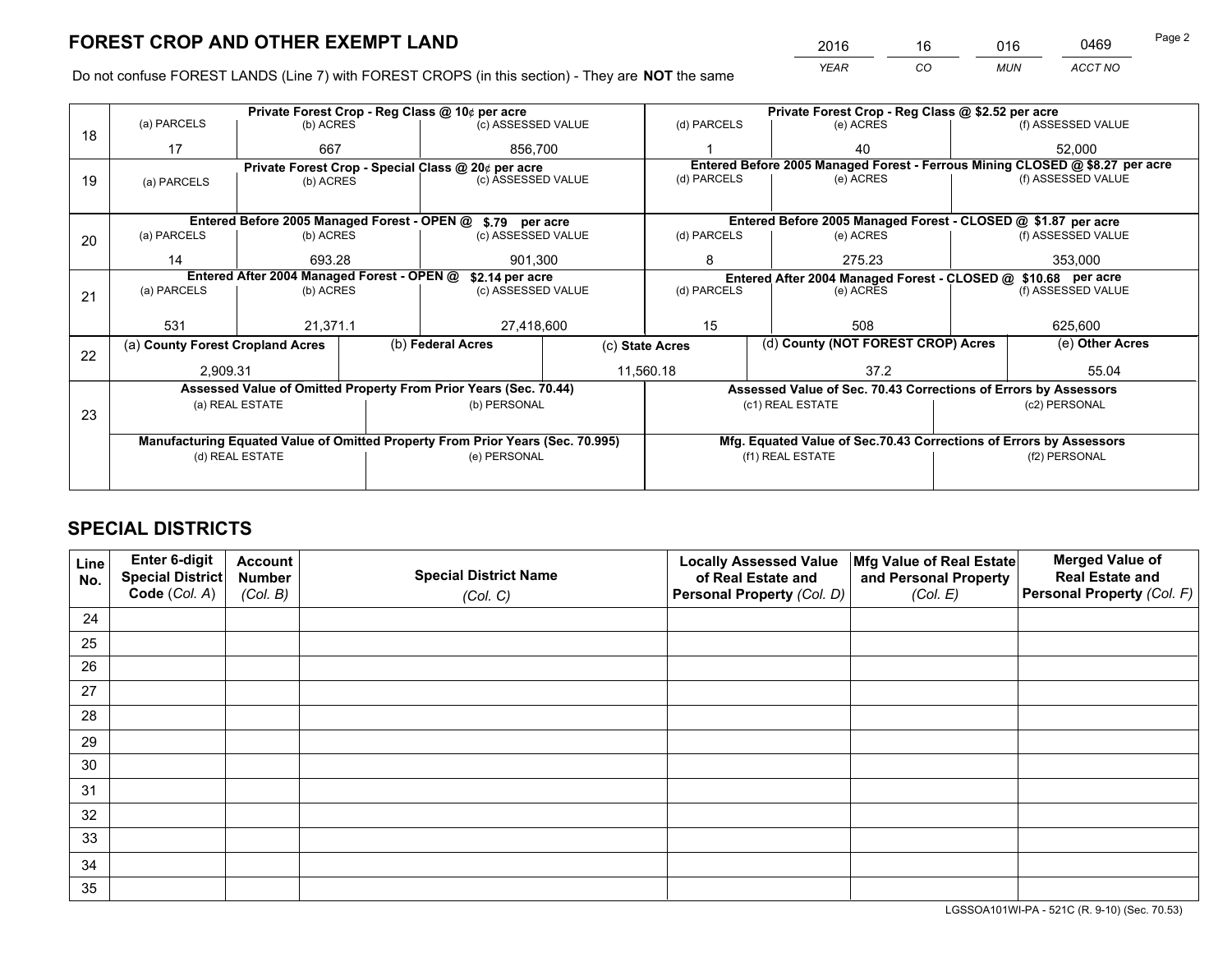|             |                                                          |                                             |                                                         | <b>YEAR</b>                                                                       | CO<br><b>MUN</b>                                              | ACCT NO                                                                        |
|-------------|----------------------------------------------------------|---------------------------------------------|---------------------------------------------------------|-----------------------------------------------------------------------------------|---------------------------------------------------------------|--------------------------------------------------------------------------------|
| Line<br>No. | Enter 6-digit<br><b>School District</b><br>Code (Col. A) | <b>Account</b><br><b>Number</b><br>(Col. B) | <b>School District Name</b><br>(Col. C)                 | <b>Locally Assessed Value</b><br>of Real Estate and<br>Personal Property (Col. D) | Mfg Value of Real Estate<br>and Personal Property<br>(Col. E) | <b>Merged Value of</b><br><b>Real Estate and</b><br>Personal Property (Col. F) |
|             | A. SCHOOL DISTRICTS (K-8 and K-12)                       |                                             |                                                         |                                                                                   |                                                               |                                                                                |
| 36          | 041491                                                   | 0030                                        | SCH D OF DRUMMOND                                       | 18,849,200                                                                        |                                                               | 18,849,200                                                                     |
| 37          | 163297                                                   | 0111                                        | SCH D OF MAPLE                                          | 36,216,300                                                                        |                                                               | 36,216,300                                                                     |
| 38          |                                                          |                                             |                                                         |                                                                                   |                                                               |                                                                                |
| 39          |                                                          |                                             |                                                         |                                                                                   |                                                               |                                                                                |
| 40          |                                                          |                                             |                                                         |                                                                                   |                                                               |                                                                                |
| 41          |                                                          |                                             |                                                         |                                                                                   |                                                               |                                                                                |
| 42          |                                                          |                                             |                                                         |                                                                                   |                                                               |                                                                                |
| 43          |                                                          |                                             |                                                         |                                                                                   |                                                               |                                                                                |
| 44          |                                                          |                                             |                                                         |                                                                                   |                                                               |                                                                                |
| 45          |                                                          |                                             |                                                         |                                                                                   |                                                               |                                                                                |
| 46          |                                                          |                                             |                                                         |                                                                                   |                                                               |                                                                                |
| 47          |                                                          |                                             |                                                         |                                                                                   |                                                               |                                                                                |
| 48          |                                                          |                                             |                                                         |                                                                                   |                                                               |                                                                                |
| 49          |                                                          |                                             | TOTAL ASSESSED VALUE OF SCHOOL DISTRICTS (K-8 and K-12) |                                                                                   |                                                               |                                                                                |
| 50          | <b>B.</b><br><b>UNION HIGH SCHOOL DISTRICTS</b>          |                                             |                                                         | 55,065,500                                                                        |                                                               | 55,065,500                                                                     |
| 51          |                                                          |                                             |                                                         |                                                                                   |                                                               |                                                                                |
| 52          |                                                          |                                             |                                                         |                                                                                   |                                                               |                                                                                |
| 53          |                                                          |                                             |                                                         |                                                                                   |                                                               |                                                                                |
| 54          |                                                          |                                             |                                                         |                                                                                   |                                                               |                                                                                |
| 55          |                                                          |                                             | TOTAL ASSESSED VALUE OF UNION HIGH SCHOOLS              |                                                                                   |                                                               |                                                                                |
|             | C. TECHNICAL COLLEGE DISTRICTS                           |                                             |                                                         |                                                                                   |                                                               |                                                                                |
| 56          | 001700                                                   | 0016                                        | WISCONSIN INDIANHEAD TECH COLLEGE SHEL                  | 55,065,500                                                                        |                                                               | 55,065,500                                                                     |
| 57          |                                                          |                                             |                                                         |                                                                                   |                                                               |                                                                                |
| 58          |                                                          |                                             |                                                         |                                                                                   |                                                               |                                                                                |
| 59          |                                                          |                                             | TOTAL ASSESSED VALUE OF TECHNICAL COLLEGES              | 55,065,500                                                                        |                                                               | 55,065,500                                                                     |

16

016

 *I hereby certify, to the best of my knowledge and belief, this form is complete and correct.*

**SCHOOL DISTRICTS**

| Print name of preparer | Title                    |                | Date (MM / DD / CCYY) |
|------------------------|--------------------------|----------------|-----------------------|
|                        |                          |                |                       |
| Signature of preparer  | Contact Telephone Number | E-mail address |                       |
|                        | $\sim$                   |                |                       |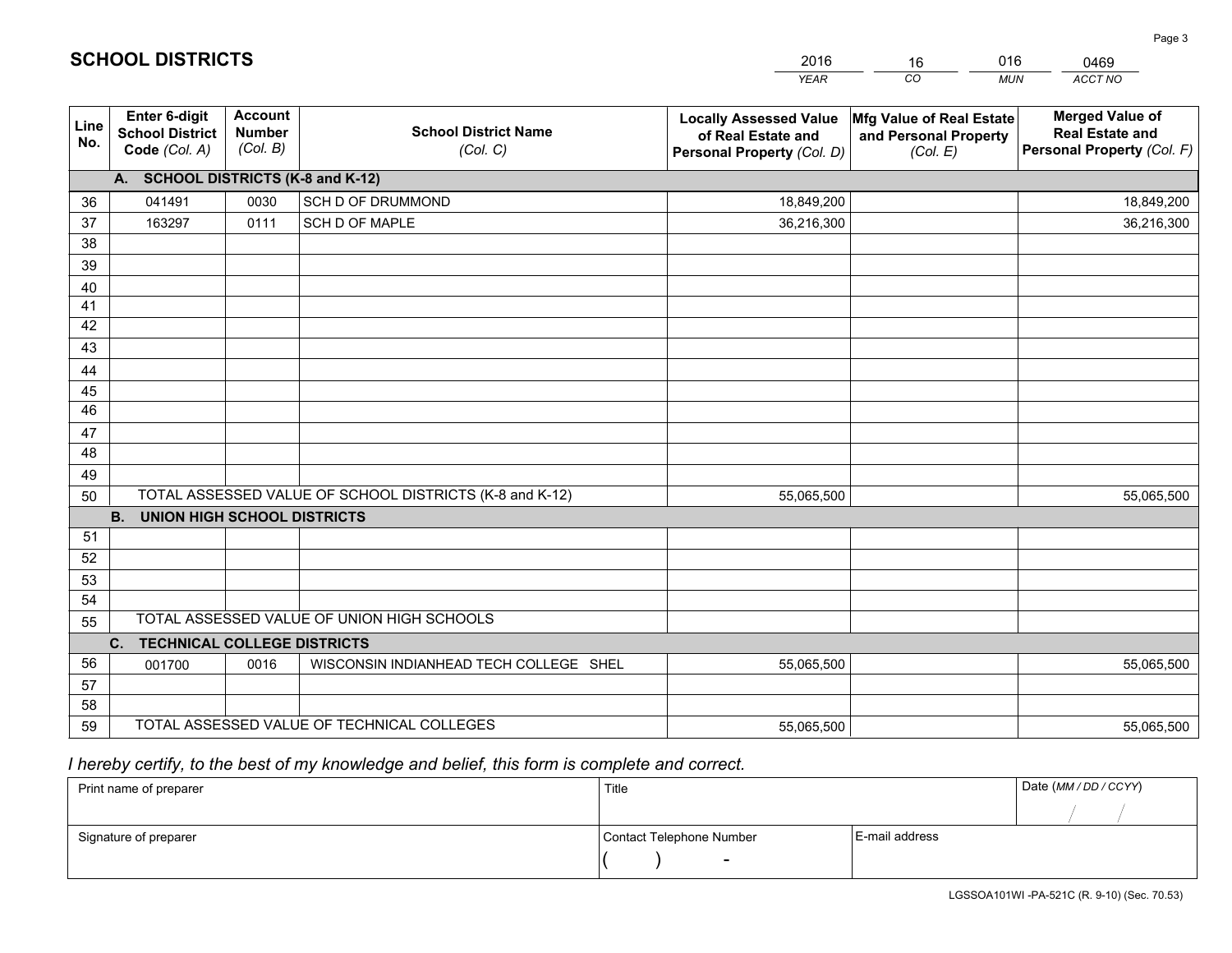### **HIGHLIGHTS**

- 1. Complete the Statement of Assessment after the Board of Review. Reflect any changes made there.
- 2. Use black ink to complete.
- 3. Line 16 must equal Line 50, Col D.
- 4. Line 55 must equal the total of K-8 schools listed on lines 36-49. Do not include K-12 schools in this comparision.
- 5. Line 59, Col. D must equal Line 16.
- 6. Special District, School District and Technical College District values must include both real estate and personal property. Examples of Special districts are: town sanitary districts, public inland lake protection and rehabilitation districts, and metropolitan sewerage districts.
- 7. DO NOT INCLUDE Manufacturing property values.DOR will print these values on the final SOA.

NORA ANNE MOSS TOWN OF HIGHLAND 7316 S COUNTY RD S

NORA ANNE MOSS<br>TOWN OF HIGHLAND<br>7316 S COUNTY RD S

LAKE NEBAGAMON, WI 54849

AKE NEBAGAMON, WI

54849

 8. Accuracy of this form is very important. The values reported directly affect the equalized value DOR calculates for school and special districts.

### **Page 1:**

 If not prefilled, enter the tax year,county and municipal code,municipal type, municipal name and county name on the top of form.

Check the Amended box, if filing an amended / corrected SOA.

 Report the parcel count, acres and assessed value of taxable general property, total parcel count, (real and personal), total acres, and values from final figures set by the Board of Review.

- A. Real Estate land and improvements (buildings, etc.) is reported on lines 1 8, total line 9.
- B. Personal Property is reported on lines 11 14, Column D, total line 15.
- C. To complete this report, use the computer produced summary of the assessment roll that shows these amounts.
- D. Use whole numbers only.
- E. Add each line across and each column down to verify entries.

### **Page 2:**

- A. Report Special Items (not subject to general property tax).
- 1. Private Forest Croplands and Managed Forest Lands are reported on lines 18,19, 20 and 21. Be sure to report assessed values **NOT** taxes.
- 2. You should have copies of the orders of entry, orders of withdrawal, etc., to update your assessment roll.
	- 3. Show hundredths of acres (e.g. 39.75).
- 4. Tax exempt lands are reported on line 22.
- 5. Omitted property and sec. 70.43, Wis. Stats., corrections of errors by assessor are reported on line 23. Report real estate and personal property separately. These should be for **prior years**, not something found on the current assessment roll after the board of review.
- B. Special District (Lines 24-35) Include the value of both real and personal property.
- The Department of Revenue (DOR) preprints much of the information regarding names and codes for schools, special districts,etc. If a district is not listed, enter the name and value only, DOR will enter the proper code.

## **Page 3 School Districts:**

Include the value of both real and personal property.

Report School District (regular, elementary, union high school, and technical college).

- 1. Regular (K-12) and Elementary (K-8) school values are reported on lines 36-49, total on line 50.
- 2. Union High School (UHS) (use only if elementary schools are listed on lines 36-49) are reported on lines 51-54. UHS total value (line 55) must equal to the total **elementary school** values reported on lines 36-49. Do notinclude K-12 schools in this comparison.
- 3. Technical College values are reported on lines 56-58, total on line 59.
- 4. Use the computer summary that shows these amounts to complete this report.

#### **This form is due the second Monday in June. File this report only after your Board of Review is complete.**

 *If you have questions: Return forms to:*

Fax number: (608) 264-6887 PO Box 8971

 Email: lgs@revenue.wi.gov Wisconsin Department of Revenue Call: (608) 261-5341 Local Government Services Section 6-97Madison WI 53708-8971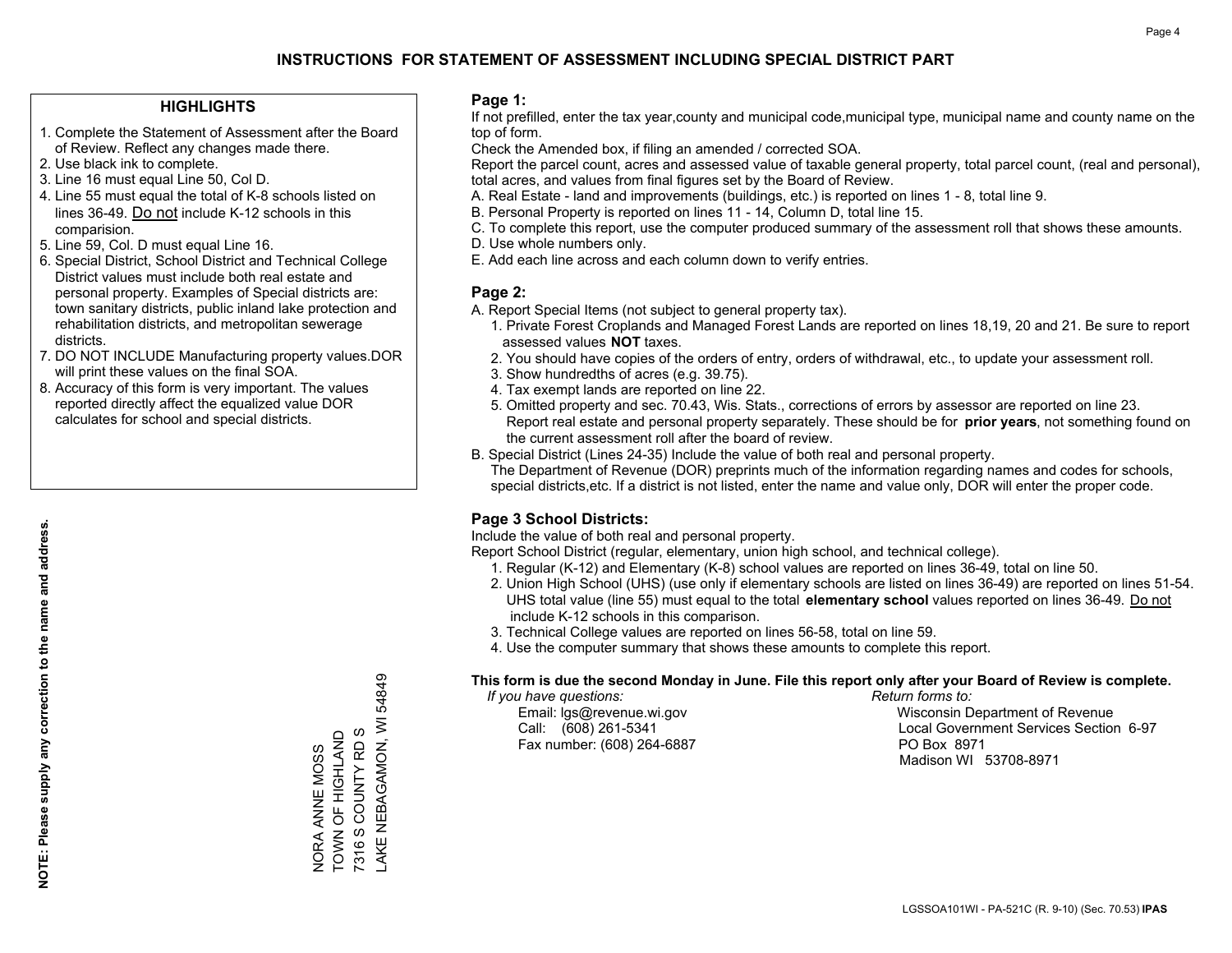**FINAL - EQUATED**

**STATEMENT OF ASSESSMENT FOR 2016** 

|          | 018 | 0470    |
|----------|-----|---------|
| $\alpha$ | MUN | ACCT NO |

|                | <b>FOR</b>                                                         | <b>TOWN OF</b><br><b>OF</b>                                                                                                                                                                                | <b>LAKESIDE</b>          |              | <b>DOUGLAS COUNTY</b>                                |                         |                      | WHEN COMPLETING THIS DOCUMENT<br>DO NOT WRITE OVER X's OR IN SHADED AREAS |
|----------------|--------------------------------------------------------------------|------------------------------------------------------------------------------------------------------------------------------------------------------------------------------------------------------------|--------------------------|--------------|------------------------------------------------------|-------------------------|----------------------|---------------------------------------------------------------------------|
|                |                                                                    | Town - Village - City                                                                                                                                                                                      | <b>Municipality Name</b> |              | <b>County Name</b>                                   |                         |                      |                                                                           |
|                | <b>REAL ESTATE</b><br>(See Lines 18 - 22 for<br>other Real Estate) |                                                                                                                                                                                                            |                          | PARCEL COUNT | NO. OF ACRES                                         | <b>VALUE OF</b>         | <b>VALUE OF</b>      | <b>TOTAL VALUE OF LAND</b>                                                |
| Line<br>No.    |                                                                    |                                                                                                                                                                                                            |                          |              | <b>WHOLE</b><br>TOTAL LAND IMPROVEMENTS NUMBERS ONLY | LAND                    | <b>IMPROVEMENTS</b>  | AND IMPROVEMENTS                                                          |
|                |                                                                    |                                                                                                                                                                                                            | Col. A                   | Col. B       | Col. C                                               | Col. D                  | Col. E               | Col. F                                                                    |
| -1             |                                                                    | <b>RESIDENTIAL - Class 1</b>                                                                                                                                                                               | 488                      | 349          | 634                                                  | 6,091,600               | 32,591,300           | 38,682,900                                                                |
| 2              |                                                                    | <b>COMMERCIAL - Class 2</b>                                                                                                                                                                                |                          |              |                                                      | 2,900                   | 46,200               | 49,100                                                                    |
| 3              |                                                                    | <b>MANUFACTURING - Class 3</b>                                                                                                                                                                             | $\Omega$                 | 0            | $\Omega$                                             | 0                       |                      | 0<br>0                                                                    |
| 4              |                                                                    | <b>AGRICULTURAL - Class 4</b>                                                                                                                                                                              | 234                      |              | 4,970                                                | 522,000                 |                      | 522,000                                                                   |
| 5              |                                                                    | UNDEVELOPED - Class 5                                                                                                                                                                                      | 683                      |              | 5,109                                                | 1,734,500               |                      | 1,734,500                                                                 |
| 6              |                                                                    | AGRICULTURAL FOREST - Class 5m                                                                                                                                                                             | 117                      |              | 1,433                                                | 837,400                 |                      | 837,400                                                                   |
| $\overline{7}$ |                                                                    | FOREST LANDS - Class 6                                                                                                                                                                                     | 594                      |              | 11,242                                               | 13,593,900              |                      | 13,593,900                                                                |
| 8              |                                                                    | OTHER - Class 7                                                                                                                                                                                            | 9                        | 9            | 22                                                   | 64,500                  | 538,500              | 603,000                                                                   |
| 9              |                                                                    | TOTAL - ALL COLUMNS                                                                                                                                                                                        | 2,126                    | 359          | 23,412                                               | 22,846,800              | 33,176,000           | 56,022,800                                                                |
| 10             |                                                                    | NUMBER OF PERSONAL PROPERTY ACCOUNTS IN ROLL                                                                                                                                                               |                          |              | 4                                                    | <b>LOCALLY ASSESSED</b> | <b>MANUFACTURING</b> | <b>MERGED</b>                                                             |
| 11             |                                                                    | BOATS AND OTHER WATERCRAFT NOT EXEMPT - Code 1                                                                                                                                                             |                          |              | 0                                                    | 0                       | $\mathbf 0$          |                                                                           |
| 12             |                                                                    | MACHINERY, TOOLS AND PATTERNS - Code 2                                                                                                                                                                     |                          |              | 8,500                                                | $\Omega$                | 8,500                |                                                                           |
| 13             |                                                                    | FURNITURE, FIXTURES AND EQUIPMENT - Code 3                                                                                                                                                                 |                          |              | $\Omega$                                             | $\mathbf 0$             | $\Omega$             |                                                                           |
| 14             |                                                                    | ALL OTHER PERSONAL PROPERTY NOT EXEMPT - Codes 4A, 4B, 4C                                                                                                                                                  |                          |              | 14,600                                               | 0                       | 14,600               |                                                                           |
| 15             |                                                                    | TOTAL OF PERSONAL PROPERTY NOT EXEMPT (Total of Lines 11-14)                                                                                                                                               |                          |              | 23,100                                               | $\Omega$                | 23,100               |                                                                           |
| 16             |                                                                    | AGGREGATE ASSESSED VALUE OF ALL PROPERTY SUBJECT TO THE GENERAL PROPERTY TAX (Total of Lines 9F and 15F)<br>MUST EQUAL TOTAL VALUE OF THE SCHOOL DISTRICTS (K-12 PLUS K-8) - Line 50, Col. F<br>56,045,900 |                          |              |                                                      |                         |                      |                                                                           |
| 17             |                                                                    | Name of Assessor<br><b>BOARD OF REVIEW</b>                                                                                                                                                                 |                          |              |                                                      |                         | Telephone #          |                                                                           |
|                |                                                                    | DATE OF FINAL ADJOURNMENT                                                                                                                                                                                  | 07/11/2016               |              | <b>MIKE SCHNAUTZ</b><br>(715) 266-2409               |                         |                      |                                                                           |

REMARKS

The Assessment Ratio to be used in calculating the estimated Fair Market Value on tax bills for this tax district is 1.026280564

This ratio should be used to convert assessed values to "Calculate Equalized Values" in Step 1 of the Lottery and Gaming Credit Calculations.<br>This ratio should be used in the "Computation of Tax Equivalent" schedule of the Commission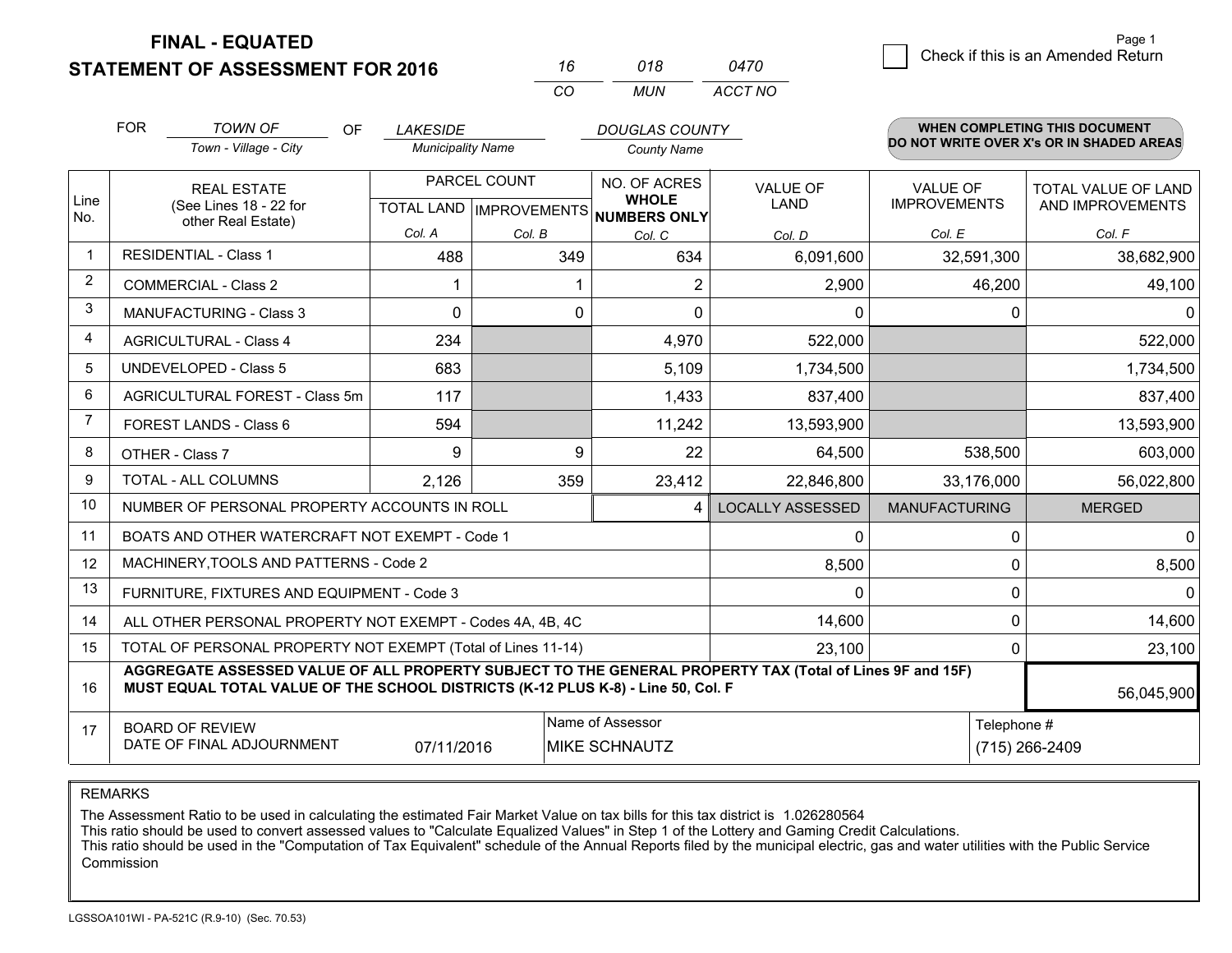*YEAR CO MUN ACCT NO* <sup>2016</sup> <sup>16</sup> <sup>018</sup> <sup>0470</sup>

Do not confuse FOREST LANDS (Line 7) with FOREST CROPS (in this section) - They are **NOT** the same

|    |                                                                                |                | Private Forest Crop - Reg Class @ \$2.52 per acre               |                                                            |                    |                                                                                             |                  |                                                               |         |                    |  |
|----|--------------------------------------------------------------------------------|----------------|-----------------------------------------------------------------|------------------------------------------------------------|--------------------|---------------------------------------------------------------------------------------------|------------------|---------------------------------------------------------------|---------|--------------------|--|
| 18 | (a) PARCELS<br>(b) ACRES                                                       |                |                                                                 | (c) ASSESSED VALUE                                         |                    | (d) PARCELS                                                                                 |                  | (e) ACRES                                                     |         | (f) ASSESSED VALUE |  |
|    |                                                                                |                |                                                                 |                                                            |                    |                                                                                             |                  | 40                                                            |         | 44,000             |  |
|    |                                                                                |                | Private Forest Crop - Special Class @ 20¢ per acre              |                                                            |                    | Entered Before 2005 Managed Forest - Ferrous Mining CLOSED @ \$8.27 per acre<br>(d) PARCELS |                  |                                                               |         |                    |  |
| 19 | (a) PARCELS                                                                    | (b) ACRES      |                                                                 |                                                            | (c) ASSESSED VALUE |                                                                                             |                  | (e) ACRES                                                     |         | (f) ASSESSED VALUE |  |
|    |                                                                                |                |                                                                 |                                                            |                    |                                                                                             |                  |                                                               |         |                    |  |
|    |                                                                                |                |                                                                 | Entered Before 2005 Managed Forest - OPEN @ \$.79 per acre |                    |                                                                                             |                  | Entered Before 2005 Managed Forest - CLOSED @ \$1.87 per acre |         |                    |  |
| 20 | (a) PARCELS<br>(b) ACRES                                                       |                |                                                                 | (c) ASSESSED VALUE                                         |                    | (d) PARCELS                                                                                 |                  | (e) ACRES                                                     |         | (f) ASSESSED VALUE |  |
|    |                                                                                | 260            |                                                                 | 253.200                                                    |                    | 5                                                                                           |                  | 197                                                           |         | 195,700            |  |
|    | Entered After 2004 Managed Forest - OPEN @<br>\$2.14 per acre                  |                |                                                                 |                                                            |                    | Entered After 2004 Managed Forest - CLOSED @ \$10.68 per acre                               |                  |                                                               |         |                    |  |
| 21 | (a) PARCELS                                                                    | (b) ACRES      |                                                                 | (c) ASSESSED VALUE                                         | (d) PARCELS        |                                                                                             |                  | (e) ACRES                                                     |         | (f) ASSESSED VALUE |  |
|    |                                                                                |                |                                                                 |                                                            |                    |                                                                                             |                  |                                                               |         |                    |  |
|    | 6                                                                              | 160<br>158,900 |                                                                 |                                                            | 9                  |                                                                                             | 339.84           |                                                               | 382,200 |                    |  |
| 22 | (a) County Forest Cropland Acres                                               |                |                                                                 | (b) Federal Acres                                          |                    | (c) State Acres                                                                             |                  | (d) County (NOT FOREST CROP) Acres                            |         | (e) Other Acres    |  |
|    | 40                                                                             |                |                                                                 | 177.69                                                     |                    | 28.25                                                                                       |                  | 511.54                                                        |         |                    |  |
|    | Assessed Value of Omitted Property From Prior Years (Sec. 70.44)               |                | Assessed Value of Sec. 70.43 Corrections of Errors by Assessors |                                                            |                    |                                                                                             |                  |                                                               |         |                    |  |
| 23 | (a) REAL ESTATE                                                                |                |                                                                 | (b) PERSONAL                                               |                    | (c1) REAL ESTATE                                                                            |                  | (c2) PERSONAL                                                 |         |                    |  |
|    |                                                                                |                |                                                                 |                                                            |                    |                                                                                             |                  |                                                               |         |                    |  |
|    | Manufacturing Equated Value of Omitted Property From Prior Years (Sec. 70.995) |                |                                                                 |                                                            |                    | Mfg. Equated Value of Sec.70.43 Corrections of Errors by Assessors                          |                  |                                                               |         |                    |  |
|    | (d) REAL ESTATE                                                                |                |                                                                 | (e) PERSONAL                                               |                    |                                                                                             | (f1) REAL ESTATE |                                                               |         | (f2) PERSONAL      |  |
|    |                                                                                |                |                                                                 |                                                            |                    |                                                                                             |                  |                                                               |         |                    |  |

## **SPECIAL DISTRICTS**

| Line<br>No. | Enter 6-digit<br>Special District<br>Code (Col. A) | <b>Account</b><br><b>Number</b> | <b>Special District Name</b> | <b>Locally Assessed Value</b><br>of Real Estate and | Mfg Value of Real Estate<br>and Personal Property | <b>Merged Value of</b><br><b>Real Estate and</b><br>Personal Property (Col. F) |
|-------------|----------------------------------------------------|---------------------------------|------------------------------|-----------------------------------------------------|---------------------------------------------------|--------------------------------------------------------------------------------|
|             |                                                    | (Col. B)                        | (Col. C)                     | Personal Property (Col. D)                          | (Col. E)                                          |                                                                                |
| 24          |                                                    |                                 |                              |                                                     |                                                   |                                                                                |
| 25          |                                                    |                                 |                              |                                                     |                                                   |                                                                                |
| 26          |                                                    |                                 |                              |                                                     |                                                   |                                                                                |
| 27          |                                                    |                                 |                              |                                                     |                                                   |                                                                                |
| 28          |                                                    |                                 |                              |                                                     |                                                   |                                                                                |
| 29          |                                                    |                                 |                              |                                                     |                                                   |                                                                                |
| 30          |                                                    |                                 |                              |                                                     |                                                   |                                                                                |
| 31          |                                                    |                                 |                              |                                                     |                                                   |                                                                                |
| 32          |                                                    |                                 |                              |                                                     |                                                   |                                                                                |
| 33          |                                                    |                                 |                              |                                                     |                                                   |                                                                                |
| 34          |                                                    |                                 |                              |                                                     |                                                   |                                                                                |
| 35          |                                                    |                                 |                              |                                                     |                                                   |                                                                                |

LGSSOA101WI-PA - 521C (R. 9-10) (Sec. 70.53)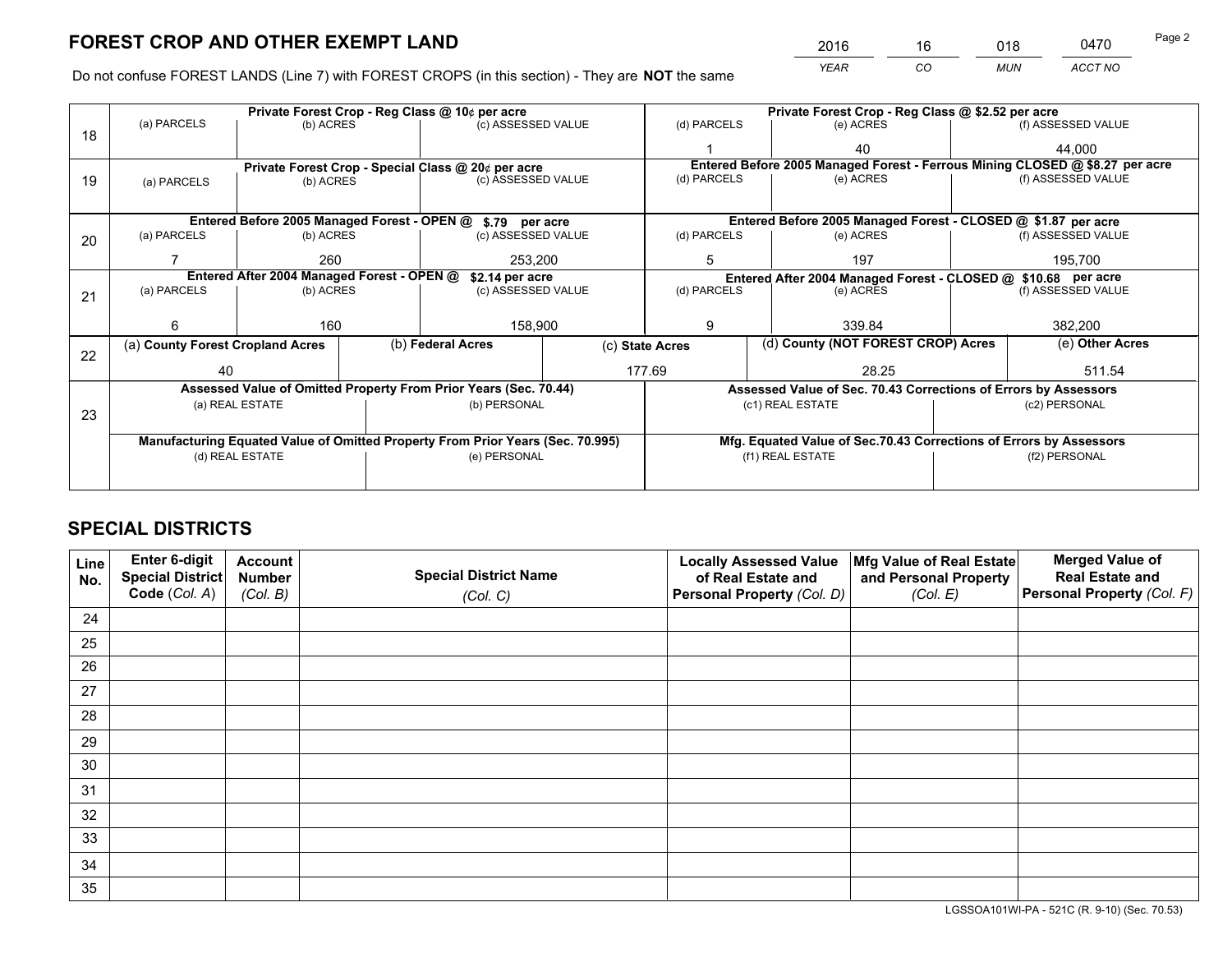|             |                                                          |                                             |                                                         | <b>YEAR</b>                                                                       | CO<br><b>MUN</b>                                              | ACCT NO                                                                        |  |
|-------------|----------------------------------------------------------|---------------------------------------------|---------------------------------------------------------|-----------------------------------------------------------------------------------|---------------------------------------------------------------|--------------------------------------------------------------------------------|--|
| Line<br>No. | Enter 6-digit<br><b>School District</b><br>Code (Col. A) | <b>Account</b><br><b>Number</b><br>(Col. B) | <b>School District Name</b><br>(Col. C)                 | <b>Locally Assessed Value</b><br>of Real Estate and<br>Personal Property (Col. D) | Mfg Value of Real Estate<br>and Personal Property<br>(Col. E) | <b>Merged Value of</b><br><b>Real Estate and</b><br>Personal Property (Col. F) |  |
|             | A. SCHOOL DISTRICTS (K-8 and K-12)                       |                                             |                                                         |                                                                                   |                                                               |                                                                                |  |
| 36          | 163297                                                   | 0111                                        | <b>SCH D OF MAPLE</b>                                   | 56,045,900                                                                        |                                                               | 56,045,900                                                                     |  |
| 37          |                                                          |                                             |                                                         |                                                                                   |                                                               |                                                                                |  |
| 38          |                                                          |                                             |                                                         |                                                                                   |                                                               |                                                                                |  |
| 39          |                                                          |                                             |                                                         |                                                                                   |                                                               |                                                                                |  |
| 40          |                                                          |                                             |                                                         |                                                                                   |                                                               |                                                                                |  |
| 41          |                                                          |                                             |                                                         |                                                                                   |                                                               |                                                                                |  |
| 42          |                                                          |                                             |                                                         |                                                                                   |                                                               |                                                                                |  |
| 43          |                                                          |                                             |                                                         |                                                                                   |                                                               |                                                                                |  |
| 44<br>45    |                                                          |                                             |                                                         |                                                                                   |                                                               |                                                                                |  |
| 46          |                                                          |                                             |                                                         |                                                                                   |                                                               |                                                                                |  |
| 47          |                                                          |                                             |                                                         |                                                                                   |                                                               |                                                                                |  |
| 48          |                                                          |                                             |                                                         |                                                                                   |                                                               |                                                                                |  |
| 49          |                                                          |                                             |                                                         |                                                                                   |                                                               |                                                                                |  |
| 50          |                                                          |                                             | TOTAL ASSESSED VALUE OF SCHOOL DISTRICTS (K-8 and K-12) | 56,045,900                                                                        |                                                               | 56,045,900                                                                     |  |
|             | B <sub>1</sub><br><b>UNION HIGH SCHOOL DISTRICTS</b>     |                                             |                                                         |                                                                                   |                                                               |                                                                                |  |
| 51          |                                                          |                                             |                                                         |                                                                                   |                                                               |                                                                                |  |
| 52          |                                                          |                                             |                                                         |                                                                                   |                                                               |                                                                                |  |
| 53          |                                                          |                                             |                                                         |                                                                                   |                                                               |                                                                                |  |
| 54          |                                                          |                                             |                                                         |                                                                                   |                                                               |                                                                                |  |
| 55          | TOTAL ASSESSED VALUE OF UNION HIGH SCHOOLS               |                                             |                                                         |                                                                                   |                                                               |                                                                                |  |
|             | C. TECHNICAL COLLEGE DISTRICTS                           |                                             |                                                         |                                                                                   |                                                               |                                                                                |  |
| 56          | 001700                                                   | 0016                                        | WISCONSIN INDIANHEAD TECH COLLEGE SHEL                  | 56,045,900                                                                        |                                                               | 56,045,900                                                                     |  |
| 57          |                                                          |                                             |                                                         |                                                                                   |                                                               |                                                                                |  |
| 58          |                                                          |                                             |                                                         |                                                                                   |                                                               |                                                                                |  |
| 59          |                                                          |                                             | TOTAL ASSESSED VALUE OF TECHNICAL COLLEGES              | 56,045,900                                                                        |                                                               | 56,045,900                                                                     |  |

16

018

## *I hereby certify, to the best of my knowledge and belief, this form is complete and correct.*

**SCHOOL DISTRICTS**

| Print name of preparer | Title                    |                | Date (MM / DD / CCYY) |
|------------------------|--------------------------|----------------|-----------------------|
|                        |                          |                |                       |
| Signature of preparer  | Contact Telephone Number | E-mail address |                       |
|                        | $\sim$                   |                |                       |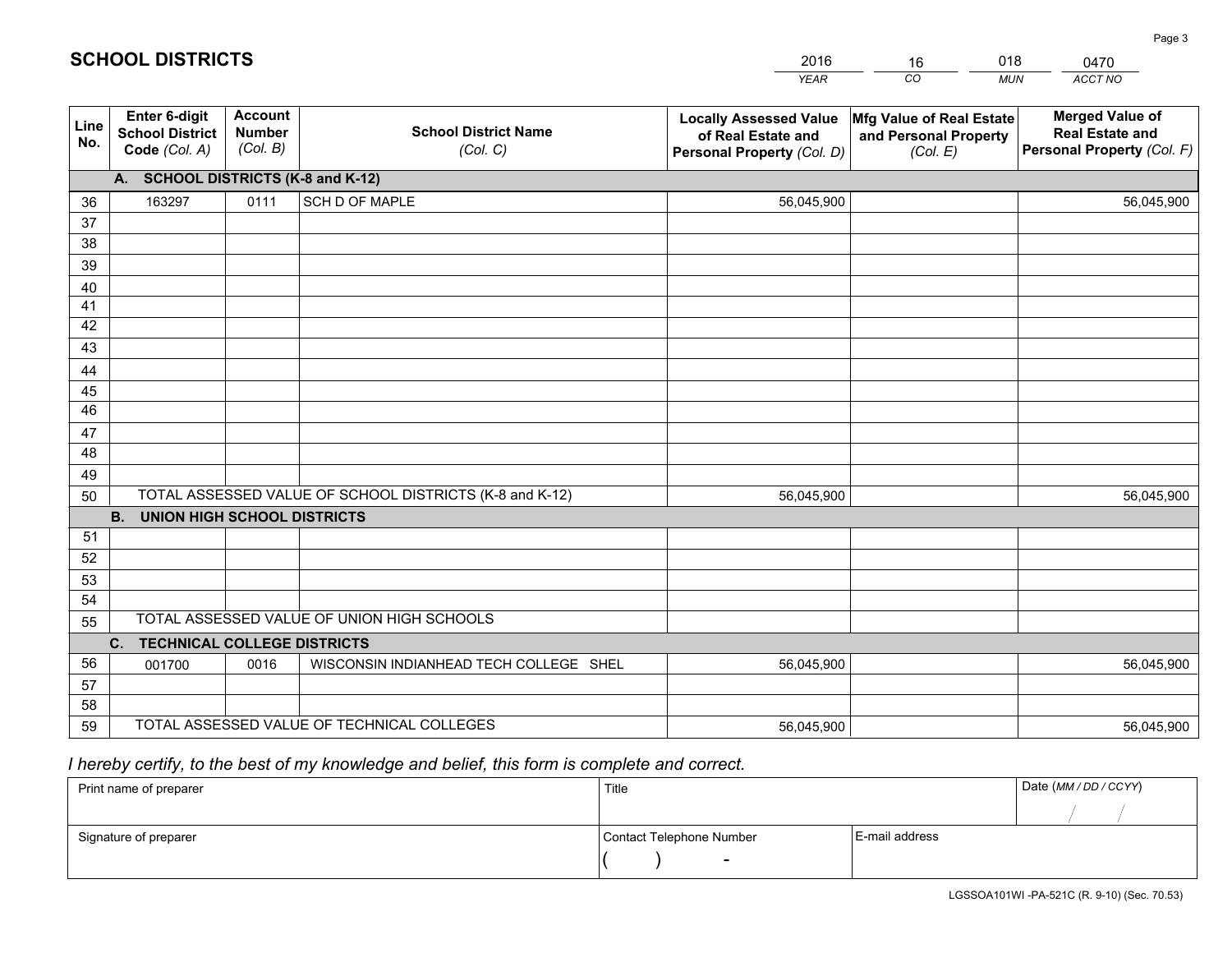### **HIGHLIGHTS**

- 1. Complete the Statement of Assessment after the Board of Review. Reflect any changes made there.
- 2. Use black ink to complete.
- 3. Line 16 must equal Line 50, Col D.
- 4. Line 55 must equal the total of K-8 schools listed on lines 36-49. Do not include K-12 schools in this comparision.
- 5. Line 59, Col. D must equal Line 16.
- 6. Special District, School District and Technical College District values must include both real estate and personal property. Examples of Special districts are: town sanitary districts, public inland lake protection and rehabilitation districts, and metropolitan sewerage districts.
- 7. DO NOT INCLUDE Manufacturing property values.DOR will print these values on the final SOA.
- 8. Accuracy of this form is very important. The values reported directly affect the equalized value DOR calculates for school and special districts.

### **Page 1:**

 If not prefilled, enter the tax year,county and municipal code,municipal type, municipal name and county name on the top of form.

Check the Amended box, if filing an amended / corrected SOA.

 Report the parcel count, acres and assessed value of taxable general property, total parcel count, (real and personal), total acres, and values from final figures set by the Board of Review.

- A. Real Estate land and improvements (buildings, etc.) is reported on lines 1 8, total line 9.
- B. Personal Property is reported on lines 11 14, Column D, total line 15.
- C. To complete this report, use the computer produced summary of the assessment roll that shows these amounts.
- D. Use whole numbers only.
- E. Add each line across and each column down to verify entries.

### **Page 2:**

- A. Report Special Items (not subject to general property tax).
- 1. Private Forest Croplands and Managed Forest Lands are reported on lines 18,19, 20 and 21. Be sure to report assessed values **NOT** taxes.
- 2. You should have copies of the orders of entry, orders of withdrawal, etc., to update your assessment roll.
	- 3. Show hundredths of acres (e.g. 39.75).
- 4. Tax exempt lands are reported on line 22.
- 5. Omitted property and sec. 70.43, Wis. Stats., corrections of errors by assessor are reported on line 23. Report real estate and personal property separately. These should be for **prior years**, not something found on the current assessment roll after the board of review.
- B. Special District (Lines 24-35) Include the value of both real and personal property.

 The Department of Revenue (DOR) preprints much of the information regarding names and codes for schools, special districts,etc. If a district is not listed, enter the name and value only, DOR will enter the proper code.

## **Page 3 School Districts:**

Include the value of both real and personal property.

Report School District (regular, elementary, union high school, and technical college).

- 1. Regular (K-12) and Elementary (K-8) school values are reported on lines 36-49, total on line 50.
- 2. Union High School (UHS) (use only if elementary schools are listed on lines 36-49) are reported on lines 51-54. UHS total value (line 55) must equal to the total **elementary school** values reported on lines 36-49. Do notinclude K-12 schools in this comparison.
- 3. Technical College values are reported on lines 56-58, total on line 59.
- 4. Use the computer summary that shows these amounts to complete this report.

#### **This form is due the second Monday in June. File this report only after your Board of Review is complete.**

 *If you have questions: Return forms to:*

Fax number: (608) 264-6887 PO Box 8971

 Email: lgs@revenue.wi.gov Wisconsin Department of Revenue Call: (608) 261-5341 Local Government Services Section 6-97Madison WI 53708-8971

RUTH ANN SCHNEPPER<br>TOWN OF LAKESIDE<br>3196 S POPLAR RIVER ROAD 3196 S POPLAR RIVER ROAD RUTH ANN SCHNEPPER TOWN OF LAKESIDE POPLAR, WI 54864 POPLAR, WI 54864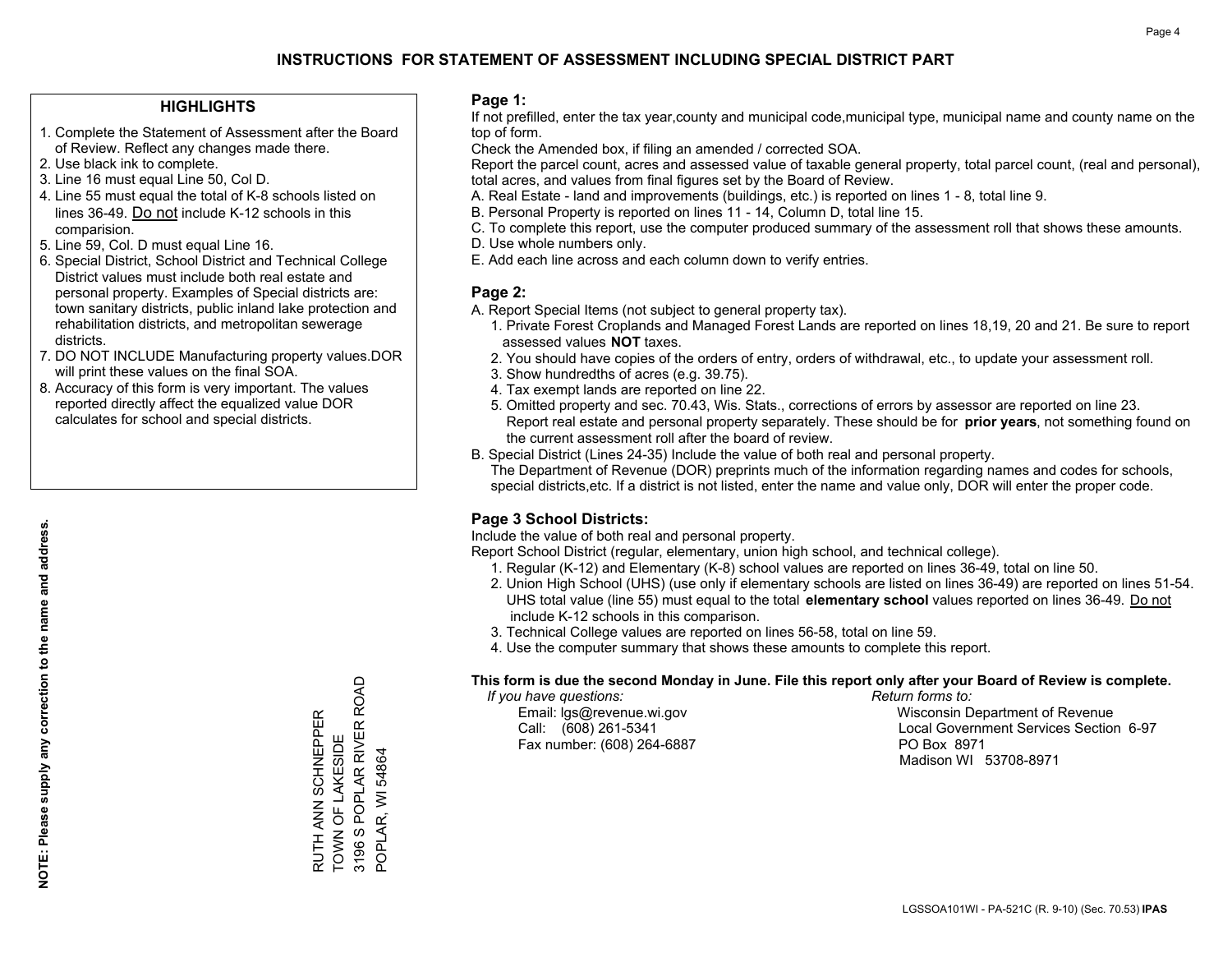**FINAL - EQUATED**

**STATEMENT OF ASSESSMENT FOR 2016** 

| 16. | กวก | 0471    |
|-----|-----|---------|
| CO. | MUN | ACCT NO |

|                | <b>FOR</b>                                                                                                                                                                                   | <b>TOWN OF</b><br><b>OF</b>                                                                                                  | <b>MAPLE</b>             |                                                      | <b>DOUGLAS COUNTY</b>                                          |                         |                                        | WHEN COMPLETING THIS DOCUMENT            |
|----------------|----------------------------------------------------------------------------------------------------------------------------------------------------------------------------------------------|------------------------------------------------------------------------------------------------------------------------------|--------------------------|------------------------------------------------------|----------------------------------------------------------------|-------------------------|----------------------------------------|------------------------------------------|
|                |                                                                                                                                                                                              | Town - Village - City                                                                                                        | <b>Municipality Name</b> |                                                      | <b>County Name</b>                                             |                         |                                        | DO NOT WRITE OVER X's OR IN SHADED AREAS |
| Line           |                                                                                                                                                                                              | <b>REAL ESTATE</b><br>(See Lines 18 - 22 for                                                                                 |                          | PARCEL COUNT<br>TOTAL LAND IMPROVEMENTS NUMBERS ONLY | NO. OF ACRES<br><b>VALUE OF</b><br><b>WHOLE</b><br><b>LAND</b> |                         | <b>VALUE OF</b><br><b>IMPROVEMENTS</b> | TOTAL VALUE OF LAND<br>AND IMPROVEMENTS  |
| No.            |                                                                                                                                                                                              | other Real Estate)                                                                                                           | Col. A                   | Col. B                                               | Col. C                                                         | Col. D                  | Col. E                                 | Col. F                                   |
| $\mathbf{1}$   |                                                                                                                                                                                              | <b>RESIDENTIAL - Class 1</b>                                                                                                 | 345                      | 326                                                  | 437                                                            | 1,597,500               | 25,889,800                             | 27,487,300                               |
| 2              |                                                                                                                                                                                              | <b>COMMERCIAL - Class 2</b>                                                                                                  | 15                       | 11                                                   | 54                                                             | 180,700                 | 513,800                                | 694,500                                  |
| 3              |                                                                                                                                                                                              | <b>MANUFACTURING - Class 3</b>                                                                                               | $\Omega$                 | $\Omega$                                             | $\Omega$                                                       | 0                       | $\Omega$                               | 0                                        |
| 4              |                                                                                                                                                                                              | <b>AGRICULTURAL - Class 4</b>                                                                                                | 265                      |                                                      | 5,316                                                          | 592,100                 |                                        | 592,100                                  |
| 5              |                                                                                                                                                                                              | <b>UNDEVELOPED - Class 5</b>                                                                                                 | 471                      |                                                      | 2,797                                                          | 894,600                 |                                        | 894,600                                  |
| 6              |                                                                                                                                                                                              | AGRICULTURAL FOREST - Class 5m                                                                                               | 114                      |                                                      | 1,251                                                          | 720,000                 |                                        | 720,000                                  |
| $\overline{7}$ |                                                                                                                                                                                              | FOREST LANDS - Class 6                                                                                                       | 391                      |                                                      | 5,863                                                          | 6,658,800               |                                        | 6,658,800                                |
| 8              |                                                                                                                                                                                              | OTHER - Class 7                                                                                                              | 13                       | 13                                                   | 26                                                             | 67,700                  | 560,600                                | 628,300                                  |
| 9              |                                                                                                                                                                                              | TOTAL - ALL COLUMNS                                                                                                          | 1,614                    | 350                                                  | 15,744                                                         | 10,711,400              | 26,964,200                             | 37,675,600                               |
| 10             |                                                                                                                                                                                              | NUMBER OF PERSONAL PROPERTY ACCOUNTS IN ROLL                                                                                 |                          |                                                      | 29                                                             | <b>LOCALLY ASSESSED</b> | <b>MANUFACTURING</b>                   | <b>MERGED</b>                            |
| 11             |                                                                                                                                                                                              | BOATS AND OTHER WATERCRAFT NOT EXEMPT - Code 1                                                                               |                          |                                                      |                                                                | 0                       | 0                                      | $\mathbf{0}$                             |
| 12             |                                                                                                                                                                                              | MACHINERY, TOOLS AND PATTERNS - Code 2                                                                                       |                          |                                                      |                                                                | 4,300                   | $\mathbf 0$                            | 4,300                                    |
| 13             |                                                                                                                                                                                              | FURNITURE, FIXTURES AND EQUIPMENT - Code 3                                                                                   |                          |                                                      |                                                                | 31,600                  | $\mathbf 0$                            | 31,600                                   |
| 14             |                                                                                                                                                                                              | ALL OTHER PERSONAL PROPERTY NOT EXEMPT - Codes 4A, 4B, 4C                                                                    |                          |                                                      |                                                                | 47,300                  | $\mathbf 0$                            | 47,300                                   |
| 15             | TOTAL OF PERSONAL PROPERTY NOT EXEMPT (Total of Lines 11-14)<br>83,200                                                                                                                       |                                                                                                                              |                          |                                                      |                                                                |                         | 0                                      | 83,200                                   |
| 16             | AGGREGATE ASSESSED VALUE OF ALL PROPERTY SUBJECT TO THE GENERAL PROPERTY TAX (Total of Lines 9F and 15F)<br>MUST EQUAL TOTAL VALUE OF THE SCHOOL DISTRICTS (K-12 PLUS K-8) - Line 50, Col. F |                                                                                                                              |                          |                                                      |                                                                |                         | 37,758,800                             |                                          |
| 17             |                                                                                                                                                                                              | Name of Assessor<br>Telephone #<br><b>BOARD OF REVIEW</b><br>DATE OF FINAL ADJOURNMENT<br>11/03/2016<br><b>MIKE SCHNAUTZ</b> |                          |                                                      |                                                                |                         |                                        |                                          |
|                | (715) 266-2409                                                                                                                                                                               |                                                                                                                              |                          |                                                      |                                                                |                         |                                        |                                          |

REMARKS

The Assessment Ratio to be used in calculating the estimated Fair Market Value on tax bills for this tax district is 1.003345477

This ratio should be used to convert assessed values to "Calculate Equalized Values" in Step 1 of the Lottery and Gaming Credit Calculations.<br>This ratio should be used in the "Computation of Tax Equivalent" schedule of the Commission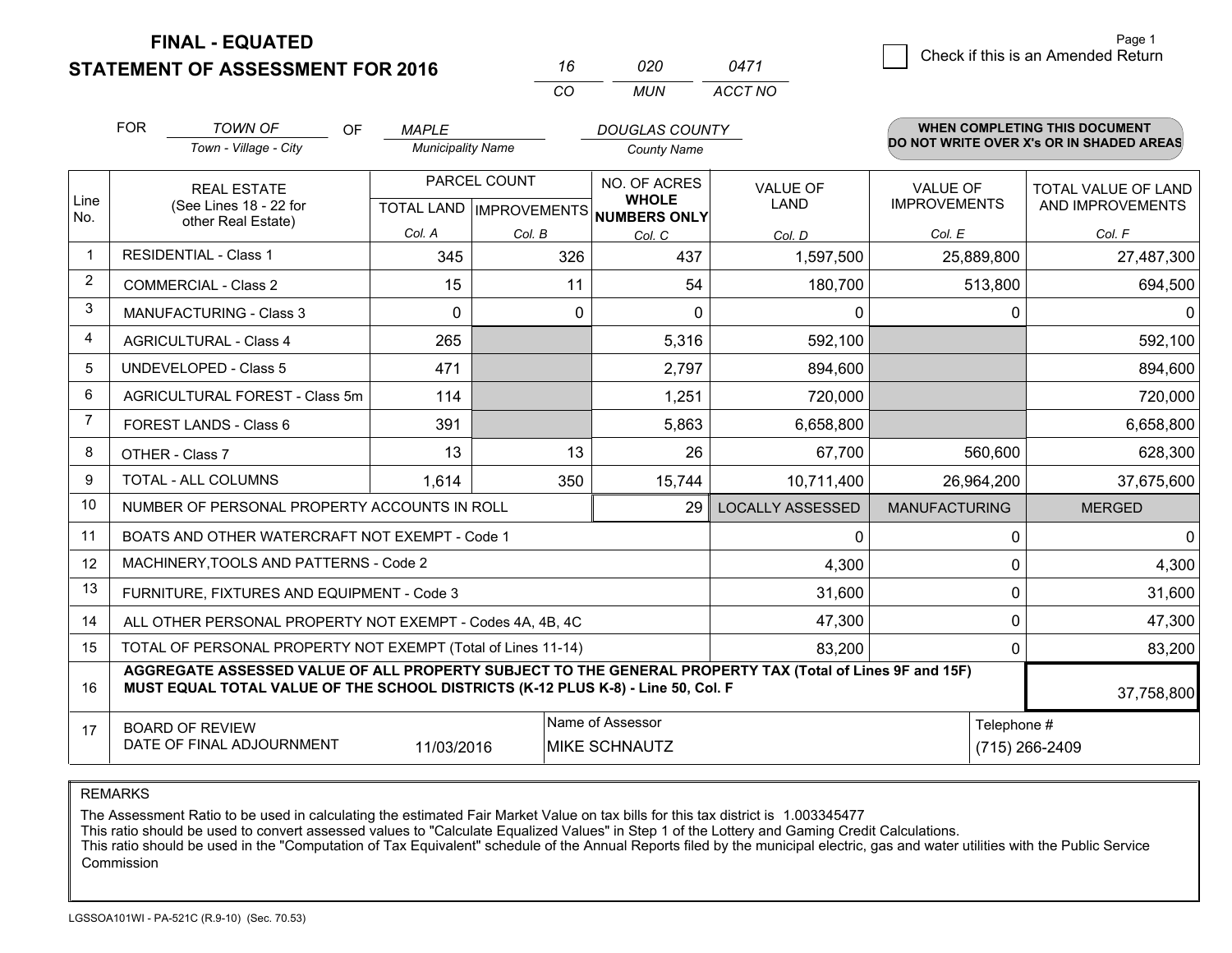*YEAR CO MUN ACCT NO* 2016 <u>16 020</u> 0471

Do not confuse FOREST LANDS (Line 7) with FOREST CROPS (in this section) - They are **NOT** the same

|                                                                                |             |                                                                 |                                                            |                                                                                                                   | Private Forest Crop - Reg Class @ \$2.52 per acre                                                                                                                                                                                                                                                                               |                          |               |                                  |                                                                                                                                                                                                                                                                                                                                                                                               |
|--------------------------------------------------------------------------------|-------------|-----------------------------------------------------------------|------------------------------------------------------------|-------------------------------------------------------------------------------------------------------------------|---------------------------------------------------------------------------------------------------------------------------------------------------------------------------------------------------------------------------------------------------------------------------------------------------------------------------------|--------------------------|---------------|----------------------------------|-----------------------------------------------------------------------------------------------------------------------------------------------------------------------------------------------------------------------------------------------------------------------------------------------------------------------------------------------------------------------------------------------|
|                                                                                |             |                                                                 |                                                            |                                                                                                                   | (d) PARCELS                                                                                                                                                                                                                                                                                                                     |                          | (e) ACRES     |                                  | (f) ASSESSED VALUE                                                                                                                                                                                                                                                                                                                                                                            |
|                                                                                |             |                                                                 |                                                            |                                                                                                                   |                                                                                                                                                                                                                                                                                                                                 |                          |               |                                  |                                                                                                                                                                                                                                                                                                                                                                                               |
|                                                                                |             |                                                                 |                                                            |                                                                                                                   |                                                                                                                                                                                                                                                                                                                                 |                          |               |                                  |                                                                                                                                                                                                                                                                                                                                                                                               |
| (a) PARCELS                                                                    |             |                                                                 |                                                            |                                                                                                                   | (d) PARCELS                                                                                                                                                                                                                                                                                                                     |                          | (e) ACRES     |                                  | (f) ASSESSED VALUE                                                                                                                                                                                                                                                                                                                                                                            |
|                                                                                |             |                                                                 |                                                            |                                                                                                                   |                                                                                                                                                                                                                                                                                                                                 |                          |               |                                  |                                                                                                                                                                                                                                                                                                                                                                                               |
|                                                                                |             |                                                                 |                                                            |                                                                                                                   |                                                                                                                                                                                                                                                                                                                                 |                          |               |                                  |                                                                                                                                                                                                                                                                                                                                                                                               |
| (a) PARCELS                                                                    |             |                                                                 |                                                            |                                                                                                                   | (d) PARCELS                                                                                                                                                                                                                                                                                                                     |                          | (e) ACRES     |                                  | (f) ASSESSED VALUE                                                                                                                                                                                                                                                                                                                                                                            |
|                                                                                |             |                                                                 |                                                            |                                                                                                                   |                                                                                                                                                                                                                                                                                                                                 |                          | 35,500        |                                  |                                                                                                                                                                                                                                                                                                                                                                                               |
|                                                                                |             |                                                                 |                                                            |                                                                                                                   |                                                                                                                                                                                                                                                                                                                                 |                          |               |                                  |                                                                                                                                                                                                                                                                                                                                                                                               |
| (a) PARCELS                                                                    |             |                                                                 |                                                            | (d) PARCELS                                                                                                       |                                                                                                                                                                                                                                                                                                                                 |                          | (e) ACRES     |                                  | (f) ASSESSED VALUE                                                                                                                                                                                                                                                                                                                                                                            |
|                                                                                |             |                                                                 |                                                            |                                                                                                                   |                                                                                                                                                                                                                                                                                                                                 |                          |               |                                  |                                                                                                                                                                                                                                                                                                                                                                                               |
| 6                                                                              |             |                                                                 | 326,400                                                    |                                                                                                                   | 5                                                                                                                                                                                                                                                                                                                               |                          | 171.33        |                                  | 161,000                                                                                                                                                                                                                                                                                                                                                                                       |
|                                                                                |             |                                                                 |                                                            |                                                                                                                   |                                                                                                                                                                                                                                                                                                                                 |                          |               |                                  | (e) Other Acres                                                                                                                                                                                                                                                                                                                                                                               |
|                                                                                |             |                                                                 |                                                            |                                                                                                                   |                                                                                                                                                                                                                                                                                                                                 |                          |               |                                  | 409.05                                                                                                                                                                                                                                                                                                                                                                                        |
|                                                                                |             |                                                                 |                                                            |                                                                                                                   |                                                                                                                                                                                                                                                                                                                                 |                          |               |                                  |                                                                                                                                                                                                                                                                                                                                                                                               |
|                                                                                |             |                                                                 |                                                            |                                                                                                                   |                                                                                                                                                                                                                                                                                                                                 |                          |               |                                  |                                                                                                                                                                                                                                                                                                                                                                                               |
|                                                                                |             |                                                                 |                                                            |                                                                                                                   |                                                                                                                                                                                                                                                                                                                                 |                          | (c2) PERSONAL |                                  |                                                                                                                                                                                                                                                                                                                                                                                               |
|                                                                                |             |                                                                 |                                                            |                                                                                                                   |                                                                                                                                                                                                                                                                                                                                 |                          |               |                                  |                                                                                                                                                                                                                                                                                                                                                                                               |
| Manufacturing Equated Value of Omitted Property From Prior Years (Sec. 70.995) |             |                                                                 |                                                            |                                                                                                                   |                                                                                                                                                                                                                                                                                                                                 |                          |               |                                  |                                                                                                                                                                                                                                                                                                                                                                                               |
| (d) REAL ESTATE                                                                |             |                                                                 |                                                            |                                                                                                                   | (f1) REAL ESTATE                                                                                                                                                                                                                                                                                                                |                          |               | (f2) PERSONAL                    |                                                                                                                                                                                                                                                                                                                                                                                               |
|                                                                                |             |                                                                 |                                                            |                                                                                                                   |                                                                                                                                                                                                                                                                                                                                 |                          |               |                                  |                                                                                                                                                                                                                                                                                                                                                                                               |
|                                                                                | (a) PARCELS | (a) County Forest Cropland Acres<br>3,502.76<br>(a) REAL ESTATE | (b) ACRES<br>(b) ACRES<br>(b) ACRES<br>(b) ACRES<br>342.67 | Private Forest Crop - Reg Class @ 10¢ per acre<br>Entered After 2004 Managed Forest - OPEN @<br>(b) Federal Acres | (c) ASSESSED VALUE<br>Private Forest Crop - Special Class @ 20¢ per acre<br>(c) ASSESSED VALUE<br>Entered Before 2005 Managed Forest - OPEN @ \$.79 per acre<br>(c) ASSESSED VALUE<br>\$2.14 per acre<br>(c) ASSESSED VALUE<br>Assessed Value of Omitted Property From Prior Years (Sec. 70.44)<br>(b) PERSONAL<br>(e) PERSONAL | (c) State Acres<br>43.79 |               | 40<br>167.13<br>(c1) REAL ESTATE | Entered Before 2005 Managed Forest - Ferrous Mining CLOSED @ \$8.27 per acre<br>Entered Before 2005 Managed Forest - CLOSED @ \$1.87 per acre<br>Entered After 2004 Managed Forest - CLOSED @ \$10.68 per acre<br>(d) County (NOT FOREST CROP) Acres<br>Assessed Value of Sec. 70.43 Corrections of Errors by Assessors<br>Mfg. Equated Value of Sec.70.43 Corrections of Errors by Assessors |

# **SPECIAL DISTRICTS**

| Line<br>No. | Enter 6-digit<br><b>Special District</b> | <b>Account</b><br><b>Number</b> | <b>Special District Name</b> | <b>Locally Assessed Value</b><br>of Real Estate and | Mfg Value of Real Estate<br>and Personal Property | <b>Merged Value of</b><br><b>Real Estate and</b> |
|-------------|------------------------------------------|---------------------------------|------------------------------|-----------------------------------------------------|---------------------------------------------------|--------------------------------------------------|
|             | Code (Col. A)                            | (Col. B)                        | (Col. C)                     | Personal Property (Col. D)                          | (Col. E)                                          | Personal Property (Col. F)                       |
| 24          |                                          |                                 |                              |                                                     |                                                   |                                                  |
| 25          |                                          |                                 |                              |                                                     |                                                   |                                                  |
| 26          |                                          |                                 |                              |                                                     |                                                   |                                                  |
| 27          |                                          |                                 |                              |                                                     |                                                   |                                                  |
| 28          |                                          |                                 |                              |                                                     |                                                   |                                                  |
| 29          |                                          |                                 |                              |                                                     |                                                   |                                                  |
| 30          |                                          |                                 |                              |                                                     |                                                   |                                                  |
| 31          |                                          |                                 |                              |                                                     |                                                   |                                                  |
| 32          |                                          |                                 |                              |                                                     |                                                   |                                                  |
| 33          |                                          |                                 |                              |                                                     |                                                   |                                                  |
| 34          |                                          |                                 |                              |                                                     |                                                   |                                                  |
| 35          |                                          |                                 |                              |                                                     |                                                   |                                                  |

LGSSOA101WI-PA - 521C (R. 9-10) (Sec. 70.53)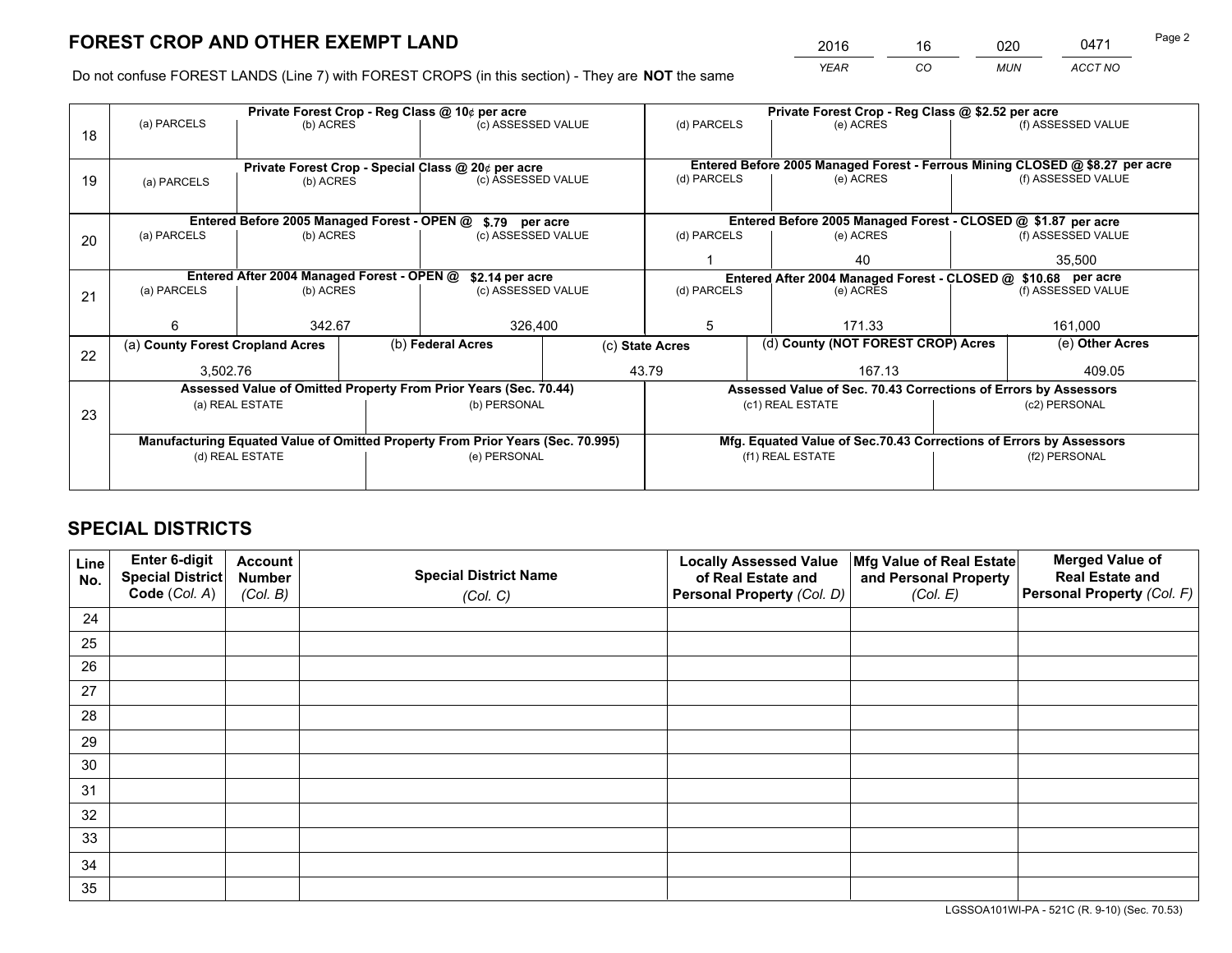|             |                                                          |                                             |                                                         | <b>YEAR</b>                                                                       | CO<br><b>MUN</b>                                              | ACCT NO                                                                        |
|-------------|----------------------------------------------------------|---------------------------------------------|---------------------------------------------------------|-----------------------------------------------------------------------------------|---------------------------------------------------------------|--------------------------------------------------------------------------------|
| Line<br>No. | Enter 6-digit<br><b>School District</b><br>Code (Col. A) | <b>Account</b><br><b>Number</b><br>(Col. B) | <b>School District Name</b><br>(Col. C)                 | <b>Locally Assessed Value</b><br>of Real Estate and<br>Personal Property (Col. D) | Mfg Value of Real Estate<br>and Personal Property<br>(Col. E) | <b>Merged Value of</b><br><b>Real Estate and</b><br>Personal Property (Col. F) |
|             | A. SCHOOL DISTRICTS (K-8 and K-12)                       |                                             |                                                         |                                                                                   |                                                               |                                                                                |
| 36          | 163297                                                   | 0111                                        | SCH D OF MAPLE                                          | 37,758,800                                                                        |                                                               | 37,758,800                                                                     |
| 37          |                                                          |                                             |                                                         |                                                                                   |                                                               |                                                                                |
| 38          |                                                          |                                             |                                                         |                                                                                   |                                                               |                                                                                |
| 39          |                                                          |                                             |                                                         |                                                                                   |                                                               |                                                                                |
| 40          |                                                          |                                             |                                                         |                                                                                   |                                                               |                                                                                |
| 41          |                                                          |                                             |                                                         |                                                                                   |                                                               |                                                                                |
| 42          |                                                          |                                             |                                                         |                                                                                   |                                                               |                                                                                |
| 43          |                                                          |                                             |                                                         |                                                                                   |                                                               |                                                                                |
| 44<br>45    |                                                          |                                             |                                                         |                                                                                   |                                                               |                                                                                |
| 46          |                                                          |                                             |                                                         |                                                                                   |                                                               |                                                                                |
| 47          |                                                          |                                             |                                                         |                                                                                   |                                                               |                                                                                |
| 48          |                                                          |                                             |                                                         |                                                                                   |                                                               |                                                                                |
| 49          |                                                          |                                             |                                                         |                                                                                   |                                                               |                                                                                |
| 50          |                                                          |                                             | TOTAL ASSESSED VALUE OF SCHOOL DISTRICTS (K-8 and K-12) | 37,758,800                                                                        |                                                               | 37,758,800                                                                     |
|             | <b>B.</b><br><b>UNION HIGH SCHOOL DISTRICTS</b>          |                                             |                                                         |                                                                                   |                                                               |                                                                                |
| 51          |                                                          |                                             |                                                         |                                                                                   |                                                               |                                                                                |
| 52          |                                                          |                                             |                                                         |                                                                                   |                                                               |                                                                                |
| 53          |                                                          |                                             |                                                         |                                                                                   |                                                               |                                                                                |
| 54          |                                                          |                                             |                                                         |                                                                                   |                                                               |                                                                                |
| 55          |                                                          |                                             | TOTAL ASSESSED VALUE OF UNION HIGH SCHOOLS              |                                                                                   |                                                               |                                                                                |
|             | C.<br><b>TECHNICAL COLLEGE DISTRICTS</b>                 |                                             |                                                         |                                                                                   |                                                               |                                                                                |
| 56          | 001700                                                   | 0016                                        | WISCONSIN INDIANHEAD TECH COLLEGE SHEL                  | 37,758,800                                                                        |                                                               | 37,758,800                                                                     |
| 57          |                                                          |                                             |                                                         |                                                                                   |                                                               |                                                                                |
| 58          |                                                          |                                             |                                                         |                                                                                   |                                                               |                                                                                |
| 59          |                                                          |                                             | TOTAL ASSESSED VALUE OF TECHNICAL COLLEGES              | 37,758,800                                                                        |                                                               | 37,758,800                                                                     |

16

020

# *I hereby certify, to the best of my knowledge and belief, this form is complete and correct.*

**SCHOOL DISTRICTS**

| Print name of preparer | Title                    |                | Date (MM / DD / CCYY) |
|------------------------|--------------------------|----------------|-----------------------|
|                        |                          |                |                       |
| Signature of preparer  | Contact Telephone Number | E-mail address |                       |
|                        | $\overline{\phantom{0}}$ |                |                       |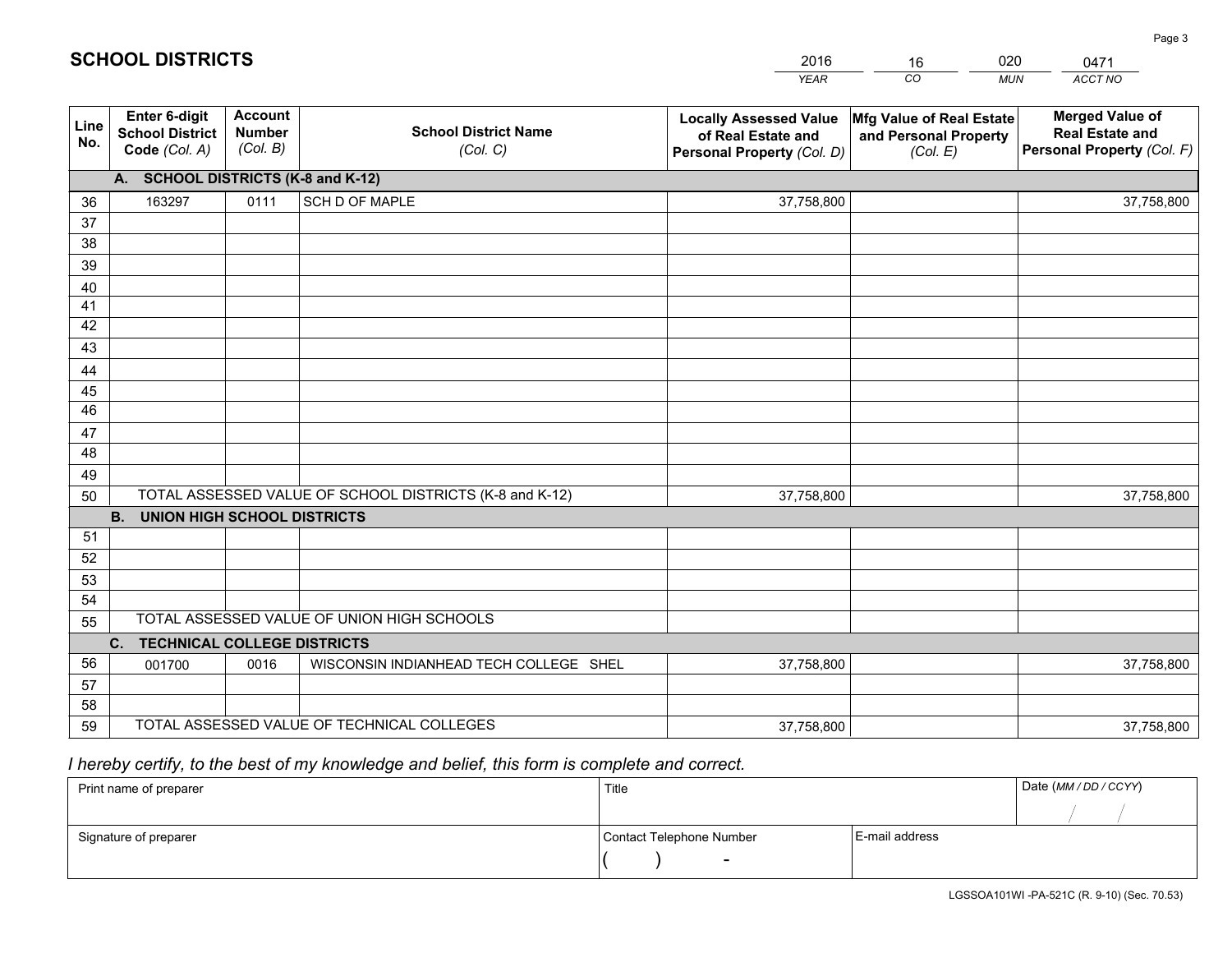#### **HIGHLIGHTS**

- 1. Complete the Statement of Assessment after the Board of Review. Reflect any changes made there.
- 2. Use black ink to complete.
- 3. Line 16 must equal Line 50, Col D.
- 4. Line 55 must equal the total of K-8 schools listed on lines 36-49. Do not include K-12 schools in this comparision.
- 5. Line 59, Col. D must equal Line 16.
- 6. Special District, School District and Technical College District values must include both real estate and personal property. Examples of Special districts are: town sanitary districts, public inland lake protection and rehabilitation districts, and metropolitan sewerage districts.
- 7. DO NOT INCLUDE Manufacturing property values.DOR will print these values on the final SOA.
- 8. Accuracy of this form is very important. The values reported directly affect the equalized value DOR calculates for school and special districts.

#### **Page 1:**

 If not prefilled, enter the tax year,county and municipal code,municipal type, municipal name and county name on the top of form.

Check the Amended box, if filing an amended / corrected SOA.

 Report the parcel count, acres and assessed value of taxable general property, total parcel count, (real and personal), total acres, and values from final figures set by the Board of Review.

- A. Real Estate land and improvements (buildings, etc.) is reported on lines 1 8, total line 9.
- B. Personal Property is reported on lines 11 14, Column D, total line 15.
- C. To complete this report, use the computer produced summary of the assessment roll that shows these amounts.
- D. Use whole numbers only.
- E. Add each line across and each column down to verify entries.

#### **Page 2:**

- A. Report Special Items (not subject to general property tax).
- 1. Private Forest Croplands and Managed Forest Lands are reported on lines 18,19, 20 and 21. Be sure to report assessed values **NOT** taxes.
- 2. You should have copies of the orders of entry, orders of withdrawal, etc., to update your assessment roll.
	- 3. Show hundredths of acres (e.g. 39.75).
- 4. Tax exempt lands are reported on line 22.
- 5. Omitted property and sec. 70.43, Wis. Stats., corrections of errors by assessor are reported on line 23. Report real estate and personal property separately. These should be for **prior years**, not something found on the current assessment roll after the board of review.
- B. Special District (Lines 24-35) Include the value of both real and personal property.
- The Department of Revenue (DOR) preprints much of the information regarding names and codes for schools, special districts,etc. If a district is not listed, enter the name and value only, DOR will enter the proper code.

## **Page 3 School Districts:**

Include the value of both real and personal property.

Report School District (regular, elementary, union high school, and technical college).

- 1. Regular (K-12) and Elementary (K-8) school values are reported on lines 36-49, total on line 50.
- 2. Union High School (UHS) (use only if elementary schools are listed on lines 36-49) are reported on lines 51-54. UHS total value (line 55) must equal to the total **elementary school** values reported on lines 36-49. Do notinclude K-12 schools in this comparison.
- 3. Technical College values are reported on lines 56-58, total on line 59.
- 4. Use the computer summary that shows these amounts to complete this report.

#### **This form is due the second Monday in June. File this report only after your Board of Review is complete.**

 *If you have questions: Return forms to:*

Fax number: (608) 264-6887 PO Box 8971

 Email: lgs@revenue.wi.gov Wisconsin Department of Revenue Call: (608) 261-5341 Local Government Services Section 6-97Madison WI 53708-8971

DAVID GRAPENTINE<br>TOWN OF MAPLE<br>4649S WUORI RD DAVID GRAPENTINE TOWN OF MAPLE 4649S WUORI RD VIAPLE, WI 54854 MAPLE, WI 54854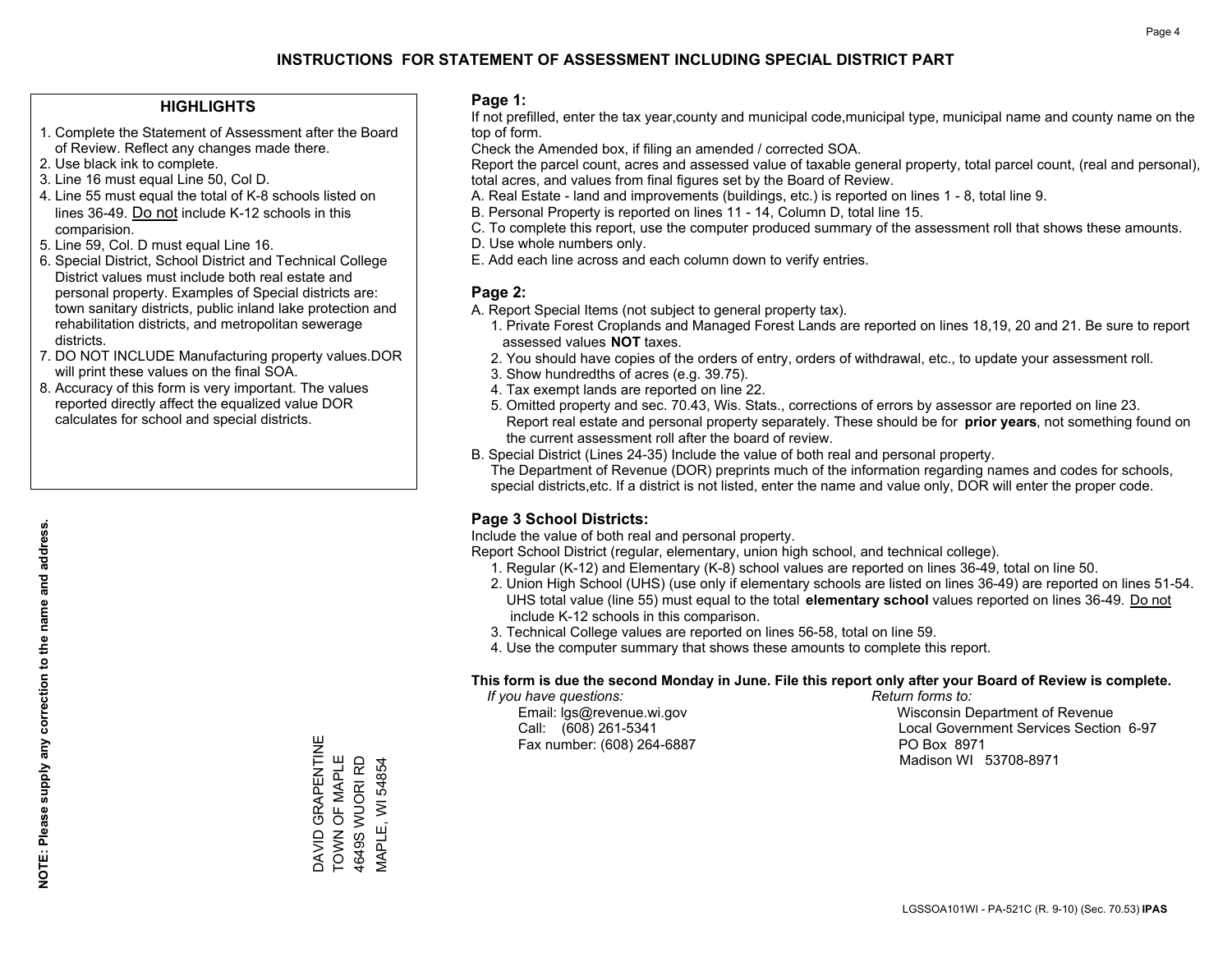**FINAL - EQUATED**

**STATEMENT OF ASSESSMENT FOR 2016** 

|          | פכח | 0472    |
|----------|-----|---------|
| $\cdots$ | MUN | ACCT NO |

|             | <b>FOR</b>                                                                          | <b>TOWN OF</b><br>OF                                                                                                                                                                         | <b>OAKLAND</b>           |        | <b>DOUGLAS COUNTY</b>                                |                         |                      | WHEN COMPLETING THIS DOCUMENT<br>DO NOT WRITE OVER X's OR IN SHADED AREAS |
|-------------|-------------------------------------------------------------------------------------|----------------------------------------------------------------------------------------------------------------------------------------------------------------------------------------------|--------------------------|--------|------------------------------------------------------|-------------------------|----------------------|---------------------------------------------------------------------------|
|             |                                                                                     | Town - Village - City                                                                                                                                                                        | <b>Municipality Name</b> |        | <b>County Name</b>                                   |                         |                      |                                                                           |
|             |                                                                                     | PARCEL COUNT<br><b>REAL ESTATE</b>                                                                                                                                                           |                          |        | NO. OF ACRES                                         | <b>VALUE OF</b>         | <b>VALUE OF</b>      | TOTAL VALUE OF LAND                                                       |
| Line<br>No. |                                                                                     | (See Lines 18 - 22 for<br>other Real Estate)                                                                                                                                                 |                          |        | <b>WHOLE</b><br>TOTAL LAND IMPROVEMENTS NUMBERS ONLY | <b>LAND</b>             | <b>IMPROVEMENTS</b>  | AND IMPROVEMENTS                                                          |
|             |                                                                                     |                                                                                                                                                                                              | Col. A                   | Col. B | Col. C                                               | Col. D                  | Col. E               | Col. F                                                                    |
| $\mathbf 1$ |                                                                                     | <b>RESIDENTIAL - Class 1</b>                                                                                                                                                                 | 784                      | 641    | 1,800                                                | 14,367,900              | 57,153,300           | 71,521,200                                                                |
| 2           |                                                                                     | <b>COMMERCIAL - Class 2</b>                                                                                                                                                                  | 7                        | 4      | 21                                                   | 92,600                  | 535,600              | 628,200                                                                   |
| 3           |                                                                                     | <b>MANUFACTURING - Class 3</b>                                                                                                                                                               | $\Omega$                 | 0      | $\Omega$                                             | 0                       |                      | 0<br>$\Omega$                                                             |
| 4           |                                                                                     | <b>AGRICULTURAL - Class 4</b>                                                                                                                                                                | 206                      |        | 3,963                                                | 294,450                 |                      | 294,450                                                                   |
| 5           |                                                                                     | <b>UNDEVELOPED - Class 5</b>                                                                                                                                                                 | 716                      |        | 7,210                                                | 2,221,600               |                      | 2,221,600                                                                 |
| 6           |                                                                                     | AGRICULTURAL FOREST - Class 5m                                                                                                                                                               | 71                       |        | 894                                                  | 492,300                 |                      | 492,300                                                                   |
| 7           |                                                                                     | FOREST LANDS - Class 6                                                                                                                                                                       | 622                      |        | 9,636                                                | 9,636,500               |                      | 9,636,500                                                                 |
| 8           |                                                                                     | OTHER - Class 7                                                                                                                                                                              | 11                       | 11     | 22                                                   | 132,000                 | 1,010,300            | 1,142,300                                                                 |
| 9           |                                                                                     | TOTAL - ALL COLUMNS                                                                                                                                                                          | 2,417                    | 656    | 23,546                                               | 27,237,350              | 58,699,200           | 85,936,550                                                                |
| 10          |                                                                                     | NUMBER OF PERSONAL PROPERTY ACCOUNTS IN ROLL                                                                                                                                                 |                          |        | 14                                                   | <b>LOCALLY ASSESSED</b> | <b>MANUFACTURING</b> | <b>MERGED</b>                                                             |
| 11          |                                                                                     | BOATS AND OTHER WATERCRAFT NOT EXEMPT - Code 1                                                                                                                                               |                          |        |                                                      | 0                       |                      | $\Omega$<br>$\mathbf 0$                                                   |
| 12          |                                                                                     | MACHINERY, TOOLS AND PATTERNS - Code 2                                                                                                                                                       |                          |        |                                                      | 78,500                  |                      | 0<br>78,500                                                               |
| 13          |                                                                                     | FURNITURE, FIXTURES AND EQUIPMENT - Code 3                                                                                                                                                   |                          |        |                                                      | 18,200                  |                      | $\mathbf 0$<br>18,200                                                     |
| 14          |                                                                                     | ALL OTHER PERSONAL PROPERTY NOT EXEMPT - Codes 4A, 4B, 4C                                                                                                                                    |                          |        |                                                      | 14,700                  |                      | $\mathbf 0$<br>14,700                                                     |
| 15          |                                                                                     | TOTAL OF PERSONAL PROPERTY NOT EXEMPT (Total of Lines 11-14)                                                                                                                                 |                          |        |                                                      | 111,400                 |                      | 111,400<br>0                                                              |
| 16          |                                                                                     | AGGREGATE ASSESSED VALUE OF ALL PROPERTY SUBJECT TO THE GENERAL PROPERTY TAX (Total of Lines 9F and 15F)<br>MUST EQUAL TOTAL VALUE OF THE SCHOOL DISTRICTS (K-12 PLUS K-8) - Line 50, Col. F |                          |        |                                                      |                         |                      | 86,047,950                                                                |
| 17          |                                                                                     | <b>BOARD OF REVIEW</b>                                                                                                                                                                       |                          |        | Name of Assessor                                     |                         |                      | Telephone #                                                               |
|             | DATE OF FINAL ADJOURNMENT<br>05/25/2016<br><b>BARRETT BRENNER</b><br>(715) 926-3199 |                                                                                                                                                                                              |                          |        |                                                      |                         |                      |                                                                           |

REMARKS

The Assessment Ratio to be used in calculating the estimated Fair Market Value on tax bills for this tax district is .998962703

This ratio should be used to convert assessed values to "Calculate Equalized Values" in Step 1 of the Lottery and Gaming Credit Calculations.<br>This ratio should be used in the "Computation of Tax Equivalent" schedule of the Commission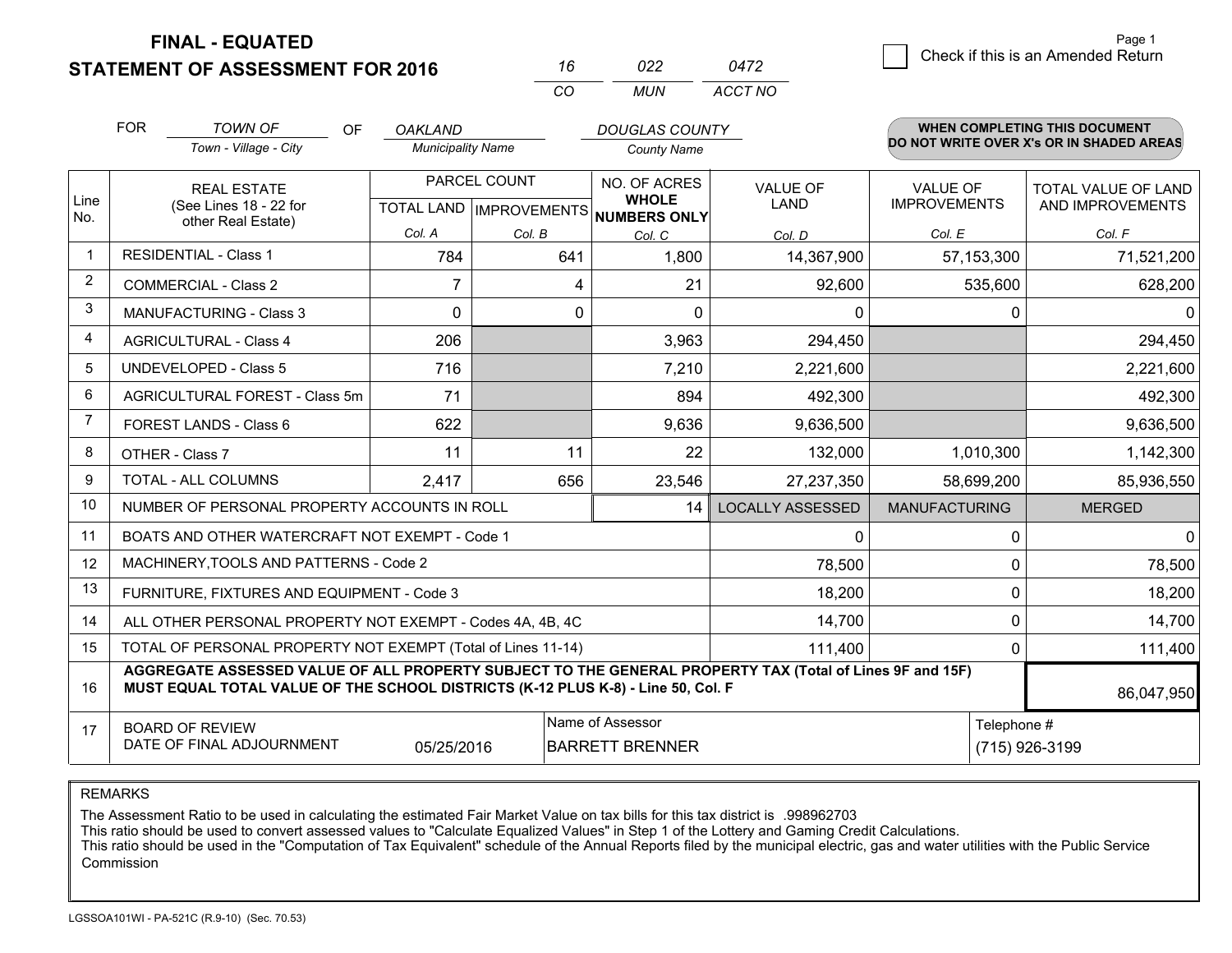*YEAR CO MUN ACCT NO* 2016 16 022 0472 Page 2

Do not confuse FOREST LANDS (Line 7) with FOREST CROPS (in this section) - They are **NOT** the same

|    |                                  |                                            |  | Private Forest Crop - Reg Class @ 10¢ per acre                                 |  | Private Forest Crop - Reg Class @ \$2.52 per acre                                                               |  |                                                                    |  |                                                                              |
|----|----------------------------------|--------------------------------------------|--|--------------------------------------------------------------------------------|--|-----------------------------------------------------------------------------------------------------------------|--|--------------------------------------------------------------------|--|------------------------------------------------------------------------------|
| 18 | (a) PARCELS                      | (b) ACRES                                  |  | (c) ASSESSED VALUE                                                             |  | (d) PARCELS                                                                                                     |  | (e) ACRES                                                          |  | (f) ASSESSED VALUE                                                           |
|    |                                  |                                            |  |                                                                                |  |                                                                                                                 |  |                                                                    |  |                                                                              |
|    |                                  |                                            |  | Private Forest Crop - Special Class @ 20¢ per acre                             |  |                                                                                                                 |  |                                                                    |  | Entered Before 2005 Managed Forest - Ferrous Mining CLOSED @ \$8.27 per acre |
| 19 | (a) PARCELS                      | (b) ACRES                                  |  | (c) ASSESSED VALUE                                                             |  | (d) PARCELS                                                                                                     |  | (e) ACRES                                                          |  | (f) ASSESSED VALUE                                                           |
|    |                                  |                                            |  |                                                                                |  |                                                                                                                 |  |                                                                    |  |                                                                              |
|    |                                  |                                            |  | Entered Before 2005 Managed Forest - OPEN @ \$.79 per acre                     |  |                                                                                                                 |  | Entered Before 2005 Managed Forest - CLOSED @ \$1.87 per acre      |  |                                                                              |
| 20 | (a) PARCELS                      | (b) ACRES                                  |  | (c) ASSESSED VALUE                                                             |  | (d) PARCELS                                                                                                     |  | (e) ACRES                                                          |  | (f) ASSESSED VALUE                                                           |
|    | 64                               | 2,422.31<br>2,080,300                      |  | 14                                                                             |  | 532.61                                                                                                          |  | 418,500                                                            |  |                                                                              |
|    |                                  | Entered After 2004 Managed Forest - OPEN @ |  |                                                                                |  |                                                                                                                 |  |                                                                    |  |                                                                              |
|    |                                  |                                            |  | \$2.14 per acre                                                                |  | Entered After 2004 Managed Forest - CLOSED @ \$10.68 per acre<br>(d) PARCELS<br>(f) ASSESSED VALUE<br>(e) ACRES |  |                                                                    |  |                                                                              |
| 21 | (a) PARCELS                      | (b) ACRES                                  |  | (c) ASSESSED VALUE                                                             |  |                                                                                                                 |  |                                                                    |  |                                                                              |
|    |                                  |                                            |  |                                                                                |  |                                                                                                                 |  |                                                                    |  |                                                                              |
|    | 18                               | 782.83                                     |  | 666,500                                                                        |  | 10<br>377.46                                                                                                    |  | 279,100                                                            |  |                                                                              |
|    | (a) County Forest Cropland Acres |                                            |  | (b) Federal Acres                                                              |  | (c) State Acres                                                                                                 |  | (d) County (NOT FOREST CROP) Acres                                 |  | (e) Other Acres                                                              |
| 22 | 12.968.95                        |                                            |  |                                                                                |  |                                                                                                                 |  | 6.65                                                               |  | 728.6                                                                        |
|    |                                  |                                            |  | Assessed Value of Omitted Property From Prior Years (Sec. 70.44)               |  |                                                                                                                 |  |                                                                    |  |                                                                              |
|    |                                  |                                            |  |                                                                                |  |                                                                                                                 |  | Assessed Value of Sec. 70.43 Corrections of Errors by Assessors    |  |                                                                              |
| 23 |                                  | (a) REAL ESTATE                            |  | (b) PERSONAL                                                                   |  | (c1) REAL ESTATE                                                                                                |  |                                                                    |  | (c2) PERSONAL                                                                |
|    |                                  |                                            |  |                                                                                |  |                                                                                                                 |  |                                                                    |  |                                                                              |
|    |                                  |                                            |  | Manufacturing Equated Value of Omitted Property From Prior Years (Sec. 70.995) |  |                                                                                                                 |  | Mfg. Equated Value of Sec.70.43 Corrections of Errors by Assessors |  |                                                                              |
|    |                                  | (d) REAL ESTATE                            |  | (e) PERSONAL                                                                   |  | (f1) REAL ESTATE                                                                                                |  | (f2) PERSONAL                                                      |  |                                                                              |
|    |                                  |                                            |  |                                                                                |  |                                                                                                                 |  |                                                                    |  |                                                                              |
|    |                                  |                                            |  |                                                                                |  |                                                                                                                 |  |                                                                    |  |                                                                              |

# **SPECIAL DISTRICTS**

| Line<br>No. | <b>Enter 6-digit</b><br><b>Special District</b><br>Code (Col. A) | <b>Account</b><br><b>Number</b><br>(Col. B) | <b>Special District Name</b><br>(Col. C)     | <b>Locally Assessed Value</b><br>of Real Estate and<br>Personal Property (Col. D) | Mfg Value of Real Estate<br>and Personal Property<br>(Col. E) | <b>Merged Value of</b><br><b>Real Estate and</b><br>Personal Property (Col. F) |
|-------------|------------------------------------------------------------------|---------------------------------------------|----------------------------------------------|-----------------------------------------------------------------------------------|---------------------------------------------------------------|--------------------------------------------------------------------------------|
| 24          | 168020                                                           | 0117                                        | AMNICON-DOWLING LAKE MANAGEMENT & REHAB DIST | 12,999,200                                                                        |                                                               | 12,999,200                                                                     |
| 25          |                                                                  |                                             |                                              |                                                                                   |                                                               |                                                                                |
| 26          |                                                                  |                                             |                                              |                                                                                   |                                                               |                                                                                |
| 27          |                                                                  |                                             |                                              |                                                                                   |                                                               |                                                                                |
| 28          |                                                                  |                                             |                                              |                                                                                   |                                                               |                                                                                |
| 29          |                                                                  |                                             |                                              |                                                                                   |                                                               |                                                                                |
| 30          |                                                                  |                                             |                                              |                                                                                   |                                                               |                                                                                |
| 31          |                                                                  |                                             |                                              |                                                                                   |                                                               |                                                                                |
| 32          |                                                                  |                                             |                                              |                                                                                   |                                                               |                                                                                |
| 33          |                                                                  |                                             |                                              |                                                                                   |                                                               |                                                                                |
| 34          |                                                                  |                                             |                                              |                                                                                   |                                                               |                                                                                |
| 35          |                                                                  |                                             |                                              |                                                                                   |                                                               |                                                                                |

LGSSOA101WI-PA - 521C (R. 9-10) (Sec. 70.53)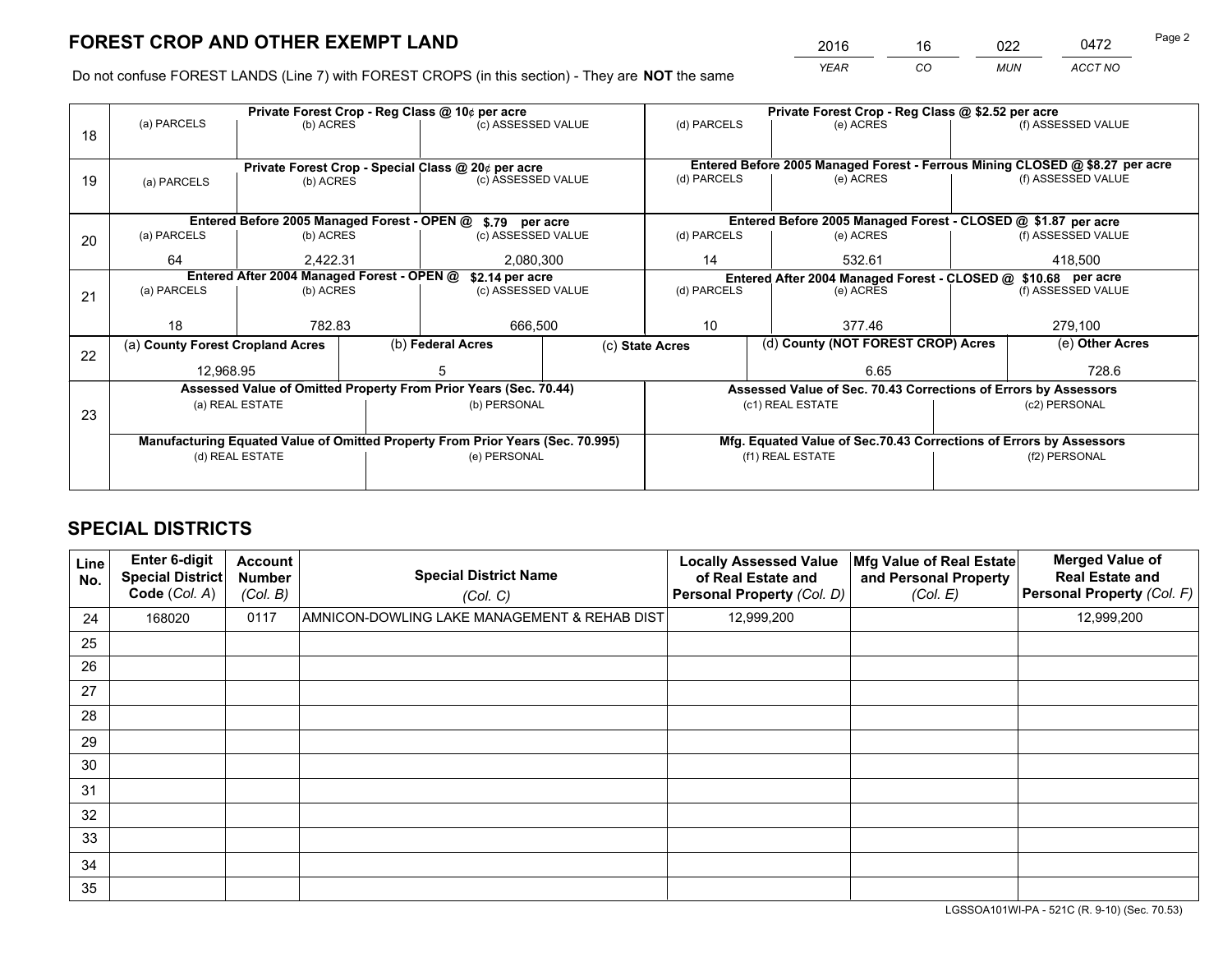|             |                                                          |                                             |                                                         | <b>YEAR</b>                                                                       | CO<br><b>MUN</b>                                              | ACCT NO                                                                        |
|-------------|----------------------------------------------------------|---------------------------------------------|---------------------------------------------------------|-----------------------------------------------------------------------------------|---------------------------------------------------------------|--------------------------------------------------------------------------------|
| Line<br>No. | Enter 6-digit<br><b>School District</b><br>Code (Col. A) | <b>Account</b><br><b>Number</b><br>(Col. B) | <b>School District Name</b><br>(Col. C)                 | <b>Locally Assessed Value</b><br>of Real Estate and<br>Personal Property (Col. D) | Mfg Value of Real Estate<br>and Personal Property<br>(Col. E) | <b>Merged Value of</b><br><b>Real Estate and</b><br>Personal Property (Col. F) |
|             | A. SCHOOL DISTRICTS (K-8 and K-12)                       |                                             |                                                         |                                                                                   |                                                               |                                                                                |
| 36          | 165663                                                   | 0113                                        | SCH D OF SUPERIOR                                       | 86,047,950                                                                        |                                                               | 86,047,950                                                                     |
| 37          |                                                          |                                             |                                                         |                                                                                   |                                                               |                                                                                |
| 38          |                                                          |                                             |                                                         |                                                                                   |                                                               |                                                                                |
| 39          |                                                          |                                             |                                                         |                                                                                   |                                                               |                                                                                |
| 40          |                                                          |                                             |                                                         |                                                                                   |                                                               |                                                                                |
| 41<br>42    |                                                          |                                             |                                                         |                                                                                   |                                                               |                                                                                |
| 43          |                                                          |                                             |                                                         |                                                                                   |                                                               |                                                                                |
| 44          |                                                          |                                             |                                                         |                                                                                   |                                                               |                                                                                |
| 45          |                                                          |                                             |                                                         |                                                                                   |                                                               |                                                                                |
| 46          |                                                          |                                             |                                                         |                                                                                   |                                                               |                                                                                |
| 47          |                                                          |                                             |                                                         |                                                                                   |                                                               |                                                                                |
| 48          |                                                          |                                             |                                                         |                                                                                   |                                                               |                                                                                |
| 49          |                                                          |                                             |                                                         |                                                                                   |                                                               |                                                                                |
| 50          |                                                          |                                             | TOTAL ASSESSED VALUE OF SCHOOL DISTRICTS (K-8 and K-12) | 86,047,950                                                                        |                                                               | 86,047,950                                                                     |
|             | <b>B.</b><br><b>UNION HIGH SCHOOL DISTRICTS</b>          |                                             |                                                         |                                                                                   |                                                               |                                                                                |
| 51          |                                                          |                                             |                                                         |                                                                                   |                                                               |                                                                                |
| 52          |                                                          |                                             |                                                         |                                                                                   |                                                               |                                                                                |
| 53          |                                                          |                                             |                                                         |                                                                                   |                                                               |                                                                                |
| 54          |                                                          |                                             | TOTAL ASSESSED VALUE OF UNION HIGH SCHOOLS              |                                                                                   |                                                               |                                                                                |
| 55          |                                                          |                                             |                                                         |                                                                                   |                                                               |                                                                                |
|             | C.<br><b>TECHNICAL COLLEGE DISTRICTS</b>                 |                                             |                                                         |                                                                                   |                                                               |                                                                                |
| 56<br>57    | 001700                                                   | 0016                                        | WISCONSIN INDIANHEAD TECH COLLEGE SHEL                  | 86,047,950                                                                        |                                                               | 86,047,950                                                                     |
| 58          |                                                          |                                             |                                                         |                                                                                   |                                                               |                                                                                |
| 59          |                                                          |                                             | TOTAL ASSESSED VALUE OF TECHNICAL COLLEGES              | 86,047,950                                                                        |                                                               | 86,047,950                                                                     |

16

022

# *I hereby certify, to the best of my knowledge and belief, this form is complete and correct.*

**SCHOOL DISTRICTS**

| Print name of preparer | Title                    |                | Date (MM / DD / CCYY) |
|------------------------|--------------------------|----------------|-----------------------|
|                        |                          |                |                       |
| Signature of preparer  | Contact Telephone Number | E-mail address |                       |
|                        | $\sim$                   |                |                       |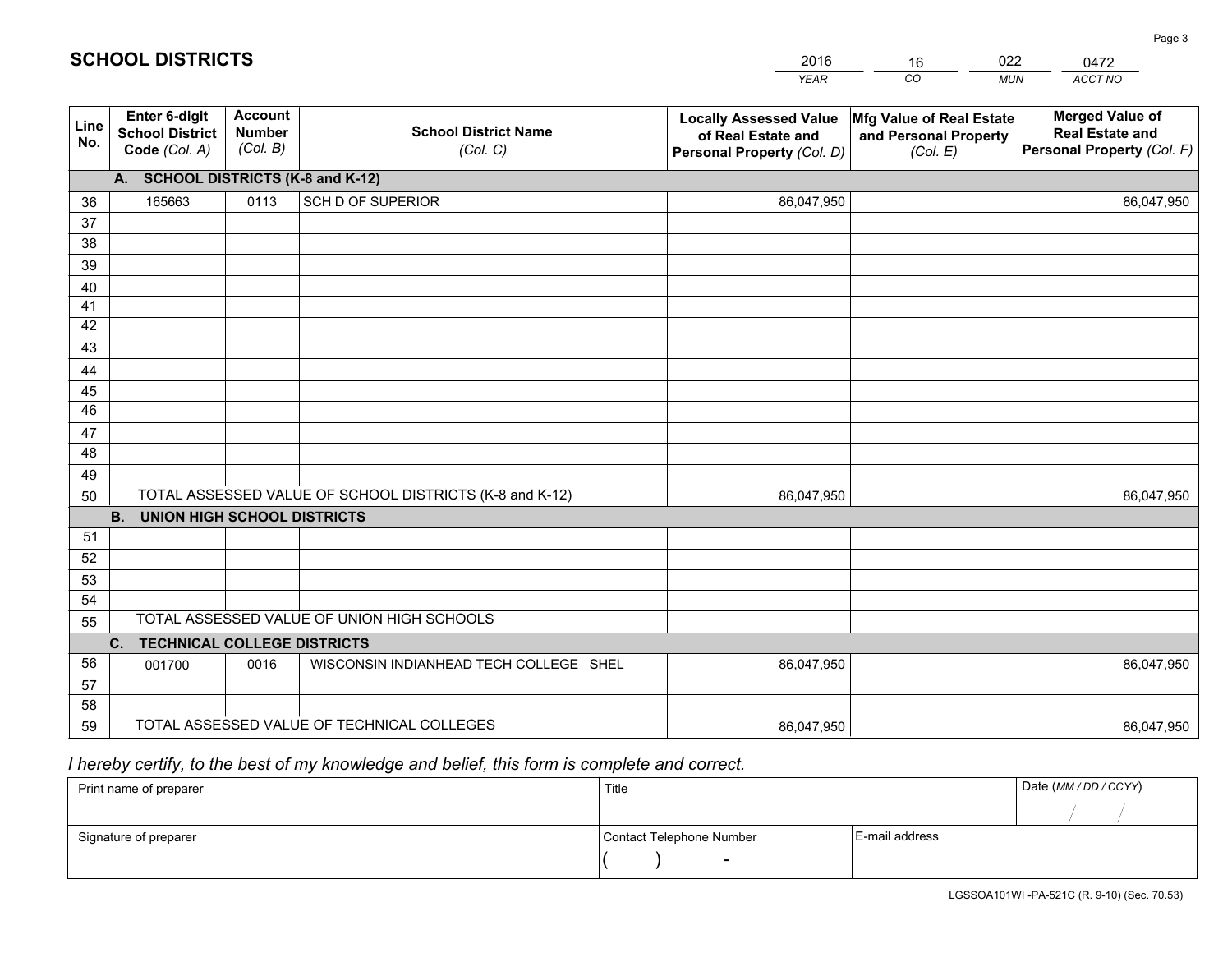#### **HIGHLIGHTS**

- 1. Complete the Statement of Assessment after the Board of Review. Reflect any changes made there.
- 2. Use black ink to complete.
- 3. Line 16 must equal Line 50, Col D.
- 4. Line 55 must equal the total of K-8 schools listed on lines 36-49. Do not include K-12 schools in this comparision.
- 5. Line 59, Col. D must equal Line 16.
- 6. Special District, School District and Technical College District values must include both real estate and personal property. Examples of Special districts are: town sanitary districts, public inland lake protection and rehabilitation districts, and metropolitan sewerage districts.
- 7. DO NOT INCLUDE Manufacturing property values.DOR will print these values on the final SOA.

LAURIE DOLSEN TOWN OF OAKLAND 6410S COUNTY ROAD B SOUTH RANGE, WI 54874

SOUTH RANGE, WI 54874

 $\bf{m}$ 

6410S COUNTY ROAD TOWN OF OAKLAND AURIE DOLSEN

 8. Accuracy of this form is very important. The values reported directly affect the equalized value DOR calculates for school and special districts.

#### **Page 1:**

 If not prefilled, enter the tax year,county and municipal code,municipal type, municipal name and county name on the top of form.

Check the Amended box, if filing an amended / corrected SOA.

 Report the parcel count, acres and assessed value of taxable general property, total parcel count, (real and personal), total acres, and values from final figures set by the Board of Review.

- A. Real Estate land and improvements (buildings, etc.) is reported on lines 1 8, total line 9.
- B. Personal Property is reported on lines 11 14, Column D, total line 15.
- C. To complete this report, use the computer produced summary of the assessment roll that shows these amounts.
- D. Use whole numbers only.
- E. Add each line across and each column down to verify entries.

### **Page 2:**

- A. Report Special Items (not subject to general property tax).
- 1. Private Forest Croplands and Managed Forest Lands are reported on lines 18,19, 20 and 21. Be sure to report assessed values **NOT** taxes.
- 2. You should have copies of the orders of entry, orders of withdrawal, etc., to update your assessment roll.
	- 3. Show hundredths of acres (e.g. 39.75).
- 4. Tax exempt lands are reported on line 22.
- 5. Omitted property and sec. 70.43, Wis. Stats., corrections of errors by assessor are reported on line 23. Report real estate and personal property separately. These should be for **prior years**, not something found on the current assessment roll after the board of review.
- B. Special District (Lines 24-35) Include the value of both real and personal property.
- The Department of Revenue (DOR) preprints much of the information regarding names and codes for schools, special districts,etc. If a district is not listed, enter the name and value only, DOR will enter the proper code.

## **Page 3 School Districts:**

Include the value of both real and personal property.

Report School District (regular, elementary, union high school, and technical college).

- 1. Regular (K-12) and Elementary (K-8) school values are reported on lines 36-49, total on line 50.
- 2. Union High School (UHS) (use only if elementary schools are listed on lines 36-49) are reported on lines 51-54. UHS total value (line 55) must equal to the total **elementary school** values reported on lines 36-49. Do notinclude K-12 schools in this comparison.
- 3. Technical College values are reported on lines 56-58, total on line 59.
- 4. Use the computer summary that shows these amounts to complete this report.

#### **This form is due the second Monday in June. File this report only after your Board of Review is complete.**

 *If you have questions: Return forms to:*

Fax number: (608) 264-6887 PO Box 8971

 Email: lgs@revenue.wi.gov Wisconsin Department of Revenue Call: (608) 261-5341 Local Government Services Section 6-97Madison WI 53708-8971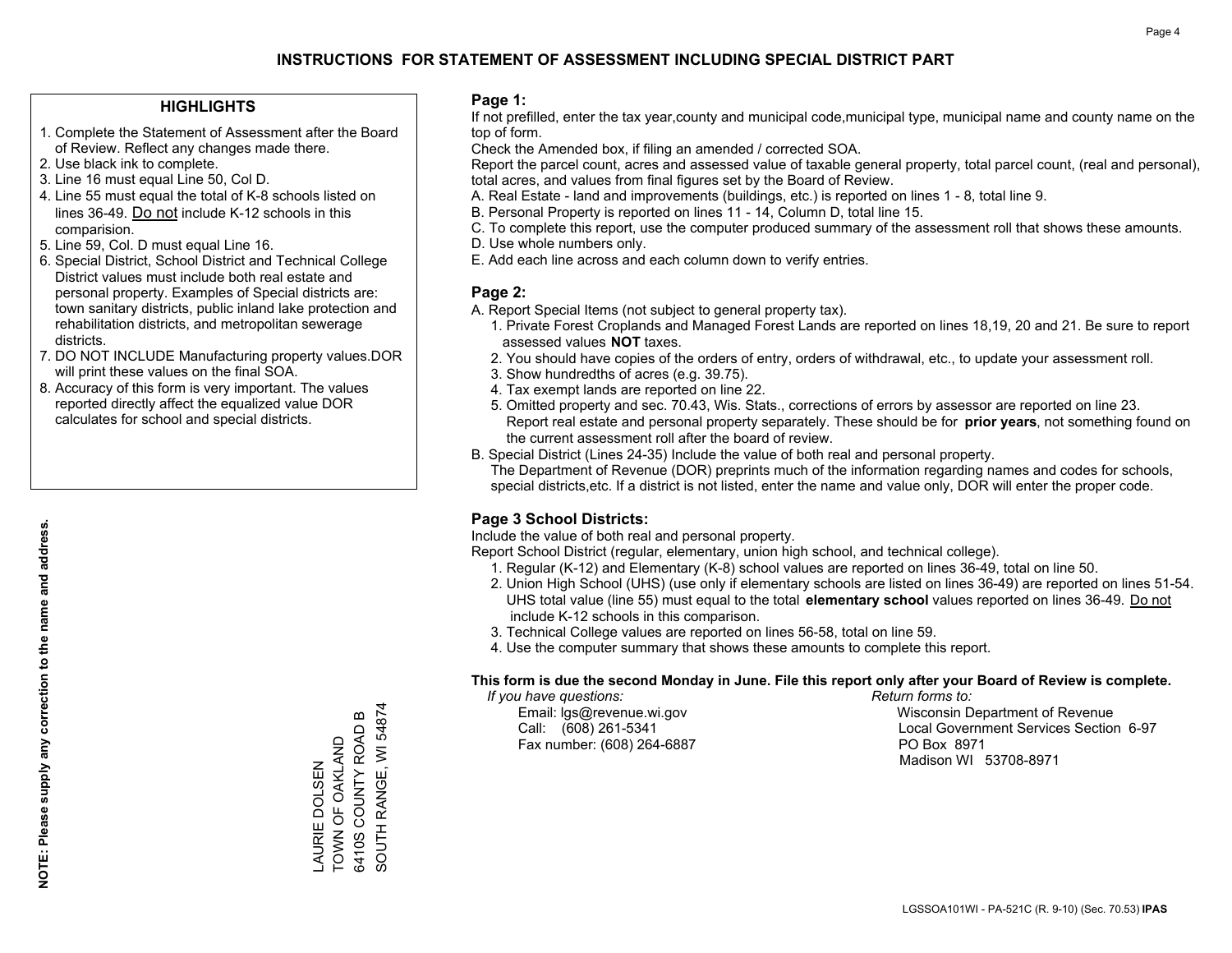**FINAL - EQUATED**

**STATEMENT OF ASSESSMENT FOR 2016** 

| 16 | በ24  | 0473    |
|----|------|---------|
| (  | MUN. | ACCT NO |

|             | <b>FOR</b><br><b>TOWN OF</b><br><b>OF</b><br>PARKLAND<br>Town - Village - City<br><b>Municipality Name</b>                                                                                   |                                                              | <b>DOUGLAS COUNTY</b><br><b>County Name</b> |              |                                                                      | WHEN COMPLETING THIS DOCUMENT<br>DO NOT WRITE OVER X's OR IN SHADED AREAS |                                        |                                                |
|-------------|----------------------------------------------------------------------------------------------------------------------------------------------------------------------------------------------|--------------------------------------------------------------|---------------------------------------------|--------------|----------------------------------------------------------------------|---------------------------------------------------------------------------|----------------------------------------|------------------------------------------------|
| Line<br>No. |                                                                                                                                                                                              | <b>REAL ESTATE</b><br>(See Lines 18 - 22 for                 |                                             | PARCEL COUNT | NO. OF ACRES<br><b>WHOLE</b><br>TOTAL LAND IMPROVEMENTS NUMBERS ONLY | <b>VALUE OF</b><br><b>LAND</b>                                            | <b>VALUE OF</b><br><b>IMPROVEMENTS</b> | <b>TOTAL VALUE OF LAND</b><br>AND IMPROVEMENTS |
|             | other Real Estate)                                                                                                                                                                           |                                                              | Col. A                                      | Col. B       | Col. C                                                               | Col. D                                                                    | Col. E                                 | Col. F                                         |
| -1          |                                                                                                                                                                                              | <b>RESIDENTIAL - Class 1</b>                                 | 1,040                                       | 542          | 2,694                                                                | 7,129,000                                                                 | 54,391,900                             | 61,520,900                                     |
| 2           |                                                                                                                                                                                              | <b>COMMERCIAL - Class 2</b>                                  | 29                                          | 20           | 169                                                                  | 396,600                                                                   | 1,644,500                              | 2,041,100                                      |
| 3           |                                                                                                                                                                                              | <b>MANUFACTURING - Class 3</b>                               | $\Omega$                                    | $\Omega$     | $\Omega$                                                             | 0                                                                         | $\Omega$                               | $\Omega$                                       |
| 4           |                                                                                                                                                                                              | <b>AGRICULTURAL - Class 4</b>                                | 144                                         |              | 2,770                                                                | 263,700                                                                   |                                        | 263,700                                        |
| 5           |                                                                                                                                                                                              | UNDEVELOPED - Class 5                                        | 235                                         |              | 2,972                                                                | 1,199,800                                                                 |                                        | 1,199,800                                      |
| 6           |                                                                                                                                                                                              | AGRICULTURAL FOREST - Class 5m                               | 52                                          |              | 939                                                                  | 511,000                                                                   |                                        | 511,000                                        |
| 7           |                                                                                                                                                                                              | FOREST LANDS - Class 6                                       | 447                                         |              | 7,827                                                                | 8,106,100                                                                 |                                        | 8,106,100                                      |
| 8           |                                                                                                                                                                                              | OTHER - Class 7                                              | 8                                           | 8            | 33                                                                   | 64,000                                                                    | 668,800                                | 732,800                                        |
| 9           |                                                                                                                                                                                              | TOTAL - ALL COLUMNS                                          | 1,955                                       | 570          | 17,404                                                               | 17,670,200                                                                | 56,705,200                             | 74,375,400                                     |
| 10          |                                                                                                                                                                                              | NUMBER OF PERSONAL PROPERTY ACCOUNTS IN ROLL                 |                                             |              | 28                                                                   | <b>LOCALLY ASSESSED</b>                                                   | <b>MANUFACTURING</b>                   | <b>MERGED</b>                                  |
| 11          |                                                                                                                                                                                              | BOATS AND OTHER WATERCRAFT NOT EXEMPT - Code 1               |                                             |              |                                                                      | 0                                                                         | $\Omega$                               | $\mathbf 0$                                    |
| 12          |                                                                                                                                                                                              | MACHINERY, TOOLS AND PATTERNS - Code 2                       |                                             |              |                                                                      | 39,200                                                                    | 192,200                                | 231,400                                        |
| 13          |                                                                                                                                                                                              | FURNITURE, FIXTURES AND EQUIPMENT - Code 3                   |                                             |              |                                                                      | 17,200                                                                    | $\Omega$                               | 17,200                                         |
| 14          |                                                                                                                                                                                              | ALL OTHER PERSONAL PROPERTY NOT EXEMPT - Codes 4A, 4B, 4C    |                                             |              |                                                                      | 144,000                                                                   | 56,600                                 | 200,600                                        |
| 15          |                                                                                                                                                                                              | TOTAL OF PERSONAL PROPERTY NOT EXEMPT (Total of Lines 11-14) |                                             |              |                                                                      | 200,400                                                                   | 248,800                                | 449,200                                        |
| 16          | AGGREGATE ASSESSED VALUE OF ALL PROPERTY SUBJECT TO THE GENERAL PROPERTY TAX (Total of Lines 9F and 15F)<br>MUST EQUAL TOTAL VALUE OF THE SCHOOL DISTRICTS (K-12 PLUS K-8) - Line 50, Col. F |                                                              |                                             |              |                                                                      |                                                                           |                                        | 74,824,600                                     |
| 17          | Name of Assessor<br><b>BOARD OF REVIEW</b><br>DATE OF FINAL ADJOURNMENT<br>06/06/2016<br><b>MARK HAFFERMAN</b>                                                                               |                                                              |                                             |              |                                                                      |                                                                           | Telephone #                            | (888) 457-4720                                 |

REMARKS

The Assessment Ratio to be used in calculating the estimated Fair Market Value on tax bills for this tax district is .957681402

This ratio should be used to convert assessed values to "Calculate Equalized Values" in Step 1 of the Lottery and Gaming Credit Calculations.<br>This ratio should be used in the "Computation of Tax Equivalent" schedule of the Commission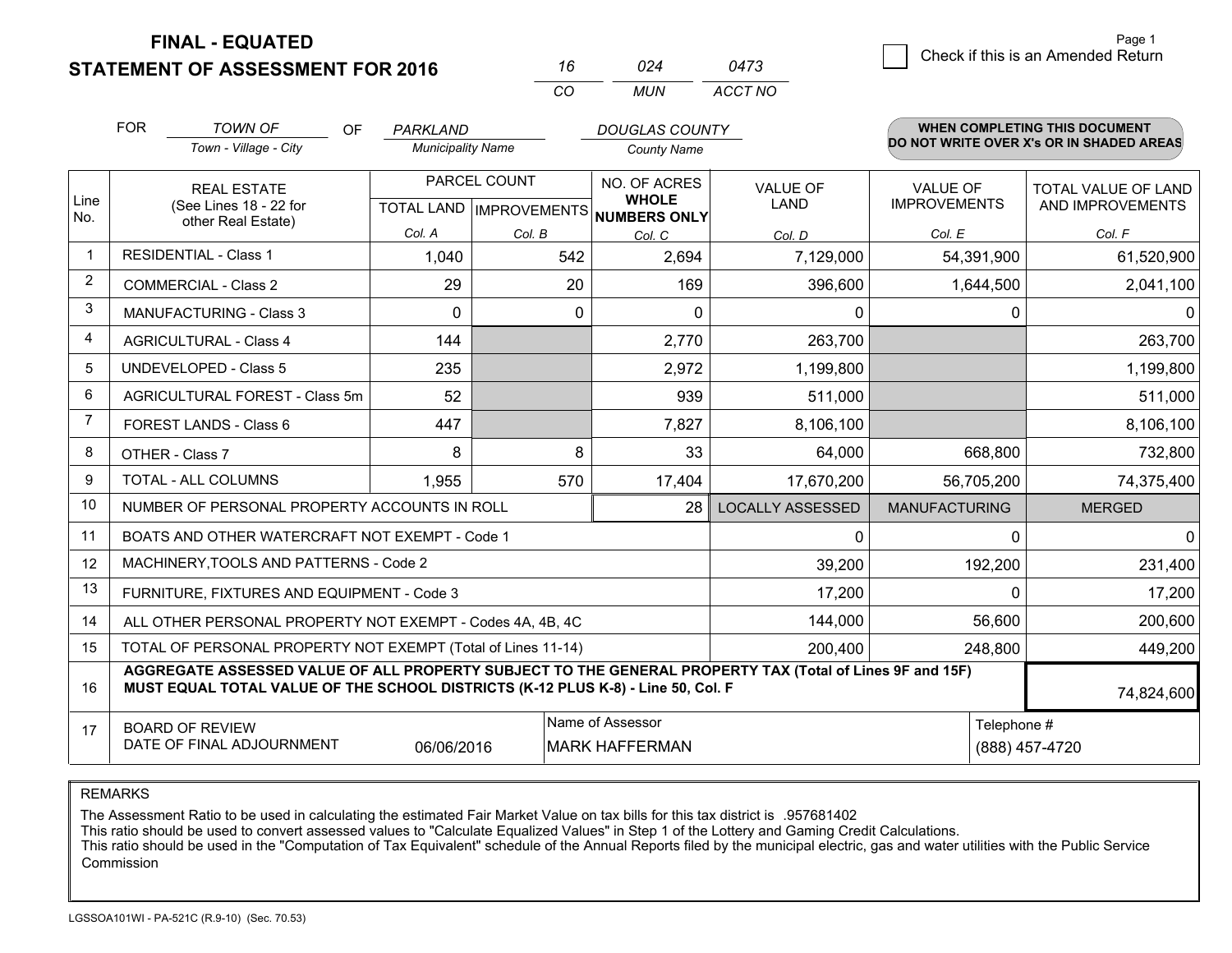*YEAR CO MUN ACCT NO* <sup>2016</sup> <sup>16</sup> <sup>024</sup> <sup>0473</sup>

Do not confuse FOREST LANDS (Line 7) with FOREST CROPS (in this section) - They are **NOT** the same

|    |                                                                                |                                             |  | Private Forest Crop - Reg Class @ 10¢ per acre                   |  | Private Forest Crop - Reg Class @ \$2.52 per acre                                         |               |                                                                    |                    |                                                                              |  |
|----|--------------------------------------------------------------------------------|---------------------------------------------|--|------------------------------------------------------------------|--|-------------------------------------------------------------------------------------------|---------------|--------------------------------------------------------------------|--------------------|------------------------------------------------------------------------------|--|
| 18 | (a) PARCELS                                                                    | (b) ACRES                                   |  | (c) ASSESSED VALUE                                               |  | (d) PARCELS                                                                               |               | (e) ACRES                                                          |                    | (f) ASSESSED VALUE                                                           |  |
|    |                                                                                |                                             |  |                                                                  |  |                                                                                           |               |                                                                    |                    |                                                                              |  |
|    |                                                                                |                                             |  | Private Forest Crop - Special Class @ 20¢ per acre               |  |                                                                                           |               |                                                                    |                    | Entered Before 2005 Managed Forest - Ferrous Mining CLOSED @ \$8.27 per acre |  |
| 19 | (a) PARCELS                                                                    | (b) ACRES                                   |  | (c) ASSESSED VALUE                                               |  | (d) PARCELS                                                                               |               | (e) ACRES                                                          |                    | (f) ASSESSED VALUE                                                           |  |
|    |                                                                                |                                             |  |                                                                  |  |                                                                                           |               |                                                                    |                    |                                                                              |  |
|    |                                                                                | Entered Before 2005 Managed Forest - OPEN @ |  | \$.79 per acre                                                   |  |                                                                                           |               | Entered Before 2005 Managed Forest - CLOSED @ \$1.87 per acre      |                    |                                                                              |  |
| 20 | (a) PARCELS                                                                    | (b) ACRES                                   |  | (c) ASSESSED VALUE                                               |  | (d) PARCELS                                                                               |               | (e) ACRES                                                          |                    | (f) ASSESSED VALUE                                                           |  |
|    | 18                                                                             | 677.49                                      |  | 662,700                                                          |  | 3                                                                                         |               | 120                                                                |                    | 118,000                                                                      |  |
|    |                                                                                | Entered After 2004 Managed Forest - OPEN @  |  |                                                                  |  |                                                                                           |               |                                                                    |                    |                                                                              |  |
|    | (a) PARCELS                                                                    | (b) ACRES                                   |  | \$2.14 per acre<br>(c) ASSESSED VALUE                            |  | Entered After 2004 Managed Forest - CLOSED @ \$10.68 per acre<br>(d) PARCELS<br>(e) ACRES |               |                                                                    | (f) ASSESSED VALUE |                                                                              |  |
| 21 |                                                                                |                                             |  |                                                                  |  |                                                                                           |               |                                                                    |                    |                                                                              |  |
|    |                                                                                |                                             |  |                                                                  |  |                                                                                           |               |                                                                    |                    |                                                                              |  |
|    | (a) County Forest Cropland Acres                                               |                                             |  | (b) Federal Acres                                                |  | (d) County (NOT FOREST CROP) Acres<br>(c) State Acres                                     |               |                                                                    | (e) Other Acres    |                                                                              |  |
| 22 |                                                                                |                                             |  |                                                                  |  |                                                                                           |               |                                                                    |                    |                                                                              |  |
|    |                                                                                |                                             |  | 941.85<br>20                                                     |  |                                                                                           | 1,922.01      |                                                                    |                    | 501.95                                                                       |  |
|    |                                                                                |                                             |  | Assessed Value of Omitted Property From Prior Years (Sec. 70.44) |  |                                                                                           |               | Assessed Value of Sec. 70.43 Corrections of Errors by Assessors    |                    |                                                                              |  |
| 23 |                                                                                | (a) REAL ESTATE                             |  | (b) PERSONAL                                                     |  |                                                                                           |               | (c1) REAL ESTATE                                                   |                    | (c2) PERSONAL                                                                |  |
|    |                                                                                |                                             |  |                                                                  |  |                                                                                           |               |                                                                    |                    |                                                                              |  |
|    | Manufacturing Equated Value of Omitted Property From Prior Years (Sec. 70.995) |                                             |  |                                                                  |  |                                                                                           |               | Mfg. Equated Value of Sec.70.43 Corrections of Errors by Assessors |                    |                                                                              |  |
|    | (e) PERSONAL<br>(d) REAL ESTATE                                                |                                             |  |                                                                  |  | (f1) REAL ESTATE                                                                          | (f2) PERSONAL |                                                                    |                    |                                                                              |  |
|    |                                                                                |                                             |  |                                                                  |  |                                                                                           |               |                                                                    |                    |                                                                              |  |
|    |                                                                                |                                             |  |                                                                  |  |                                                                                           |               |                                                                    |                    |                                                                              |  |

# **SPECIAL DISTRICTS**

| Line<br>No. | Enter 6-digit<br><b>Special District</b><br>Code (Col. A) | <b>Account</b><br><b>Number</b><br>(Col. B) | <b>Special District Name</b><br>(Col. C) | <b>Locally Assessed Value</b><br>of Real Estate and<br><b>Personal Property (Col. D)</b> | Mfg Value of Real Estate<br>and Personal Property<br>(Col. E) | <b>Merged Value of</b><br><b>Real Estate and</b><br>Personal Property (Col. F) |
|-------------|-----------------------------------------------------------|---------------------------------------------|------------------------------------------|------------------------------------------------------------------------------------------|---------------------------------------------------------------|--------------------------------------------------------------------------------|
| 24          | 167050                                                    | 0115                                        | PARKLAND SANITARY DISTRICT #1            | 34,559,100                                                                               | 248,800                                                       | 34,807,900                                                                     |
| 25          |                                                           |                                             |                                          |                                                                                          |                                                               |                                                                                |
| 26          |                                                           |                                             |                                          |                                                                                          |                                                               |                                                                                |
| 27          |                                                           |                                             |                                          |                                                                                          |                                                               |                                                                                |
| 28          |                                                           |                                             |                                          |                                                                                          |                                                               |                                                                                |
| 29          |                                                           |                                             |                                          |                                                                                          |                                                               |                                                                                |
| 30          |                                                           |                                             |                                          |                                                                                          |                                                               |                                                                                |
| 31          |                                                           |                                             |                                          |                                                                                          |                                                               |                                                                                |
| 32          |                                                           |                                             |                                          |                                                                                          |                                                               |                                                                                |
| 33          |                                                           |                                             |                                          |                                                                                          |                                                               |                                                                                |
| 34          |                                                           |                                             |                                          |                                                                                          |                                                               |                                                                                |
| 35          |                                                           |                                             |                                          |                                                                                          |                                                               |                                                                                |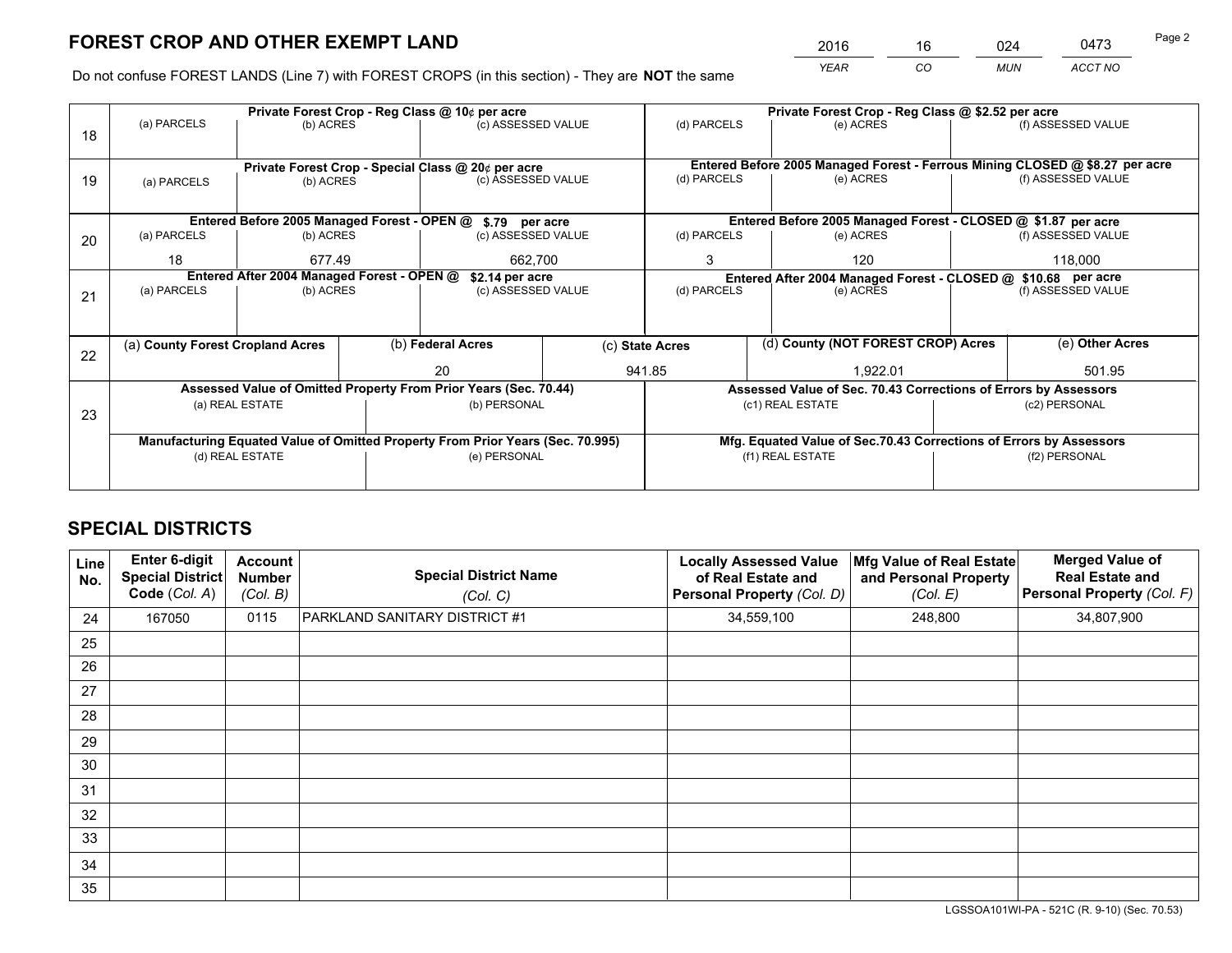|             |                                                                 |                                             |                                                         | <b>YEAR</b>                                                                       | CO<br><b>MUN</b>                                              | ACCT NO                                                                        |
|-------------|-----------------------------------------------------------------|---------------------------------------------|---------------------------------------------------------|-----------------------------------------------------------------------------------|---------------------------------------------------------------|--------------------------------------------------------------------------------|
| Line<br>No. | <b>Enter 6-digit</b><br><b>School District</b><br>Code (Col. A) | <b>Account</b><br><b>Number</b><br>(Col. B) | <b>School District Name</b><br>(Col. C)                 | <b>Locally Assessed Value</b><br>of Real Estate and<br>Personal Property (Col. D) | Mfg Value of Real Estate<br>and Personal Property<br>(Col. E) | <b>Merged Value of</b><br><b>Real Estate and</b><br>Personal Property (Col. F) |
|             | A. SCHOOL DISTRICTS (K-8 and K-12)                              |                                             |                                                         |                                                                                   |                                                               |                                                                                |
| 36          | 165663                                                          | 0113                                        | SCH D OF SUPERIOR                                       | 74,575,800                                                                        | 248,800                                                       | 74,824,600                                                                     |
| 37          |                                                                 |                                             |                                                         |                                                                                   |                                                               |                                                                                |
| 38          |                                                                 |                                             |                                                         |                                                                                   |                                                               |                                                                                |
| 39          |                                                                 |                                             |                                                         |                                                                                   |                                                               |                                                                                |
| 40          |                                                                 |                                             |                                                         |                                                                                   |                                                               |                                                                                |
| 41<br>42    |                                                                 |                                             |                                                         |                                                                                   |                                                               |                                                                                |
| 43          |                                                                 |                                             |                                                         |                                                                                   |                                                               |                                                                                |
| 44          |                                                                 |                                             |                                                         |                                                                                   |                                                               |                                                                                |
| 45          |                                                                 |                                             |                                                         |                                                                                   |                                                               |                                                                                |
| 46          |                                                                 |                                             |                                                         |                                                                                   |                                                               |                                                                                |
| 47          |                                                                 |                                             |                                                         |                                                                                   |                                                               |                                                                                |
| 48          |                                                                 |                                             |                                                         |                                                                                   |                                                               |                                                                                |
| 49          |                                                                 |                                             |                                                         |                                                                                   |                                                               |                                                                                |
| 50          |                                                                 |                                             | TOTAL ASSESSED VALUE OF SCHOOL DISTRICTS (K-8 and K-12) | 74,575,800                                                                        | 248,800                                                       | 74,824,600                                                                     |
|             | <b>B. UNION HIGH SCHOOL DISTRICTS</b>                           |                                             |                                                         |                                                                                   |                                                               |                                                                                |
| 51          |                                                                 |                                             |                                                         |                                                                                   |                                                               |                                                                                |
| 52          |                                                                 |                                             |                                                         |                                                                                   |                                                               |                                                                                |
| 53<br>54    |                                                                 |                                             |                                                         |                                                                                   |                                                               |                                                                                |
| 55          |                                                                 |                                             | TOTAL ASSESSED VALUE OF UNION HIGH SCHOOLS              |                                                                                   |                                                               |                                                                                |
|             | C.<br><b>TECHNICAL COLLEGE DISTRICTS</b>                        |                                             |                                                         |                                                                                   |                                                               |                                                                                |
| 56          | 001700                                                          | 0016                                        | WISCONSIN INDIANHEAD TECH COLLEGE SHEL                  | 74,575,800                                                                        | 248,800                                                       | 74,824,600                                                                     |
| 57          |                                                                 |                                             |                                                         |                                                                                   |                                                               |                                                                                |
| 58          |                                                                 |                                             |                                                         |                                                                                   |                                                               |                                                                                |
| 59          |                                                                 |                                             | TOTAL ASSESSED VALUE OF TECHNICAL COLLEGES              | 74,575,800                                                                        | 248,800                                                       | 74,824,600                                                                     |

16

024

 *I hereby certify, to the best of my knowledge and belief, this form is complete and correct.*

**SCHOOL DISTRICTS**

| Print name of preparer | Title                    |                | Date (MM / DD / CCYY) |
|------------------------|--------------------------|----------------|-----------------------|
|                        |                          |                |                       |
| Signature of preparer  | Contact Telephone Number | E-mail address |                       |
|                        | -                        |                |                       |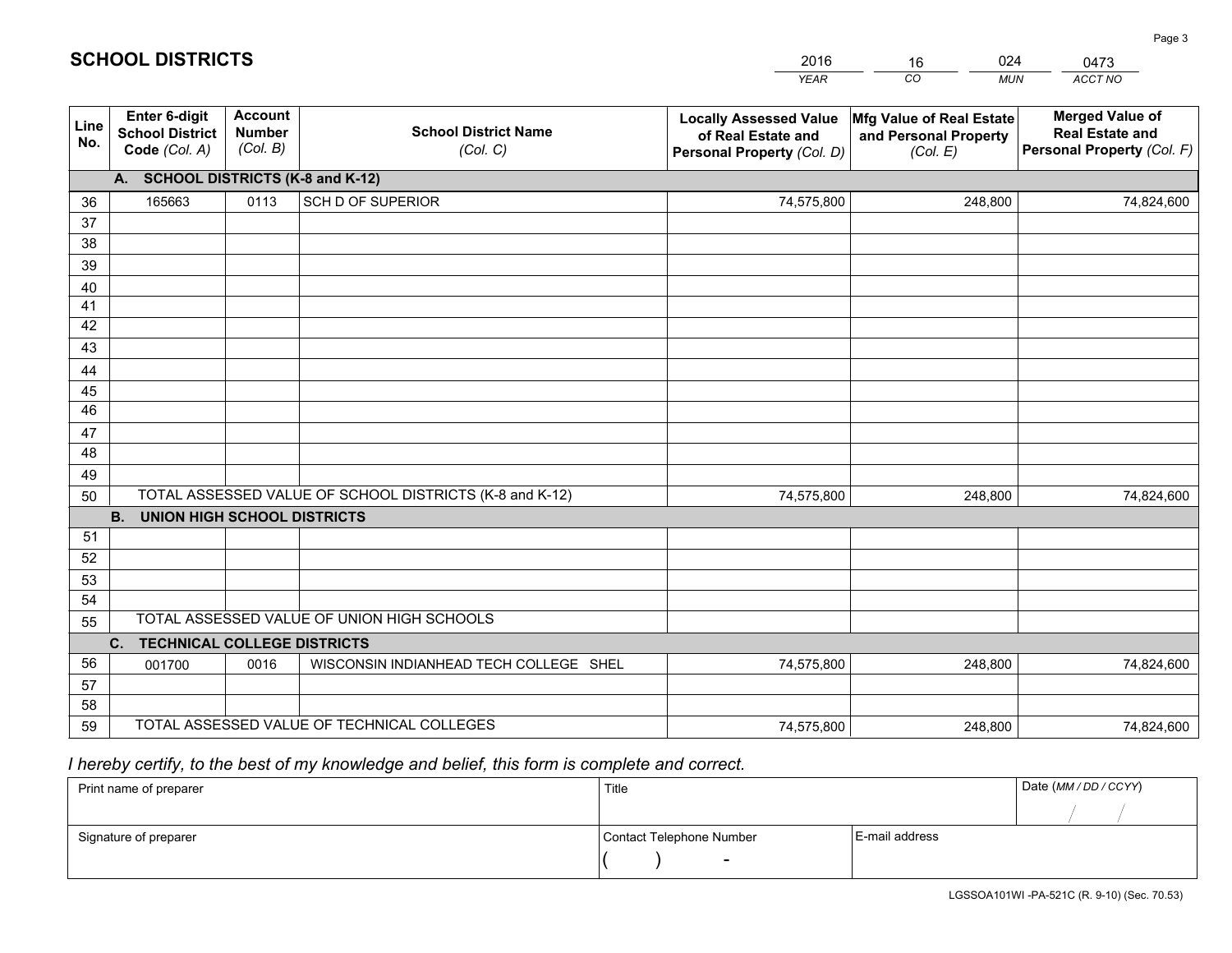#### **HIGHLIGHTS**

- 1. Complete the Statement of Assessment after the Board of Review. Reflect any changes made there.
- 2. Use black ink to complete.
- 3. Line 16 must equal Line 50, Col D.
- 4. Line 55 must equal the total of K-8 schools listed on lines 36-49. Do not include K-12 schools in this comparision.
- 5. Line 59, Col. D must equal Line 16.
- 6. Special District, School District and Technical College District values must include both real estate and personal property. Examples of Special districts are: town sanitary districts, public inland lake protection and rehabilitation districts, and metropolitan sewerage districts.
- 7. DO NOT INCLUDE Manufacturing property values.DOR will print these values on the final SOA.
- 8. Accuracy of this form is very important. The values reported directly affect the equalized value DOR calculates for school and special districts.

#### **Page 1:**

 If not prefilled, enter the tax year,county and municipal code,municipal type, municipal name and county name on the top of form.

Check the Amended box, if filing an amended / corrected SOA.

 Report the parcel count, acres and assessed value of taxable general property, total parcel count, (real and personal), total acres, and values from final figures set by the Board of Review.

- A. Real Estate land and improvements (buildings, etc.) is reported on lines 1 8, total line 9.
- B. Personal Property is reported on lines 11 14, Column D, total line 15.
- C. To complete this report, use the computer produced summary of the assessment roll that shows these amounts.
- D. Use whole numbers only.
- E. Add each line across and each column down to verify entries.

#### **Page 2:**

- A. Report Special Items (not subject to general property tax).
- 1. Private Forest Croplands and Managed Forest Lands are reported on lines 18,19, 20 and 21. Be sure to report assessed values **NOT** taxes.
- 2. You should have copies of the orders of entry, orders of withdrawal, etc., to update your assessment roll.
	- 3. Show hundredths of acres (e.g. 39.75).
- 4. Tax exempt lands are reported on line 22.
- 5. Omitted property and sec. 70.43, Wis. Stats., corrections of errors by assessor are reported on line 23. Report real estate and personal property separately. These should be for **prior years**, not something found on the current assessment roll after the board of review.
- B. Special District (Lines 24-35) Include the value of both real and personal property.
- The Department of Revenue (DOR) preprints much of the information regarding names and codes for schools, special districts,etc. If a district is not listed, enter the name and value only, DOR will enter the proper code.

## **Page 3 School Districts:**

Include the value of both real and personal property.

Report School District (regular, elementary, union high school, and technical college).

- 1. Regular (K-12) and Elementary (K-8) school values are reported on lines 36-49, total on line 50.
- 2. Union High School (UHS) (use only if elementary schools are listed on lines 36-49) are reported on lines 51-54. UHS total value (line 55) must equal to the total **elementary school** values reported on lines 36-49. Do notinclude K-12 schools in this comparison.
- 3. Technical College values are reported on lines 56-58, total on line 59.
- 4. Use the computer summary that shows these amounts to complete this report.

#### **This form is due the second Monday in June. File this report only after your Board of Review is complete.**

 *If you have questions: Return forms to:*

Fax number: (608) 264-6887 PO Box 8971

 Email: lgs@revenue.wi.gov Wisconsin Department of Revenue Call: (608) 261-5341 Local Government Services Section 6-97Madison WI 53708-8971

MARIANNE GRANQUIST TOWN OF PARKLAND 7113E COUNTY ROAD E SOUTH RANGE, WI 54874

MARIANNE GRANQUIST<br>TOWN OF PARKLAND<br>7113E COUNTY ROAD E

SOUTH RANGE, WI 54874

**NOTE: Please supply any correction to the name and address.**

NOTE: Please supply any correction to the name and address.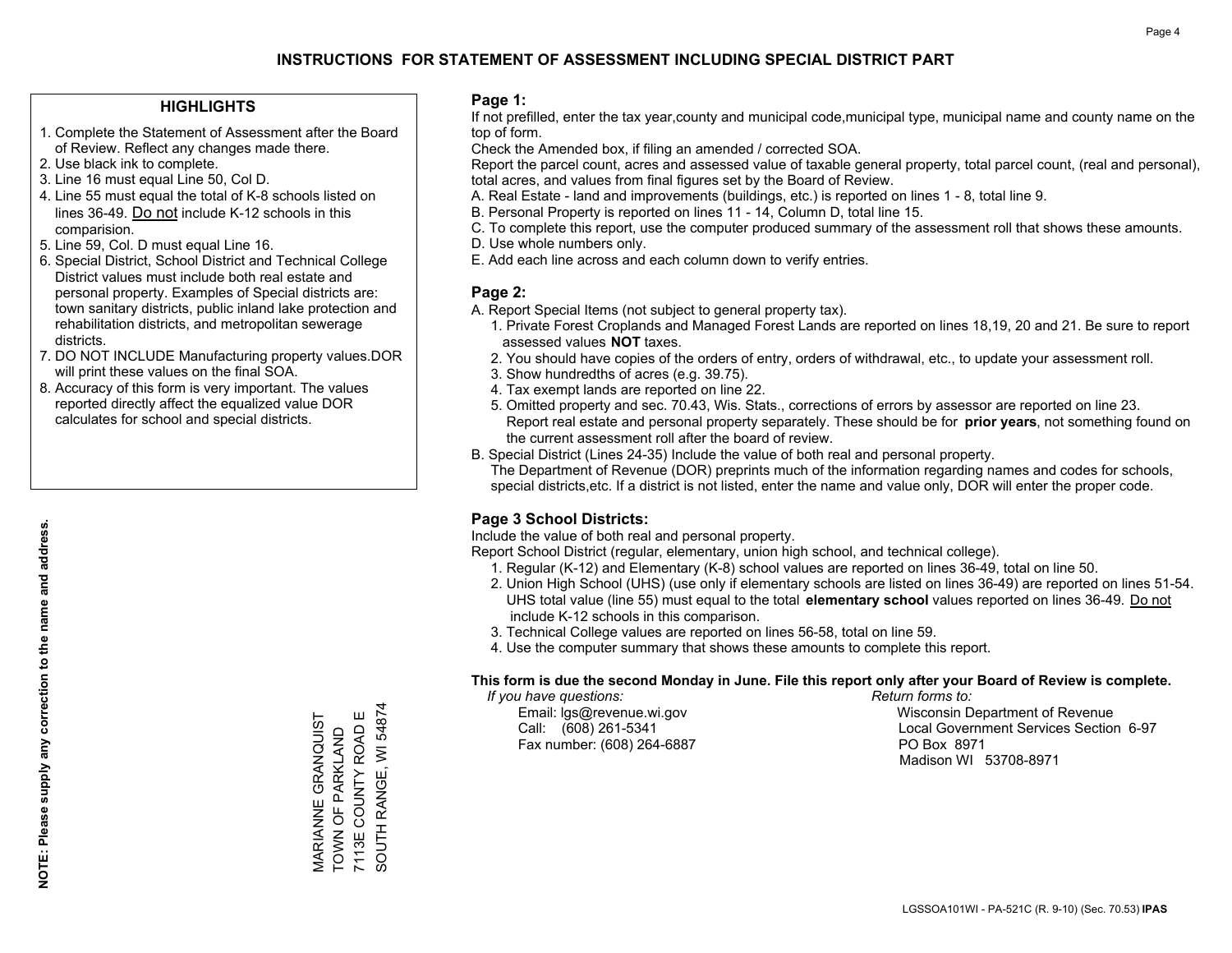**STATEMENT OF ASSESSMENT FOR 2016** 

**FINAL - EQUATED**

|   | Page 1                             |
|---|------------------------------------|
| ⊿ | Check if this is an Amended Return |
|   |                                    |

|                | <b>FOR</b>                                                                                                                                                                                   | <b>TOWN OF</b><br>OF                                         | <b>SOLON SPRINGS</b>     |                                  | <b>DOUGLAS COUNTY</b>               |                         |                      | <b>WHEN COMPLETING THIS DOCUMENT</b>     |  |  |
|----------------|----------------------------------------------------------------------------------------------------------------------------------------------------------------------------------------------|--------------------------------------------------------------|--------------------------|----------------------------------|-------------------------------------|-------------------------|----------------------|------------------------------------------|--|--|
|                |                                                                                                                                                                                              | Town - Village - City                                        | <b>Municipality Name</b> |                                  | <b>County Name</b>                  |                         |                      | DO NOT WRITE OVER X's OR IN SHADED AREAS |  |  |
|                |                                                                                                                                                                                              | <b>REAL ESTATE</b>                                           |                          | PARCEL COUNT                     | NO. OF ACRES                        | VALUE OF                | VALUE OF             | <b>TOTAL VALUE OF LAND</b>               |  |  |
| Line<br>No.    |                                                                                                                                                                                              | (See Lines 18 - 22 for<br>other Real Estate)                 |                          | <b>TOTAL LAND   IMPROVEMENTS</b> | <b>WHOLE</b><br><b>NUMBERS ONLY</b> | <b>LAND</b>             | <b>IMPROVEMENTS</b>  | AND IMPROVEMENTS                         |  |  |
|                |                                                                                                                                                                                              |                                                              | Col. A                   | Col. B                           | Col. C                              | Col. D                  | Col. E               | Col. F                                   |  |  |
| $\mathbf 1$    |                                                                                                                                                                                              | <b>RESIDENTIAL - Class 1</b>                                 | 1,059                    | 747                              | 5,011                               | 36,310,300              | 73,484,500           | 109,794,800                              |  |  |
| $\overline{2}$ |                                                                                                                                                                                              | <b>COMMERCIAL - Class 2</b>                                  | 31                       | 16                               | 419                                 | 930,800                 | 2,731,800            | 3,662,600                                |  |  |
| 3              |                                                                                                                                                                                              | <b>MANUFACTURING - Class 3</b>                               | $\Omega$                 | 0                                | $\Omega$                            | $\Omega$                | 0                    | <sup>0</sup>                             |  |  |
| $\overline{4}$ |                                                                                                                                                                                              | <b>AGRICULTURAL - Class 4</b>                                | 39                       |                                  | 488                                 | 81,500                  |                      | 81,500                                   |  |  |
| 5              | <b>UNDEVELOPED - Class 5</b>                                                                                                                                                                 |                                                              | 200                      |                                  | 2,673                               | 1,014,500               |                      | 1,014,500                                |  |  |
| 6              | AGRICULTURAL FOREST - Class 5m                                                                                                                                                               |                                                              | 6                        |                                  | 129                                 | 46,900                  |                      | 46,900                                   |  |  |
| $\overline{7}$ |                                                                                                                                                                                              | FOREST LANDS - Class 6                                       | 416                      |                                  | 9,296                               | 9,058,500               |                      | 9,058,500                                |  |  |
| 8              |                                                                                                                                                                                              | OTHER - Class 7                                              | 4                        | 5                                | 15                                  | 47,500                  | 350,900              | 398,400                                  |  |  |
| 9              |                                                                                                                                                                                              | TOTAL - ALL COLUMNS                                          | 1,755                    | 768                              | 18,031                              | 47,490,000              | 76,567,200           | 124,057,200                              |  |  |
| 10             |                                                                                                                                                                                              | NUMBER OF PERSONAL PROPERTY ACCOUNTS IN ROLL                 |                          |                                  | 49                                  | <b>LOCALLY ASSESSED</b> | <b>MANUFACTURING</b> | <b>MERGED</b>                            |  |  |
| 11             |                                                                                                                                                                                              | BOATS AND OTHER WATERCRAFT NOT EXEMPT - Code 1               |                          |                                  |                                     | $\mathbf{0}$            | 0                    | $\Omega$                                 |  |  |
| 12             |                                                                                                                                                                                              | MACHINERY, TOOLS AND PATTERNS - Code 2                       |                          |                                  |                                     | 24,000                  | 0                    | 24,000                                   |  |  |
| 13             |                                                                                                                                                                                              | FURNITURE, FIXTURES AND EQUIPMENT - Code 3                   |                          |                                  |                                     | 46,300                  | 0                    | 46,300                                   |  |  |
| 14             |                                                                                                                                                                                              | ALL OTHER PERSONAL PROPERTY NOT EXEMPT - Codes 4A, 4B, 4C    |                          |                                  |                                     | 708,400                 | $\Omega$             | 708,400                                  |  |  |
| 15             |                                                                                                                                                                                              | TOTAL OF PERSONAL PROPERTY NOT EXEMPT (Total of Lines 11-14) |                          |                                  |                                     | 778,700                 | 0                    | 778,700                                  |  |  |
| 16             | AGGREGATE ASSESSED VALUE OF ALL PROPERTY SUBJECT TO THE GENERAL PROPERTY TAX (Total of Lines 9F and 15F)<br>MUST EQUAL TOTAL VALUE OF THE SCHOOL DISTRICTS (K-12 PLUS K-8) - Line 50, Col. F |                                                              |                          |                                  |                                     |                         |                      | 124,835,900                              |  |  |
| 17             |                                                                                                                                                                                              | <b>BOARD OF REVIEW</b>                                       |                          |                                  | Name of Assessor                    |                         | Telephone #          |                                          |  |  |
|                | DATE OF FINAL ADJOURNMENT<br>08/15/2016<br><b>BRAD THEIEN</b>                                                                                                                                |                                                              |                          |                                  |                                     | (715) 378-2295          |                      |                                          |  |  |

*CO*

*MUN*

*ACCT NO0474*

*<sup>16</sup> <sup>026</sup>*

REMARKS

The Assessment Ratio to be used in calculating the estimated Fair Market Value on tax bills for this tax district is 1.034963928<br>This ratio should be used to convert assessed values to "Calculate Equalized Values" in Step Commission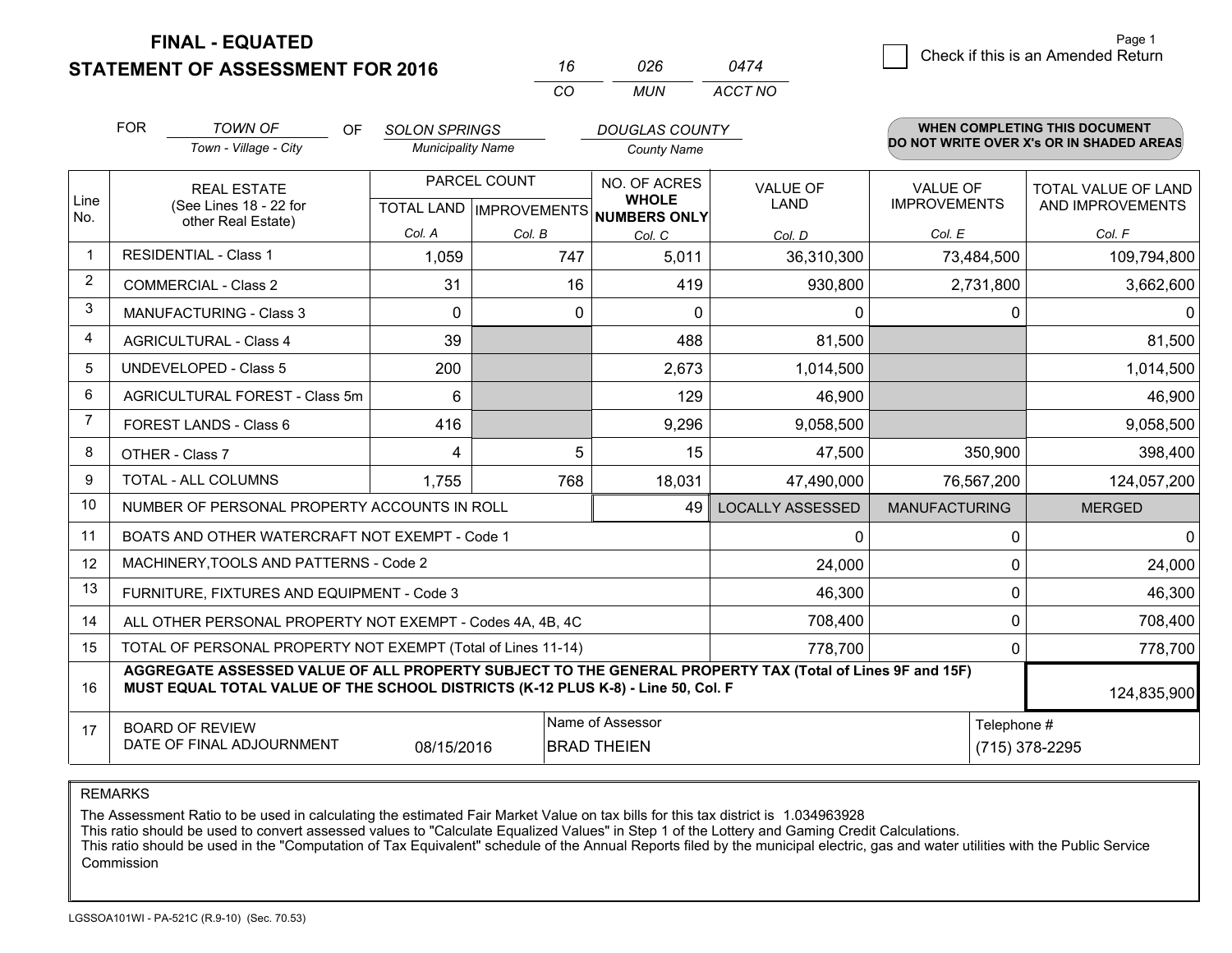*YEAR CO MUN ACCT NO* <sup>2016</sup> <sup>16</sup> <sup>026</sup> <sup>0474</sup> Page 2

Do not confuse FOREST LANDS (Line 7) with FOREST CROPS (in this section) - They are **NOT** the same

|    |                                                                                |                 |  | Private Forest Crop - Reg Class @ 10¢ per acre                   | Private Forest Crop - Reg Class @ \$2.52 per acre |                          |                                                               |                                                                    |                    |                                                                              |
|----|--------------------------------------------------------------------------------|-----------------|--|------------------------------------------------------------------|---------------------------------------------------|--------------------------|---------------------------------------------------------------|--------------------------------------------------------------------|--------------------|------------------------------------------------------------------------------|
| 18 | (a) PARCELS                                                                    | (b) ACRES       |  | (c) ASSESSED VALUE                                               |                                                   | (d) PARCELS              |                                                               | (e) ACRES                                                          |                    | (f) ASSESSED VALUE                                                           |
|    | 194                                                                            | 7,732.3         |  | 5,955,000                                                        |                                                   |                          |                                                               | 120                                                                |                    | 96.000                                                                       |
|    |                                                                                |                 |  | Private Forest Crop - Special Class @ 20¢ per acre               |                                                   |                          |                                                               |                                                                    |                    | Entered Before 2005 Managed Forest - Ferrous Mining CLOSED @ \$8.27 per acre |
| 19 | (a) PARCELS                                                                    | (b) ACRES       |  | (c) ASSESSED VALUE                                               |                                                   | (d) PARCELS              |                                                               | (e) ACRES                                                          |                    | (f) ASSESSED VALUE                                                           |
|    |                                                                                |                 |  |                                                                  |                                                   |                          |                                                               |                                                                    |                    |                                                                              |
|    |                                                                                |                 |  | Entered Before 2005 Managed Forest - OPEN @ \$.79 per acre       |                                                   |                          |                                                               | Entered Before 2005 Managed Forest - CLOSED @ \$1.87 per acre      |                    |                                                                              |
| 20 | (a) PARCELS                                                                    | (b) ACRES       |  | (c) ASSESSED VALUE                                               |                                                   | (d) PARCELS              |                                                               | (e) ACRES                                                          |                    | (f) ASSESSED VALUE                                                           |
|    | 73                                                                             | 2,868.52        |  | 2,408,200                                                        |                                                   | 24<br>945.66             |                                                               | 847,000                                                            |                    |                                                                              |
|    | Entered After 2004 Managed Forest - OPEN @<br>\$2.14 per acre                  |                 |  |                                                                  |                                                   |                          | Entered After 2004 Managed Forest - CLOSED @ \$10.68 per acre |                                                                    |                    |                                                                              |
| 21 | (a) PARCELS                                                                    | (b) ACRES       |  | (c) ASSESSED VALUE                                               |                                                   | (d) PARCELS<br>(e) ACRES |                                                               |                                                                    | (f) ASSESSED VALUE |                                                                              |
|    |                                                                                |                 |  |                                                                  |                                                   |                          |                                                               |                                                                    |                    |                                                                              |
|    | 19                                                                             | 747.49          |  | 842,700                                                          |                                                   | 12<br>443.65             |                                                               | 438,100                                                            |                    |                                                                              |
|    | (a) County Forest Cropland Acres                                               |                 |  | (b) Federal Acres<br>(c) State Acres                             |                                                   |                          | (d) County (NOT FOREST CROP) Acres                            |                                                                    |                    | (e) Other Acres                                                              |
| 22 |                                                                                |                 |  |                                                                  |                                                   |                          |                                                               |                                                                    |                    |                                                                              |
|    | 14,055.53                                                                      |                 |  |                                                                  |                                                   | 6,444.32                 |                                                               | 677.06                                                             |                    | 1,150.14                                                                     |
|    |                                                                                |                 |  | Assessed Value of Omitted Property From Prior Years (Sec. 70.44) |                                                   |                          |                                                               | Assessed Value of Sec. 70.43 Corrections of Errors by Assessors    |                    |                                                                              |
| 23 |                                                                                | (a) REAL ESTATE |  | (b) PERSONAL                                                     |                                                   |                          |                                                               | (c1) REAL ESTATE                                                   |                    | (c2) PERSONAL                                                                |
|    |                                                                                |                 |  |                                                                  |                                                   |                          |                                                               |                                                                    |                    |                                                                              |
|    | Manufacturing Equated Value of Omitted Property From Prior Years (Sec. 70.995) |                 |  |                                                                  |                                                   |                          |                                                               | Mfg. Equated Value of Sec.70.43 Corrections of Errors by Assessors |                    |                                                                              |
|    | (d) REAL ESTATE                                                                |                 |  | (e) PERSONAL                                                     |                                                   | (f1) REAL ESTATE         |                                                               | (f2) PERSONAL                                                      |                    |                                                                              |
|    |                                                                                |                 |  |                                                                  |                                                   |                          |                                                               |                                                                    |                    |                                                                              |

# **SPECIAL DISTRICTS**

| Line<br>No. | Enter 6-digit<br>Special District<br>Code (Col. A) | <b>Account</b><br><b>Number</b><br>(Col. B) | <b>Special District Name</b><br>(Col. C) | <b>Locally Assessed Value</b><br>of Real Estate and<br>Personal Property (Col. D) | Mfg Value of Real Estate<br>and Personal Property<br>(Col. E) | <b>Merged Value of</b><br><b>Real Estate and</b><br>Personal Property (Col. F) |
|-------------|----------------------------------------------------|---------------------------------------------|------------------------------------------|-----------------------------------------------------------------------------------|---------------------------------------------------------------|--------------------------------------------------------------------------------|
| 24          | 167030                                             | 0113                                        | UPPER ST CROIX LAKE SANITARY DISTRICT    | 52,472,200                                                                        |                                                               | 52,472,200                                                                     |
| 25          |                                                    |                                             |                                          |                                                                                   |                                                               |                                                                                |
| 26          |                                                    |                                             |                                          |                                                                                   |                                                               |                                                                                |
| 27          |                                                    |                                             |                                          |                                                                                   |                                                               |                                                                                |
| 28          |                                                    |                                             |                                          |                                                                                   |                                                               |                                                                                |
| 29          |                                                    |                                             |                                          |                                                                                   |                                                               |                                                                                |
| 30          |                                                    |                                             |                                          |                                                                                   |                                                               |                                                                                |
| 31          |                                                    |                                             |                                          |                                                                                   |                                                               |                                                                                |
| 32          |                                                    |                                             |                                          |                                                                                   |                                                               |                                                                                |
| 33          |                                                    |                                             |                                          |                                                                                   |                                                               |                                                                                |
| 34          |                                                    |                                             |                                          |                                                                                   |                                                               |                                                                                |
| 35          |                                                    |                                             |                                          |                                                                                   |                                                               |                                                                                |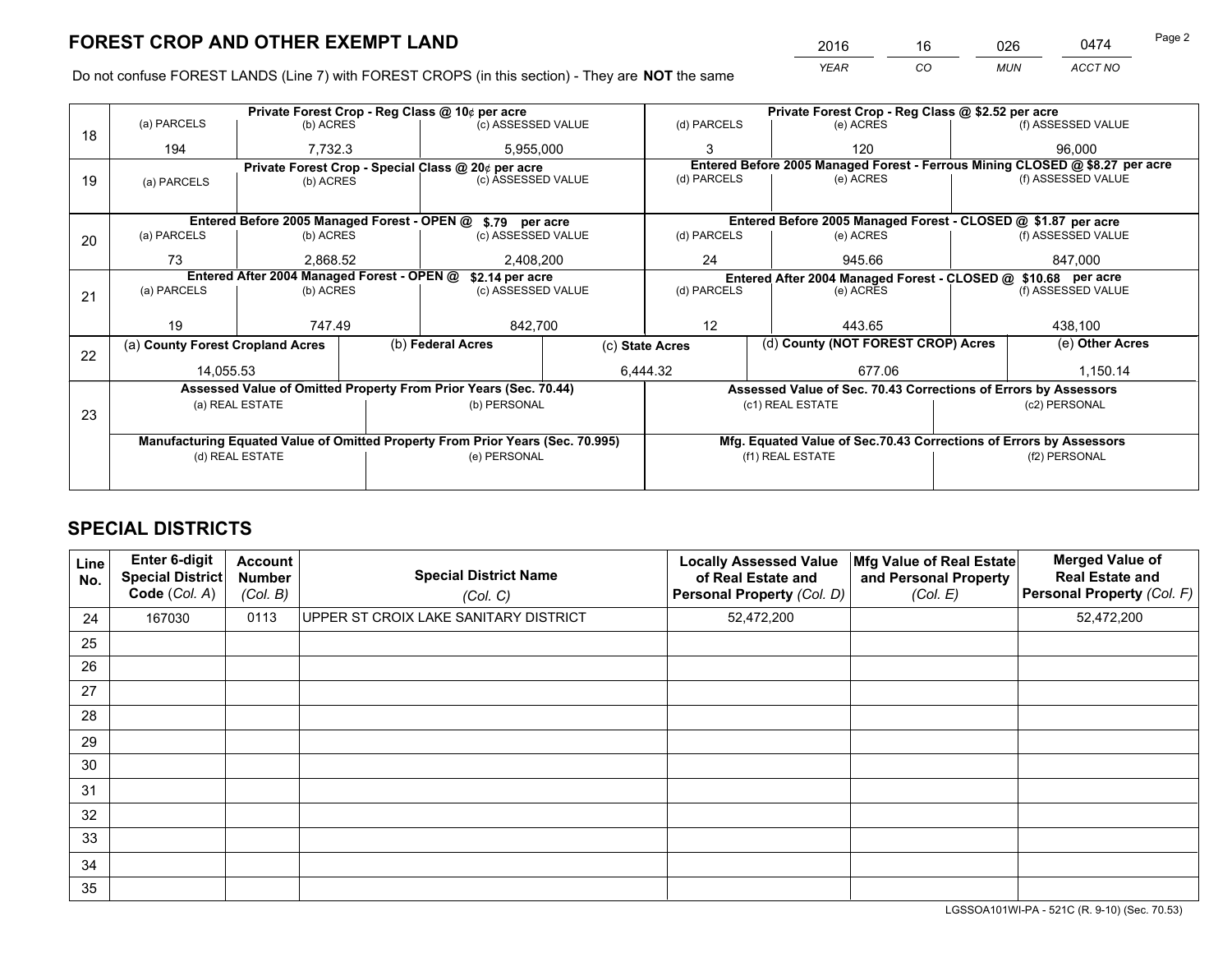|             |                                                          |                                             |                                                         | <b>YEAR</b>                                                                       | CO<br><b>MUN</b>                                              | <b>ACCT NO</b>                                                                 |
|-------------|----------------------------------------------------------|---------------------------------------------|---------------------------------------------------------|-----------------------------------------------------------------------------------|---------------------------------------------------------------|--------------------------------------------------------------------------------|
| Line<br>No. | Enter 6-digit<br><b>School District</b><br>Code (Col. A) | <b>Account</b><br><b>Number</b><br>(Col. B) | <b>School District Name</b><br>(Col. C)                 | <b>Locally Assessed Value</b><br>of Real Estate and<br>Personal Property (Col. D) | Mfg Value of Real Estate<br>and Personal Property<br>(Col. E) | <b>Merged Value of</b><br><b>Real Estate and</b><br>Personal Property (Col. F) |
|             | A. SCHOOL DISTRICTS (K-8 and K-12)                       |                                             |                                                         |                                                                                   |                                                               |                                                                                |
| 36          | 163297                                                   | 0111                                        | SCH D OF MAPLE                                          |                                                                                   |                                                               |                                                                                |
| 37          | 165397                                                   | 0112                                        | SCH D OF SOLON SPRINGS                                  | 124,835,900                                                                       |                                                               | 124,835,900                                                                    |
| 38          |                                                          |                                             |                                                         |                                                                                   |                                                               |                                                                                |
| 39          |                                                          |                                             |                                                         |                                                                                   |                                                               |                                                                                |
| 40          |                                                          |                                             |                                                         |                                                                                   |                                                               |                                                                                |
| 41          |                                                          |                                             |                                                         |                                                                                   |                                                               |                                                                                |
| 42          |                                                          |                                             |                                                         |                                                                                   |                                                               |                                                                                |
| 43          |                                                          |                                             |                                                         |                                                                                   |                                                               |                                                                                |
| 44          |                                                          |                                             |                                                         |                                                                                   |                                                               |                                                                                |
| 45          |                                                          |                                             |                                                         |                                                                                   |                                                               |                                                                                |
| 46          |                                                          |                                             |                                                         |                                                                                   |                                                               |                                                                                |
| 47<br>48    |                                                          |                                             |                                                         |                                                                                   |                                                               |                                                                                |
| 49          |                                                          |                                             |                                                         |                                                                                   |                                                               |                                                                                |
| 50          |                                                          |                                             | TOTAL ASSESSED VALUE OF SCHOOL DISTRICTS (K-8 and K-12) | 124,835,900                                                                       |                                                               | 124,835,900                                                                    |
|             | <b>B.</b><br><b>UNION HIGH SCHOOL DISTRICTS</b>          |                                             |                                                         |                                                                                   |                                                               |                                                                                |
| 51          |                                                          |                                             |                                                         |                                                                                   |                                                               |                                                                                |
| 52          |                                                          |                                             |                                                         |                                                                                   |                                                               |                                                                                |
| 53          |                                                          |                                             |                                                         |                                                                                   |                                                               |                                                                                |
| 54          |                                                          |                                             |                                                         |                                                                                   |                                                               |                                                                                |
| 55          |                                                          |                                             | TOTAL ASSESSED VALUE OF UNION HIGH SCHOOLS              |                                                                                   |                                                               |                                                                                |
|             | <b>TECHNICAL COLLEGE DISTRICTS</b><br>C.                 |                                             |                                                         |                                                                                   |                                                               |                                                                                |
| 56          | 001700                                                   | 0016                                        | WISCONSIN INDIANHEAD TECH COLLEGE SHEL                  | 124,835,900                                                                       |                                                               | 124,835,900                                                                    |
| 57          |                                                          |                                             |                                                         |                                                                                   |                                                               |                                                                                |
| 58          |                                                          |                                             |                                                         |                                                                                   |                                                               |                                                                                |
| 59          |                                                          |                                             | TOTAL ASSESSED VALUE OF TECHNICAL COLLEGES              | 124,835,900                                                                       |                                                               | 124,835,900                                                                    |

16

026

 *I hereby certify, to the best of my knowledge and belief, this form is complete and correct.*

**SCHOOL DISTRICTS**

| Print name of preparer | Title                    |                | Date (MM / DD / CCYY) |
|------------------------|--------------------------|----------------|-----------------------|
|                        |                          |                |                       |
| Signature of preparer  | Contact Telephone Number | E-mail address |                       |
|                        | $\sim$                   |                |                       |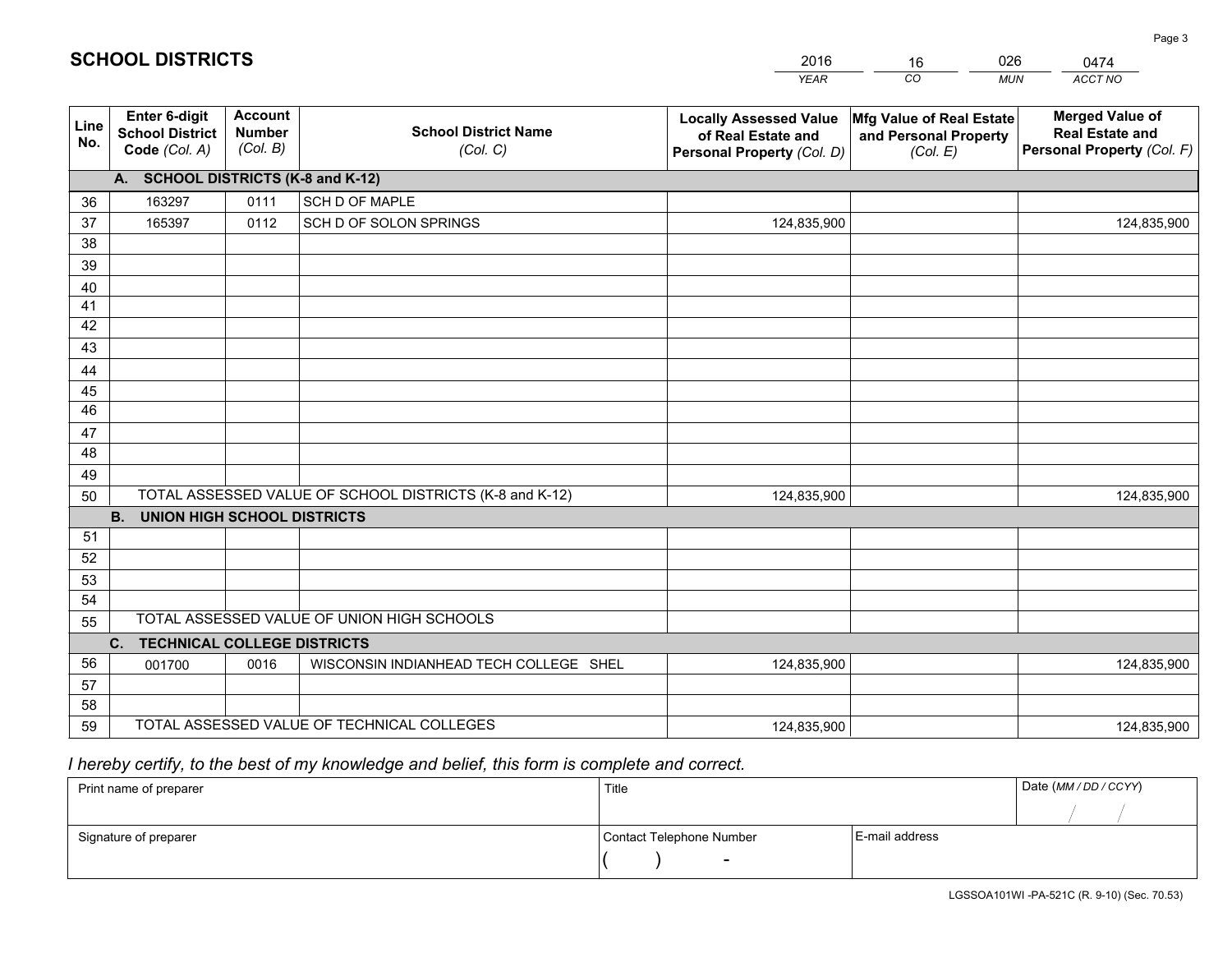#### **HIGHLIGHTS**

- 1. Complete the Statement of Assessment after the Board of Review. Reflect any changes made there.
- 2. Use black ink to complete.
- 3. Line 16 must equal Line 50, Col D.
- 4. Line 55 must equal the total of K-8 schools listed on lines 36-49. Do not include K-12 schools in this comparision.
- 5. Line 59, Col. D must equal Line 16.
- 6. Special District, School District and Technical College District values must include both real estate and personal property. Examples of Special districts are: town sanitary districts, public inland lake protection and rehabilitation districts, and metropolitan sewerage districts.
- 7. DO NOT INCLUDE Manufacturing property values.DOR will print these values on the final SOA.

KARRI LONG

**CARRILONG** 

TOWN OF SOLON SPRINGS

TOWN OF SOLON SPRINGS

PO BOX 275

PO BOX 275

SOLON SPRINGS, WI 54873 - 0275

SOLON SPRINGS,

 $\overline{5}$ 

54873 - 0275

 8. Accuracy of this form is very important. The values reported directly affect the equalized value DOR calculates for school and special districts.

#### **Page 1:**

 If not prefilled, enter the tax year,county and municipal code,municipal type, municipal name and county name on the top of form.

Check the Amended box, if filing an amended / corrected SOA.

 Report the parcel count, acres and assessed value of taxable general property, total parcel count, (real and personal), total acres, and values from final figures set by the Board of Review.

- A. Real Estate land and improvements (buildings, etc.) is reported on lines 1 8, total line 9.
- B. Personal Property is reported on lines 11 14, Column D, total line 15.
- C. To complete this report, use the computer produced summary of the assessment roll that shows these amounts.
- D. Use whole numbers only.
- E. Add each line across and each column down to verify entries.

#### **Page 2:**

- A. Report Special Items (not subject to general property tax).
- 1. Private Forest Croplands and Managed Forest Lands are reported on lines 18,19, 20 and 21. Be sure to report assessed values **NOT** taxes.
- 2. You should have copies of the orders of entry, orders of withdrawal, etc., to update your assessment roll.
	- 3. Show hundredths of acres (e.g. 39.75).
- 4. Tax exempt lands are reported on line 22.
- 5. Omitted property and sec. 70.43, Wis. Stats., corrections of errors by assessor are reported on line 23. Report real estate and personal property separately. These should be for **prior years**, not something found on the current assessment roll after the board of review.
- B. Special District (Lines 24-35) Include the value of both real and personal property.
- The Department of Revenue (DOR) preprints much of the information regarding names and codes for schools, special districts,etc. If a district is not listed, enter the name and value only, DOR will enter the proper code.

## **Page 3 School Districts:**

Include the value of both real and personal property.

Report School District (regular, elementary, union high school, and technical college).

- 1. Regular (K-12) and Elementary (K-8) school values are reported on lines 36-49, total on line 50.
- 2. Union High School (UHS) (use only if elementary schools are listed on lines 36-49) are reported on lines 51-54. UHS total value (line 55) must equal to the total **elementary school** values reported on lines 36-49. Do notinclude K-12 schools in this comparison.
- 3. Technical College values are reported on lines 56-58, total on line 59.
- 4. Use the computer summary that shows these amounts to complete this report.

#### **This form is due the second Monday in June. File this report only after your Board of Review is complete.**

 *If you have questions: Return forms to:*

Fax number: (608) 264-6887 PO Box 8971

 Email: lgs@revenue.wi.gov Wisconsin Department of Revenue Call: (608) 261-5341 Local Government Services Section 6-97Madison WI 53708-8971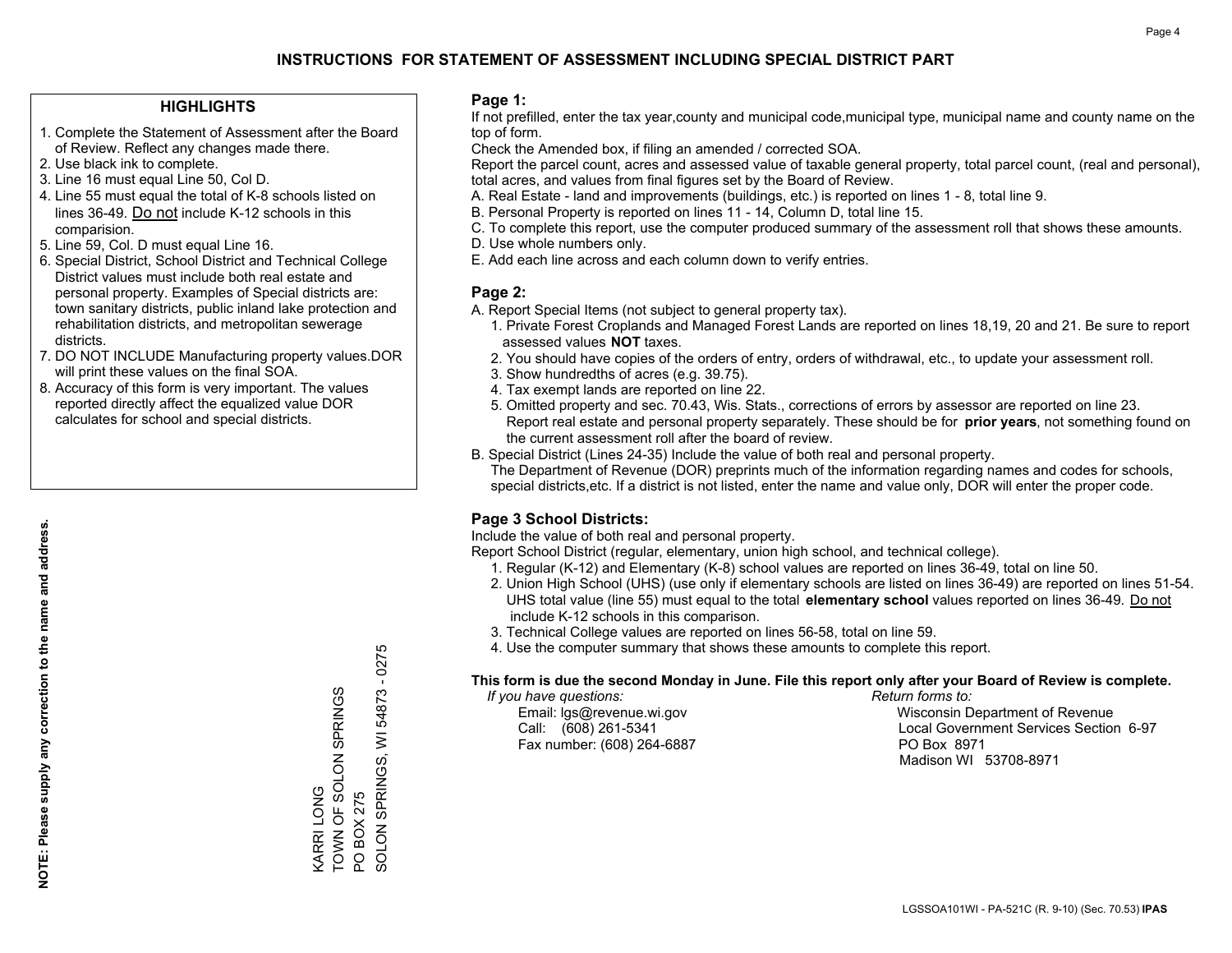**FINAL - EQUATED**

**STATEMENT OF ASSESSMENT FOR 2016** 

| 16  | 028 | 0475    |
|-----|-----|---------|
| CO. | MUN | ACCT NO |

|                | <b>FOR</b>                                                                                                                                                                                   | <b>TOWN OF</b><br><b>OF</b><br>Town - Village - City         | <b>SUMMIT</b><br><b>Municipality Name</b> |              | <b>DOUGLAS COUNTY</b>                                    |                         |                      | <b>WHEN COMPLETING THIS DOCUMENT</b><br>DO NOT WRITE OVER X's OR IN SHADED AREAS |
|----------------|----------------------------------------------------------------------------------------------------------------------------------------------------------------------------------------------|--------------------------------------------------------------|-------------------------------------------|--------------|----------------------------------------------------------|-------------------------|----------------------|----------------------------------------------------------------------------------|
|                |                                                                                                                                                                                              |                                                              |                                           |              | <b>County Name</b>                                       |                         |                      |                                                                                  |
|                |                                                                                                                                                                                              | <b>REAL ESTATE</b>                                           |                                           | PARCEL COUNT | <b>NO. OF ACRES</b>                                      | <b>VALUE OF</b>         | <b>VALUE OF</b>      | TOTAL VALUE OF LAND                                                              |
| Line<br>No.    |                                                                                                                                                                                              | (See Lines 18 - 22 for<br>other Real Estate)                 |                                           |              | <b>WHOLE</b><br>TOTAL LAND   IMPROVEMENTS   NUMBERS ONLY | <b>LAND</b>             | <b>IMPROVEMENTS</b>  | AND IMPROVEMENTS                                                                 |
|                |                                                                                                                                                                                              |                                                              | Col. A                                    | Col. B       | Col. C                                                   | Col. D                  | Col. E               | Col. F                                                                           |
| $\mathbf{1}$   | <b>RESIDENTIAL - Class 1</b>                                                                                                                                                                 |                                                              | 911                                       | 698          | 1,416                                                    | 12,939,500              | 51,658,400           | 64,597,900                                                                       |
| $\overline{2}$ | <b>COMMERCIAL - Class 2</b>                                                                                                                                                                  |                                                              | 17                                        | 14           | 92                                                       | 337,100                 | 1,291,100            | 1,628,200                                                                        |
| 3              | <b>MANUFACTURING - Class 3</b>                                                                                                                                                               |                                                              | $\Omega$                                  | 0            | 0                                                        | 0                       | 0                    | $\Omega$                                                                         |
| 4              | <b>AGRICULTURAL - Class 4</b>                                                                                                                                                                |                                                              | 160                                       |              | 2,790                                                    | 305,900                 |                      | 305,900                                                                          |
| 5              | <b>UNDEVELOPED - Class 5</b>                                                                                                                                                                 |                                                              | 787                                       |              | 8,353                                                    | 2,847,700               |                      | 2,847,700                                                                        |
| 6              |                                                                                                                                                                                              | AGRICULTURAL FOREST - Class 5m                               | 80                                        |              | 1,042                                                    | 617,300                 |                      | 617,300                                                                          |
| $\overline{7}$ | FOREST LANDS - Class 6                                                                                                                                                                       |                                                              | 813                                       |              | 13,956                                                   | 16,300,100              |                      | 16,300,100                                                                       |
| 8              | OTHER - Class 7                                                                                                                                                                              |                                                              | 11                                        | 11           | 27                                                       | 74,600                  | 755,000              | 829,600                                                                          |
| 9              | TOTAL - ALL COLUMNS                                                                                                                                                                          |                                                              | 2,779                                     | 723          | 27,676                                                   | 33,422,200              | 53,704,500           | 87,126,700                                                                       |
| 10             |                                                                                                                                                                                              | NUMBER OF PERSONAL PROPERTY ACCOUNTS IN ROLL                 |                                           |              | 25                                                       | <b>LOCALLY ASSESSED</b> | <b>MANUFACTURING</b> | <b>MERGED</b>                                                                    |
| 11             |                                                                                                                                                                                              | BOATS AND OTHER WATERCRAFT NOT EXEMPT - Code 1               |                                           |              |                                                          | 0                       | 0                    | $\mathbf 0$                                                                      |
| 12             |                                                                                                                                                                                              | MACHINERY, TOOLS AND PATTERNS - Code 2                       |                                           |              |                                                          | 905,000                 | 0                    | 905,000                                                                          |
| 13             |                                                                                                                                                                                              | FURNITURE, FIXTURES AND EQUIPMENT - Code 3                   |                                           |              |                                                          | 25,600                  | 0                    | 25,600                                                                           |
| 14             |                                                                                                                                                                                              | ALL OTHER PERSONAL PROPERTY NOT EXEMPT - Codes 4A, 4B, 4C    |                                           |              |                                                          | 61,500                  | $\mathbf 0$          | 61,500                                                                           |
| 15             |                                                                                                                                                                                              | TOTAL OF PERSONAL PROPERTY NOT EXEMPT (Total of Lines 11-14) |                                           |              | 992,100                                                  | 0                       | 992,100              |                                                                                  |
| 16             | AGGREGATE ASSESSED VALUE OF ALL PROPERTY SUBJECT TO THE GENERAL PROPERTY TAX (Total of Lines 9F and 15F)<br>MUST EQUAL TOTAL VALUE OF THE SCHOOL DISTRICTS (K-12 PLUS K-8) - Line 50, Col. F |                                                              |                                           |              |                                                          |                         |                      | 88,118,800                                                                       |
| 17             | <b>BOARD OF REVIEW</b>                                                                                                                                                                       |                                                              |                                           |              | Name of Assessor                                         |                         | Telephone #          |                                                                                  |
|                | DATE OF FINAL ADJOURNMENT                                                                                                                                                                    |                                                              | 06/09/2016                                |              | <b>MARK HAFFERMAN</b>                                    |                         |                      | (888) 457-4720                                                                   |

REMARKS

The Assessment Ratio to be used in calculating the estimated Fair Market Value on tax bills for this tax district is 1.026152574

This ratio should be used to convert assessed values to "Calculate Equalized Values" in Step 1 of the Lottery and Gaming Credit Calculations.<br>This ratio should be used in the "Computation of Tax Equivalent" schedule of the Commission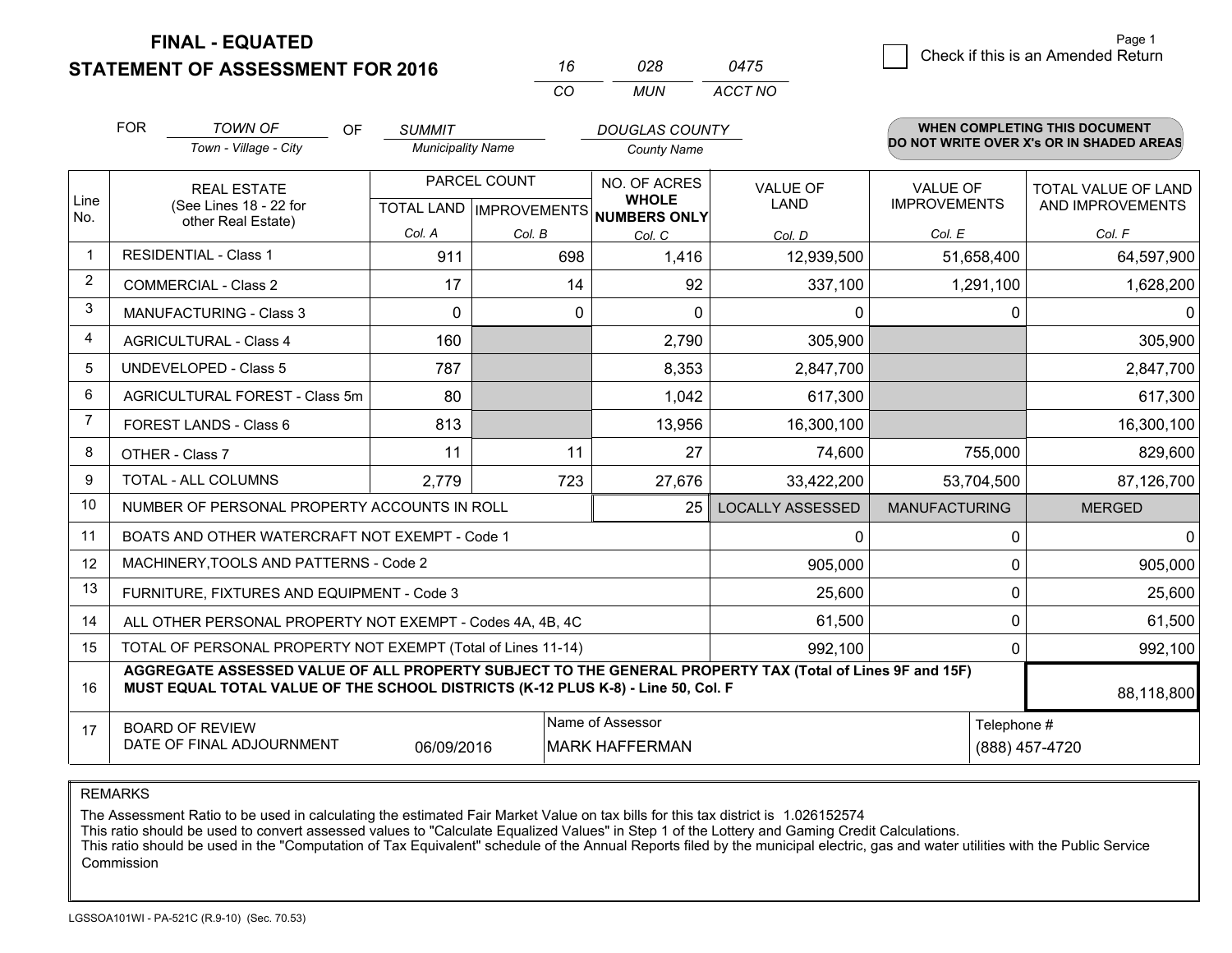*YEAR CO MUN ACCT NO* <sup>2016</sup> <sup>16</sup> <sup>028</sup> <sup>0475</sup>

Do not confuse FOREST LANDS (Line 7) with FOREST CROPS (in this section) - They are **NOT** the same

|    |                                                               |                 | Private Forest Crop - Reg Class @ \$2.52 per acre                        |                                                                                |  |                                                                    |                  |                                                                 |         |                                                                              |
|----|---------------------------------------------------------------|-----------------|--------------------------------------------------------------------------|--------------------------------------------------------------------------------|--|--------------------------------------------------------------------|------------------|-----------------------------------------------------------------|---------|------------------------------------------------------------------------------|
| 18 | (a) PARCELS                                                   | (b) ACRES       |                                                                          | (c) ASSESSED VALUE                                                             |  | (d) PARCELS                                                        |                  | (e) ACRES                                                       |         | (f) ASSESSED VALUE                                                           |
|    |                                                               |                 |                                                                          |                                                                                |  |                                                                    |                  |                                                                 |         | Entered Before 2005 Managed Forest - Ferrous Mining CLOSED @ \$8.27 per acre |
| 19 | (a) PARCELS                                                   | (b) ACRES       | Private Forest Crop - Special Class @ 20¢ per acre<br>(c) ASSESSED VALUE |                                                                                |  | (d) PARCELS                                                        |                  | (e) ACRES                                                       |         | (f) ASSESSED VALUE                                                           |
|    |                                                               |                 |                                                                          | Entered Before 2005 Managed Forest - OPEN @ \$.79 per acre                     |  |                                                                    |                  | Entered Before 2005 Managed Forest - CLOSED @ \$1.87 per acre   |         |                                                                              |
|    | (a) PARCELS                                                   | (b) ACRES       |                                                                          | (c) ASSESSED VALUE                                                             |  | (d) PARCELS                                                        |                  | (e) ACRES                                                       |         | (f) ASSESSED VALUE                                                           |
| 20 |                                                               |                 |                                                                          |                                                                                |  |                                                                    |                  |                                                                 |         |                                                                              |
|    |                                                               | 79.37           |                                                                          | 91.000                                                                         |  | 9                                                                  | 267.69           |                                                                 |         | 282,800                                                                      |
|    | Entered After 2004 Managed Forest - OPEN @<br>\$2.14 per acre |                 |                                                                          |                                                                                |  |                                                                    |                  | Entered After 2004 Managed Forest - CLOSED @ \$10.68 per acre   |         |                                                                              |
| 21 | (a) PARCELS                                                   | (b) ACRES       |                                                                          | (c) ASSESSED VALUE                                                             |  | (d) PARCELS<br>(e) ACRES                                           |                  | (f) ASSESSED VALUE                                              |         |                                                                              |
|    |                                                               |                 |                                                                          |                                                                                |  |                                                                    |                  |                                                                 |         |                                                                              |
|    | g                                                             | 295.5           |                                                                          | 273,100                                                                        |  | 13<br>434                                                          |                  |                                                                 | 497,700 |                                                                              |
|    | (a) County Forest Cropland Acres                              |                 |                                                                          | (b) Federal Acres                                                              |  | (d) County (NOT FOREST CROP) Acres<br>(c) State Acres              |                  | (e) Other Acres                                                 |         |                                                                              |
| 22 | 65,144.31                                                     |                 |                                                                          | 80                                                                             |  | 442.86                                                             |                  | 74.56                                                           |         | 652.95                                                                       |
|    |                                                               |                 |                                                                          | Assessed Value of Omitted Property From Prior Years (Sec. 70.44)               |  |                                                                    |                  | Assessed Value of Sec. 70.43 Corrections of Errors by Assessors |         |                                                                              |
|    |                                                               | (a) REAL ESTATE |                                                                          | (b) PERSONAL                                                                   |  |                                                                    | (c1) REAL ESTATE |                                                                 |         | (c2) PERSONAL                                                                |
| 23 |                                                               |                 |                                                                          |                                                                                |  |                                                                    |                  |                                                                 |         |                                                                              |
|    |                                                               |                 |                                                                          |                                                                                |  |                                                                    |                  |                                                                 |         |                                                                              |
|    |                                                               |                 |                                                                          | Manufacturing Equated Value of Omitted Property From Prior Years (Sec. 70.995) |  | Mfg. Equated Value of Sec.70.43 Corrections of Errors by Assessors |                  |                                                                 |         |                                                                              |
|    |                                                               | (d) REAL ESTATE |                                                                          | (e) PERSONAL                                                                   |  |                                                                    | (f1) REAL ESTATE |                                                                 |         | (f2) PERSONAL                                                                |
|    |                                                               |                 |                                                                          |                                                                                |  |                                                                    |                  |                                                                 |         |                                                                              |

# **SPECIAL DISTRICTS**

| Line<br>No. | <b>Enter 6-digit</b><br><b>Special District</b><br>Code (Col. A) | <b>Account</b><br><b>Number</b><br>(Col. B) | <b>Special District Name</b><br>(Col. C)     | <b>Locally Assessed Value</b><br>of Real Estate and<br>Personal Property (Col. D) | Mfg Value of Real Estate<br>and Personal Property<br>(Col. E) | <b>Merged Value of</b><br><b>Real Estate and</b><br>Personal Property (Col. F) |
|-------------|------------------------------------------------------------------|---------------------------------------------|----------------------------------------------|-----------------------------------------------------------------------------------|---------------------------------------------------------------|--------------------------------------------------------------------------------|
| 24          | 168020                                                           | 0117                                        | AMNICON-DOWLING LAKE MANAGEMENT & REHAB DIST | 26,471,700                                                                        |                                                               | 26,471,700                                                                     |
| 25          |                                                                  |                                             |                                              |                                                                                   |                                                               |                                                                                |
| 26          |                                                                  |                                             |                                              |                                                                                   |                                                               |                                                                                |
| 27          |                                                                  |                                             |                                              |                                                                                   |                                                               |                                                                                |
| 28          |                                                                  |                                             |                                              |                                                                                   |                                                               |                                                                                |
| 29          |                                                                  |                                             |                                              |                                                                                   |                                                               |                                                                                |
| 30          |                                                                  |                                             |                                              |                                                                                   |                                                               |                                                                                |
| 31          |                                                                  |                                             |                                              |                                                                                   |                                                               |                                                                                |
| 32          |                                                                  |                                             |                                              |                                                                                   |                                                               |                                                                                |
| 33          |                                                                  |                                             |                                              |                                                                                   |                                                               |                                                                                |
| 34          |                                                                  |                                             |                                              |                                                                                   |                                                               |                                                                                |
| 35          |                                                                  |                                             |                                              |                                                                                   |                                                               |                                                                                |

LGSSOA101WI-PA - 521C (R. 9-10) (Sec. 70.53)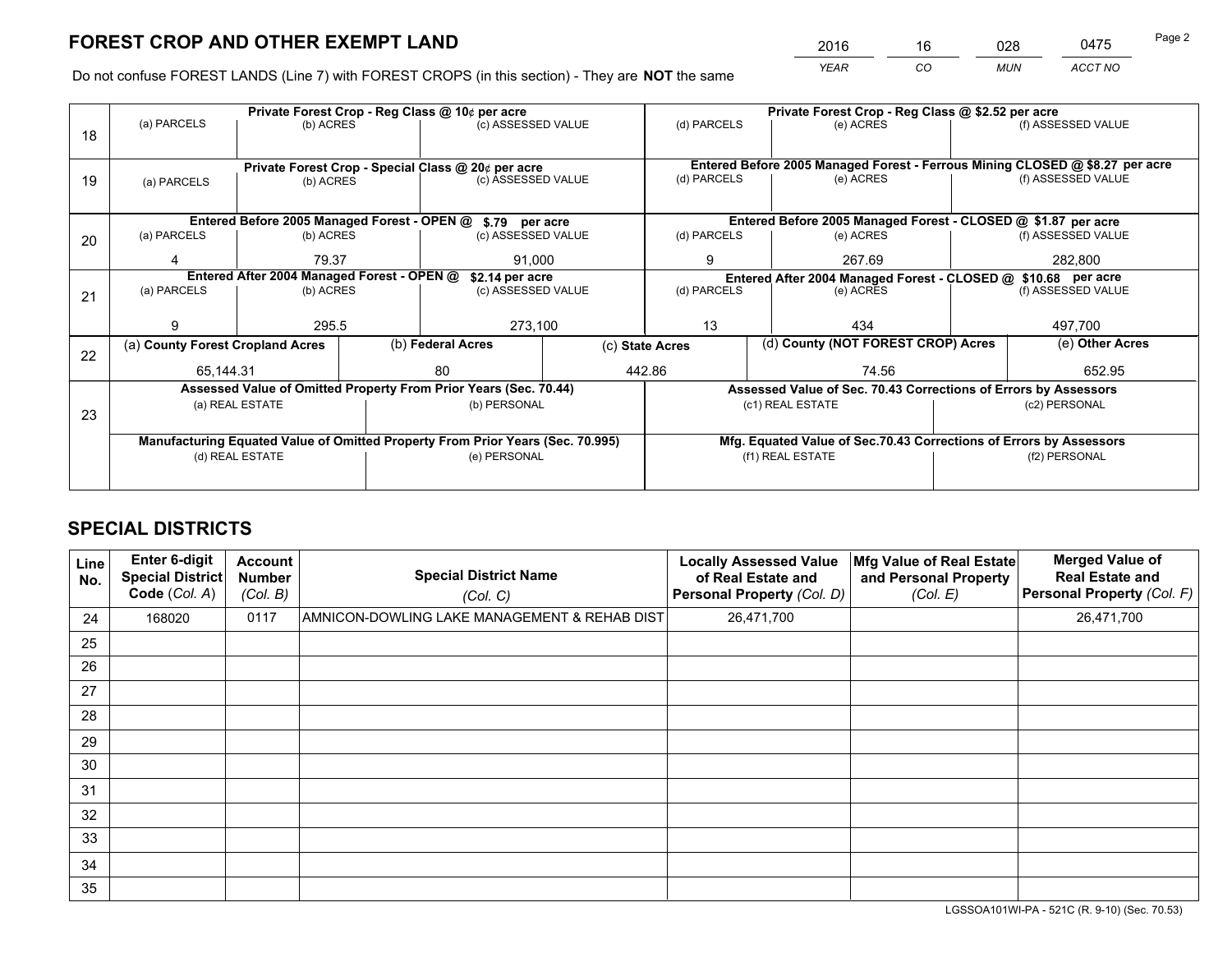|             |                                                          |                                             |                                                         | <b>YEAR</b>                                                                       | CO<br><b>MUN</b>                                              | ACCT NO                                                                        |
|-------------|----------------------------------------------------------|---------------------------------------------|---------------------------------------------------------|-----------------------------------------------------------------------------------|---------------------------------------------------------------|--------------------------------------------------------------------------------|
| Line<br>No. | Enter 6-digit<br><b>School District</b><br>Code (Col. A) | <b>Account</b><br><b>Number</b><br>(Col. B) | <b>School District Name</b><br>(Col. C)                 | <b>Locally Assessed Value</b><br>of Real Estate and<br>Personal Property (Col. D) | Mfg Value of Real Estate<br>and Personal Property<br>(Col. E) | <b>Merged Value of</b><br><b>Real Estate and</b><br>Personal Property (Col. F) |
|             | A. SCHOOL DISTRICTS (K-8 and K-12)                       |                                             |                                                         |                                                                                   |                                                               |                                                                                |
| 36          | 165663                                                   | 0113                                        | SCH D OF SUPERIOR                                       | 88,118,800                                                                        |                                                               | 88,118,800                                                                     |
| 37          |                                                          |                                             |                                                         |                                                                                   |                                                               |                                                                                |
| 38          |                                                          |                                             |                                                         |                                                                                   |                                                               |                                                                                |
| 39          |                                                          |                                             |                                                         |                                                                                   |                                                               |                                                                                |
| 40          |                                                          |                                             |                                                         |                                                                                   |                                                               |                                                                                |
| 41          |                                                          |                                             |                                                         |                                                                                   |                                                               |                                                                                |
| 42          |                                                          |                                             |                                                         |                                                                                   |                                                               |                                                                                |
| 43          |                                                          |                                             |                                                         |                                                                                   |                                                               |                                                                                |
| 44<br>45    |                                                          |                                             |                                                         |                                                                                   |                                                               |                                                                                |
| 46          |                                                          |                                             |                                                         |                                                                                   |                                                               |                                                                                |
| 47          |                                                          |                                             |                                                         |                                                                                   |                                                               |                                                                                |
| 48          |                                                          |                                             |                                                         |                                                                                   |                                                               |                                                                                |
| 49          |                                                          |                                             |                                                         |                                                                                   |                                                               |                                                                                |
| 50          |                                                          |                                             | TOTAL ASSESSED VALUE OF SCHOOL DISTRICTS (K-8 and K-12) | 88,118,800                                                                        |                                                               | 88,118,800                                                                     |
|             | <b>B.</b><br><b>UNION HIGH SCHOOL DISTRICTS</b>          |                                             |                                                         |                                                                                   |                                                               |                                                                                |
| 51          |                                                          |                                             |                                                         |                                                                                   |                                                               |                                                                                |
| 52          |                                                          |                                             |                                                         |                                                                                   |                                                               |                                                                                |
| 53          |                                                          |                                             |                                                         |                                                                                   |                                                               |                                                                                |
| 54          |                                                          |                                             |                                                         |                                                                                   |                                                               |                                                                                |
| 55          |                                                          |                                             | TOTAL ASSESSED VALUE OF UNION HIGH SCHOOLS              |                                                                                   |                                                               |                                                                                |
|             | C.<br><b>TECHNICAL COLLEGE DISTRICTS</b>                 |                                             |                                                         |                                                                                   |                                                               |                                                                                |
| 56          | 001700                                                   | 0016                                        | WISCONSIN INDIANHEAD TECH COLLEGE SHEL                  | 88,118,800                                                                        |                                                               | 88,118,800                                                                     |
| 57          |                                                          |                                             |                                                         |                                                                                   |                                                               |                                                                                |
| 58          |                                                          |                                             |                                                         |                                                                                   |                                                               |                                                                                |
| 59          |                                                          |                                             | TOTAL ASSESSED VALUE OF TECHNICAL COLLEGES              | 88,118,800                                                                        |                                                               | 88,118,800                                                                     |

16

028

# *I hereby certify, to the best of my knowledge and belief, this form is complete and correct.*

**SCHOOL DISTRICTS**

| Print name of preparer | Title                    |                | Date (MM / DD / CCYY) |
|------------------------|--------------------------|----------------|-----------------------|
|                        |                          |                |                       |
| Signature of preparer  | Contact Telephone Number | E-mail address |                       |
|                        | $\sim$                   |                |                       |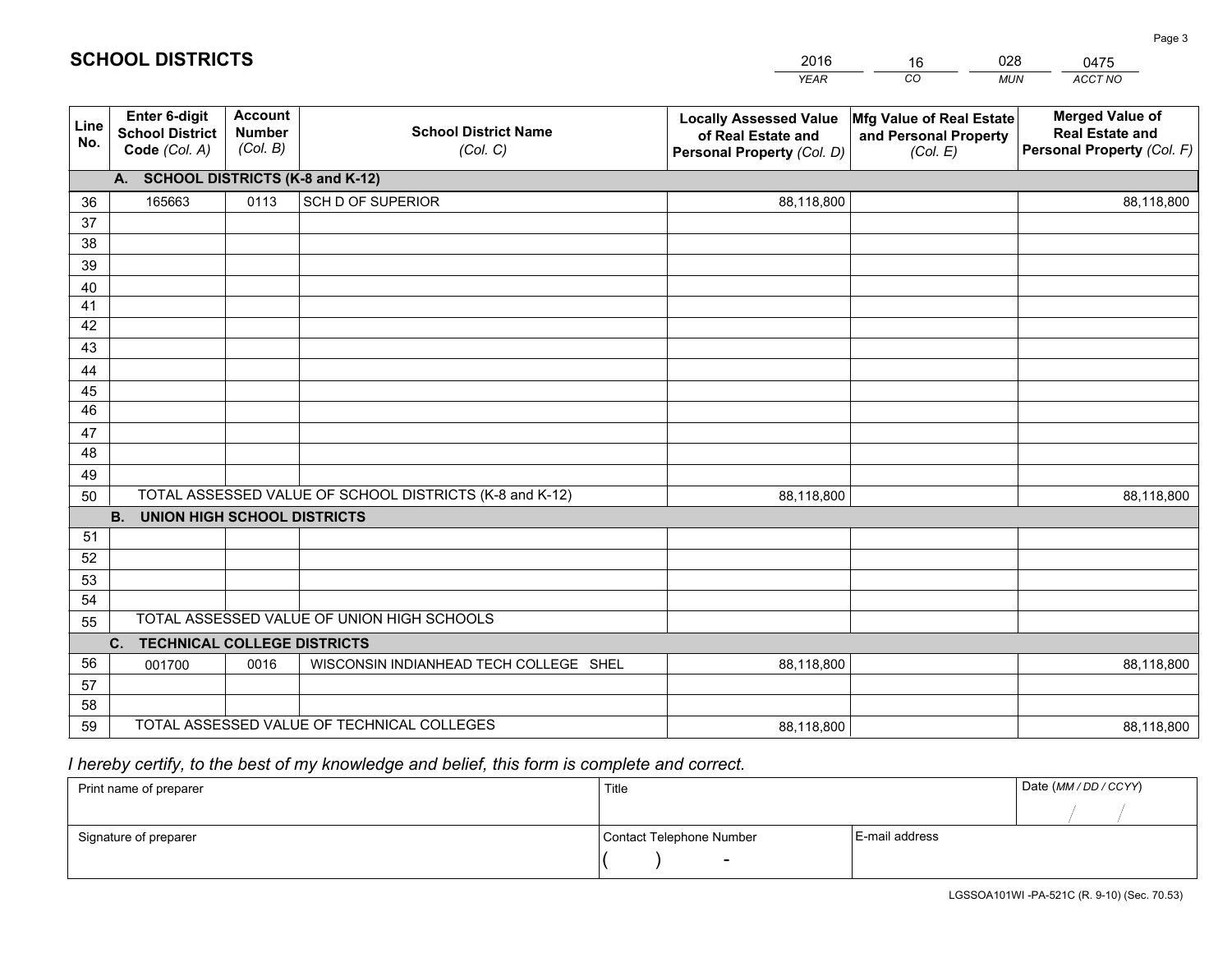#### **HIGHLIGHTS**

- 1. Complete the Statement of Assessment after the Board of Review. Reflect any changes made there.
- 2. Use black ink to complete.
- 3. Line 16 must equal Line 50, Col D.
- 4. Line 55 must equal the total of K-8 schools listed on lines 36-49. Do not include K-12 schools in this comparision.
- 5. Line 59, Col. D must equal Line 16.
- 6. Special District, School District and Technical College District values must include both real estate and personal property. Examples of Special districts are: town sanitary districts, public inland lake protection and rehabilitation districts, and metropolitan sewerage districts.
- 7. DO NOT INCLUDE Manufacturing property values.DOR will print these values on the final SOA.

MARIE ZUCHOWSKI TOWN OF SUMMIT 1703E ZUCHOWSKI RD FOXBORO, WI 54836 - 9567

-OXBORO, WI 54836 - 9567 1703E ZUCHOWSKI RD VIARIE ZUCHOWSKI<br>TOWN OF SUMMIT

 8. Accuracy of this form is very important. The values reported directly affect the equalized value DOR calculates for school and special districts.

#### **Page 1:**

 If not prefilled, enter the tax year,county and municipal code,municipal type, municipal name and county name on the top of form.

Check the Amended box, if filing an amended / corrected SOA.

 Report the parcel count, acres and assessed value of taxable general property, total parcel count, (real and personal), total acres, and values from final figures set by the Board of Review.

- A. Real Estate land and improvements (buildings, etc.) is reported on lines 1 8, total line 9.
- B. Personal Property is reported on lines 11 14, Column D, total line 15.
- C. To complete this report, use the computer produced summary of the assessment roll that shows these amounts.
- D. Use whole numbers only.
- E. Add each line across and each column down to verify entries.

#### **Page 2:**

- A. Report Special Items (not subject to general property tax).
- 1. Private Forest Croplands and Managed Forest Lands are reported on lines 18,19, 20 and 21. Be sure to report assessed values **NOT** taxes.
- 2. You should have copies of the orders of entry, orders of withdrawal, etc., to update your assessment roll.
	- 3. Show hundredths of acres (e.g. 39.75).
- 4. Tax exempt lands are reported on line 22.
- 5. Omitted property and sec. 70.43, Wis. Stats., corrections of errors by assessor are reported on line 23. Report real estate and personal property separately. These should be for **prior years**, not something found on the current assessment roll after the board of review.
- B. Special District (Lines 24-35) Include the value of both real and personal property.

 The Department of Revenue (DOR) preprints much of the information regarding names and codes for schools, special districts,etc. If a district is not listed, enter the name and value only, DOR will enter the proper code.

## **Page 3 School Districts:**

Include the value of both real and personal property.

Report School District (regular, elementary, union high school, and technical college).

- 1. Regular (K-12) and Elementary (K-8) school values are reported on lines 36-49, total on line 50.
- 2. Union High School (UHS) (use only if elementary schools are listed on lines 36-49) are reported on lines 51-54. UHS total value (line 55) must equal to the total **elementary school** values reported on lines 36-49. Do notinclude K-12 schools in this comparison.
- 3. Technical College values are reported on lines 56-58, total on line 59.
- 4. Use the computer summary that shows these amounts to complete this report.

#### **This form is due the second Monday in June. File this report only after your Board of Review is complete.**

 *If you have questions: Return forms to:*

Fax number: (608) 264-6887 PO Box 8971

 Email: lgs@revenue.wi.gov Wisconsin Department of Revenue Call: (608) 261-5341 Local Government Services Section 6-97Madison WI 53708-8971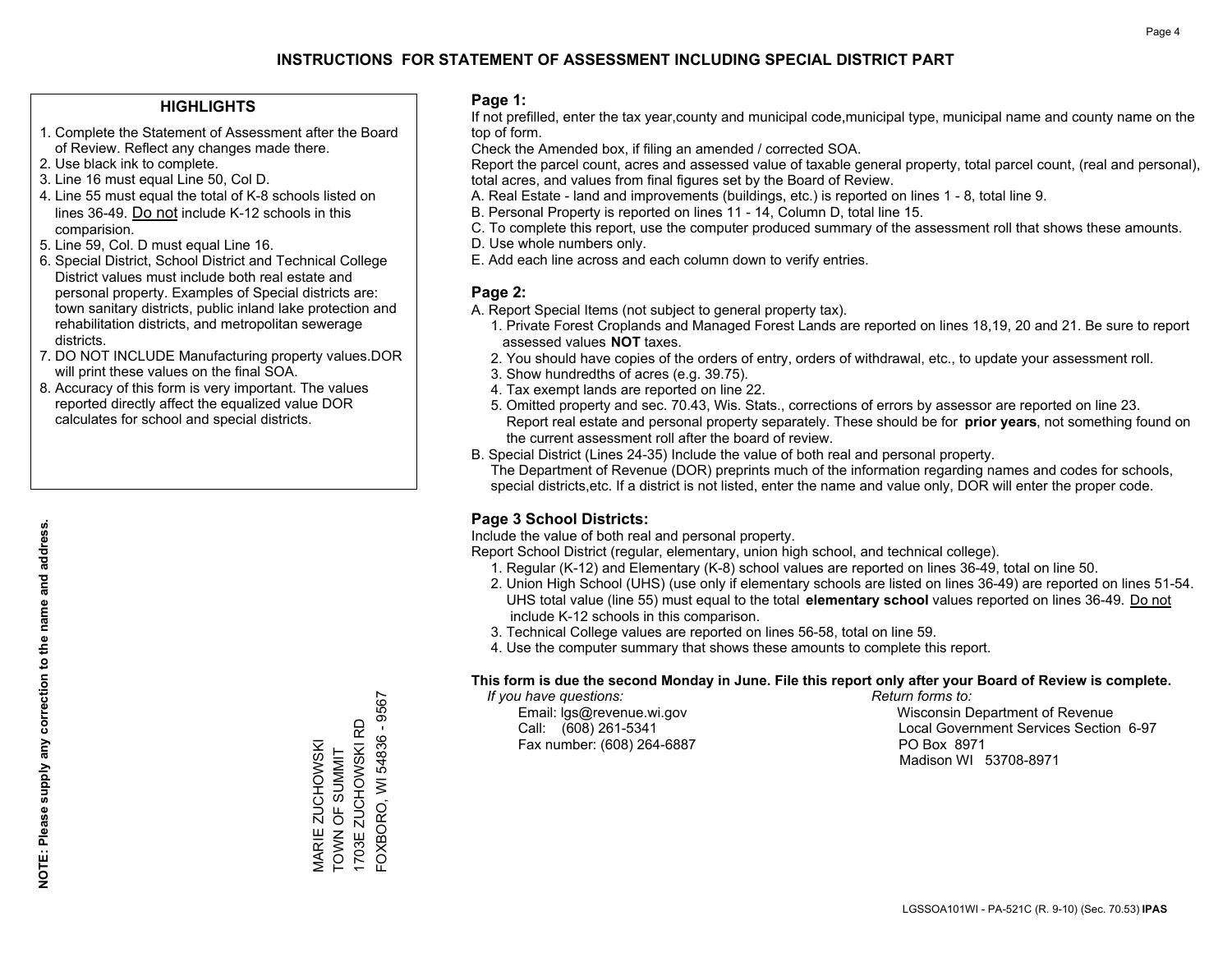**FINAL - EQUATED**

 $\overline{\mathcal{C}}$  Check if this is an Amended Return Page 1

<u> 1989 - Johann Stoff, deutscher Stoffen und der Stoffen und der Stoffen und der Stoffen und der Stoffen und de</u>

# **STATEMENT OF ASSESSMENT FOR 2016**

*CO MUN <sup>16</sup> <sup>030</sup> ACCT NO0476*

|                | <b>FOR</b>                                                                                                                                                                                   | <b>TOWN OF</b><br><b>OF</b>                                  | <b>SUPERIOR</b>                           |           | <b>DOUGLAS COUNTY</b>        |                                |                                        | WHEN COMPLETING THIS DOCUMENT            |
|----------------|----------------------------------------------------------------------------------------------------------------------------------------------------------------------------------------------|--------------------------------------------------------------|-------------------------------------------|-----------|------------------------------|--------------------------------|----------------------------------------|------------------------------------------|
|                |                                                                                                                                                                                              | Town - Village - City                                        | <b>Municipality Name</b>                  |           | <b>County Name</b>           |                                |                                        | DO NOT WRITE OVER X's OR IN SHADED AREAS |
| Line           |                                                                                                                                                                                              | <b>REAL ESTATE</b><br>(See Lines 18 - 22 for                 | PARCEL COUNT<br>TOTAL LAND   IMPROVEMENTS |           | NO. OF ACRES<br><b>WHOLE</b> | <b>VALUE OF</b><br><b>LAND</b> | <b>VALUE OF</b><br><b>IMPROVEMENTS</b> | TOTAL VALUE OF LAND<br>AND IMPROVEMENTS  |
| No.            |                                                                                                                                                                                              | other Real Estate)                                           |                                           |           | <b>NUMBERS ONLY</b>          |                                |                                        |                                          |
|                |                                                                                                                                                                                              |                                                              | Col. A                                    | Col. B    | Col. C                       | Col. D                         | Col. E                                 | Col. F                                   |
| $\mathbf{1}$   |                                                                                                                                                                                              | <b>RESIDENTIAL - Class 1</b>                                 | 1,345                                     | 989       | 3,692                        | 15,801,700                     | 112,703,100                            | 128,504,800                              |
| 2              |                                                                                                                                                                                              | <b>COMMERCIAL - Class 2</b>                                  | 62                                        | 34        | 535                          | 2,043,900                      | 5,821,500                              | 7,865,400                                |
| $\mathbf{3}$   |                                                                                                                                                                                              | <b>MANUFACTURING - Class 3</b>                               | 0                                         | $\Omega$  | 0                            | 0                              | 0                                      | 0                                        |
| 4              |                                                                                                                                                                                              | <b>AGRICULTURAL - Class 4</b>                                | 372                                       |           | 7,387                        | 575,400                        |                                        | 575,400                                  |
| 5              |                                                                                                                                                                                              | <b>UNDEVELOPED - Class 5</b>                                 | 426                                       |           | 4,093                        | 1,784,100                      |                                        | 1,784,100                                |
| 6              |                                                                                                                                                                                              | AGRICULTURAL FOREST - Class 5m                               | 183                                       |           | 2,493                        | 1,235,500                      |                                        | 1,235,500                                |
| $\overline{7}$ |                                                                                                                                                                                              | FOREST LANDS - Class 6                                       | 1,258                                     |           | 24,569                       | 23,313,200                     |                                        | 23,313,200                               |
| 8              |                                                                                                                                                                                              | OTHER - Class 7                                              | 12                                        | 12        | 38                           | 105,300                        | 1,006,800                              | 1,112,100                                |
| 9              |                                                                                                                                                                                              | TOTAL - ALL COLUMNS                                          | 3,658                                     | 1,035     | 42,807                       | 44,859,100                     | 119,531,400                            | 164,390,500                              |
| 10             |                                                                                                                                                                                              | NUMBER OF PERSONAL PROPERTY ACCOUNTS IN ROLL                 |                                           |           | 34                           | <b>LOCALLY ASSESSED</b>        | <b>MANUFACTURING</b>                   | <b>MERGED</b>                            |
| 11             |                                                                                                                                                                                              | BOATS AND OTHER WATERCRAFT NOT EXEMPT - Code 1               |                                           |           |                              | 0                              | $\Omega$                               | $\mathbf 0$                              |
| 12             |                                                                                                                                                                                              | MACHINERY, TOOLS AND PATTERNS - Code 2                       |                                           |           |                              | 457,200                        | 251,100                                | 708,300                                  |
| 13             |                                                                                                                                                                                              | FURNITURE, FIXTURES AND EQUIPMENT - Code 3                   |                                           |           |                              | 132,900                        | $\Omega$                               | 132,900                                  |
| 14             |                                                                                                                                                                                              | ALL OTHER PERSONAL PROPERTY NOT EXEMPT - Codes 4A, 4B, 4C    |                                           |           |                              | 39,600                         | 1,062,600                              | 1,102,200                                |
| 15             |                                                                                                                                                                                              | TOTAL OF PERSONAL PROPERTY NOT EXEMPT (Total of Lines 11-14) | 629,700                                   | 1,313,700 | 1,943,400                    |                                |                                        |                                          |
| 16             | AGGREGATE ASSESSED VALUE OF ALL PROPERTY SUBJECT TO THE GENERAL PROPERTY TAX (Total of Lines 9F and 15F)<br>MUST EQUAL TOTAL VALUE OF THE SCHOOL DISTRICTS (K-12 PLUS K-8) - Line 50, Col. F |                                                              |                                           |           |                              |                                |                                        | 166,333,900                              |
| 17             | Name of Assessor<br><b>BOARD OF REVIEW</b><br>DATE OF FINAL ADJOURNMENT<br>06/02/2016<br><b>KENNETH THIMM</b>                                                                                |                                                              |                                           |           |                              |                                | Telephone #                            | (218) 390-5530                           |

REMARKS

The Assessment Ratio to be used in calculating the estimated Fair Market Value on tax bills for this tax district is .875924784

This ratio should be used to convert assessed values to "Calculate Equalized Values" in Step 1 of the Lottery and Gaming Credit Calculations.<br>This ratio should be used in the "Computation of Tax Equivalent" schedule of the Commission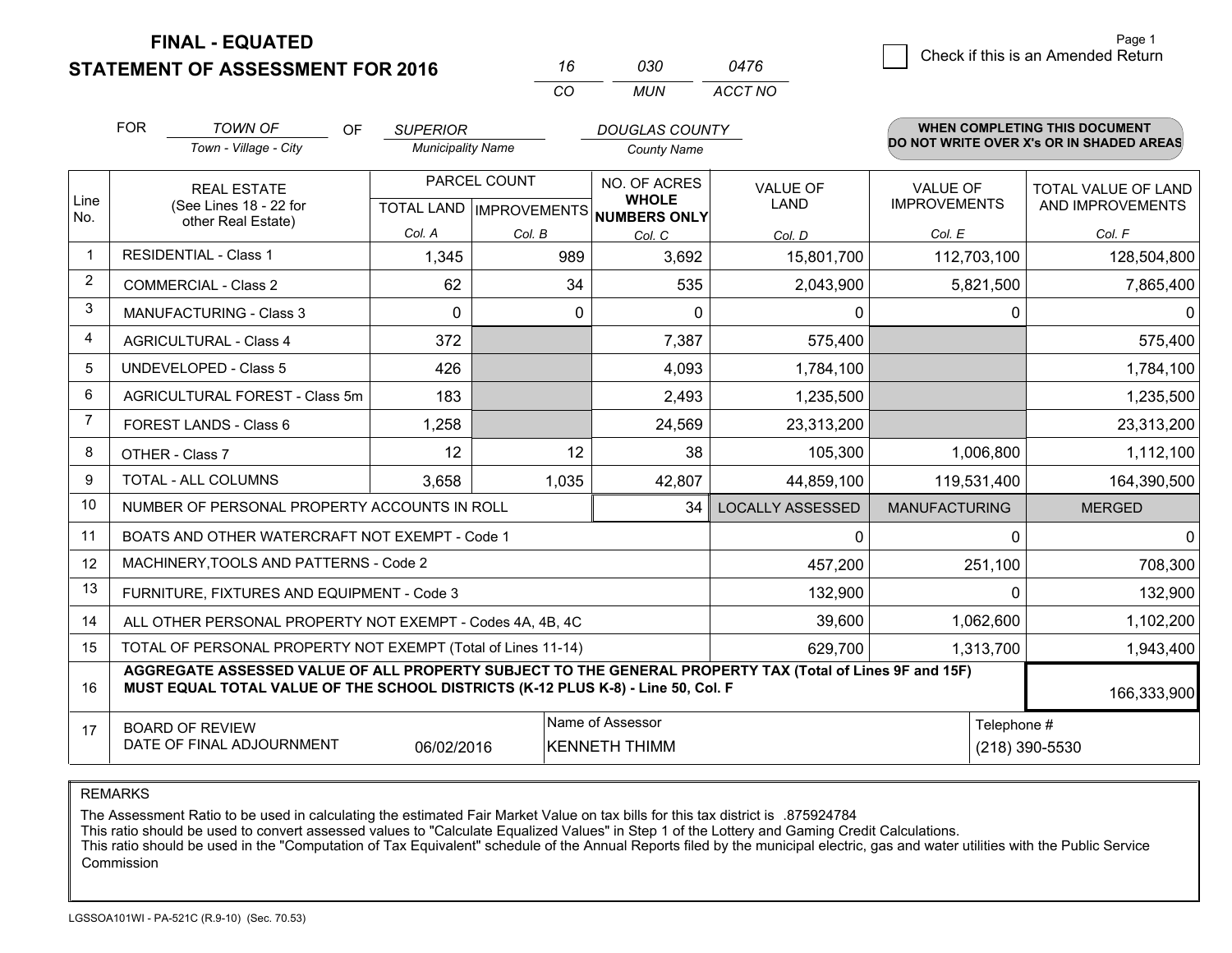*YEAR CO MUN ACCT NO* <sup>2016</sup> <sup>16</sup> <sup>030</sup> <sup>0476</sup> Page 2

Do not confuse FOREST LANDS (Line 7) with FOREST CROPS (in this section) - They are **NOT** the same

|    |                                  |                                            | Private Forest Crop - Reg Class @ 10¢ per acre                                 |  | Private Forest Crop - Reg Class @ \$2.52 per acre                                                               |                  |                                                                    |               |                                                                              |
|----|----------------------------------|--------------------------------------------|--------------------------------------------------------------------------------|--|-----------------------------------------------------------------------------------------------------------------|------------------|--------------------------------------------------------------------|---------------|------------------------------------------------------------------------------|
| 18 | (a) PARCELS                      | (b) ACRES                                  | (c) ASSESSED VALUE                                                             |  | (d) PARCELS                                                                                                     |                  | (e) ACRES                                                          |               | (f) ASSESSED VALUE                                                           |
|    |                                  |                                            |                                                                                |  | 20                                                                                                              |                  | 724.72                                                             |               | 656.300                                                                      |
|    |                                  |                                            | Private Forest Crop - Special Class @ 20¢ per acre                             |  |                                                                                                                 |                  |                                                                    |               | Entered Before 2005 Managed Forest - Ferrous Mining CLOSED @ \$8.27 per acre |
| 19 | (a) PARCELS                      | (b) ACRES                                  | (c) ASSESSED VALUE                                                             |  | (d) PARCELS                                                                                                     |                  | (e) ACRES                                                          |               | (f) ASSESSED VALUE                                                           |
|    |                                  |                                            |                                                                                |  |                                                                                                                 |                  |                                                                    |               |                                                                              |
|    |                                  |                                            | Entered Before 2005 Managed Forest - OPEN @ \$.79 per acre                     |  |                                                                                                                 |                  | Entered Before 2005 Managed Forest - CLOSED @ \$1.87 per acre      |               |                                                                              |
| 20 | (a) PARCELS                      | (b) ACRES                                  | (c) ASSESSED VALUE                                                             |  | (d) PARCELS                                                                                                     |                  | (e) ACRES                                                          |               | (f) ASSESSED VALUE                                                           |
|    | 25                               | 917.95                                     | 987,700                                                                        |  | 8                                                                                                               |                  | 292                                                                |               | 305,600                                                                      |
|    |                                  | Entered After 2004 Managed Forest - OPEN @ |                                                                                |  |                                                                                                                 |                  |                                                                    |               |                                                                              |
|    | (a) PARCELS                      | (b) ACRES                                  | \$2.14 per acre<br>(c) ASSESSED VALUE                                          |  | Entered After 2004 Managed Forest - CLOSED @ \$10.68 per acre<br>(d) PARCELS<br>(f) ASSESSED VALUE<br>(e) ACRES |                  |                                                                    |               |                                                                              |
| 21 |                                  |                                            |                                                                                |  |                                                                                                                 |                  |                                                                    |               |                                                                              |
|    |                                  | 15.7                                       | 18,800                                                                         |  |                                                                                                                 |                  |                                                                    |               |                                                                              |
|    | (a) County Forest Cropland Acres |                                            | (b) Federal Acres                                                              |  | (c) State Acres                                                                                                 |                  | (d) County (NOT FOREST CROP) Acres                                 |               | (e) Other Acres                                                              |
| 22 |                                  |                                            |                                                                                |  |                                                                                                                 |                  |                                                                    |               |                                                                              |
|    | 5,068.53                         |                                            |                                                                                |  | 9,793.24                                                                                                        |                  | 6,498.17                                                           |               | 2,314.66                                                                     |
|    |                                  |                                            | Assessed Value of Omitted Property From Prior Years (Sec. 70.44)               |  |                                                                                                                 |                  | Assessed Value of Sec. 70.43 Corrections of Errors by Assessors    |               |                                                                              |
| 23 |                                  | (a) REAL ESTATE                            | (b) PERSONAL                                                                   |  |                                                                                                                 |                  | (c1) REAL ESTATE                                                   |               | (c2) PERSONAL                                                                |
|    |                                  |                                            |                                                                                |  |                                                                                                                 |                  |                                                                    |               |                                                                              |
|    |                                  |                                            | Manufacturing Equated Value of Omitted Property From Prior Years (Sec. 70.995) |  |                                                                                                                 |                  | Mfg. Equated Value of Sec.70.43 Corrections of Errors by Assessors |               |                                                                              |
|    | (e) PERSONAL<br>(d) REAL ESTATE  |                                            |                                                                                |  |                                                                                                                 | (f1) REAL ESTATE |                                                                    | (f2) PERSONAL |                                                                              |
|    |                                  |                                            |                                                                                |  |                                                                                                                 |                  |                                                                    |               |                                                                              |
|    |                                  |                                            |                                                                                |  |                                                                                                                 |                  |                                                                    |               |                                                                              |

# **SPECIAL DISTRICTS**

| Line<br>No. | Enter 6-digit<br><b>Special District</b><br>Code (Col. A) | <b>Account</b><br><b>Number</b><br>(Col. B) | <b>Special District Name</b><br>(Col. C) | <b>Locally Assessed Value</b><br>of Real Estate and<br>Personal Property (Col. D) | Mfg Value of Real Estate<br>and Personal Property<br>(Col. E) | <b>Merged Value of</b><br><b>Real Estate and</b><br>Personal Property (Col. F) |
|-------------|-----------------------------------------------------------|---------------------------------------------|------------------------------------------|-----------------------------------------------------------------------------------|---------------------------------------------------------------|--------------------------------------------------------------------------------|
| 24          | 167060                                                    | 0116                                        | <b>MANITOU FALLS SANITARY DISTRICT</b>   | 3,146,500                                                                         |                                                               | 3,146,500                                                                      |
| 25          |                                                           |                                             |                                          |                                                                                   |                                                               |                                                                                |
| 26          |                                                           |                                             |                                          |                                                                                   |                                                               |                                                                                |
| 27          |                                                           |                                             |                                          |                                                                                   |                                                               |                                                                                |
| 28          |                                                           |                                             |                                          |                                                                                   |                                                               |                                                                                |
| 29          |                                                           |                                             |                                          |                                                                                   |                                                               |                                                                                |
| 30          |                                                           |                                             |                                          |                                                                                   |                                                               |                                                                                |
| 31          |                                                           |                                             |                                          |                                                                                   |                                                               |                                                                                |
| 32          |                                                           |                                             |                                          |                                                                                   |                                                               |                                                                                |
| 33          |                                                           |                                             |                                          |                                                                                   |                                                               |                                                                                |
| 34          |                                                           |                                             |                                          |                                                                                   |                                                               |                                                                                |
| 35          |                                                           |                                             |                                          |                                                                                   |                                                               |                                                                                |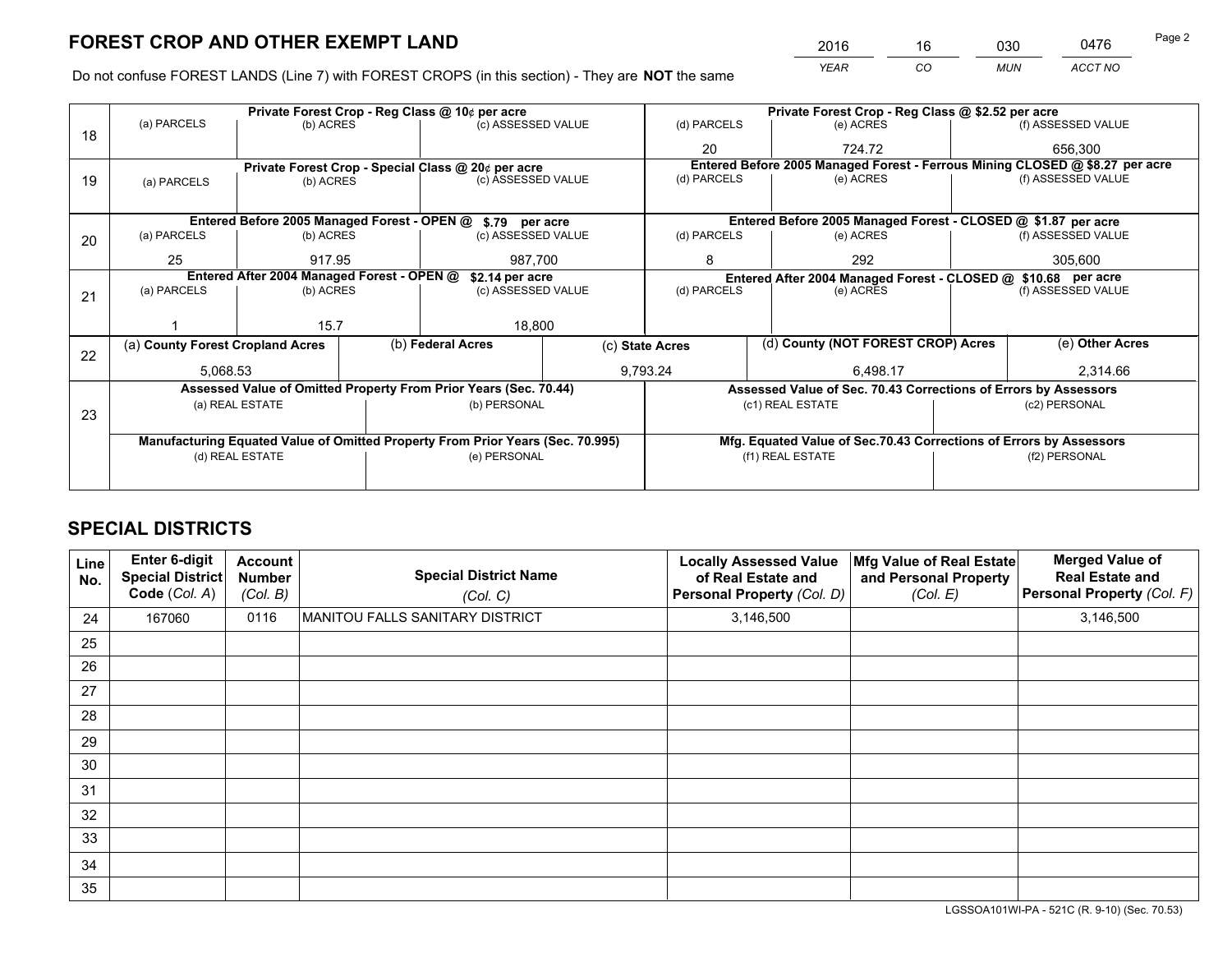|             |                                                                 |                                             |                                                         | <b>YEAR</b>                                                                       | CO<br><b>MUN</b>                                              | ACCT NO                                                                        |
|-------------|-----------------------------------------------------------------|---------------------------------------------|---------------------------------------------------------|-----------------------------------------------------------------------------------|---------------------------------------------------------------|--------------------------------------------------------------------------------|
| Line<br>No. | <b>Enter 6-digit</b><br><b>School District</b><br>Code (Col. A) | <b>Account</b><br><b>Number</b><br>(Col. B) | <b>School District Name</b><br>(Col. C)                 | <b>Locally Assessed Value</b><br>of Real Estate and<br>Personal Property (Col. D) | Mfg Value of Real Estate<br>and Personal Property<br>(Col. E) | <b>Merged Value of</b><br><b>Real Estate and</b><br>Personal Property (Col. F) |
|             | A. SCHOOL DISTRICTS (K-8 and K-12)                              |                                             |                                                         |                                                                                   |                                                               |                                                                                |
| 36          | 165663                                                          | 0113                                        | <b>SCH D OF SUPERIOR</b>                                | 165,020,200                                                                       | 1,313,700                                                     | 166,333,900                                                                    |
| 37          |                                                                 |                                             |                                                         |                                                                                   |                                                               |                                                                                |
| 38          |                                                                 |                                             |                                                         |                                                                                   |                                                               |                                                                                |
| 39          |                                                                 |                                             |                                                         |                                                                                   |                                                               |                                                                                |
| 40          |                                                                 |                                             |                                                         |                                                                                   |                                                               |                                                                                |
| 41<br>42    |                                                                 |                                             |                                                         |                                                                                   |                                                               |                                                                                |
| 43          |                                                                 |                                             |                                                         |                                                                                   |                                                               |                                                                                |
|             |                                                                 |                                             |                                                         |                                                                                   |                                                               |                                                                                |
| 44<br>45    |                                                                 |                                             |                                                         |                                                                                   |                                                               |                                                                                |
| 46          |                                                                 |                                             |                                                         |                                                                                   |                                                               |                                                                                |
| 47          |                                                                 |                                             |                                                         |                                                                                   |                                                               |                                                                                |
| 48          |                                                                 |                                             |                                                         |                                                                                   |                                                               |                                                                                |
| 49          |                                                                 |                                             |                                                         |                                                                                   |                                                               |                                                                                |
| 50          |                                                                 |                                             | TOTAL ASSESSED VALUE OF SCHOOL DISTRICTS (K-8 and K-12) | 165,020,200                                                                       | 1,313,700                                                     | 166,333,900                                                                    |
|             | <b>B.</b><br><b>UNION HIGH SCHOOL DISTRICTS</b>                 |                                             |                                                         |                                                                                   |                                                               |                                                                                |
| 51          |                                                                 |                                             |                                                         |                                                                                   |                                                               |                                                                                |
| 52          |                                                                 |                                             |                                                         |                                                                                   |                                                               |                                                                                |
| 53          |                                                                 |                                             |                                                         |                                                                                   |                                                               |                                                                                |
| 54          |                                                                 |                                             |                                                         |                                                                                   |                                                               |                                                                                |
| 55          |                                                                 |                                             | TOTAL ASSESSED VALUE OF UNION HIGH SCHOOLS              |                                                                                   |                                                               |                                                                                |
|             | C.<br><b>TECHNICAL COLLEGE DISTRICTS</b>                        |                                             |                                                         |                                                                                   |                                                               |                                                                                |
| 56          | 001700                                                          | 0016                                        | WISCONSIN INDIANHEAD TECH COLLEGE SHEL                  | 165,020,200                                                                       | 1,313,700                                                     | 166,333,900                                                                    |
| 57          |                                                                 |                                             |                                                         |                                                                                   |                                                               |                                                                                |
| 58<br>59    |                                                                 |                                             | TOTAL ASSESSED VALUE OF TECHNICAL COLLEGES              |                                                                                   |                                                               |                                                                                |
|             |                                                                 |                                             |                                                         | 165,020,200                                                                       | 1,313,700                                                     | 166,333,900                                                                    |

16

030

 *I hereby certify, to the best of my knowledge and belief, this form is complete and correct.*

**SCHOOL DISTRICTS**

| Print name of preparer | Title                    |                | Date (MM / DD / CCYY) |
|------------------------|--------------------------|----------------|-----------------------|
|                        |                          |                |                       |
| Signature of preparer  | Contact Telephone Number | E-mail address |                       |
|                        | $\overline{\phantom{0}}$ |                |                       |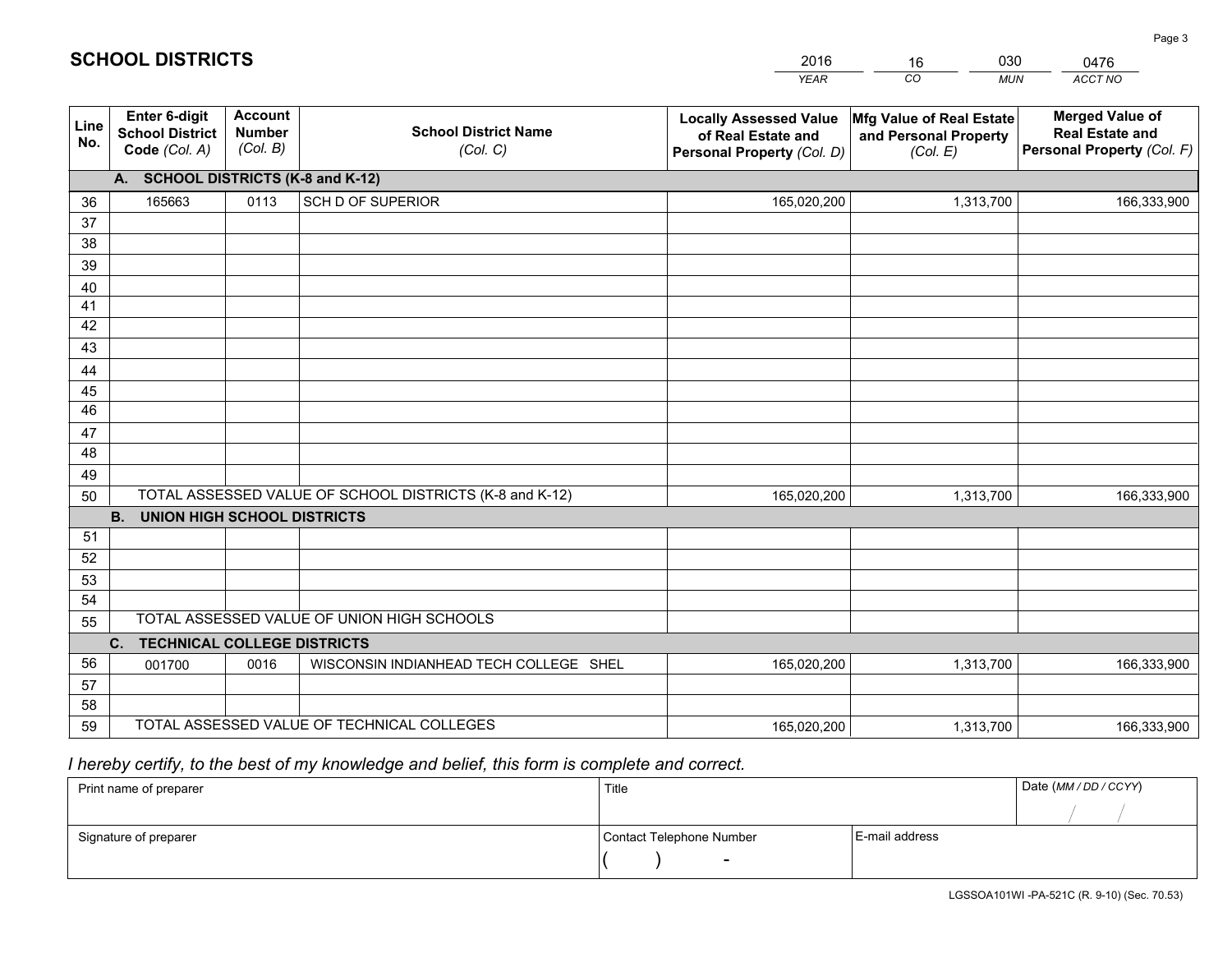#### **HIGHLIGHTS**

- 1. Complete the Statement of Assessment after the Board of Review. Reflect any changes made there.
- 2. Use black ink to complete.
- 3. Line 16 must equal Line 50, Col D.
- 4. Line 55 must equal the total of K-8 schools listed on lines 36-49. Do not include K-12 schools in this comparision.
- 5. Line 59, Col. D must equal Line 16.
- 6. Special District, School District and Technical College District values must include both real estate and personal property. Examples of Special districts are: town sanitary districts, public inland lake protection and rehabilitation districts, and metropolitan sewerage districts.
- 7. DO NOT INCLUDE Manufacturing property values.DOR will print these values on the final SOA.

PATRICE STALVIG TOWN OF SUPERIOR 4917S STATE RD 35

PATRICE STALVIG<br>TOWN OF SUPERIOR 4917S STATE RD 35 SUPERIOR, WI 54880 - 9622

SUPERIOR, WI 54880 -

9622

 8. Accuracy of this form is very important. The values reported directly affect the equalized value DOR calculates for school and special districts.

#### **Page 1:**

 If not prefilled, enter the tax year,county and municipal code,municipal type, municipal name and county name on the top of form.

Check the Amended box, if filing an amended / corrected SOA.

 Report the parcel count, acres and assessed value of taxable general property, total parcel count, (real and personal), total acres, and values from final figures set by the Board of Review.

- A. Real Estate land and improvements (buildings, etc.) is reported on lines 1 8, total line 9.
- B. Personal Property is reported on lines 11 14, Column D, total line 15.
- C. To complete this report, use the computer produced summary of the assessment roll that shows these amounts.
- D. Use whole numbers only.
- E. Add each line across and each column down to verify entries.

#### **Page 2:**

- A. Report Special Items (not subject to general property tax).
- 1. Private Forest Croplands and Managed Forest Lands are reported on lines 18,19, 20 and 21. Be sure to report assessed values **NOT** taxes.
- 2. You should have copies of the orders of entry, orders of withdrawal, etc., to update your assessment roll.
	- 3. Show hundredths of acres (e.g. 39.75).
- 4. Tax exempt lands are reported on line 22.
- 5. Omitted property and sec. 70.43, Wis. Stats., corrections of errors by assessor are reported on line 23. Report real estate and personal property separately. These should be for **prior years**, not something found on the current assessment roll after the board of review.
- B. Special District (Lines 24-35) Include the value of both real and personal property.

 The Department of Revenue (DOR) preprints much of the information regarding names and codes for schools, special districts,etc. If a district is not listed, enter the name and value only, DOR will enter the proper code.

## **Page 3 School Districts:**

Include the value of both real and personal property.

Report School District (regular, elementary, union high school, and technical college).

- 1. Regular (K-12) and Elementary (K-8) school values are reported on lines 36-49, total on line 50.
- 2. Union High School (UHS) (use only if elementary schools are listed on lines 36-49) are reported on lines 51-54. UHS total value (line 55) must equal to the total **elementary school** values reported on lines 36-49. Do notinclude K-12 schools in this comparison.
- 3. Technical College values are reported on lines 56-58, total on line 59.
- 4. Use the computer summary that shows these amounts to complete this report.

#### **This form is due the second Monday in June. File this report only after your Board of Review is complete.**

 *If you have questions: Return forms to:*

Fax number: (608) 264-6887 PO Box 8971

 Email: lgs@revenue.wi.gov Wisconsin Department of Revenue Call: (608) 261-5341 Local Government Services Section 6-97Madison WI 53708-8971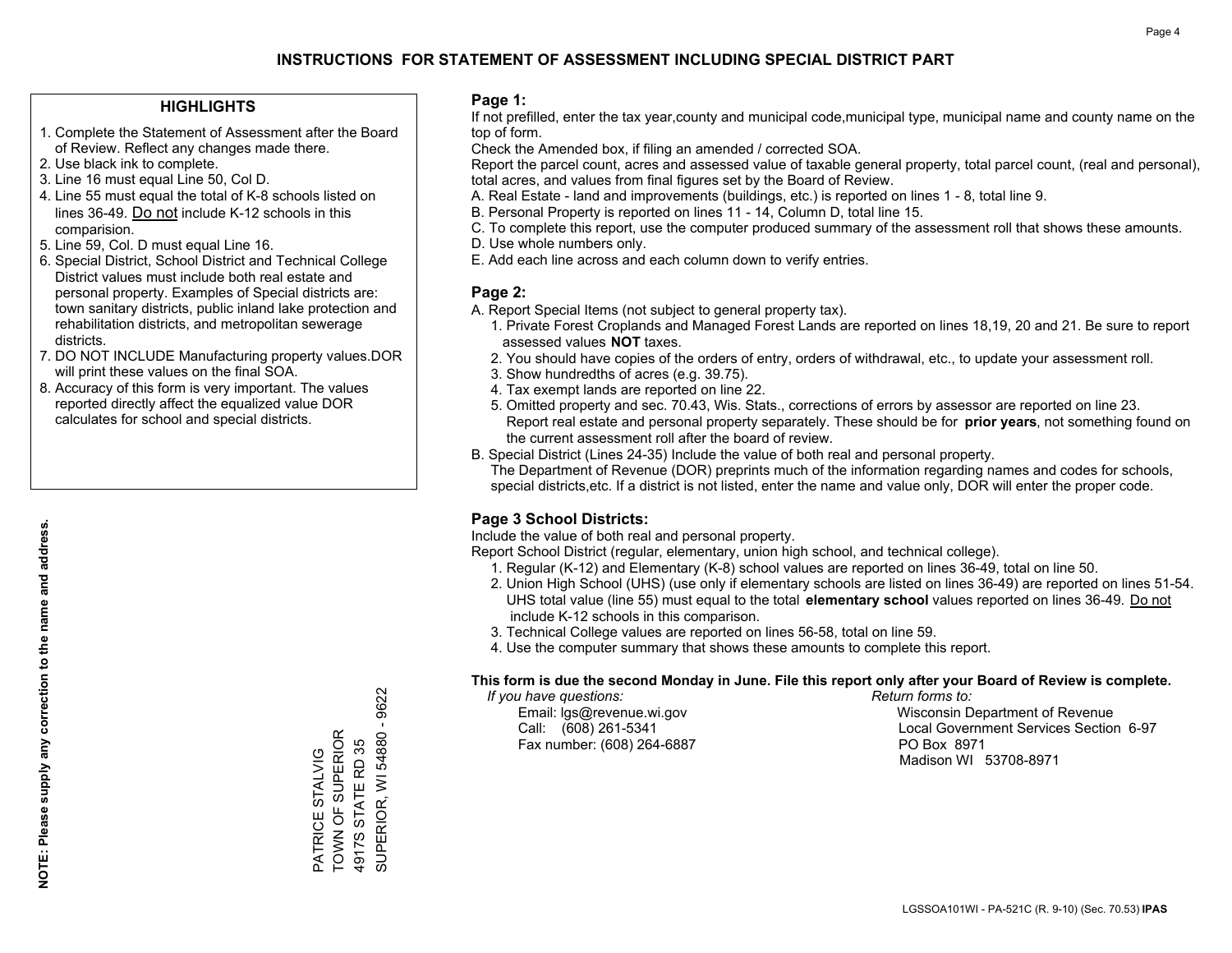**FINAL - EQUATED**

**STATEMENT OF ASSESSMENT FOR 2016** 

| 16       | กาว | 0477    |
|----------|-----|---------|
| $\cdots$ | MUN | ACCT NO |

|                | <b>FOR</b>                                                                                                                                                                                                  | <b>TOWN OF</b><br>OF                                         | <b>WASCOTT</b>           |                           | <b>DOUGLAS COUNTY</b>        |                         |                      | <b>WHEN COMPLETING THIS DOCUMENT</b>     |  |
|----------------|-------------------------------------------------------------------------------------------------------------------------------------------------------------------------------------------------------------|--------------------------------------------------------------|--------------------------|---------------------------|------------------------------|-------------------------|----------------------|------------------------------------------|--|
|                |                                                                                                                                                                                                             | Town - Village - City                                        | <b>Municipality Name</b> |                           | <b>County Name</b>           |                         |                      | DO NOT WRITE OVER X's OR IN SHADED AREAS |  |
|                |                                                                                                                                                                                                             | <b>REAL ESTATE</b>                                           |                          | PARCEL COUNT              | NO. OF ACRES                 | <b>VALUE OF</b>         | <b>VALUE OF</b>      | TOTAL VALUE OF LAND                      |  |
| Line<br>No.    |                                                                                                                                                                                                             | (See Lines 18 - 22 for<br>other Real Estate)                 |                          | TOTAL LAND   IMPROVEMENTS | <b>WHOLE</b><br>NUMBERS ONLY | <b>LAND</b>             | <b>IMPROVEMENTS</b>  | AND IMPROVEMENTS                         |  |
|                |                                                                                                                                                                                                             |                                                              | Col. A                   | Col. B                    | Col. C                       | Col. D                  | Col. E               | Col. F                                   |  |
| $\mathbf 1$    |                                                                                                                                                                                                             | <b>RESIDENTIAL - Class 1</b>                                 | 1,644                    | 1,241                     | 6,023                        | 120,565,000             | 130,445,800          | 251,010,800                              |  |
| $\overline{2}$ |                                                                                                                                                                                                             | <b>COMMERCIAL - Class 2</b>                                  | 32                       | 27                        | 232                          | 2,682,500               | 5,429,100            | 8,111,600                                |  |
| 3              |                                                                                                                                                                                                             | <b>MANUFACTURING - Class 3</b>                               | $\Omega$                 | 0                         | $\Omega$                     | 0                       | 0                    | 0                                        |  |
| 4              |                                                                                                                                                                                                             | <b>AGRICULTURAL - Class 4</b>                                | 14                       |                           | 168                          | 25,100                  |                      | 25,100                                   |  |
| 5              |                                                                                                                                                                                                             | <b>UNDEVELOPED - Class 5</b>                                 | 372                      |                           | 4,898                        | 905,900                 |                      | 905,900                                  |  |
| 6              |                                                                                                                                                                                                             | AGRICULTURAL FOREST - Class 5m                               | 6                        |                           | 144                          | 79,300                  |                      | 79,300                                   |  |
| 7              |                                                                                                                                                                                                             | FOREST LANDS - Class 6                                       | 457                      |                           | 10,821                       | 21,031,300              |                      | 21,031,300                               |  |
| 8              |                                                                                                                                                                                                             | OTHER - Class 7                                              | 5                        | 5                         | 14                           | 61,600                  | 228,100              | 289,700                                  |  |
| 9              |                                                                                                                                                                                                             | TOTAL - ALL COLUMNS                                          | 2,530                    | 1,273                     | 22,300                       | 145,350,700             | 136,103,000          | 281,453,700                              |  |
| 10             |                                                                                                                                                                                                             | NUMBER OF PERSONAL PROPERTY ACCOUNTS IN ROLL                 |                          |                           | 57                           | <b>LOCALLY ASSESSED</b> | <b>MANUFACTURING</b> | <b>MERGED</b>                            |  |
| 11             |                                                                                                                                                                                                             | BOATS AND OTHER WATERCRAFT NOT EXEMPT - Code 1               |                          |                           |                              | 8,050                   | $\mathbf{0}$         | 8,050                                    |  |
| 12             |                                                                                                                                                                                                             | MACHINERY, TOOLS AND PATTERNS - Code 2                       |                          |                           |                              | 59,870                  | $\Omega$             | 59,870                                   |  |
| 13             |                                                                                                                                                                                                             | FURNITURE, FIXTURES AND EQUIPMENT - Code 3                   |                          |                           |                              | 125,780                 | $\mathbf{0}$         | 125,780                                  |  |
| 14             |                                                                                                                                                                                                             | ALL OTHER PERSONAL PROPERTY NOT EXEMPT - Codes 4A, 4B, 4C    |                          |                           |                              | 613,270                 | 0                    | 613,270                                  |  |
| 15             |                                                                                                                                                                                                             | TOTAL OF PERSONAL PROPERTY NOT EXEMPT (Total of Lines 11-14) |                          |                           |                              | 806,970                 | 0                    | 806,970                                  |  |
| 16             | AGGREGATE ASSESSED VALUE OF ALL PROPERTY SUBJECT TO THE GENERAL PROPERTY TAX (Total of Lines 9F and 15F)<br>MUST EQUAL TOTAL VALUE OF THE SCHOOL DISTRICTS (K-12 PLUS K-8) - Line 50, Col. F<br>282,260,670 |                                                              |                          |                           |                              |                         |                      |                                          |  |
| 17             | Name of Assessor<br><b>BOARD OF REVIEW</b>                                                                                                                                                                  |                                                              |                          |                           |                              |                         | Telephone #          |                                          |  |
|                |                                                                                                                                                                                                             | DATE OF FINAL ADJOURNMENT                                    | 09/08/2016               |                           | <b>ROGER KOSKI</b>           |                         |                      | (715) 835-1141                           |  |

REMARKS

The Assessment Ratio to be used in calculating the estimated Fair Market Value on tax bills for this tax district is 1.019950415

This ratio should be used to convert assessed values to "Calculate Equalized Values" in Step 1 of the Lottery and Gaming Credit Calculations.<br>This ratio should be used in the "Computation of Tax Equivalent" schedule of the Commission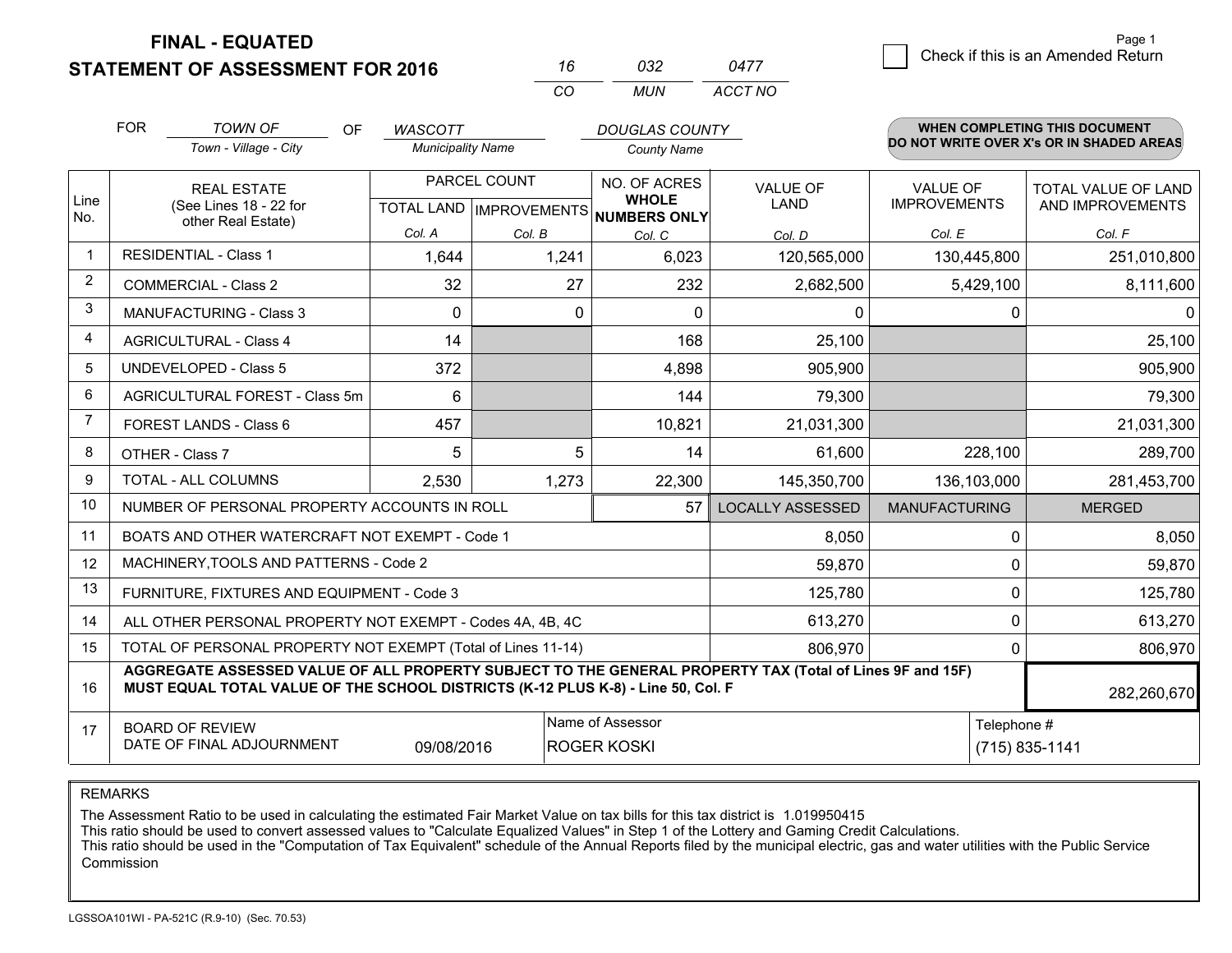*YEAR CO MUN ACCT NO* 2016 16 032 0477

Do not confuse FOREST LANDS (Line 7) with FOREST CROPS (in this section) - They are **NOT** the same

|                                                                                |             |                                                                  |                                                             |                                                                               | (d) PARCELS                                                                                                                                                                                                                                                                                            |                             | (e) ACRES     |                              | (f) ASSESSED VALUE                                                                                                                                                                                                                                                                                                                                                                                                                                 |
|--------------------------------------------------------------------------------|-------------|------------------------------------------------------------------|-------------------------------------------------------------|-------------------------------------------------------------------------------|--------------------------------------------------------------------------------------------------------------------------------------------------------------------------------------------------------------------------------------------------------------------------------------------------------|-----------------------------|---------------|------------------------------|----------------------------------------------------------------------------------------------------------------------------------------------------------------------------------------------------------------------------------------------------------------------------------------------------------------------------------------------------------------------------------------------------------------------------------------------------|
|                                                                                |             |                                                                  |                                                             |                                                                               | 18                                                                                                                                                                                                                                                                                                     |                             | 813.8         |                              | 1,932,600                                                                                                                                                                                                                                                                                                                                                                                                                                          |
|                                                                                |             |                                                                  |                                                             |                                                                               |                                                                                                                                                                                                                                                                                                        |                             |               |                              |                                                                                                                                                                                                                                                                                                                                                                                                                                                    |
| (a) PARCELS                                                                    |             |                                                                  |                                                             |                                                                               |                                                                                                                                                                                                                                                                                                        |                             | (e) ACRES     |                              | (f) ASSESSED VALUE                                                                                                                                                                                                                                                                                                                                                                                                                                 |
|                                                                                |             |                                                                  |                                                             |                                                                               |                                                                                                                                                                                                                                                                                                        |                             |               |                              |                                                                                                                                                                                                                                                                                                                                                                                                                                                    |
|                                                                                |             |                                                                  |                                                             |                                                                               |                                                                                                                                                                                                                                                                                                        |                             |               |                              |                                                                                                                                                                                                                                                                                                                                                                                                                                                    |
| (a) PARCELS<br>(b) ACRES                                                       |             |                                                                  | (c) ASSESSED VALUE                                          |                                                                               | (d) PARCELS                                                                                                                                                                                                                                                                                            |                             | (e) ACRES     |                              | (f) ASSESSED VALUE                                                                                                                                                                                                                                                                                                                                                                                                                                 |
| 338                                                                            |             |                                                                  | 23,660,800                                                  |                                                                               | 1,625.74<br>44                                                                                                                                                                                                                                                                                         |                             |               | 2,903,300                    |                                                                                                                                                                                                                                                                                                                                                                                                                                                    |
| Entered After 2004 Managed Forest - OPEN @                                     |             |                                                                  |                                                             |                                                                               |                                                                                                                                                                                                                                                                                                        |                             |               |                              |                                                                                                                                                                                                                                                                                                                                                                                                                                                    |
| (a) PARCELS                                                                    |             |                                                                  |                                                             |                                                                               | (d) PARCELS                                                                                                                                                                                                                                                                                            |                             | (e) ACRES     |                              | (f) ASSESSED VALUE                                                                                                                                                                                                                                                                                                                                                                                                                                 |
|                                                                                |             |                                                                  |                                                             |                                                                               |                                                                                                                                                                                                                                                                                                        |                             |               |                              |                                                                                                                                                                                                                                                                                                                                                                                                                                                    |
| 35                                                                             |             |                                                                  |                                                             |                                                                               | 75                                                                                                                                                                                                                                                                                                     |                             | 1.914.92      |                              | 6,611,600                                                                                                                                                                                                                                                                                                                                                                                                                                          |
|                                                                                |             |                                                                  |                                                             |                                                                               |                                                                                                                                                                                                                                                                                                        |                             |               | (e) Other Acres              |                                                                                                                                                                                                                                                                                                                                                                                                                                                    |
|                                                                                |             |                                                                  |                                                             |                                                                               |                                                                                                                                                                                                                                                                                                        |                             |               |                              |                                                                                                                                                                                                                                                                                                                                                                                                                                                    |
|                                                                                |             |                                                                  |                                                             |                                                                               |                                                                                                                                                                                                                                                                                                        |                             |               | 424.12                       |                                                                                                                                                                                                                                                                                                                                                                                                                                                    |
|                                                                                |             |                                                                  |                                                             |                                                                               |                                                                                                                                                                                                                                                                                                        |                             |               |                              |                                                                                                                                                                                                                                                                                                                                                                                                                                                    |
|                                                                                |             |                                                                  |                                                             |                                                                               |                                                                                                                                                                                                                                                                                                        |                             |               |                              | (c2) PERSONAL                                                                                                                                                                                                                                                                                                                                                                                                                                      |
|                                                                                |             |                                                                  |                                                             |                                                                               |                                                                                                                                                                                                                                                                                                        |                             |               |                              |                                                                                                                                                                                                                                                                                                                                                                                                                                                    |
| Manufacturing Equated Value of Omitted Property From Prior Years (Sec. 70.995) |             |                                                                  |                                                             |                                                                               |                                                                                                                                                                                                                                                                                                        |                             |               |                              |                                                                                                                                                                                                                                                                                                                                                                                                                                                    |
| (d) REAL ESTATE                                                                |             |                                                                  | (e) PERSONAL                                                |                                                                               | (f1) REAL ESTATE                                                                                                                                                                                                                                                                                       |                             | (f2) PERSONAL |                              |                                                                                                                                                                                                                                                                                                                                                                                                                                                    |
|                                                                                |             |                                                                  |                                                             |                                                                               |                                                                                                                                                                                                                                                                                                        |                             |               |                              |                                                                                                                                                                                                                                                                                                                                                                                                                                                    |
|                                                                                | (a) PARCELS | (a) County Forest Cropland Acres<br>41.782.06<br>(a) REAL ESTATE | (b) ACRES<br>(b) ACRES<br>13,273.65<br>(b) ACRES<br>1.211.8 | Private Forest Crop - Reg Class @ 10¢ per acre<br>(b) Federal Acres<br>182.21 | (c) ASSESSED VALUE<br>Private Forest Crop - Special Class @ 20¢ per acre<br>(c) ASSESSED VALUE<br>Entered Before 2005 Managed Forest - OPEN @ \$.79 per acre<br>\$2.14 per acre<br>(c) ASSESSED VALUE<br>2,341,800<br>Assessed Value of Omitted Property From Prior Years (Sec. 70.44)<br>(b) PERSONAL | (c) State Acres<br>1,719.75 | (d) PARCELS   | 1.208.09<br>(c1) REAL ESTATE | Private Forest Crop - Reg Class @ \$2.52 per acre<br>Entered Before 2005 Managed Forest - Ferrous Mining CLOSED @ \$8.27 per acre<br>Entered Before 2005 Managed Forest - CLOSED @ \$1.87 per acre<br>Entered After 2004 Managed Forest - CLOSED @ \$10.68 per acre<br>(d) County (NOT FOREST CROP) Acres<br>Assessed Value of Sec. 70.43 Corrections of Errors by Assessors<br>Mfg. Equated Value of Sec.70.43 Corrections of Errors by Assessors |

# **SPECIAL DISTRICTS**

| Line<br>No. | Enter 6-digit<br><b>Special District</b> | <b>Account</b><br><b>Number</b> | <b>Special District Name</b> | <b>Locally Assessed Value</b><br>of Real Estate and | Mfg Value of Real Estate<br>and Personal Property | <b>Merged Value of</b><br><b>Real Estate and</b> |
|-------------|------------------------------------------|---------------------------------|------------------------------|-----------------------------------------------------|---------------------------------------------------|--------------------------------------------------|
|             | Code (Col. A)                            | (Col. B)                        | (Col. C)                     | Personal Property (Col. D)                          | (Col. E)                                          | Personal Property (Col. F)                       |
| 24          |                                          |                                 |                              |                                                     |                                                   |                                                  |
| 25          |                                          |                                 |                              |                                                     |                                                   |                                                  |
| 26          |                                          |                                 |                              |                                                     |                                                   |                                                  |
| 27          |                                          |                                 |                              |                                                     |                                                   |                                                  |
| 28          |                                          |                                 |                              |                                                     |                                                   |                                                  |
| 29          |                                          |                                 |                              |                                                     |                                                   |                                                  |
| 30          |                                          |                                 |                              |                                                     |                                                   |                                                  |
| 31          |                                          |                                 |                              |                                                     |                                                   |                                                  |
| 32          |                                          |                                 |                              |                                                     |                                                   |                                                  |
| 33          |                                          |                                 |                              |                                                     |                                                   |                                                  |
| 34          |                                          |                                 |                              |                                                     |                                                   |                                                  |
| 35          |                                          |                                 |                              |                                                     |                                                   |                                                  |

LGSSOA101WI-PA - 521C (R. 9-10) (Sec. 70.53)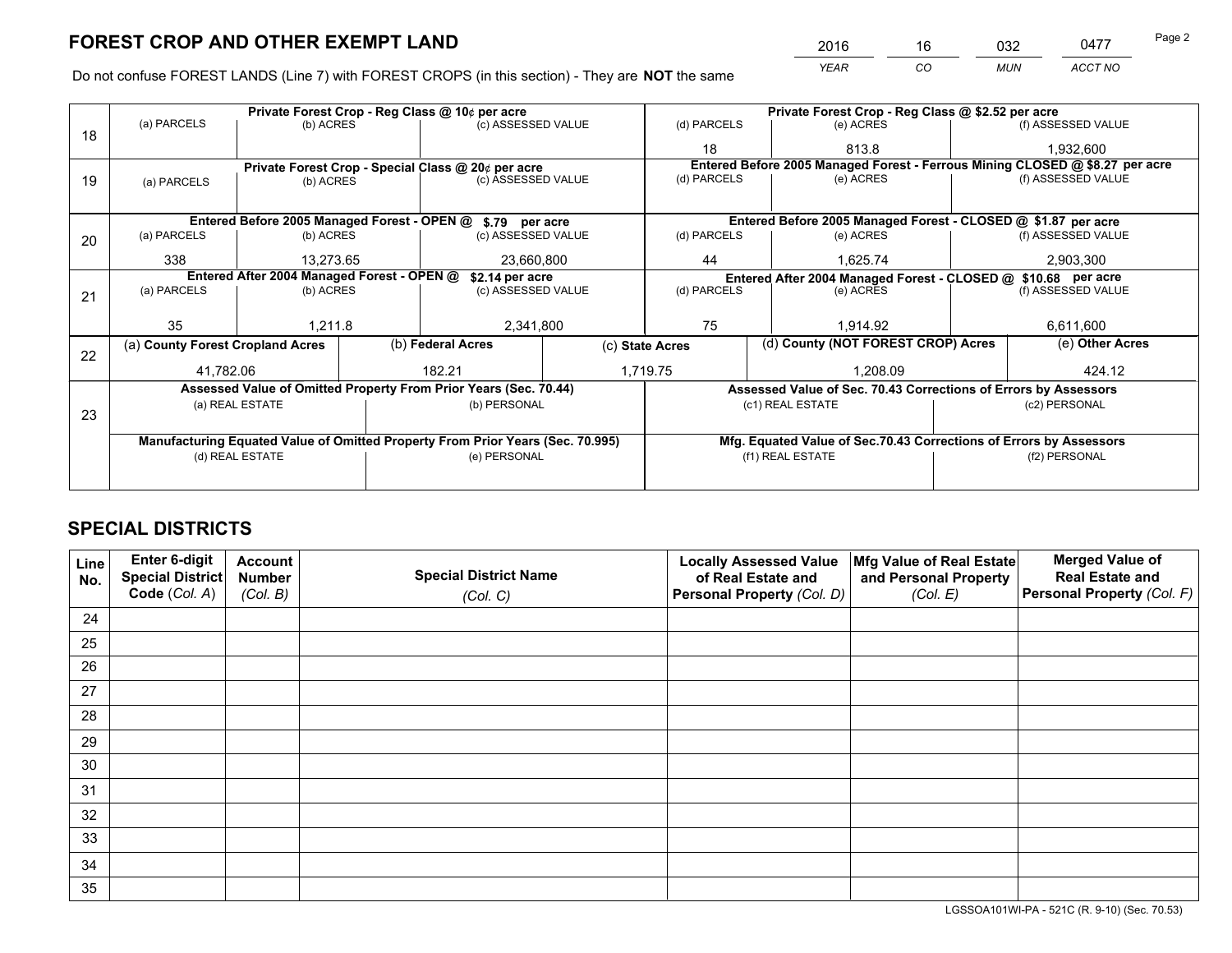|             |                                                          |                                             |                                                         | <b>YEAR</b>                                                                       | CO<br><b>MUN</b>                                              | ACCT NO                                                                        |  |  |  |
|-------------|----------------------------------------------------------|---------------------------------------------|---------------------------------------------------------|-----------------------------------------------------------------------------------|---------------------------------------------------------------|--------------------------------------------------------------------------------|--|--|--|
| Line<br>No. | Enter 6-digit<br><b>School District</b><br>Code (Col. A) | <b>Account</b><br><b>Number</b><br>(Col. B) | <b>School District Name</b><br>(Col. C)                 | <b>Locally Assessed Value</b><br>of Real Estate and<br>Personal Property (Col. D) | Mfg Value of Real Estate<br>and Personal Property<br>(Col. E) | <b>Merged Value of</b><br><b>Real Estate and</b><br>Personal Property (Col. F) |  |  |  |
|             | A. SCHOOL DISTRICTS (K-8 and K-12)                       |                                             |                                                         |                                                                                   |                                                               |                                                                                |  |  |  |
| 36          | 653654                                                   | 0391                                        | SCH D OF NORTHWOOD (MINONG)                             | 282,260,670                                                                       |                                                               | 282,260,670                                                                    |  |  |  |
| 37          |                                                          |                                             |                                                         |                                                                                   |                                                               |                                                                                |  |  |  |
| 38          |                                                          |                                             |                                                         |                                                                                   |                                                               |                                                                                |  |  |  |
| 39          |                                                          |                                             |                                                         |                                                                                   |                                                               |                                                                                |  |  |  |
| 40          |                                                          |                                             |                                                         |                                                                                   |                                                               |                                                                                |  |  |  |
| 41          |                                                          |                                             |                                                         |                                                                                   |                                                               |                                                                                |  |  |  |
| 42          |                                                          |                                             |                                                         |                                                                                   |                                                               |                                                                                |  |  |  |
| 43          |                                                          |                                             |                                                         |                                                                                   |                                                               |                                                                                |  |  |  |
| 44<br>45    |                                                          |                                             |                                                         |                                                                                   |                                                               |                                                                                |  |  |  |
| 46          |                                                          |                                             |                                                         |                                                                                   |                                                               |                                                                                |  |  |  |
| 47          |                                                          |                                             |                                                         |                                                                                   |                                                               |                                                                                |  |  |  |
| 48          |                                                          |                                             |                                                         |                                                                                   |                                                               |                                                                                |  |  |  |
| 49          |                                                          |                                             |                                                         |                                                                                   |                                                               |                                                                                |  |  |  |
| 50          |                                                          |                                             | TOTAL ASSESSED VALUE OF SCHOOL DISTRICTS (K-8 and K-12) | 282,260,670                                                                       |                                                               | 282,260,670                                                                    |  |  |  |
|             | <b>B.</b><br><b>UNION HIGH SCHOOL DISTRICTS</b>          |                                             |                                                         |                                                                                   |                                                               |                                                                                |  |  |  |
| 51          |                                                          |                                             |                                                         |                                                                                   |                                                               |                                                                                |  |  |  |
| 52          |                                                          |                                             |                                                         |                                                                                   |                                                               |                                                                                |  |  |  |
| 53          |                                                          |                                             |                                                         |                                                                                   |                                                               |                                                                                |  |  |  |
| 54          |                                                          |                                             |                                                         |                                                                                   |                                                               |                                                                                |  |  |  |
| 55          | TOTAL ASSESSED VALUE OF UNION HIGH SCHOOLS               |                                             |                                                         |                                                                                   |                                                               |                                                                                |  |  |  |
|             | C. TECHNICAL COLLEGE DISTRICTS                           |                                             |                                                         |                                                                                   |                                                               |                                                                                |  |  |  |
| 56          | 001700                                                   | 0016                                        | WISCONSIN INDIANHEAD TECH COLLEGE SHEL                  | 282,260,670                                                                       |                                                               | 282,260,670                                                                    |  |  |  |
| 57          |                                                          |                                             |                                                         |                                                                                   |                                                               |                                                                                |  |  |  |
| 58          |                                                          |                                             | TOTAL ASSESSED VALUE OF TECHNICAL COLLEGES              |                                                                                   |                                                               |                                                                                |  |  |  |
| 59          |                                                          |                                             |                                                         | 282,260,670                                                                       |                                                               | 282,260,670                                                                    |  |  |  |

16

032

# *I hereby certify, to the best of my knowledge and belief, this form is complete and correct.*

**SCHOOL DISTRICTS**

| Print name of preparer | Title                    |                | Date (MM / DD / CCYY) |
|------------------------|--------------------------|----------------|-----------------------|
|                        |                          |                |                       |
| Signature of preparer  | Contact Telephone Number | E-mail address |                       |
|                        | $\overline{\phantom{0}}$ |                |                       |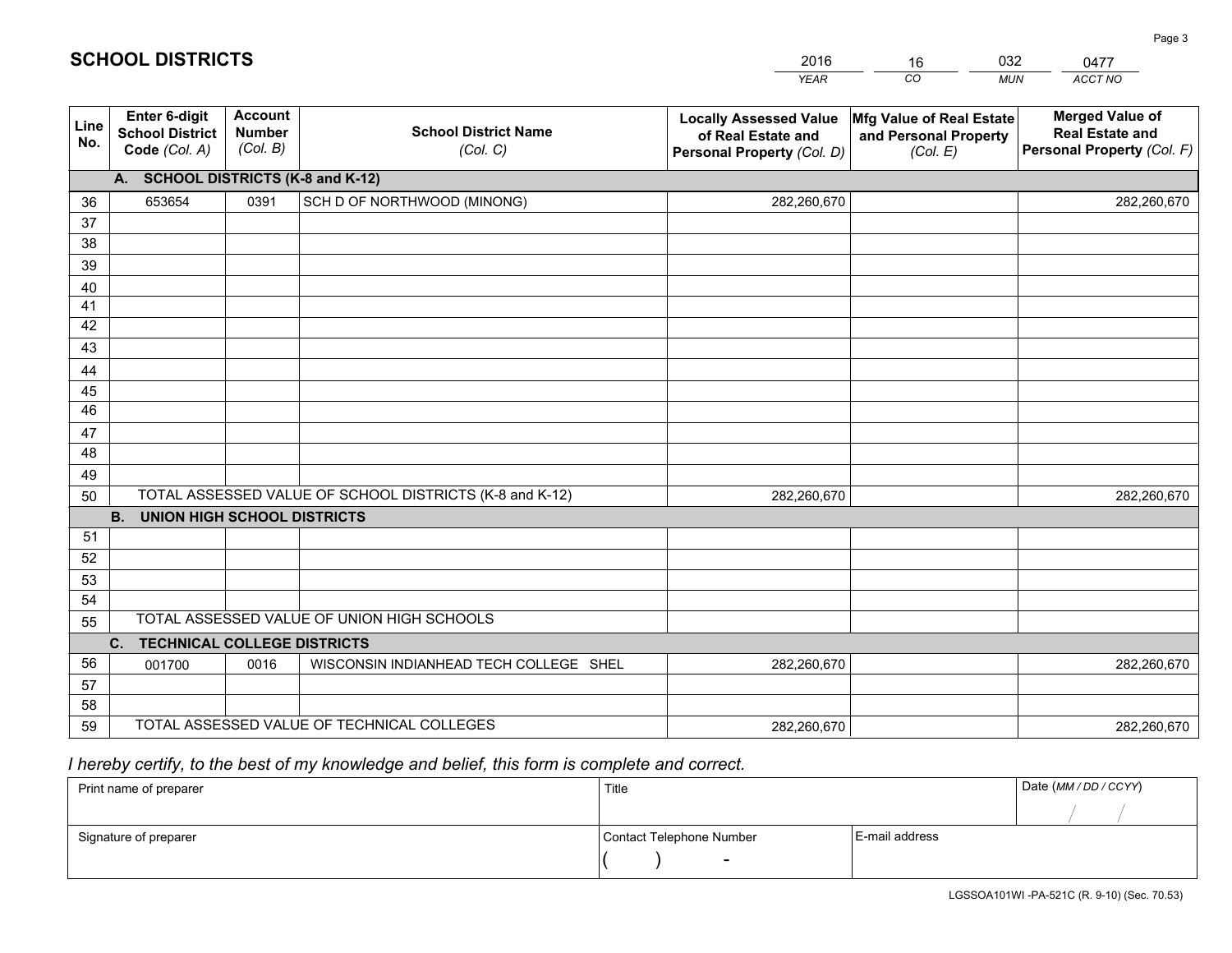#### **HIGHLIGHTS**

- 1. Complete the Statement of Assessment after the Board of Review. Reflect any changes made there.
- 2. Use black ink to complete.
- 3. Line 16 must equal Line 50, Col D.
- 4. Line 55 must equal the total of K-8 schools listed on lines 36-49. Do not include K-12 schools in this comparision.
- 5. Line 59, Col. D must equal Line 16.
- 6. Special District, School District and Technical College District values must include both real estate and personal property. Examples of Special districts are: town sanitary districts, public inland lake protection and rehabilitation districts, and metropolitan sewerage districts.
- 7. DO NOT INCLUDE Manufacturing property values.DOR will print these values on the final SOA.

JEANNETTE ATKINSON TOWN OF WASCOTT

JEANNETTE ATKINSON TOWN OF WASCOTT

PO BOX 159

PO BOX 159

WASCOTT, WI 54890 - 0159

/VASCOTT, WI 54890 - 0159

 8. Accuracy of this form is very important. The values reported directly affect the equalized value DOR calculates for school and special districts.

#### **Page 1:**

 If not prefilled, enter the tax year,county and municipal code,municipal type, municipal name and county name on the top of form.

Check the Amended box, if filing an amended / corrected SOA.

 Report the parcel count, acres and assessed value of taxable general property, total parcel count, (real and personal), total acres, and values from final figures set by the Board of Review.

- A. Real Estate land and improvements (buildings, etc.) is reported on lines 1 8, total line 9.
- B. Personal Property is reported on lines 11 14, Column D, total line 15.
- C. To complete this report, use the computer produced summary of the assessment roll that shows these amounts.
- D. Use whole numbers only.
- E. Add each line across and each column down to verify entries.

### **Page 2:**

- A. Report Special Items (not subject to general property tax).
- 1. Private Forest Croplands and Managed Forest Lands are reported on lines 18,19, 20 and 21. Be sure to report assessed values **NOT** taxes.
- 2. You should have copies of the orders of entry, orders of withdrawal, etc., to update your assessment roll.
	- 3. Show hundredths of acres (e.g. 39.75).
- 4. Tax exempt lands are reported on line 22.
- 5. Omitted property and sec. 70.43, Wis. Stats., corrections of errors by assessor are reported on line 23. Report real estate and personal property separately. These should be for **prior years**, not something found on the current assessment roll after the board of review.
- B. Special District (Lines 24-35) Include the value of both real and personal property.

 The Department of Revenue (DOR) preprints much of the information regarding names and codes for schools, special districts,etc. If a district is not listed, enter the name and value only, DOR will enter the proper code.

## **Page 3 School Districts:**

Include the value of both real and personal property.

Report School District (regular, elementary, union high school, and technical college).

- 1. Regular (K-12) and Elementary (K-8) school values are reported on lines 36-49, total on line 50.
- 2. Union High School (UHS) (use only if elementary schools are listed on lines 36-49) are reported on lines 51-54. UHS total value (line 55) must equal to the total **elementary school** values reported on lines 36-49. Do notinclude K-12 schools in this comparison.
- 3. Technical College values are reported on lines 56-58, total on line 59.
- 4. Use the computer summary that shows these amounts to complete this report.

#### **This form is due the second Monday in June. File this report only after your Board of Review is complete.**

 *If you have questions: Return forms to:*

Fax number: (608) 264-6887 PO Box 8971

 Email: lgs@revenue.wi.gov Wisconsin Department of Revenue Call: (608) 261-5341 Local Government Services Section 6-97Madison WI 53708-8971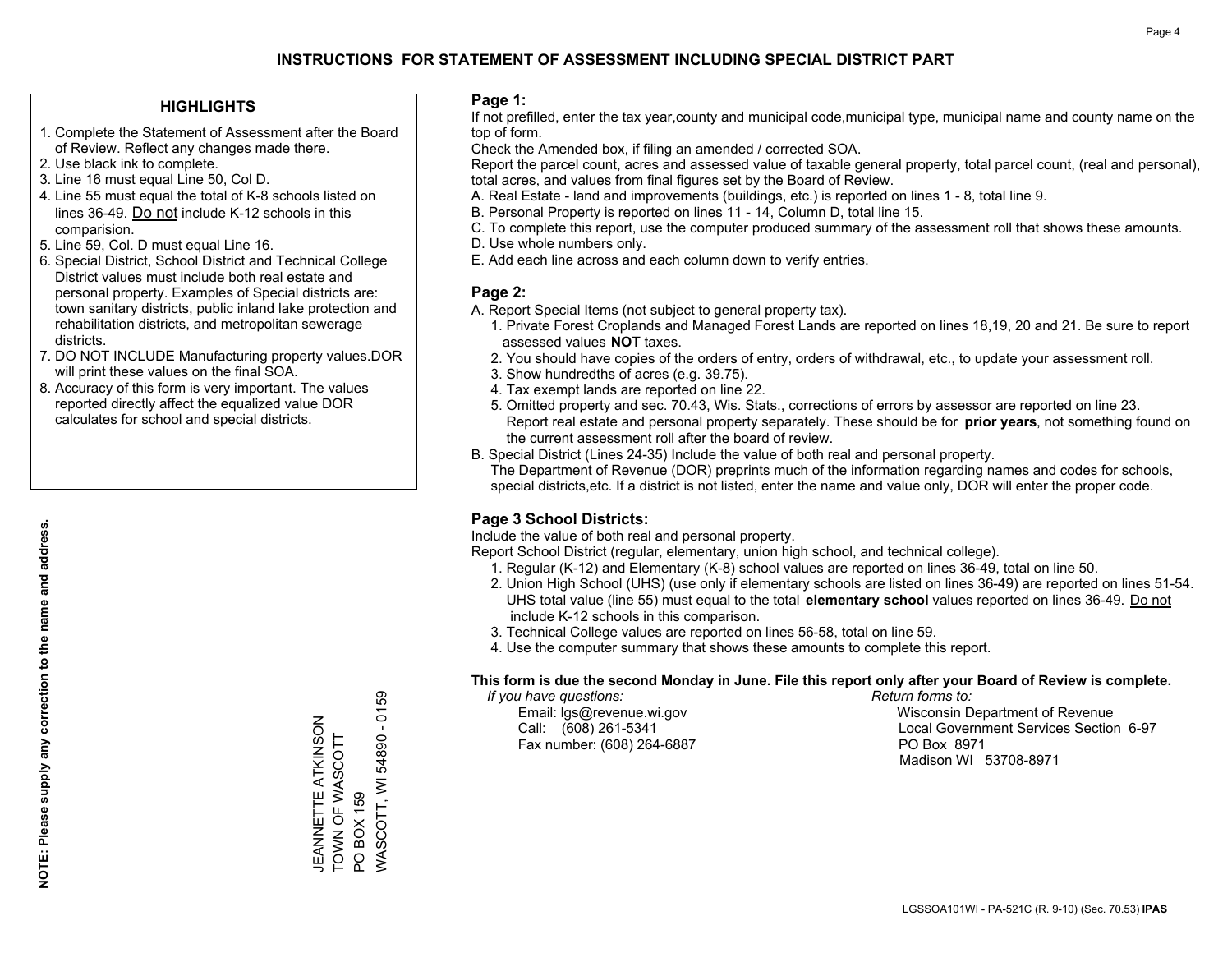**STATEMENT OF ASSESSMENT FOR 2016** 

**FINAL - EQUATED**

|   | Page 1                             |  |
|---|------------------------------------|--|
| 8 | Check if this is an Amended Return |  |
|   |                                    |  |

|                | <b>FOR</b>                                                                                                                                                                                                  | <b>VILLAGE OF</b><br>OF.<br>Town - Village - City            | <b>LAKE NEBAGAMON</b><br><b>Municipality Name</b> |                           | <b>DOUGLAS COUNTY</b>        |                         |                      | <b>WHEN COMPLETING THIS DOCUMENT</b><br>DO NOT WRITE OVER X's OR IN SHADED AREAS |
|----------------|-------------------------------------------------------------------------------------------------------------------------------------------------------------------------------------------------------------|--------------------------------------------------------------|---------------------------------------------------|---------------------------|------------------------------|-------------------------|----------------------|----------------------------------------------------------------------------------|
|                |                                                                                                                                                                                                             |                                                              |                                                   |                           | <b>County Name</b>           |                         |                      |                                                                                  |
|                |                                                                                                                                                                                                             | <b>REAL ESTATE</b>                                           |                                                   | PARCEL COUNT              | NO. OF ACRES<br><b>WHOLE</b> | <b>VALUE OF</b>         | <b>VALUE OF</b>      | <b>TOTAL VALUE OF LAND</b>                                                       |
| Line<br>No.    |                                                                                                                                                                                                             | (See Lines 18 - 22 for<br>other Real Estate)                 |                                                   | TOTAL LAND   IMPROVEMENTS | <b>NUMBERS ONLY</b>          | LAND                    | <b>IMPROVEMENTS</b>  | AND IMPROVEMENTS                                                                 |
|                |                                                                                                                                                                                                             |                                                              | Col. A                                            | Col. B                    | Col. C                       | Col. D                  | Col. E               | Col. F                                                                           |
| $\mathbf 1$    |                                                                                                                                                                                                             | <b>RESIDENTIAL - Class 1</b>                                 | 972                                               | 742                       | 1,434                        | 57,864,700              | 81,495,700           | 139,360,400                                                                      |
| 2              |                                                                                                                                                                                                             | <b>COMMERCIAL - Class 2</b>                                  | 50                                                |                           | 33<br>223                    | 2,024,500               | 4,052,100            | 6,076,600                                                                        |
| 3              |                                                                                                                                                                                                             | <b>MANUFACTURING - Class 3</b>                               | 0                                                 |                           | $\Omega$<br>0                | $\mathbf 0$             | 0                    | <sup>0</sup>                                                                     |
| $\overline{4}$ |                                                                                                                                                                                                             | <b>AGRICULTURAL - Class 4</b>                                | 1                                                 |                           | 5                            | 600                     |                      | 600                                                                              |
| 5              |                                                                                                                                                                                                             | <b>UNDEVELOPED - Class 5</b>                                 | 193                                               |                           | 1,955                        | 800,000                 |                      | 800,000                                                                          |
| 6              |                                                                                                                                                                                                             | AGRICULTURAL FOREST - Class 5m                               | 0                                                 |                           | 0                            | $\mathbf 0$             |                      | $\Omega$                                                                         |
| $\overline{7}$ |                                                                                                                                                                                                             | FOREST LANDS - Class 6                                       | 184                                               |                           | 2,778                        | 5,554,400               |                      | 5,554,400                                                                        |
| 8              |                                                                                                                                                                                                             | OTHER - Class 7                                              | $\Omega$                                          |                           | $\Omega$<br>$\Omega$         | $\mathbf 0$             | $\Omega$             | 0                                                                                |
| 9              |                                                                                                                                                                                                             | TOTAL - ALL COLUMNS                                          | 1.400                                             | 775                       | 6,395                        | 66,244,200              | 85,547,800           | 151,792,000                                                                      |
| 10             |                                                                                                                                                                                                             | NUMBER OF PERSONAL PROPERTY ACCOUNTS IN ROLL                 |                                                   |                           | 71                           | <b>LOCALLY ASSESSED</b> | <b>MANUFACTURING</b> | <b>MERGED</b>                                                                    |
| 11             |                                                                                                                                                                                                             | BOATS AND OTHER WATERCRAFT NOT EXEMPT - Code 1               |                                                   |                           |                              | 44,507                  | 0                    | 44,507                                                                           |
| 12             |                                                                                                                                                                                                             | MACHINERY, TOOLS AND PATTERNS - Code 2                       |                                                   |                           |                              | 79,393                  | $\Omega$             | 79,393                                                                           |
| 13             |                                                                                                                                                                                                             | FURNITURE, FIXTURES AND EQUIPMENT - Code 3                   |                                                   |                           |                              | 84,677                  | 0                    | 84,677                                                                           |
| 14             |                                                                                                                                                                                                             | ALL OTHER PERSONAL PROPERTY NOT EXEMPT - Codes 4A, 4B, 4C    |                                                   |                           |                              | 255,355                 | $\Omega$             | 255,355                                                                          |
| 15             |                                                                                                                                                                                                             | TOTAL OF PERSONAL PROPERTY NOT EXEMPT (Total of Lines 11-14) |                                                   |                           |                              | 463,932                 | 0                    | 463,932                                                                          |
| 16             | AGGREGATE ASSESSED VALUE OF ALL PROPERTY SUBJECT TO THE GENERAL PROPERTY TAX (Total of Lines 9F and 15F)<br>MUST EQUAL TOTAL VALUE OF THE SCHOOL DISTRICTS (K-12 PLUS K-8) - Line 50, Col. F<br>152,255,932 |                                                              |                                                   |                           |                              |                         |                      |                                                                                  |
| 17             |                                                                                                                                                                                                             | <b>BOARD OF REVIEW</b>                                       |                                                   |                           | Name of Assessor             |                         | Telephone #          |                                                                                  |
|                | DATE OF FINAL ADJOURNMENT<br>07/27/2016<br><b>MARK GARLICK</b>                                                                                                                                              |                                                              |                                                   |                           |                              | (715) 287-3376          |                      |                                                                                  |

*CO*

*MUN*

*ACCT NO0478*

*<sup>16</sup> <sup>146</sup>*

REMARKS

The Assessment Ratio to be used in calculating the estimated Fair Market Value on tax bills for this tax district is .900649282<br>This ratio should be used to convert assessed values to "Calculate Equalized Values" in Step 1 Commission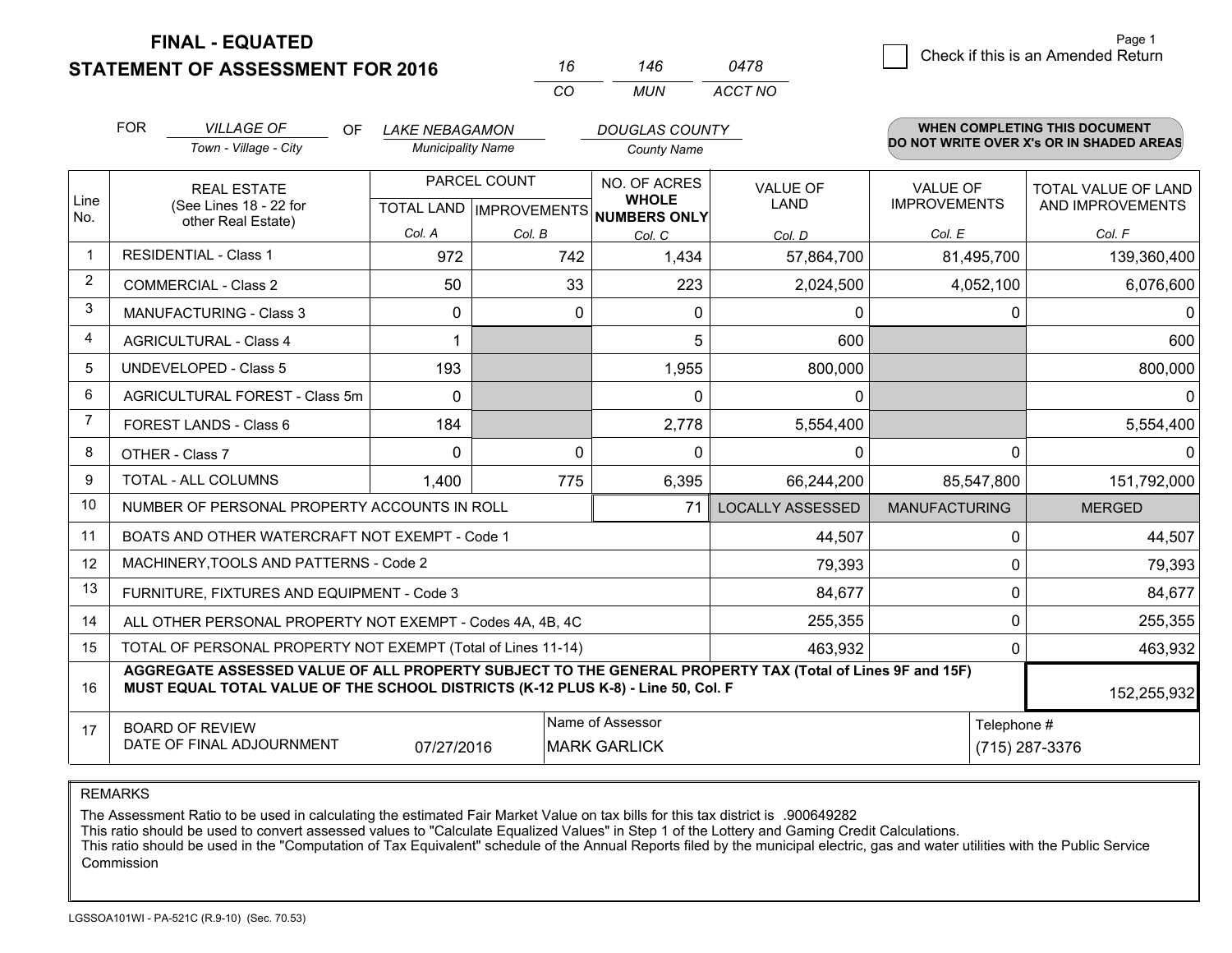*YEAR CO MUN ACCT NO* <sup>2016</sup> <sup>16</sup> <sup>146</sup> <sup>0478</sup>

Do not confuse FOREST LANDS (Line 7) with FOREST CROPS (in this section) - They are **NOT** the same

|    |                                  |                                             |  | Private Forest Crop - Reg Class @ 10¢ per acre                                 |                                       |                                                                              | Private Forest Crop - Reg Class @ \$2.52 per acre                  |                    |                    |  |
|----|----------------------------------|---------------------------------------------|--|--------------------------------------------------------------------------------|---------------------------------------|------------------------------------------------------------------------------|--------------------------------------------------------------------|--------------------|--------------------|--|
| 18 | (a) PARCELS                      | (b) ACRES                                   |  | (c) ASSESSED VALUE                                                             |                                       | (d) PARCELS                                                                  | (e) ACRES                                                          |                    | (f) ASSESSED VALUE |  |
|    |                                  |                                             |  |                                                                                |                                       |                                                                              |                                                                    |                    |                    |  |
|    |                                  |                                             |  | Private Forest Crop - Special Class @ 20¢ per acre                             |                                       | Entered Before 2005 Managed Forest - Ferrous Mining CLOSED @ \$8.27 per acre |                                                                    |                    |                    |  |
| 19 |                                  | (b) ACRES<br>(a) PARCELS                    |  | (c) ASSESSED VALUE                                                             |                                       | (d) PARCELS                                                                  | (e) ACRES                                                          |                    | (f) ASSESSED VALUE |  |
|    |                                  |                                             |  |                                                                                |                                       |                                                                              |                                                                    |                    |                    |  |
|    |                                  | Entered Before 2005 Managed Forest - OPEN @ |  | \$.79 per acre                                                                 |                                       |                                                                              | Entered Before 2005 Managed Forest - CLOSED @ \$1.87 per acre      |                    |                    |  |
| 20 | (a) PARCELS                      | (b) ACRES                                   |  | (c) ASSESSED VALUE                                                             |                                       | (d) PARCELS                                                                  | (e) ACRES                                                          |                    | (f) ASSESSED VALUE |  |
|    |                                  |                                             |  |                                                                                |                                       |                                                                              |                                                                    |                    |                    |  |
|    |                                  | Entered After 2004 Managed Forest - OPEN @  |  |                                                                                | \$2.14 per acre<br>(c) ASSESSED VALUE |                                                                              | Entered After 2004 Managed Forest - CLOSED @ \$10.68 per acre      |                    |                    |  |
| 21 | (a) PARCELS                      | (b) ACRES                                   |  |                                                                                |                                       |                                                                              | (e) ACRES                                                          | (f) ASSESSED VALUE |                    |  |
|    |                                  |                                             |  |                                                                                |                                       |                                                                              |                                                                    |                    |                    |  |
|    |                                  | 40                                          |  | 48,000                                                                         |                                       | 9                                                                            | 254                                                                |                    |                    |  |
| 22 | (a) County Forest Cropland Acres |                                             |  | (b) Federal Acres                                                              |                                       | (d) County (NOT FOREST CROP) Acres<br>(c) State Acres                        |                                                                    |                    | (e) Other Acres    |  |
|    | 840                              |                                             |  |                                                                                |                                       | 37                                                                           |                                                                    | 193.17             |                    |  |
|    |                                  |                                             |  | Assessed Value of Omitted Property From Prior Years (Sec. 70.44)               |                                       |                                                                              | Assessed Value of Sec. 70.43 Corrections of Errors by Assessors    |                    |                    |  |
|    |                                  | (a) REAL ESTATE                             |  | (b) PERSONAL                                                                   |                                       |                                                                              | (c1) REAL ESTATE                                                   |                    | (c2) PERSONAL      |  |
| 23 |                                  |                                             |  |                                                                                |                                       |                                                                              |                                                                    |                    |                    |  |
|    |                                  |                                             |  | Manufacturing Equated Value of Omitted Property From Prior Years (Sec. 70.995) |                                       |                                                                              | Mfg. Equated Value of Sec.70.43 Corrections of Errors by Assessors |                    |                    |  |
|    |                                  | (d) REAL ESTATE                             |  | (e) PERSONAL                                                                   |                                       | (f1) REAL ESTATE                                                             |                                                                    | (f2) PERSONAL      |                    |  |
|    |                                  |                                             |  |                                                                                |                                       |                                                                              |                                                                    |                    |                    |  |
|    |                                  |                                             |  |                                                                                |                                       |                                                                              |                                                                    |                    |                    |  |

# **SPECIAL DISTRICTS**

| Line<br>No. | Enter 6-digit<br><b>Special District</b> | <b>Account</b><br><b>Number</b> | <b>Special District Name</b> | <b>Locally Assessed Value</b><br>of Real Estate and | Mfg Value of Real Estate<br>and Personal Property | <b>Merged Value of</b><br><b>Real Estate and</b> |
|-------------|------------------------------------------|---------------------------------|------------------------------|-----------------------------------------------------|---------------------------------------------------|--------------------------------------------------|
|             | Code (Col. A)                            | (Col. B)                        | (Col. C)                     | Personal Property (Col. D)                          | (Col. E)                                          | Personal Property (Col. F)                       |
| 24          |                                          |                                 |                              |                                                     |                                                   |                                                  |
| 25          |                                          |                                 |                              |                                                     |                                                   |                                                  |
| 26          |                                          |                                 |                              |                                                     |                                                   |                                                  |
| 27          |                                          |                                 |                              |                                                     |                                                   |                                                  |
| 28          |                                          |                                 |                              |                                                     |                                                   |                                                  |
| 29          |                                          |                                 |                              |                                                     |                                                   |                                                  |
| 30          |                                          |                                 |                              |                                                     |                                                   |                                                  |
| 31          |                                          |                                 |                              |                                                     |                                                   |                                                  |
| 32          |                                          |                                 |                              |                                                     |                                                   |                                                  |
| 33          |                                          |                                 |                              |                                                     |                                                   |                                                  |
| 34          |                                          |                                 |                              |                                                     |                                                   |                                                  |
| 35          |                                          |                                 |                              |                                                     |                                                   |                                                  |

LGSSOA101WI-PA - 521C (R. 9-10) (Sec. 70.53)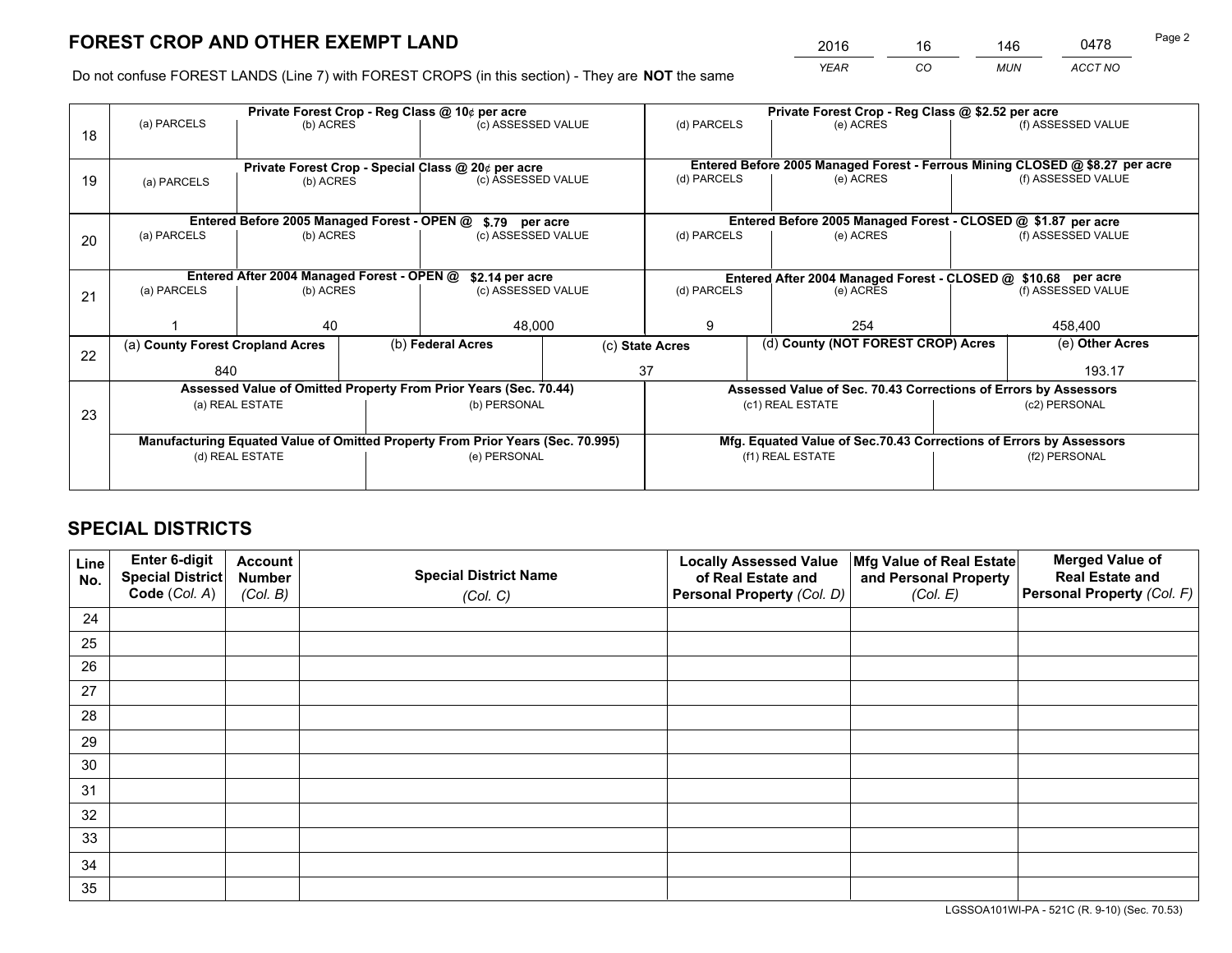|             |                                                          |                                             |                                                         | <b>YEAR</b>                                                                       | CO<br><b>MUN</b>                                              | ACCT NO                                                                        |
|-------------|----------------------------------------------------------|---------------------------------------------|---------------------------------------------------------|-----------------------------------------------------------------------------------|---------------------------------------------------------------|--------------------------------------------------------------------------------|
| Line<br>No. | Enter 6-digit<br><b>School District</b><br>Code (Col. A) | <b>Account</b><br><b>Number</b><br>(Col. B) | <b>School District Name</b><br>(Col. C)                 | <b>Locally Assessed Value</b><br>of Real Estate and<br>Personal Property (Col. D) | Mfg Value of Real Estate<br>and Personal Property<br>(Col. E) | <b>Merged Value of</b><br><b>Real Estate and</b><br>Personal Property (Col. F) |
|             | A. SCHOOL DISTRICTS (K-8 and K-12)                       |                                             |                                                         |                                                                                   |                                                               |                                                                                |
| 36          | 163297                                                   | 0111                                        | <b>SCH D OF MAPLE</b>                                   | 152,255,932                                                                       |                                                               | 152,255,932                                                                    |
| 37          |                                                          |                                             |                                                         |                                                                                   |                                                               |                                                                                |
| 38          |                                                          |                                             |                                                         |                                                                                   |                                                               |                                                                                |
| 39          |                                                          |                                             |                                                         |                                                                                   |                                                               |                                                                                |
| 40          |                                                          |                                             |                                                         |                                                                                   |                                                               |                                                                                |
| 41          |                                                          |                                             |                                                         |                                                                                   |                                                               |                                                                                |
| 42          |                                                          |                                             |                                                         |                                                                                   |                                                               |                                                                                |
| 43          |                                                          |                                             |                                                         |                                                                                   |                                                               |                                                                                |
| 44<br>45    |                                                          |                                             |                                                         |                                                                                   |                                                               |                                                                                |
| 46          |                                                          |                                             |                                                         |                                                                                   |                                                               |                                                                                |
| 47          |                                                          |                                             |                                                         |                                                                                   |                                                               |                                                                                |
| 48          |                                                          |                                             |                                                         |                                                                                   |                                                               |                                                                                |
| 49          |                                                          |                                             |                                                         |                                                                                   |                                                               |                                                                                |
| 50          |                                                          |                                             | TOTAL ASSESSED VALUE OF SCHOOL DISTRICTS (K-8 and K-12) | 152,255,932                                                                       |                                                               | 152,255,932                                                                    |
|             | B <sub>1</sub><br><b>UNION HIGH SCHOOL DISTRICTS</b>     |                                             |                                                         |                                                                                   |                                                               |                                                                                |
| 51          |                                                          |                                             |                                                         |                                                                                   |                                                               |                                                                                |
| 52          |                                                          |                                             |                                                         |                                                                                   |                                                               |                                                                                |
| 53          |                                                          |                                             |                                                         |                                                                                   |                                                               |                                                                                |
| 54          |                                                          |                                             |                                                         |                                                                                   |                                                               |                                                                                |
| 55          |                                                          |                                             | TOTAL ASSESSED VALUE OF UNION HIGH SCHOOLS              |                                                                                   |                                                               |                                                                                |
|             | C. TECHNICAL COLLEGE DISTRICTS                           |                                             |                                                         |                                                                                   |                                                               |                                                                                |
| 56          | 001700                                                   | 0016                                        | WISCONSIN INDIANHEAD TECH COLLEGE SHEL                  | 152,255,932                                                                       |                                                               | 152,255,932                                                                    |
| 57          |                                                          |                                             |                                                         |                                                                                   |                                                               |                                                                                |
| 58          |                                                          |                                             |                                                         |                                                                                   |                                                               |                                                                                |
| 59          |                                                          |                                             | TOTAL ASSESSED VALUE OF TECHNICAL COLLEGES              | 152,255,932                                                                       |                                                               | 152,255,932                                                                    |

16

146

# *I hereby certify, to the best of my knowledge and belief, this form is complete and correct.*

**SCHOOL DISTRICTS**

| Print name of preparer | Title                    | Date (MM / DD / CCYY) |  |
|------------------------|--------------------------|-----------------------|--|
|                        |                          |                       |  |
| Signature of preparer  | Contact Telephone Number | E-mail address        |  |
|                        | $\sim$                   |                       |  |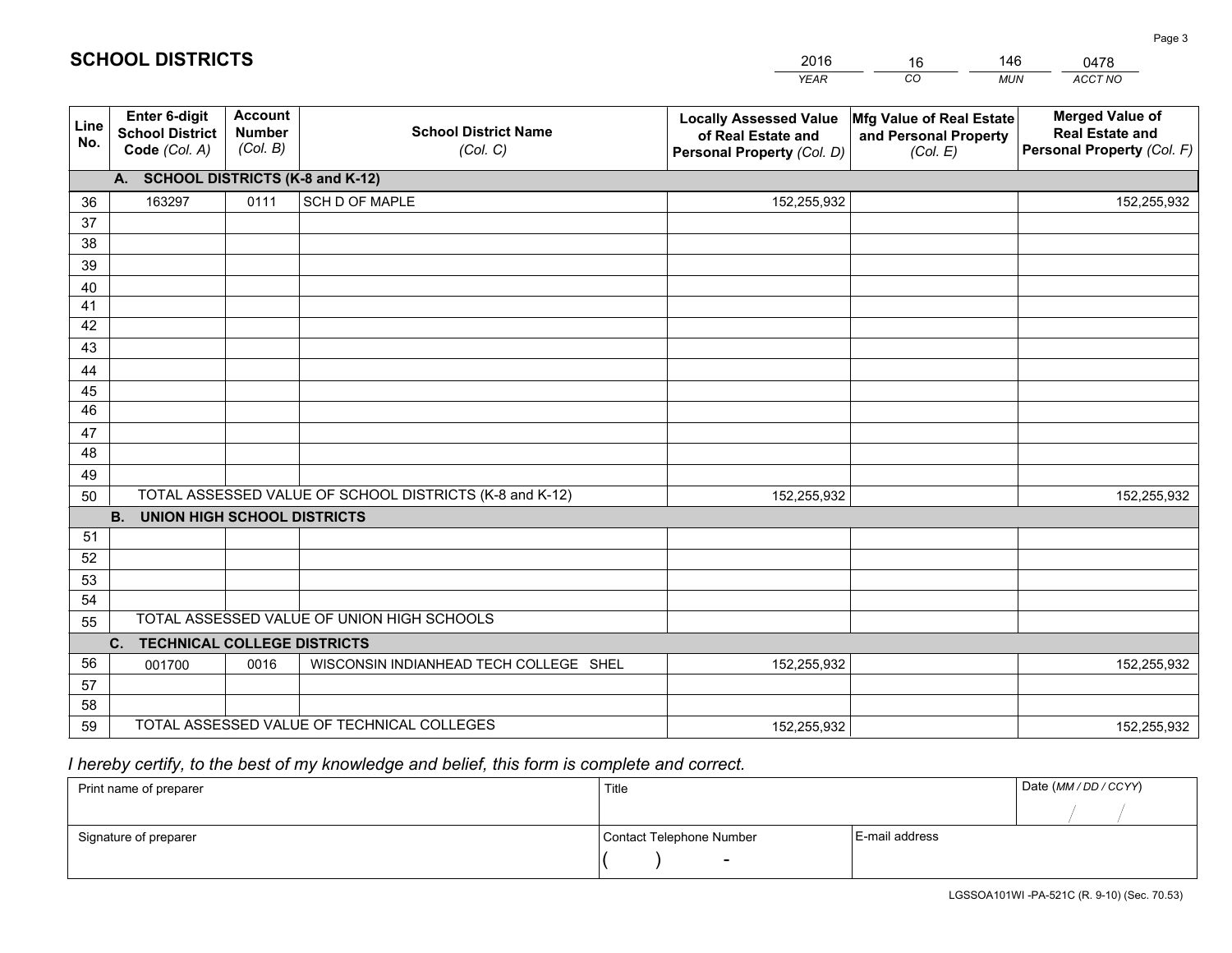#### **HIGHLIGHTS**

- 1. Complete the Statement of Assessment after the Board of Review. Reflect any changes made there.
- 2. Use black ink to complete.
- 3. Line 16 must equal Line 50, Col D.
- 4. Line 55 must equal the total of K-8 schools listed on lines 36-49. Do not include K-12 schools in this comparision.
- 5. Line 59, Col. D must equal Line 16.
- 6. Special District, School District and Technical College District values must include both real estate and personal property. Examples of Special districts are: town sanitary districts, public inland lake protection and rehabilitation districts, and metropolitan sewerage districts.
- 7. DO NOT INCLUDE Manufacturing property values.DOR will print these values on the final SOA.

AMY HUBER

VILLAGE OF LAKE NEBAGAMON 11596 E WATERFRONT DRIVE LAKE NEBAGAMON, WI 54849

AMY HUBER<br>VILLAGE OF LAKE NEBAGAMON 11596 E WATERFRONT DRIVE AKE NEBAGAMON, WI 54849

 8. Accuracy of this form is very important. The values reported directly affect the equalized value DOR calculates for school and special districts.

#### **Page 1:**

 If not prefilled, enter the tax year,county and municipal code,municipal type, municipal name and county name on the top of form.

Check the Amended box, if filing an amended / corrected SOA.

 Report the parcel count, acres and assessed value of taxable general property, total parcel count, (real and personal), total acres, and values from final figures set by the Board of Review.

- A. Real Estate land and improvements (buildings, etc.) is reported on lines 1 8, total line 9.
- B. Personal Property is reported on lines 11 14, Column D, total line 15.
- C. To complete this report, use the computer produced summary of the assessment roll that shows these amounts.
- D. Use whole numbers only.
- E. Add each line across and each column down to verify entries.

#### **Page 2:**

- A. Report Special Items (not subject to general property tax).
- 1. Private Forest Croplands and Managed Forest Lands are reported on lines 18,19, 20 and 21. Be sure to report assessed values **NOT** taxes.
- 2. You should have copies of the orders of entry, orders of withdrawal, etc., to update your assessment roll.
	- 3. Show hundredths of acres (e.g. 39.75).
- 4. Tax exempt lands are reported on line 22.
- 5. Omitted property and sec. 70.43, Wis. Stats., corrections of errors by assessor are reported on line 23. Report real estate and personal property separately. These should be for **prior years**, not something found on the current assessment roll after the board of review.
- B. Special District (Lines 24-35) Include the value of both real and personal property.
- The Department of Revenue (DOR) preprints much of the information regarding names and codes for schools, special districts,etc. If a district is not listed, enter the name and value only, DOR will enter the proper code.

## **Page 3 School Districts:**

Include the value of both real and personal property.

Report School District (regular, elementary, union high school, and technical college).

- 1. Regular (K-12) and Elementary (K-8) school values are reported on lines 36-49, total on line 50.
- 2. Union High School (UHS) (use only if elementary schools are listed on lines 36-49) are reported on lines 51-54. UHS total value (line 55) must equal to the total **elementary school** values reported on lines 36-49. Do notinclude K-12 schools in this comparison.
- 3. Technical College values are reported on lines 56-58, total on line 59.
- 4. Use the computer summary that shows these amounts to complete this report.

#### **This form is due the second Monday in June. File this report only after your Board of Review is complete.**

 *If you have questions: Return forms to:*

Fax number: (608) 264-6887 PO Box 8971

 Email: lgs@revenue.wi.gov Wisconsin Department of Revenue Call: (608) 261-5341 Local Government Services Section 6-97Madison WI 53708-8971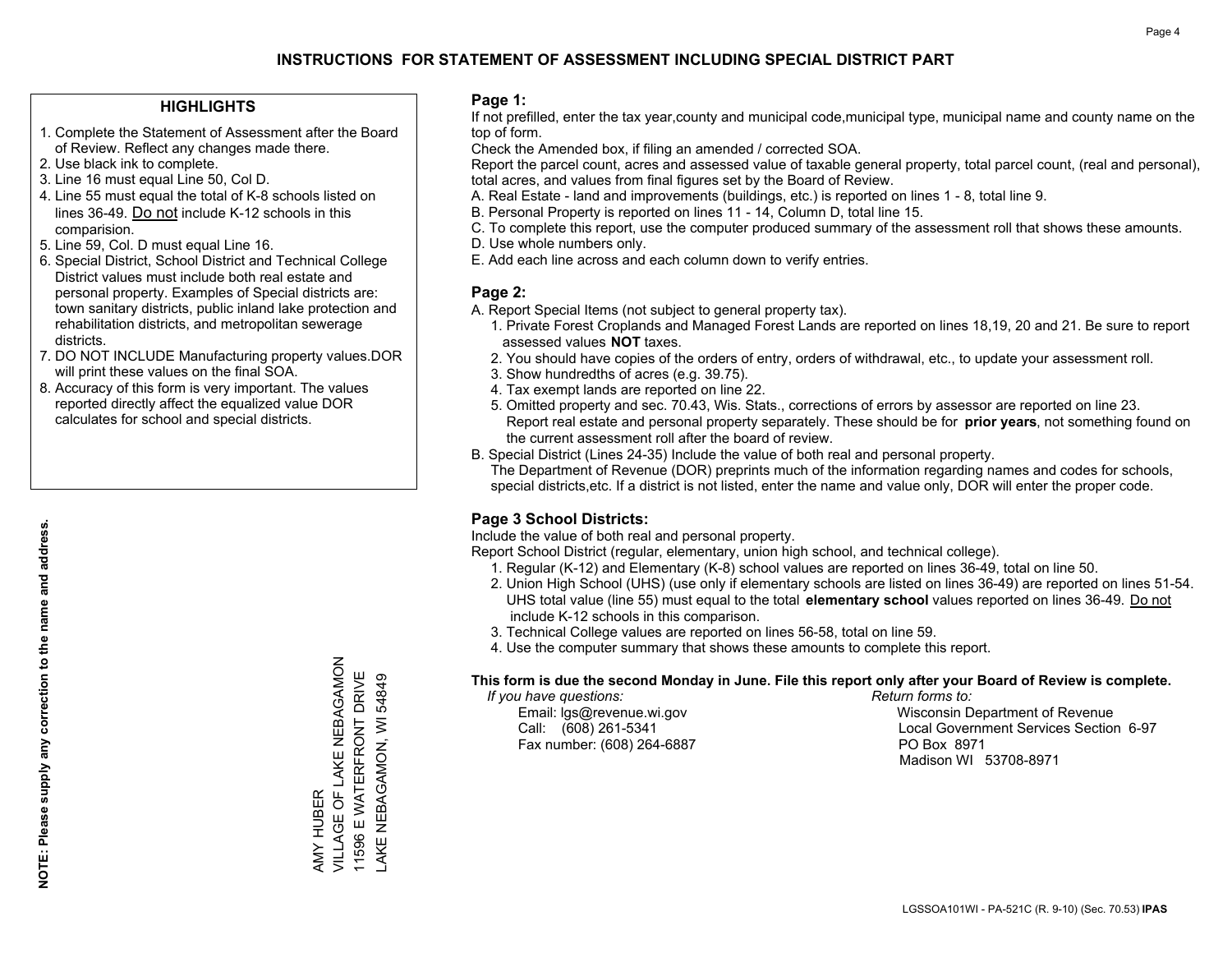**STATEMENT OF ASSESSMENT FOR 2016** 

**FINAL - EQUATED**

|                |                                                                                                                                                                                              |                          | <b>CO</b>    | <b>MUN</b>                                           | <b>ACCT NO</b>          |                      |                                          |  |
|----------------|----------------------------------------------------------------------------------------------------------------------------------------------------------------------------------------------|--------------------------|--------------|------------------------------------------------------|-------------------------|----------------------|------------------------------------------|--|
|                | <b>FOR</b><br><b>VILLAGE OF</b><br>OF                                                                                                                                                        | <b>OLIVER</b>            |              | <b>DOUGLAS COUNTY</b>                                |                         |                      | <b>WHEN COMPLETING THIS DOCUMENT</b>     |  |
|                | Town - Village - City                                                                                                                                                                        | <b>Municipality Name</b> |              | <b>County Name</b>                                   |                         |                      | DO NOT WRITE OVER X's OR IN SHADED AREAS |  |
|                | <b>REAL ESTATE</b>                                                                                                                                                                           |                          | PARCEL COUNT | NO. OF ACRES                                         | <b>VALUE OF</b>         | <b>VALUE OF</b>      | <b>TOTAL VALUE OF LAND</b>               |  |
| Line<br>No.    | (See Lines 18 - 22 for<br>other Real Estate)                                                                                                                                                 |                          |              | <b>WHOLE</b><br>TOTAL LAND IMPROVEMENTS NUMBERS ONLY | LAND                    | <b>IMPROVEMENTS</b>  | AND IMPROVEMENTS                         |  |
|                |                                                                                                                                                                                              | Col. A                   | Col. B       | Col. C                                               | Col. D                  | Col. E               | Col. F                                   |  |
| $\mathbf{1}$   | <b>RESIDENTIAL - Class 1</b>                                                                                                                                                                 | 436                      | 164          | 202                                                  | 4,051,900               | 17,987,900           | 22,039,800                               |  |
| $\overline{2}$ | <b>COMMERCIAL - Class 2</b>                                                                                                                                                                  | 14                       | 12           | 11                                                   | 297,300                 | 1,451,500            | 1,748,800                                |  |
| 3              | <b>MANUFACTURING - Class 3</b>                                                                                                                                                               | 0                        | $\mathbf 0$  | 0                                                    | $\Omega$                | 0                    |                                          |  |
| $\overline{4}$ | <b>AGRICULTURAL - Class 4</b>                                                                                                                                                                | 0                        |              | $\Omega$                                             | $\Omega$                |                      |                                          |  |
| 5              | <b>UNDEVELOPED - Class 5</b>                                                                                                                                                                 | 0                        |              | 0                                                    | $\Omega$                |                      |                                          |  |
| 6              | AGRICULTURAL FOREST - Class 5m                                                                                                                                                               | 0                        |              | 0                                                    | 0                       |                      |                                          |  |
| $\overline{7}$ | FOREST LANDS - Class 6                                                                                                                                                                       | 0                        |              | 0                                                    | $\Omega$                |                      |                                          |  |
| 8              | OTHER - Class 7                                                                                                                                                                              | $\Omega$                 | 0            | 0                                                    | $\Omega$                | $\Omega$             |                                          |  |
| 9              | TOTAL - ALL COLUMNS                                                                                                                                                                          | 450                      | 176          | 213                                                  | 4,349,200               | 19,439,400           | 23,788,600                               |  |
| 10             | NUMBER OF PERSONAL PROPERTY ACCOUNTS IN ROLL                                                                                                                                                 |                          |              | 9                                                    | <b>LOCALLY ASSESSED</b> | <b>MANUFACTURING</b> | <b>MERGED</b>                            |  |
| 11             | BOATS AND OTHER WATERCRAFT NOT EXEMPT - Code 1                                                                                                                                               |                          |              |                                                      | $\mathbf{0}$            | 0                    |                                          |  |
| 12             | MACHINERY, TOOLS AND PATTERNS - Code 2                                                                                                                                                       |                          |              |                                                      | 3,600                   | 0                    | 3,600                                    |  |
| 13             | FURNITURE, FIXTURES AND EQUIPMENT - Code 3                                                                                                                                                   |                          |              |                                                      | 8,100                   | 0                    | 8,100                                    |  |
| 14             | ALL OTHER PERSONAL PROPERTY NOT EXEMPT - Codes 4A, 4B, 4C                                                                                                                                    |                          |              |                                                      | 23,400                  | 0                    | 23,400                                   |  |
| 15             | TOTAL OF PERSONAL PROPERTY NOT EXEMPT (Total of Lines 11-14)                                                                                                                                 |                          |              |                                                      | 35,100                  | $\Omega$             | 35,100                                   |  |
| 16             | AGGREGATE ASSESSED VALUE OF ALL PROPERTY SUBJECT TO THE GENERAL PROPERTY TAX (Total of Lines 9F and 15F)<br>MUST EQUAL TOTAL VALUE OF THE SCHOOL DISTRICTS (K-12 PLUS K-8) - Line 50, Col. F |                          |              |                                                      |                         |                      | 23,823,700                               |  |
| 17             | <b>BOARD OF REVIEW</b>                                                                                                                                                                       |                          |              | Name of Assessor                                     |                         |                      | Telephone #                              |  |
|                | DATE OF FINAL ADJOURNMENT                                                                                                                                                                    | 06/13/2016               |              | <b>BRAD THEIEN</b>                                   |                         | (715) 378-2295       |                                          |  |

*<sup>16</sup> <sup>165</sup>*

*0479*

REMARKS

The Assessment Ratio to be used in calculating the estimated Fair Market Value on tax bills for this tax district is .984645715<br>This ratio should be used to convert assessed values to "Calculate Equalized Values" in Step 1 Commission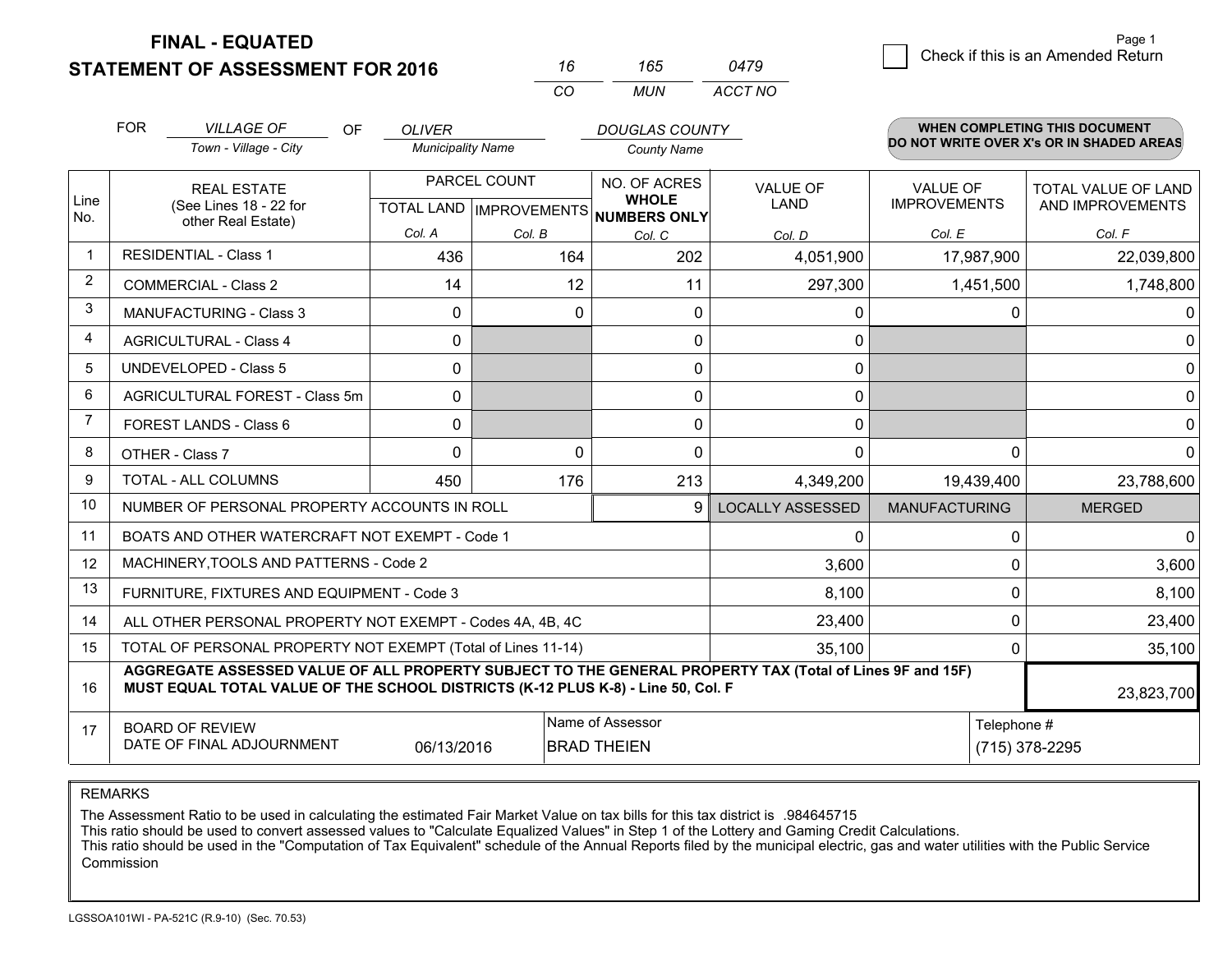*YEAR CO MUN ACCT NO* <sup>2016</sup> <sup>16</sup> <sup>165</sup> <sup>0479</sup>

Do not confuse FOREST LANDS (Line 7) with FOREST CROPS (in this section) - They are **NOT** the same

|    | Private Forest Crop - Reg Class @ 10¢ per acre                                 |           |                                                    |                    |                                                                 | Private Forest Crop - Reg Class @ \$2.52 per acre                            |                                                                    |                    |                    |  |
|----|--------------------------------------------------------------------------------|-----------|----------------------------------------------------|--------------------|-----------------------------------------------------------------|------------------------------------------------------------------------------|--------------------------------------------------------------------|--------------------|--------------------|--|
| 18 | (a) PARCELS                                                                    | (b) ACRES |                                                    | (c) ASSESSED VALUE |                                                                 | (d) PARCELS                                                                  | (e) ACRES                                                          |                    | (f) ASSESSED VALUE |  |
|    |                                                                                |           | Private Forest Crop - Special Class @ 20¢ per acre |                    |                                                                 | Entered Before 2005 Managed Forest - Ferrous Mining CLOSED @ \$8.27 per acre |                                                                    |                    |                    |  |
| 19 | (a) PARCELS                                                                    | (b) ACRES |                                                    | (c) ASSESSED VALUE |                                                                 | (d) PARCELS                                                                  | (e) ACRES                                                          |                    | (f) ASSESSED VALUE |  |
|    | Entered Before 2005 Managed Forest - OPEN @<br>\$.79 per acre                  |           |                                                    |                    |                                                                 | Entered Before 2005 Managed Forest - CLOSED @ \$1.87 per acre                |                                                                    |                    |                    |  |
|    | (a) PARCELS                                                                    | (b) ACRES |                                                    | (c) ASSESSED VALUE |                                                                 | (d) PARCELS<br>(e) ACRES                                                     |                                                                    | (f) ASSESSED VALUE |                    |  |
| 20 |                                                                                |           |                                                    |                    |                                                                 |                                                                              |                                                                    |                    |                    |  |
|    | Entered After 2004 Managed Forest - OPEN @<br>\$2.14 per acre                  |           |                                                    |                    | Entered After 2004 Managed Forest - CLOSED @ \$10.68 per acre   |                                                                              |                                                                    |                    |                    |  |
| 21 | (a) PARCELS<br>(b) ACRES                                                       |           |                                                    | (c) ASSESSED VALUE |                                                                 | (d) PARCELS<br>(e) ACRES                                                     |                                                                    |                    | (f) ASSESSED VALUE |  |
|    |                                                                                |           |                                                    |                    |                                                                 |                                                                              |                                                                    |                    |                    |  |
| 22 | (a) County Forest Cropland Acres                                               |           |                                                    | (b) Federal Acres  |                                                                 | (d) County (NOT FOREST CROP) Acres<br>(c) State Acres                        |                                                                    |                    | (e) Other Acres    |  |
|    |                                                                                |           |                                                    |                    |                                                                 | 1.59<br>.43                                                                  |                                                                    |                    | 11.41              |  |
|    | Assessed Value of Omitted Property From Prior Years (Sec. 70.44)               |           |                                                    |                    | Assessed Value of Sec. 70.43 Corrections of Errors by Assessors |                                                                              |                                                                    |                    |                    |  |
| 23 | (a) REAL ESTATE<br>(b) PERSONAL                                                |           |                                                    | (c1) REAL ESTATE   |                                                                 |                                                                              |                                                                    | (c2) PERSONAL      |                    |  |
|    |                                                                                |           |                                                    |                    |                                                                 |                                                                              |                                                                    |                    |                    |  |
|    | Manufacturing Equated Value of Omitted Property From Prior Years (Sec. 70.995) |           |                                                    |                    |                                                                 |                                                                              | Mfg. Equated Value of Sec.70.43 Corrections of Errors by Assessors |                    |                    |  |
|    | (d) REAL ESTATE                                                                |           |                                                    | (e) PERSONAL       |                                                                 | (f1) REAL ESTATE                                                             |                                                                    |                    | (f2) PERSONAL      |  |
|    |                                                                                |           |                                                    |                    |                                                                 |                                                                              |                                                                    |                    |                    |  |

# **SPECIAL DISTRICTS**

| Line<br>No. | Enter 6-digit<br>Special District<br>Code (Col. A) | <b>Account</b><br><b>Number</b> | <b>Special District Name</b> | <b>Locally Assessed Value</b><br>of Real Estate and | Mfg Value of Real Estate<br>and Personal Property | <b>Merged Value of</b><br><b>Real Estate and</b><br>Personal Property (Col. F) |
|-------------|----------------------------------------------------|---------------------------------|------------------------------|-----------------------------------------------------|---------------------------------------------------|--------------------------------------------------------------------------------|
|             |                                                    | (Col. B)                        | (Col. C)                     | Personal Property (Col. D)                          | (Col. E)                                          |                                                                                |
| 24          |                                                    |                                 |                              |                                                     |                                                   |                                                                                |
| 25          |                                                    |                                 |                              |                                                     |                                                   |                                                                                |
| 26          |                                                    |                                 |                              |                                                     |                                                   |                                                                                |
| 27          |                                                    |                                 |                              |                                                     |                                                   |                                                                                |
| 28          |                                                    |                                 |                              |                                                     |                                                   |                                                                                |
| 29          |                                                    |                                 |                              |                                                     |                                                   |                                                                                |
| 30          |                                                    |                                 |                              |                                                     |                                                   |                                                                                |
| 31          |                                                    |                                 |                              |                                                     |                                                   |                                                                                |
| 32          |                                                    |                                 |                              |                                                     |                                                   |                                                                                |
| 33          |                                                    |                                 |                              |                                                     |                                                   |                                                                                |
| 34          |                                                    |                                 |                              |                                                     |                                                   |                                                                                |
| 35          |                                                    |                                 |                              |                                                     |                                                   |                                                                                |

LGSSOA101WI-PA - 521C (R. 9-10) (Sec. 70.53)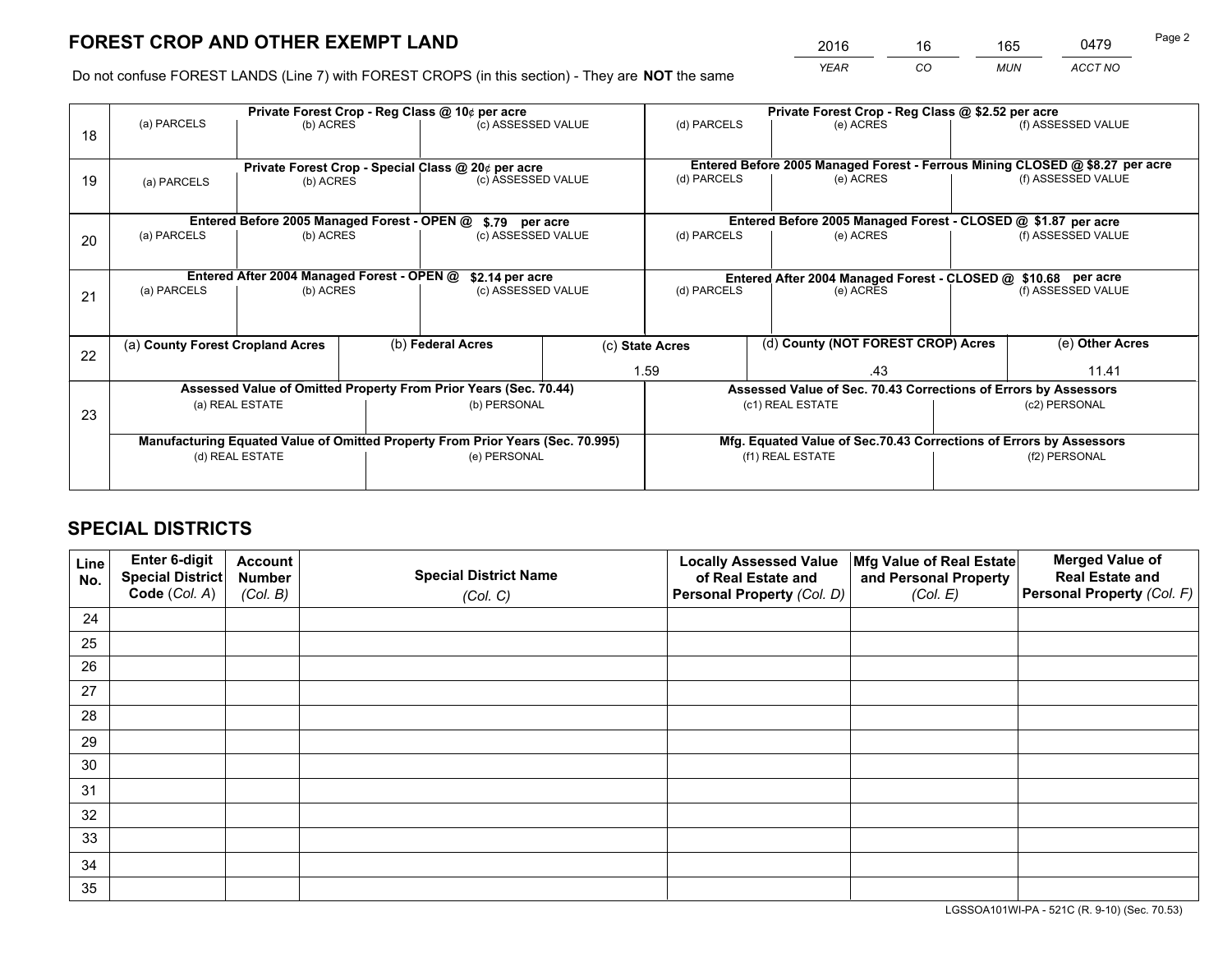|             |                                                                                     |                                             |                                            | <b>YEAR</b>                                                                       | CO<br><b>MUN</b>                                              | ACCT NO                                                                        |  |  |
|-------------|-------------------------------------------------------------------------------------|---------------------------------------------|--------------------------------------------|-----------------------------------------------------------------------------------|---------------------------------------------------------------|--------------------------------------------------------------------------------|--|--|
| Line<br>No. | Enter 6-digit<br><b>School District</b><br>Code (Col. A)                            | <b>Account</b><br><b>Number</b><br>(Col. B) | <b>School District Name</b><br>(Col. C)    | <b>Locally Assessed Value</b><br>of Real Estate and<br>Personal Property (Col. D) | Mfg Value of Real Estate<br>and Personal Property<br>(Col. E) | <b>Merged Value of</b><br><b>Real Estate and</b><br>Personal Property (Col. F) |  |  |
|             | A. SCHOOL DISTRICTS (K-8 and K-12)                                                  |                                             |                                            |                                                                                   |                                                               |                                                                                |  |  |
| 36          | 165663                                                                              | 0113                                        | SCH D OF SUPERIOR                          | 23,823,700                                                                        |                                                               | 23,823,700                                                                     |  |  |
| 37          |                                                                                     |                                             |                                            |                                                                                   |                                                               |                                                                                |  |  |
| 38          |                                                                                     |                                             |                                            |                                                                                   |                                                               |                                                                                |  |  |
| 39          |                                                                                     |                                             |                                            |                                                                                   |                                                               |                                                                                |  |  |
| 40          |                                                                                     |                                             |                                            |                                                                                   |                                                               |                                                                                |  |  |
| 41          |                                                                                     |                                             |                                            |                                                                                   |                                                               |                                                                                |  |  |
| 42          |                                                                                     |                                             |                                            |                                                                                   |                                                               |                                                                                |  |  |
| 43          |                                                                                     |                                             |                                            |                                                                                   |                                                               |                                                                                |  |  |
| 44<br>45    |                                                                                     |                                             |                                            |                                                                                   |                                                               |                                                                                |  |  |
| 46          |                                                                                     |                                             |                                            |                                                                                   |                                                               |                                                                                |  |  |
| 47          |                                                                                     |                                             |                                            |                                                                                   |                                                               |                                                                                |  |  |
| 48          |                                                                                     |                                             |                                            |                                                                                   |                                                               |                                                                                |  |  |
| 49          |                                                                                     |                                             |                                            |                                                                                   |                                                               |                                                                                |  |  |
| 50          | TOTAL ASSESSED VALUE OF SCHOOL DISTRICTS (K-8 and K-12)<br>23,823,700<br>23,823,700 |                                             |                                            |                                                                                   |                                                               |                                                                                |  |  |
|             | <b>B.</b><br><b>UNION HIGH SCHOOL DISTRICTS</b>                                     |                                             |                                            |                                                                                   |                                                               |                                                                                |  |  |
| 51          |                                                                                     |                                             |                                            |                                                                                   |                                                               |                                                                                |  |  |
| 52          |                                                                                     |                                             |                                            |                                                                                   |                                                               |                                                                                |  |  |
| 53          |                                                                                     |                                             |                                            |                                                                                   |                                                               |                                                                                |  |  |
| 54          |                                                                                     |                                             |                                            |                                                                                   |                                                               |                                                                                |  |  |
| 55          | TOTAL ASSESSED VALUE OF UNION HIGH SCHOOLS                                          |                                             |                                            |                                                                                   |                                                               |                                                                                |  |  |
|             | C.<br><b>TECHNICAL COLLEGE DISTRICTS</b>                                            |                                             |                                            |                                                                                   |                                                               |                                                                                |  |  |
| 56          | 001700                                                                              | 0016                                        | WISCONSIN INDIANHEAD TECH COLLEGE SHEL     | 23,823,700                                                                        |                                                               | 23,823,700                                                                     |  |  |
| 57          |                                                                                     |                                             |                                            |                                                                                   |                                                               |                                                                                |  |  |
| 58          |                                                                                     |                                             |                                            |                                                                                   |                                                               |                                                                                |  |  |
| 59          |                                                                                     |                                             | TOTAL ASSESSED VALUE OF TECHNICAL COLLEGES | 23,823,700                                                                        |                                                               | 23,823,700                                                                     |  |  |

16

165

 *I hereby certify, to the best of my knowledge and belief, this form is complete and correct.*

**SCHOOL DISTRICTS**

| Print name of preparer | Title                    |                | Date (MM / DD / CCYY) |
|------------------------|--------------------------|----------------|-----------------------|
|                        |                          |                |                       |
| Signature of preparer  | Contact Telephone Number | E-mail address |                       |
|                        | $\sim$                   |                |                       |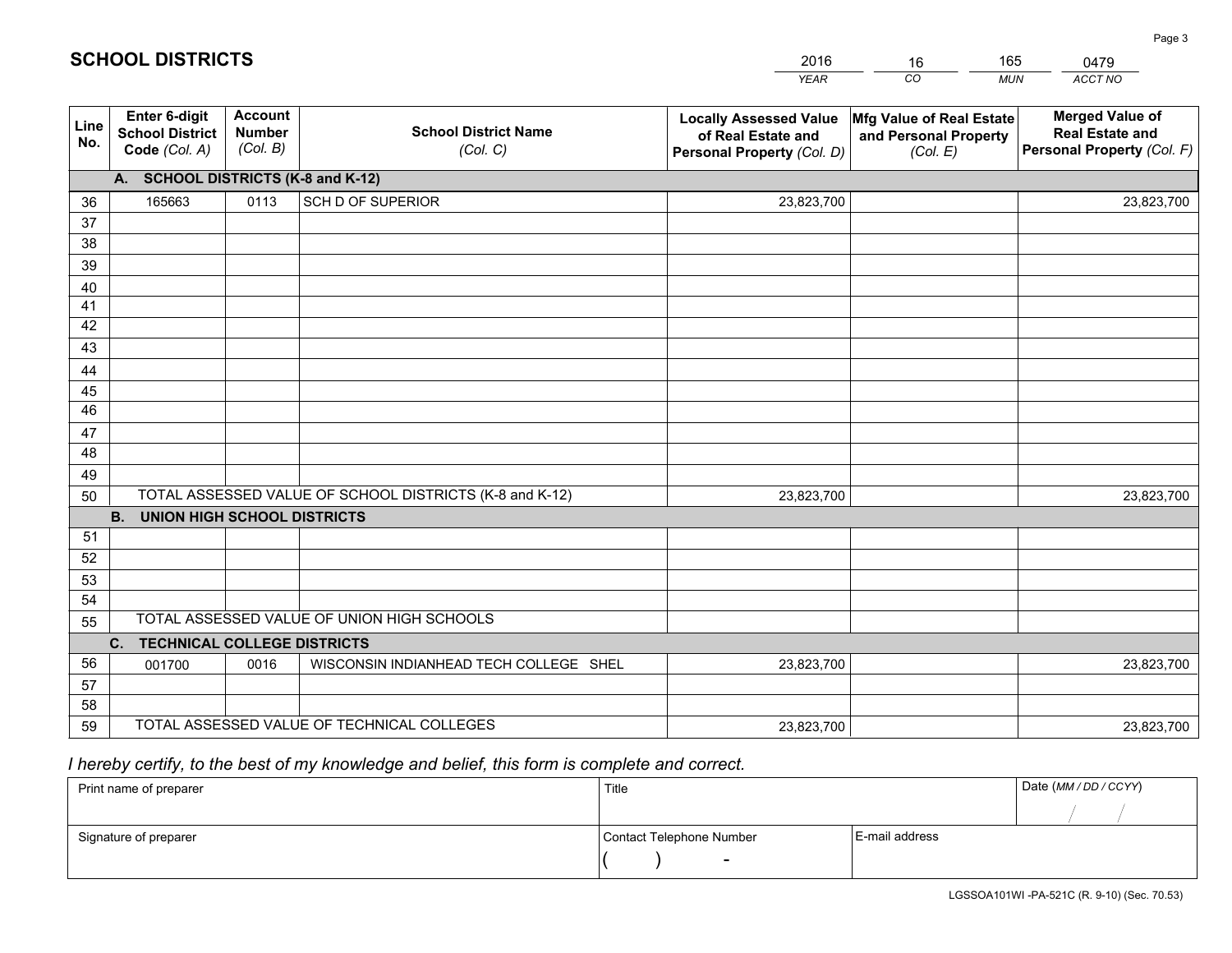#### **HIGHLIGHTS**

- 1. Complete the Statement of Assessment after the Board of Review. Reflect any changes made there.
- 2. Use black ink to complete.
- 3. Line 16 must equal Line 50, Col D.
- 4. Line 55 must equal the total of K-8 schools listed on lines 36-49. Do not include K-12 schools in this comparision.
- 5. Line 59, Col. D must equal Line 16.
- 6. Special District, School District and Technical College District values must include both real estate and personal property. Examples of Special districts are: town sanitary districts, public inland lake protection and rehabilitation districts, and metropolitan sewerage districts.
- 7. DO NOT INCLUDE Manufacturing property values.DOR will print these values on the final SOA.

JULIE ABRAHAM VILLAGE OF OLIVER 2125 E STATE STREET SUPERIOR, WI 54880

JULIE ABRAHAM<br>VILLAGE OF OLIVER

STATE STREET

 $2125ES$ 

SUPERIOR, WI 54880

 8. Accuracy of this form is very important. The values reported directly affect the equalized value DOR calculates for school and special districts.

#### **Page 1:**

 If not prefilled, enter the tax year,county and municipal code,municipal type, municipal name and county name on the top of form.

Check the Amended box, if filing an amended / corrected SOA.

 Report the parcel count, acres and assessed value of taxable general property, total parcel count, (real and personal), total acres, and values from final figures set by the Board of Review.

- A. Real Estate land and improvements (buildings, etc.) is reported on lines 1 8, total line 9.
- B. Personal Property is reported on lines 11 14, Column D, total line 15.
- C. To complete this report, use the computer produced summary of the assessment roll that shows these amounts.
- D. Use whole numbers only.
- E. Add each line across and each column down to verify entries.

### **Page 2:**

- A. Report Special Items (not subject to general property tax).
- 1. Private Forest Croplands and Managed Forest Lands are reported on lines 18,19, 20 and 21. Be sure to report assessed values **NOT** taxes.
- 2. You should have copies of the orders of entry, orders of withdrawal, etc., to update your assessment roll.
	- 3. Show hundredths of acres (e.g. 39.75).
- 4. Tax exempt lands are reported on line 22.
- 5. Omitted property and sec. 70.43, Wis. Stats., corrections of errors by assessor are reported on line 23. Report real estate and personal property separately. These should be for **prior years**, not something found on the current assessment roll after the board of review.
- B. Special District (Lines 24-35) Include the value of both real and personal property.
- The Department of Revenue (DOR) preprints much of the information regarding names and codes for schools, special districts,etc. If a district is not listed, enter the name and value only, DOR will enter the proper code.

## **Page 3 School Districts:**

Include the value of both real and personal property.

Report School District (regular, elementary, union high school, and technical college).

- 1. Regular (K-12) and Elementary (K-8) school values are reported on lines 36-49, total on line 50.
- 2. Union High School (UHS) (use only if elementary schools are listed on lines 36-49) are reported on lines 51-54. UHS total value (line 55) must equal to the total **elementary school** values reported on lines 36-49. Do notinclude K-12 schools in this comparison.
- 3. Technical College values are reported on lines 56-58, total on line 59.
- 4. Use the computer summary that shows these amounts to complete this report.

#### **This form is due the second Monday in June. File this report only after your Board of Review is complete.**

 *If you have questions: Return forms to:*

Fax number: (608) 264-6887 PO Box 8971

 Email: lgs@revenue.wi.gov Wisconsin Department of Revenue Call: (608) 261-5341 Local Government Services Section 6-97Madison WI 53708-8971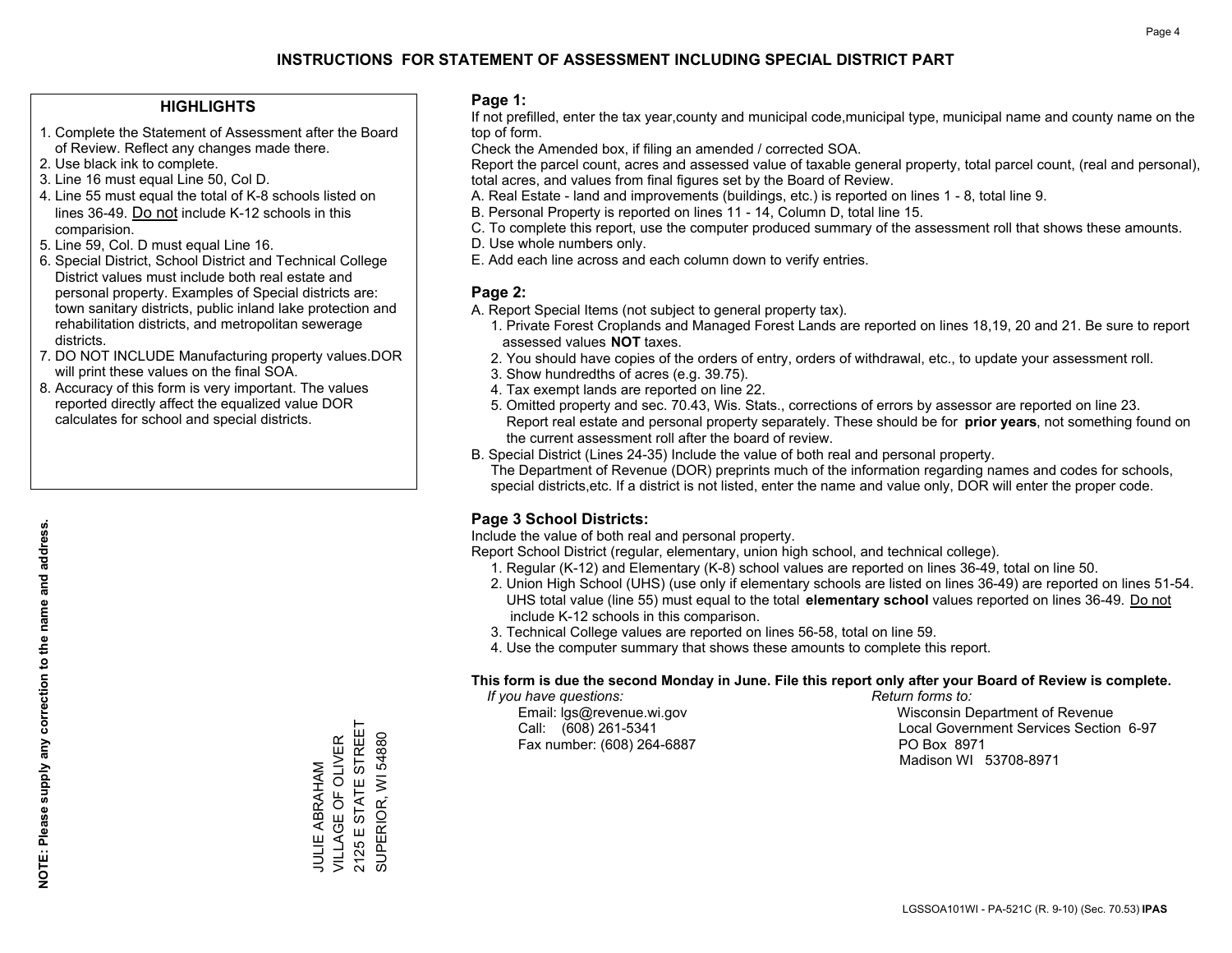**STATEMENT OF ASSESSMENT FOR 2016 FINAL - EQUATED**

| 7 h       | 171 | <i>0480</i> |  |  |
|-----------|-----|-------------|--|--|
| $($ : $($ | MUN | ACCT NO     |  |  |

|                | <b>FOR</b>                                                                                                                                                                                                 | <b>VILLAGE OF</b><br><b>OF</b>                               | <b>POPLAR</b><br><b>DOUGLAS COUNTY</b> |              |                                                     |                         |                      | WHEN COMPLETING THIS DOCUMENT            |  |  |
|----------------|------------------------------------------------------------------------------------------------------------------------------------------------------------------------------------------------------------|--------------------------------------------------------------|----------------------------------------|--------------|-----------------------------------------------------|-------------------------|----------------------|------------------------------------------|--|--|
|                |                                                                                                                                                                                                            | Town - Village - City                                        | <b>Municipality Name</b>               |              | <b>County Name</b>                                  |                         |                      | DO NOT WRITE OVER X's OR IN SHADED AREAS |  |  |
|                |                                                                                                                                                                                                            | <b>REAL ESTATE</b>                                           |                                        | PARCEL COUNT | NO. OF ACRES                                        | <b>VALUE OF</b>         | <b>VALUE OF</b>      | TOTAL VALUE OF LAND                      |  |  |
| Line<br>No.    |                                                                                                                                                                                                            | (See Lines 18 - 22 for<br>other Real Estate)                 |                                        |              | <b>WHOLE</b><br>TOTAL LAND MPROVEMENTS NUMBERS ONLY | LAND                    | <b>IMPROVEMENTS</b>  | AND IMPROVEMENTS                         |  |  |
|                |                                                                                                                                                                                                            |                                                              | Col. A                                 | Col. B       | Col. C                                              | Col. D                  | Col. E               | Col. F                                   |  |  |
| $\overline{1}$ |                                                                                                                                                                                                            | <b>RESIDENTIAL - Class 1</b>                                 | 284                                    | 230          | 1,366                                               | 4,791,800               | 29,814,500           | 34,606,300                               |  |  |
| $\overline{2}$ |                                                                                                                                                                                                            | <b>COMMERCIAL - Class 2</b>                                  | 36                                     | 27           | 156                                                 | 731,500                 | 4,223,800            | 4,955,300                                |  |  |
| 3              |                                                                                                                                                                                                            | <b>MANUFACTURING - Class 3</b>                               | $\Omega$                               | 0            | $\Omega$                                            | 0                       | 0                    | 0                                        |  |  |
| $\overline{4}$ |                                                                                                                                                                                                            | <b>AGRICULTURAL - Class 4</b>                                | 118                                    |              | 2,393                                               | 352,800                 |                      | 352,800                                  |  |  |
| 5              |                                                                                                                                                                                                            | <b>UNDEVELOPED - Class 5</b>                                 | 23                                     |              | 349                                                 | 137,400                 |                      | 137,400                                  |  |  |
| 6              | AGRICULTURAL FOREST - Class 5m<br>63                                                                                                                                                                       |                                                              |                                        |              | 918                                                 | 447,100                 |                      | 447,100                                  |  |  |
| 7              |                                                                                                                                                                                                            | FOREST LANDS - Class 6                                       | 89                                     |              | 1,745                                               | 1,579,200               |                      | 1,579,200                                |  |  |
| 8              |                                                                                                                                                                                                            | OTHER - Class 7                                              | 15                                     | 15           | 41                                                  | 158,700                 | 897,000              | 1,055,700                                |  |  |
| 9              |                                                                                                                                                                                                            | TOTAL - ALL COLUMNS                                          | 628                                    | 272          | 6,968                                               | 8,198,500               | 34,935,300           | 43,133,800                               |  |  |
| 10             |                                                                                                                                                                                                            | NUMBER OF PERSONAL PROPERTY ACCOUNTS IN ROLL                 |                                        |              | 40                                                  | <b>LOCALLY ASSESSED</b> | <b>MANUFACTURING</b> | <b>MERGED</b>                            |  |  |
| 11             |                                                                                                                                                                                                            | BOATS AND OTHER WATERCRAFT NOT EXEMPT - Code 1               |                                        |              |                                                     | 0                       | 0                    | 0                                        |  |  |
| 12             |                                                                                                                                                                                                            | MACHINERY, TOOLS AND PATTERNS - Code 2                       |                                        |              |                                                     | 214,000                 | 0                    | 214,000                                  |  |  |
| 13             |                                                                                                                                                                                                            | FURNITURE, FIXTURES AND EQUIPMENT - Code 3                   |                                        |              |                                                     | 186,200                 | 0                    | 186,200                                  |  |  |
| 14             |                                                                                                                                                                                                            | ALL OTHER PERSONAL PROPERTY NOT EXEMPT - Codes 4A, 4B, 4C    |                                        |              |                                                     | 18,200                  | 0                    | 18,200                                   |  |  |
| 15             |                                                                                                                                                                                                            | TOTAL OF PERSONAL PROPERTY NOT EXEMPT (Total of Lines 11-14) |                                        |              |                                                     | 418,400                 | 0                    | 418,400                                  |  |  |
| 16             | AGGREGATE ASSESSED VALUE OF ALL PROPERTY SUBJECT TO THE GENERAL PROPERTY TAX (Total of Lines 9F and 15F)<br>MUST EQUAL TOTAL VALUE OF THE SCHOOL DISTRICTS (K-12 PLUS K-8) - Line 50, Col. F<br>43,552,200 |                                                              |                                        |              |                                                     |                         |                      |                                          |  |  |
| 17             |                                                                                                                                                                                                            | <b>BOARD OF REVIEW</b>                                       |                                        |              | Name of Assessor                                    |                         | Telephone #          |                                          |  |  |
|                |                                                                                                                                                                                                            | DATE OF FINAL ADJOURNMENT                                    | 06/13/2016                             |              | <b>BRAD THEIEN</b>                                  |                         |                      | (715) 378-2295                           |  |  |

REMARKS

The Assessment Ratio to be used in calculating the estimated Fair Market Value on tax bills for this tax district is .996120928

This ratio should be used to convert assessed values to "Calculate Equalized Values" in Step 1 of the Lottery and Gaming Credit Calculations.<br>This ratio should be used in the "Computation of Tax Equivalent" schedule of the Commission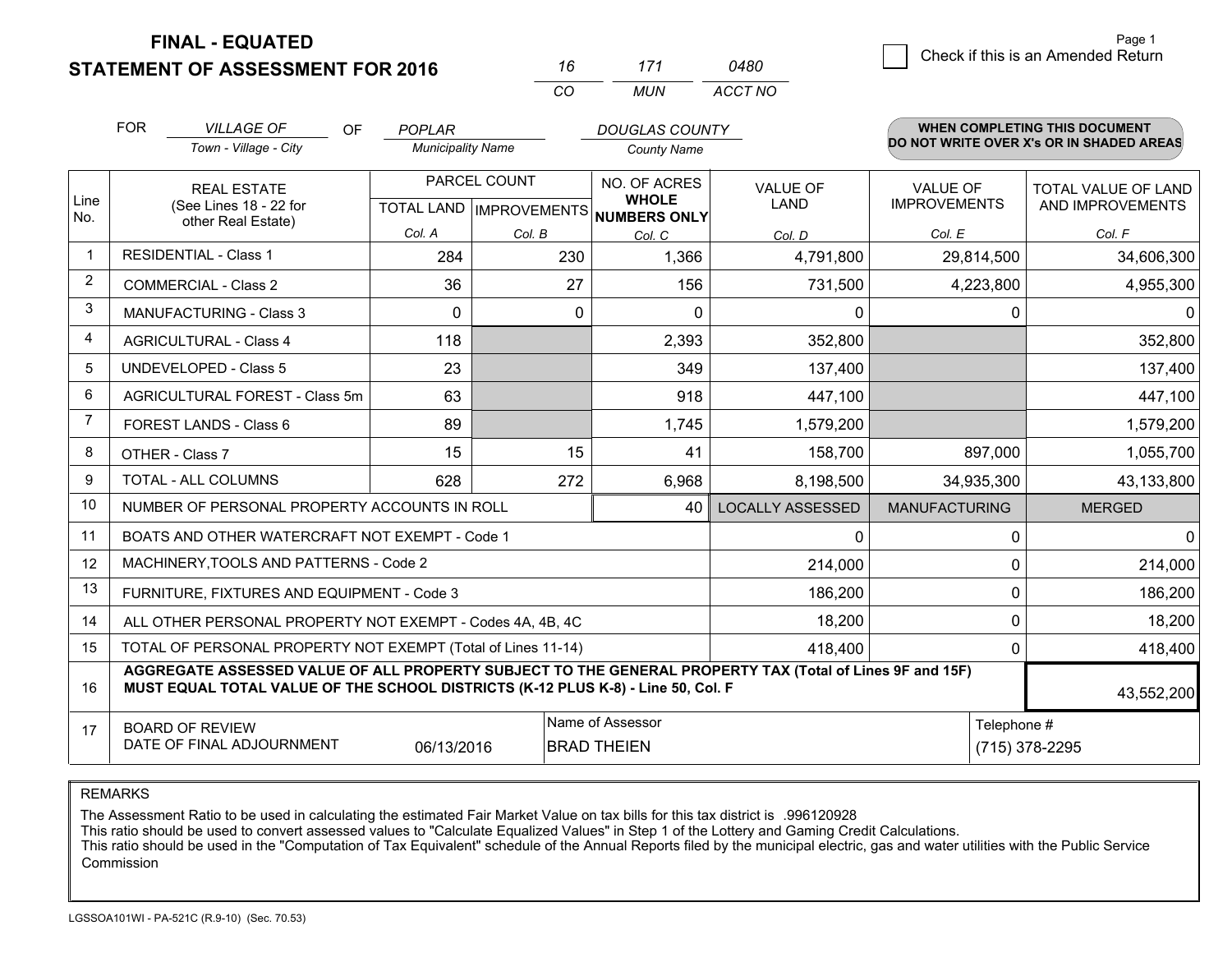*YEAR CO MUN ACCT NO* <sup>2016</sup> <sup>16</sup> <sup>171</sup> <sup>0480</sup>

Do not confuse FOREST LANDS (Line 7) with FOREST CROPS (in this section) - They are **NOT** the same

|    |                                            |                                             |  | Private Forest Crop - Reg Class @ 10¢ per acre                                 |                                                               |                                                                              |                  | Private Forest Crop - Reg Class @ \$2.52 per acre                  |                    |                    |
|----|--------------------------------------------|---------------------------------------------|--|--------------------------------------------------------------------------------|---------------------------------------------------------------|------------------------------------------------------------------------------|------------------|--------------------------------------------------------------------|--------------------|--------------------|
| 18 | (a) PARCELS                                | (b) ACRES                                   |  | (c) ASSESSED VALUE                                                             |                                                               | (d) PARCELS                                                                  |                  | (e) ACRES                                                          |                    | (f) ASSESSED VALUE |
|    |                                            |                                             |  | Private Forest Crop - Special Class @ 20¢ per acre                             |                                                               | Entered Before 2005 Managed Forest - Ferrous Mining CLOSED @ \$8.27 per acre |                  |                                                                    |                    |                    |
| 19 | (b) ACRES<br>(a) PARCELS                   |                                             |  | (c) ASSESSED VALUE                                                             |                                                               | (d) PARCELS                                                                  |                  | (e) ACRES                                                          |                    | (f) ASSESSED VALUE |
|    |                                            | Entered Before 2005 Managed Forest - OPEN @ |  | \$.79 per acre                                                                 |                                                               |                                                                              |                  | Entered Before 2005 Managed Forest - CLOSED @ \$1.87 per acre      |                    |                    |
|    | (a) PARCELS                                | (b) ACRES                                   |  | (c) ASSESSED VALUE                                                             |                                                               | (d) PARCELS                                                                  |                  | (e) ACRES                                                          |                    | (f) ASSESSED VALUE |
| 20 |                                            |                                             |  |                                                                                |                                                               |                                                                              |                  |                                                                    |                    |                    |
|    | Entered After 2004 Managed Forest - OPEN @ | \$2.14 per acre                             |  |                                                                                | Entered After 2004 Managed Forest - CLOSED @ \$10.68 per acre |                                                                              |                  |                                                                    |                    |                    |
| 21 | (a) PARCELS                                | (b) ACRES                                   |  | (c) ASSESSED VALUE                                                             |                                                               | (d) PARCELS<br>(e) ACRES                                                     |                  |                                                                    | (f) ASSESSED VALUE |                    |
|    |                                            |                                             |  |                                                                                |                                                               |                                                                              |                  |                                                                    |                    |                    |
| 22 | (a) County Forest Cropland Acres           |                                             |  | (b) Federal Acres                                                              |                                                               | (d) County (NOT FOREST CROP) Acres<br>(c) State Acres                        |                  |                                                                    |                    | (e) Other Acres    |
|    |                                            |                                             |  |                                                                                |                                                               | 25.87                                                                        |                  | 12.81                                                              | 350.22             |                    |
|    |                                            |                                             |  | Assessed Value of Omitted Property From Prior Years (Sec. 70.44)               |                                                               |                                                                              |                  | Assessed Value of Sec. 70.43 Corrections of Errors by Assessors    |                    |                    |
|    |                                            | (a) REAL ESTATE                             |  | (b) PERSONAL                                                                   |                                                               |                                                                              | (c1) REAL ESTATE |                                                                    |                    | (c2) PERSONAL      |
| 23 |                                            |                                             |  |                                                                                |                                                               |                                                                              |                  |                                                                    |                    |                    |
|    |                                            |                                             |  | Manufacturing Equated Value of Omitted Property From Prior Years (Sec. 70.995) |                                                               |                                                                              |                  | Mfg. Equated Value of Sec.70.43 Corrections of Errors by Assessors |                    |                    |
|    | (d) REAL ESTATE                            |                                             |  | (e) PERSONAL                                                                   |                                                               |                                                                              | (f1) REAL ESTATE |                                                                    | (f2) PERSONAL      |                    |
|    |                                            |                                             |  |                                                                                |                                                               |                                                                              |                  |                                                                    |                    |                    |

## **SPECIAL DISTRICTS**

| Line<br>No. | Enter 6-digit<br><b>Special District</b> | <b>Account</b><br><b>Number</b> | <b>Special District Name</b> | <b>Locally Assessed Value</b><br>of Real Estate and | Mfg Value of Real Estate<br>and Personal Property | <b>Merged Value of</b><br><b>Real Estate and</b> |
|-------------|------------------------------------------|---------------------------------|------------------------------|-----------------------------------------------------|---------------------------------------------------|--------------------------------------------------|
|             | Code (Col. A)                            | (Col. B)                        | (Col. C)                     | Personal Property (Col. D)                          | (Col. E)                                          | Personal Property (Col. F)                       |
| 24          |                                          |                                 |                              |                                                     |                                                   |                                                  |
| 25          |                                          |                                 |                              |                                                     |                                                   |                                                  |
| 26          |                                          |                                 |                              |                                                     |                                                   |                                                  |
| 27          |                                          |                                 |                              |                                                     |                                                   |                                                  |
| 28          |                                          |                                 |                              |                                                     |                                                   |                                                  |
| 29          |                                          |                                 |                              |                                                     |                                                   |                                                  |
| 30          |                                          |                                 |                              |                                                     |                                                   |                                                  |
| 31          |                                          |                                 |                              |                                                     |                                                   |                                                  |
| 32          |                                          |                                 |                              |                                                     |                                                   |                                                  |
| 33          |                                          |                                 |                              |                                                     |                                                   |                                                  |
| 34          |                                          |                                 |                              |                                                     |                                                   |                                                  |
| 35          |                                          |                                 |                              |                                                     |                                                   |                                                  |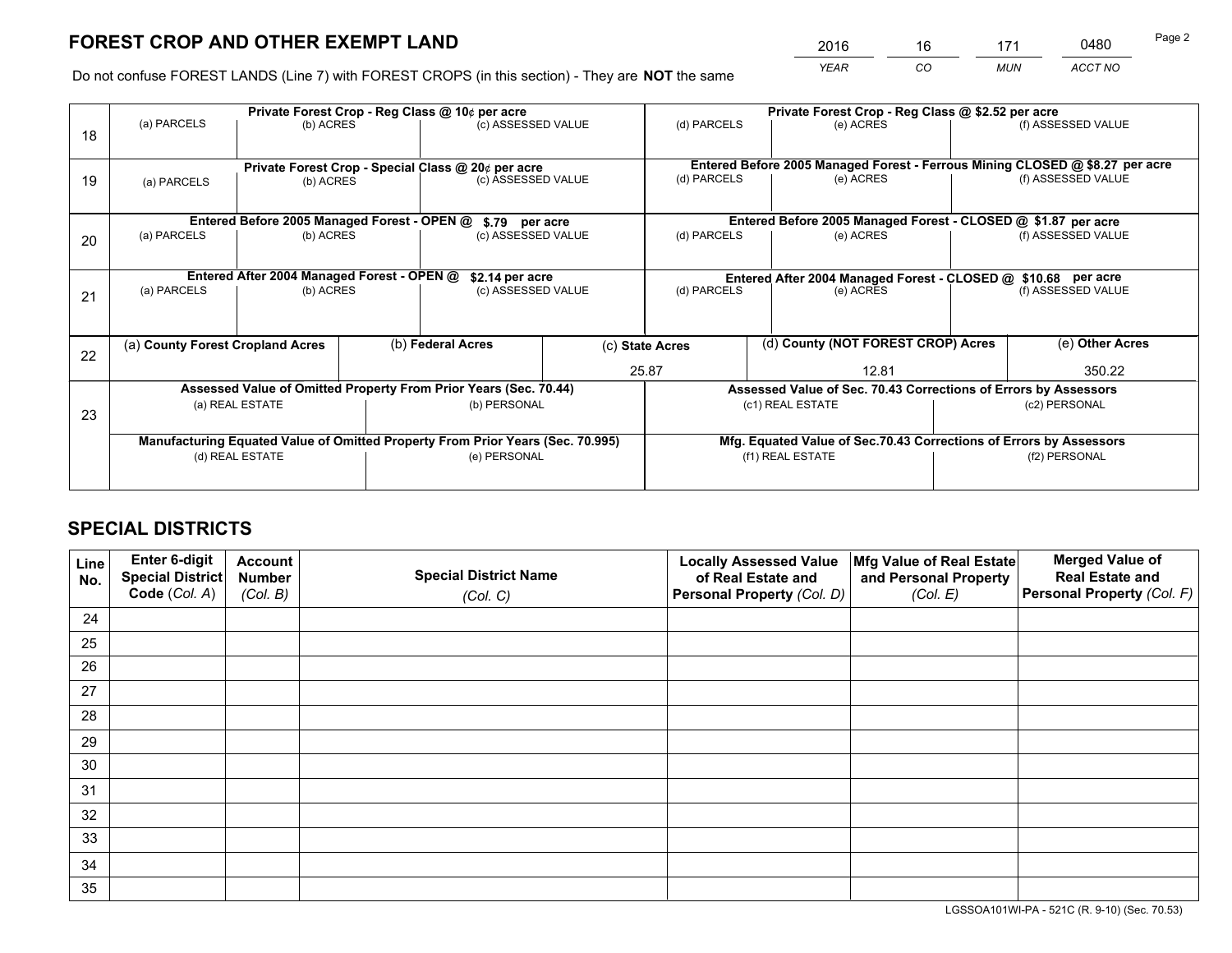|                 |                                                          |                                             |                                                         | <b>YEAR</b>                                                                       | CO<br><b>MUN</b>                                              | ACCT NO                                                                        |  |  |  |  |  |
|-----------------|----------------------------------------------------------|---------------------------------------------|---------------------------------------------------------|-----------------------------------------------------------------------------------|---------------------------------------------------------------|--------------------------------------------------------------------------------|--|--|--|--|--|
| Line<br>No.     | Enter 6-digit<br><b>School District</b><br>Code (Col. A) | <b>Account</b><br><b>Number</b><br>(Col. B) | <b>School District Name</b><br>(Col. C)                 | <b>Locally Assessed Value</b><br>of Real Estate and<br>Personal Property (Col. D) | Mfg Value of Real Estate<br>and Personal Property<br>(Col. E) | <b>Merged Value of</b><br><b>Real Estate and</b><br>Personal Property (Col. F) |  |  |  |  |  |
|                 | A. SCHOOL DISTRICTS (K-8 and K-12)                       |                                             |                                                         |                                                                                   |                                                               |                                                                                |  |  |  |  |  |
| 36              | 163297                                                   | 0111                                        | SCH D OF MAPLE                                          | 43,552,200                                                                        |                                                               | 43,552,200                                                                     |  |  |  |  |  |
| 37              |                                                          |                                             |                                                         |                                                                                   |                                                               |                                                                                |  |  |  |  |  |
| 38              |                                                          |                                             |                                                         |                                                                                   |                                                               |                                                                                |  |  |  |  |  |
| 39              |                                                          |                                             |                                                         |                                                                                   |                                                               |                                                                                |  |  |  |  |  |
| 40              |                                                          |                                             |                                                         |                                                                                   |                                                               |                                                                                |  |  |  |  |  |
| 41<br>42        |                                                          |                                             |                                                         |                                                                                   |                                                               |                                                                                |  |  |  |  |  |
| 43              |                                                          |                                             |                                                         |                                                                                   |                                                               |                                                                                |  |  |  |  |  |
| 44              |                                                          |                                             |                                                         |                                                                                   |                                                               |                                                                                |  |  |  |  |  |
| 45              |                                                          |                                             |                                                         |                                                                                   |                                                               |                                                                                |  |  |  |  |  |
| $\overline{46}$ |                                                          |                                             |                                                         |                                                                                   |                                                               |                                                                                |  |  |  |  |  |
| 47              |                                                          |                                             |                                                         |                                                                                   |                                                               |                                                                                |  |  |  |  |  |
| 48              |                                                          |                                             |                                                         |                                                                                   |                                                               |                                                                                |  |  |  |  |  |
| 49              |                                                          |                                             |                                                         |                                                                                   |                                                               |                                                                                |  |  |  |  |  |
| 50              |                                                          |                                             | TOTAL ASSESSED VALUE OF SCHOOL DISTRICTS (K-8 and K-12) | 43,552,200                                                                        |                                                               | 43,552,200                                                                     |  |  |  |  |  |
|                 | <b>B.</b><br><b>UNION HIGH SCHOOL DISTRICTS</b>          |                                             |                                                         |                                                                                   |                                                               |                                                                                |  |  |  |  |  |
| 51              |                                                          |                                             |                                                         |                                                                                   |                                                               |                                                                                |  |  |  |  |  |
| 52              |                                                          |                                             |                                                         |                                                                                   |                                                               |                                                                                |  |  |  |  |  |
| 53              |                                                          |                                             |                                                         |                                                                                   |                                                               |                                                                                |  |  |  |  |  |
| 54              |                                                          |                                             |                                                         |                                                                                   |                                                               |                                                                                |  |  |  |  |  |
| 55              |                                                          |                                             | TOTAL ASSESSED VALUE OF UNION HIGH SCHOOLS              |                                                                                   |                                                               |                                                                                |  |  |  |  |  |
|                 | C. TECHNICAL COLLEGE DISTRICTS                           |                                             |                                                         |                                                                                   |                                                               |                                                                                |  |  |  |  |  |
| 56              | 001700                                                   | 0016                                        | WISCONSIN INDIANHEAD TECH COLLEGE SHEL                  | 43,552,200                                                                        |                                                               | 43,552,200                                                                     |  |  |  |  |  |
| 57<br>58        |                                                          |                                             |                                                         |                                                                                   |                                                               |                                                                                |  |  |  |  |  |
| 59              |                                                          |                                             | TOTAL ASSESSED VALUE OF TECHNICAL COLLEGES              | 43,552,200                                                                        |                                                               | 43,552,200                                                                     |  |  |  |  |  |
|                 |                                                          |                                             |                                                         |                                                                                   |                                                               |                                                                                |  |  |  |  |  |

16

171

 *I hereby certify, to the best of my knowledge and belief, this form is complete and correct.*

**SCHOOL DISTRICTS**

| Print name of preparer | Title                    | Date (MM / DD / CCYY) |  |
|------------------------|--------------------------|-----------------------|--|
|                        |                          |                       |  |
| Signature of preparer  | Contact Telephone Number | E-mail address        |  |
|                        |                          |                       |  |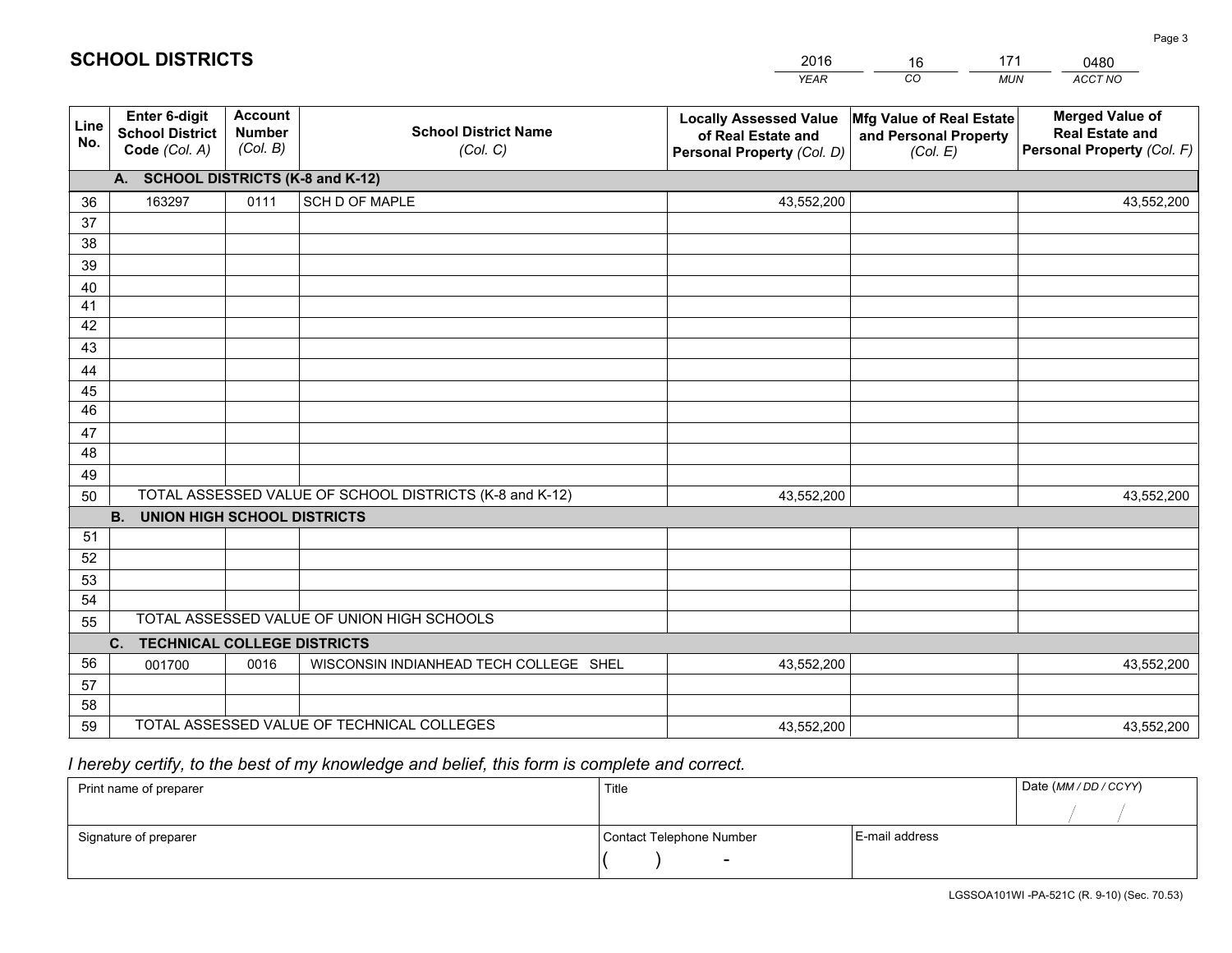### **HIGHLIGHTS**

- 1. Complete the Statement of Assessment after the Board of Review. Reflect any changes made there.
- 2. Use black ink to complete.
- 3. Line 16 must equal Line 50, Col D.
- 4. Line 55 must equal the total of K-8 schools listed on lines 36-49. Do not include K-12 schools in this comparision.
- 5. Line 59, Col. D must equal Line 16.
- 6. Special District, School District and Technical College District values must include both real estate and personal property. Examples of Special districts are: town sanitary districts, public inland lake protection and rehabilitation districts, and metropolitan sewerage districts.
- 7. DO NOT INCLUDE Manufacturing property values.DOR will print these values on the final SOA.
- 8. Accuracy of this form is very important. The values reported directly affect the equalized value DOR calculates for school and special districts.

### **Page 1:**

 If not prefilled, enter the tax year,county and municipal code,municipal type, municipal name and county name on the top of form.

Check the Amended box, if filing an amended / corrected SOA.

 Report the parcel count, acres and assessed value of taxable general property, total parcel count, (real and personal), total acres, and values from final figures set by the Board of Review.

- A. Real Estate land and improvements (buildings, etc.) is reported on lines 1 8, total line 9.
- B. Personal Property is reported on lines 11 14, Column D, total line 15.
- C. To complete this report, use the computer produced summary of the assessment roll that shows these amounts.
- D. Use whole numbers only.
- E. Add each line across and each column down to verify entries.

### **Page 2:**

- A. Report Special Items (not subject to general property tax).
- 1. Private Forest Croplands and Managed Forest Lands are reported on lines 18,19, 20 and 21. Be sure to report assessed values **NOT** taxes.
- 2. You should have copies of the orders of entry, orders of withdrawal, etc., to update your assessment roll.
	- 3. Show hundredths of acres (e.g. 39.75).
- 4. Tax exempt lands are reported on line 22.
- 5. Omitted property and sec. 70.43, Wis. Stats., corrections of errors by assessor are reported on line 23. Report real estate and personal property separately. These should be for **prior years**, not something found on the current assessment roll after the board of review.
- B. Special District (Lines 24-35) Include the value of both real and personal property.
- The Department of Revenue (DOR) preprints much of the information regarding names and codes for schools, special districts,etc. If a district is not listed, enter the name and value only, DOR will enter the proper code.

### **Page 3 School Districts:**

Include the value of both real and personal property.

Report School District (regular, elementary, union high school, and technical college).

- 1. Regular (K-12) and Elementary (K-8) school values are reported on lines 36-49, total on line 50.
- 2. Union High School (UHS) (use only if elementary schools are listed on lines 36-49) are reported on lines 51-54. UHS total value (line 55) must equal to the total **elementary school** values reported on lines 36-49. Do notinclude K-12 schools in this comparison.
- 3. Technical College values are reported on lines 56-58, total on line 59.
- 4. Use the computer summary that shows these amounts to complete this report.

#### **This form is due the second Monday in June. File this report only after your Board of Review is complete.**

 *If you have questions: Return forms to:*

Fax number: (608) 264-6887 PO Box 8971

 Email: lgs@revenue.wi.gov Wisconsin Department of Revenue Call: (608) 261-5341 Local Government Services Section 6-97Madison WI 53708-8971

POPLAR, WI 54864 - 0137 PENNEE KRAWCZYK<br>VILLAGE OF POPLAR VILLAGE OF POPLAR PENNEE KRAWCZYK POPLAR, WI 54864 P.O. BOX 137 P.O. BOX 137

 $-0137$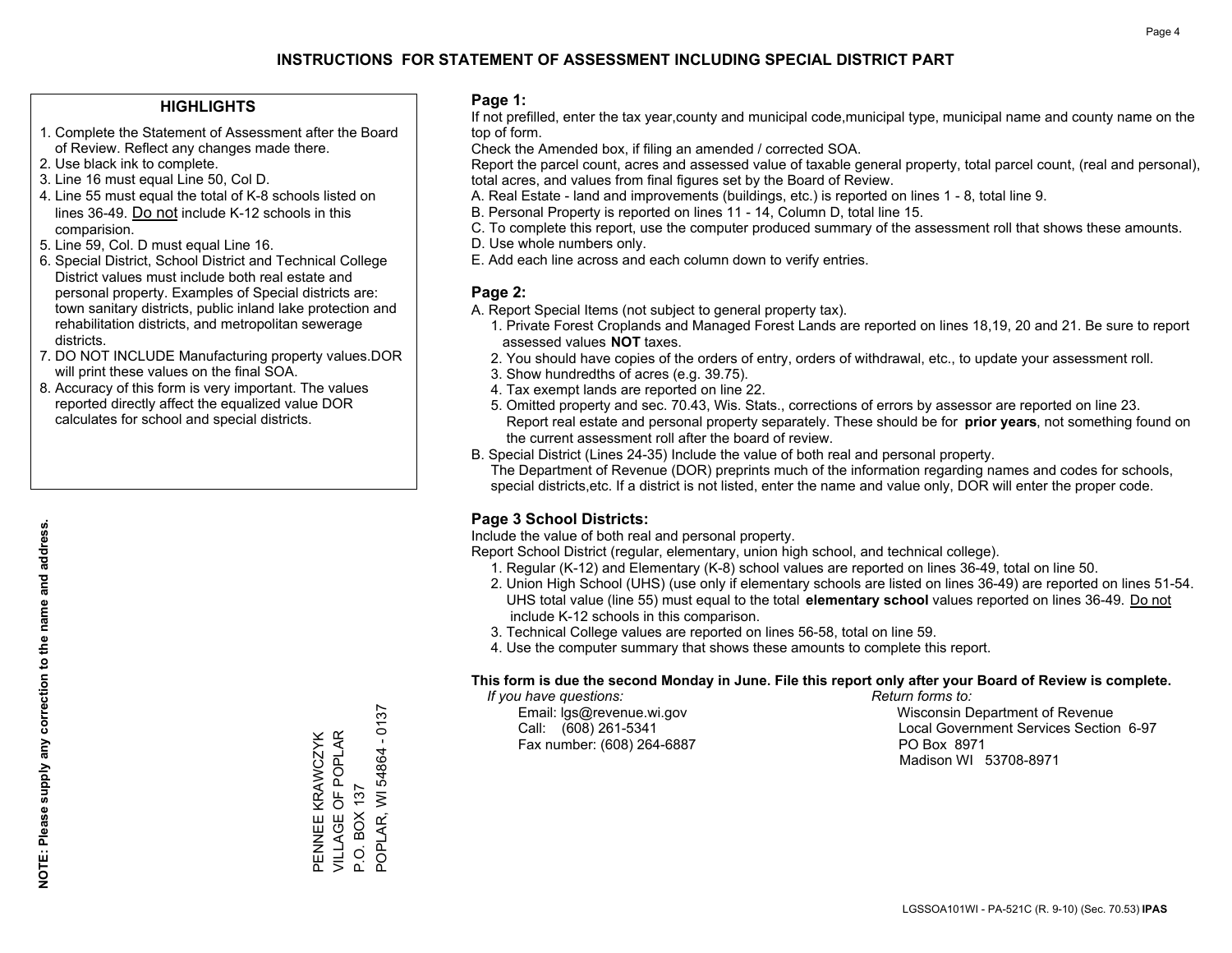**STATEMENT OF ASSESSMENT FOR 2016** 

**FINAL - EQUATED**

|                | <b>FOR</b>                                                    | <b>VILLAGE OF</b><br>OF                                                                                                                                                                      | <b>SOLON SPRINGS</b>     |                           | <b>DOUGLAS COUNTY</b>               |                         |                      | WHEN COMPLETING THIS DOCUMENT            |
|----------------|---------------------------------------------------------------|----------------------------------------------------------------------------------------------------------------------------------------------------------------------------------------------|--------------------------|---------------------------|-------------------------------------|-------------------------|----------------------|------------------------------------------|
|                |                                                               | Town - Village - City                                                                                                                                                                        | <b>Municipality Name</b> |                           | <b>County Name</b>                  |                         |                      | DO NOT WRITE OVER X's OR IN SHADED AREAS |
|                |                                                               | <b>REAL ESTATE</b>                                                                                                                                                                           |                          | PARCEL COUNT              | NO. OF ACRES                        | <b>VALUE OF</b>         | <b>VALUE OF</b>      | TOTAL VALUE OF LAND                      |
| Line<br>No.    |                                                               | (See Lines 18 - 22 for<br>other Real Estate)                                                                                                                                                 |                          | TOTAL LAND   IMPROVEMENTS | <b>WHOLE</b><br><b>NUMBERS ONLY</b> | LAND                    | <b>IMPROVEMENTS</b>  | AND IMPROVEMENTS                         |
|                |                                                               |                                                                                                                                                                                              | Col. A                   | Col. B                    | Col. C                              | Col. D                  | Col. E               | Col. F                                   |
| -1             |                                                               | <b>RESIDENTIAL - Class 1</b>                                                                                                                                                                 | 431                      | 345                       | 381                                 | 8,977,600               | 25,656,800           | 34,634,400                               |
| $\overline{2}$ |                                                               | <b>COMMERCIAL - Class 2</b>                                                                                                                                                                  | 53                       | 41                        | 122                                 | 1,459,800               | 6,863,300            | 8,323,100                                |
| 3              |                                                               | <b>MANUFACTURING - Class 3</b>                                                                                                                                                               | 2                        |                           | 5                                   | 25,700                  | 328,600              | 354,300                                  |
| 4              |                                                               | <b>AGRICULTURAL - Class 4</b>                                                                                                                                                                | $\mathbf{0}$             |                           | 0                                   | 0                       |                      | 0                                        |
| 5              | <b>UNDEVELOPED - Class 5</b>                                  |                                                                                                                                                                                              | $\mathbf{0}$             |                           | 0                                   | 0                       |                      | 0                                        |
| 6              | AGRICULTURAL FOREST - Class 5m                                |                                                                                                                                                                                              | $\mathbf{0}$             |                           | 0                                   | 0                       |                      | $\Omega$                                 |
| 7              | FOREST LANDS - Class 6                                        |                                                                                                                                                                                              | $\mathbf{0}$             |                           | 0                                   | 0                       |                      | 0                                        |
| 8              |                                                               | OTHER - Class 7                                                                                                                                                                              | $\Omega$                 | $\Omega$                  | 0                                   | $\Omega$                | $\Omega$             | $\Omega$                                 |
| 9              |                                                               | <b>TOTAL - ALL COLUMNS</b>                                                                                                                                                                   | 486                      | 387                       | 508                                 | 10,463,100              | 32,848,700           | 43,311,800                               |
| 10             |                                                               | NUMBER OF PERSONAL PROPERTY ACCOUNTS IN ROLL                                                                                                                                                 |                          |                           | 44                                  | <b>LOCALLY ASSESSED</b> | <b>MANUFACTURING</b> | <b>MERGED</b>                            |
| 11             |                                                               | BOATS AND OTHER WATERCRAFT NOT EXEMPT - Code 1                                                                                                                                               |                          |                           |                                     | $\mathbf{0}$            | 0                    | $\Omega$                                 |
| 12             |                                                               | MACHINERY, TOOLS AND PATTERNS - Code 2                                                                                                                                                       |                          |                           |                                     | 88,000                  | $\Omega$             | 88,000                                   |
| 13             |                                                               | FURNITURE, FIXTURES AND EQUIPMENT - Code 3                                                                                                                                                   |                          |                           |                                     | 221,100                 | 400                  | 221,500                                  |
| 14             |                                                               | ALL OTHER PERSONAL PROPERTY NOT EXEMPT - Codes 4A, 4B, 4C                                                                                                                                    |                          |                           |                                     | 45,200                  | 2,500                | 47,700                                   |
| 15             |                                                               | TOTAL OF PERSONAL PROPERTY NOT EXEMPT (Total of Lines 11-14)                                                                                                                                 |                          |                           |                                     | 354,300                 | 2,900                | 357,200                                  |
| 16             |                                                               | AGGREGATE ASSESSED VALUE OF ALL PROPERTY SUBJECT TO THE GENERAL PROPERTY TAX (Total of Lines 9F and 15F)<br>MUST EQUAL TOTAL VALUE OF THE SCHOOL DISTRICTS (K-12 PLUS K-8) - Line 50, Col. F |                          |                           |                                     |                         |                      | 43,669,000                               |
| 17             |                                                               | <b>BOARD OF REVIEW</b>                                                                                                                                                                       |                          |                           | Name of Assessor                    |                         | Telephone #          |                                          |
|                | DATE OF FINAL ADJOURNMENT<br>08/17/2016<br><b>BRAD THEIEN</b> |                                                                                                                                                                                              |                          |                           |                                     |                         |                      | (715) 378-2295                           |

*CO*

*MUN*

*ACCT NO0481*

*<sup>16</sup> <sup>181</sup>*

REMARKS

The Assessment Ratio to be used in calculating the estimated Fair Market Value on tax bills for this tax district is .969727229<br>This ratio should be used to convert assessed values to "Calculate Equalized Values" in Step 1 Commission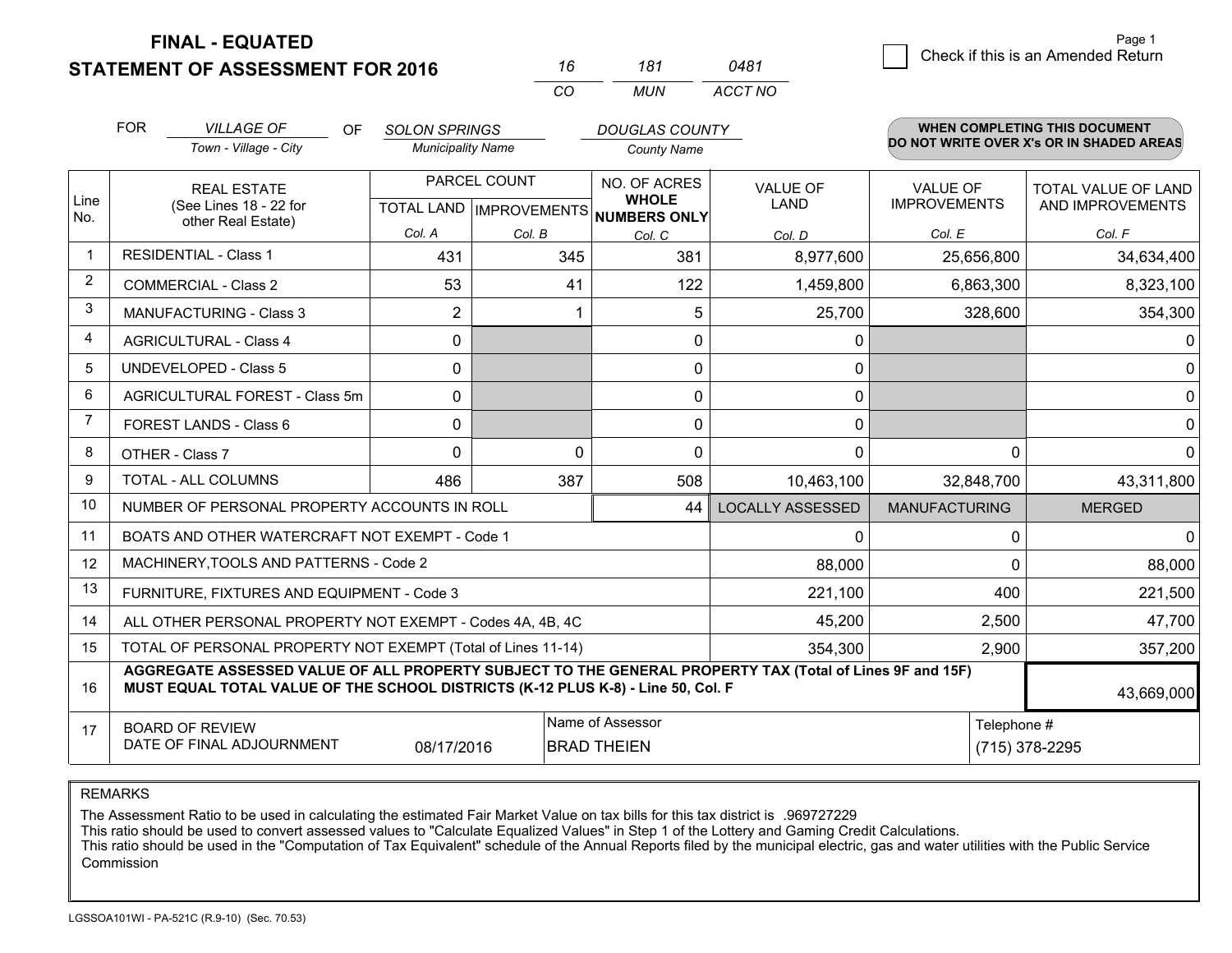*YEAR CO MUN ACCT NO* <u>2016 - 16 181 0481</u>

Do not confuse FOREST LANDS (Line 7) with FOREST CROPS (in this section) - They are **NOT** the same

|    |                                                                                |                                             |  | Private Forest Crop - Reg Class @ 10¢ per acre                   |                                                                    |                                                                              |                  | Private Forest Crop - Reg Class @ \$2.52 per acre               |                    |                    |
|----|--------------------------------------------------------------------------------|---------------------------------------------|--|------------------------------------------------------------------|--------------------------------------------------------------------|------------------------------------------------------------------------------|------------------|-----------------------------------------------------------------|--------------------|--------------------|
| 18 | (a) PARCELS                                                                    | (b) ACRES                                   |  | (c) ASSESSED VALUE                                               |                                                                    | (d) PARCELS                                                                  |                  | (e) ACRES                                                       |                    | (f) ASSESSED VALUE |
|    |                                                                                |                                             |  | Private Forest Crop - Special Class @ 20¢ per acre               |                                                                    | Entered Before 2005 Managed Forest - Ferrous Mining CLOSED @ \$8.27 per acre |                  |                                                                 |                    |                    |
| 19 | (a) PARCELS                                                                    | (b) ACRES                                   |  | (c) ASSESSED VALUE                                               |                                                                    | (d) PARCELS                                                                  |                  | (e) ACRES                                                       |                    | (f) ASSESSED VALUE |
|    |                                                                                | Entered Before 2005 Managed Forest - OPEN @ |  | \$.79 per acre                                                   |                                                                    |                                                                              |                  | Entered Before 2005 Managed Forest - CLOSED @ \$1.87 per acre   |                    |                    |
|    | (a) PARCELS                                                                    | (b) ACRES                                   |  | (c) ASSESSED VALUE                                               |                                                                    | (d) PARCELS                                                                  |                  | (e) ACRES                                                       |                    | (f) ASSESSED VALUE |
| 20 |                                                                                |                                             |  |                                                                  |                                                                    |                                                                              |                  |                                                                 |                    |                    |
|    | Entered After 2004 Managed Forest - OPEN @                                     | \$2.14 per acre                             |  |                                                                  | Entered After 2004 Managed Forest - CLOSED @ \$10.68 per acre      |                                                                              |                  |                                                                 |                    |                    |
| 21 | (a) PARCELS                                                                    | (b) ACRES                                   |  | (c) ASSESSED VALUE                                               |                                                                    | (d) PARCELS<br>(e) ACRES                                                     |                  |                                                                 | (f) ASSESSED VALUE |                    |
|    |                                                                                |                                             |  |                                                                  |                                                                    |                                                                              |                  |                                                                 |                    |                    |
| 22 | (a) County Forest Cropland Acres                                               |                                             |  | (b) Federal Acres                                                |                                                                    | (d) County (NOT FOREST CROP) Acres<br>(c) State Acres                        |                  |                                                                 |                    | (e) Other Acres    |
|    |                                                                                |                                             |  |                                                                  |                                                                    | .12                                                                          |                  | 35.92                                                           |                    | 5.99               |
|    |                                                                                |                                             |  | Assessed Value of Omitted Property From Prior Years (Sec. 70.44) |                                                                    |                                                                              |                  | Assessed Value of Sec. 70.43 Corrections of Errors by Assessors |                    |                    |
| 23 |                                                                                | (a) REAL ESTATE                             |  | (b) PERSONAL                                                     |                                                                    |                                                                              | (c1) REAL ESTATE |                                                                 |                    | (c2) PERSONAL      |
|    |                                                                                |                                             |  |                                                                  |                                                                    |                                                                              |                  |                                                                 |                    |                    |
|    | Manufacturing Equated Value of Omitted Property From Prior Years (Sec. 70.995) |                                             |  |                                                                  | Mfg. Equated Value of Sec.70.43 Corrections of Errors by Assessors |                                                                              |                  |                                                                 |                    |                    |
|    |                                                                                | (d) REAL ESTATE                             |  | (e) PERSONAL                                                     |                                                                    |                                                                              | (f1) REAL ESTATE |                                                                 | (f2) PERSONAL      |                    |
|    |                                                                                |                                             |  |                                                                  |                                                                    |                                                                              |                  |                                                                 |                    |                    |

## **SPECIAL DISTRICTS**

| Line<br>No. | Enter 6-digit<br>Special District<br>Code (Col. A) | <b>Account</b><br><b>Number</b> | <b>Special District Name</b> | <b>Locally Assessed Value</b><br>of Real Estate and | Mfg Value of Real Estate<br>and Personal Property | <b>Merged Value of</b><br><b>Real Estate and</b><br>Personal Property (Col. F) |
|-------------|----------------------------------------------------|---------------------------------|------------------------------|-----------------------------------------------------|---------------------------------------------------|--------------------------------------------------------------------------------|
|             |                                                    | (Col. B)                        | (Col. C)                     | Personal Property (Col. D)                          | (Col. E)                                          |                                                                                |
| 24          |                                                    |                                 |                              |                                                     |                                                   |                                                                                |
| 25          |                                                    |                                 |                              |                                                     |                                                   |                                                                                |
| 26          |                                                    |                                 |                              |                                                     |                                                   |                                                                                |
| 27          |                                                    |                                 |                              |                                                     |                                                   |                                                                                |
| 28          |                                                    |                                 |                              |                                                     |                                                   |                                                                                |
| 29          |                                                    |                                 |                              |                                                     |                                                   |                                                                                |
| 30          |                                                    |                                 |                              |                                                     |                                                   |                                                                                |
| 31          |                                                    |                                 |                              |                                                     |                                                   |                                                                                |
| 32          |                                                    |                                 |                              |                                                     |                                                   |                                                                                |
| 33          |                                                    |                                 |                              |                                                     |                                                   |                                                                                |
| 34          |                                                    |                                 |                              |                                                     |                                                   |                                                                                |
| 35          |                                                    |                                 |                              |                                                     |                                                   |                                                                                |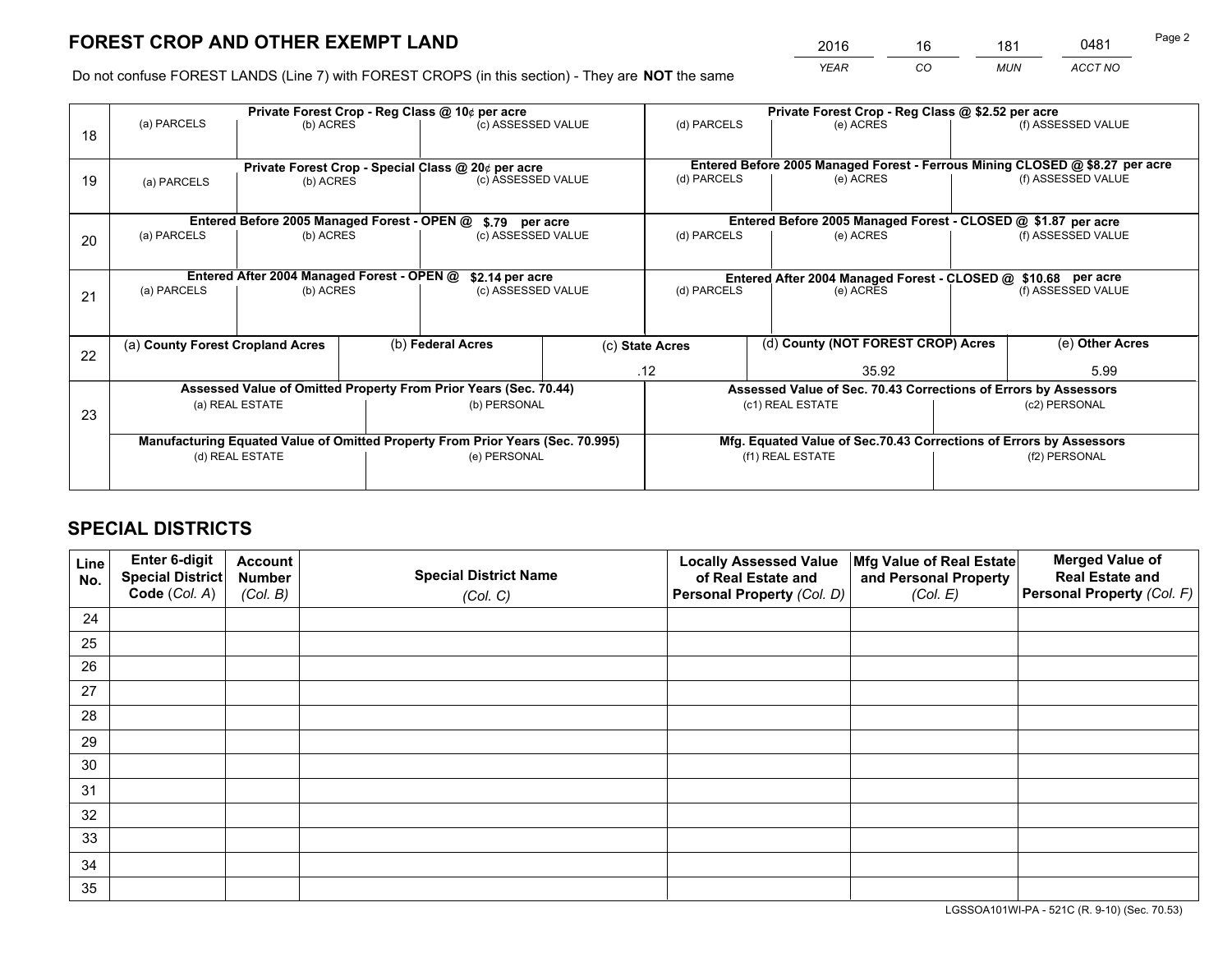|             |                                                                 |                                             |                                                         | <b>YEAR</b>                                                                       | CO<br><b>MUN</b>                                              | ACCT NO                                                                        |  |  |  |  |  |  |
|-------------|-----------------------------------------------------------------|---------------------------------------------|---------------------------------------------------------|-----------------------------------------------------------------------------------|---------------------------------------------------------------|--------------------------------------------------------------------------------|--|--|--|--|--|--|
| Line<br>No. | <b>Enter 6-digit</b><br><b>School District</b><br>Code (Col. A) | <b>Account</b><br><b>Number</b><br>(Col. B) | <b>School District Name</b><br>(Col. C)                 | <b>Locally Assessed Value</b><br>of Real Estate and<br>Personal Property (Col. D) | Mfg Value of Real Estate<br>and Personal Property<br>(Col. E) | <b>Merged Value of</b><br><b>Real Estate and</b><br>Personal Property (Col. F) |  |  |  |  |  |  |
|             | A. SCHOOL DISTRICTS (K-8 and K-12)                              |                                             |                                                         |                                                                                   |                                                               |                                                                                |  |  |  |  |  |  |
| 36          | 165397                                                          | 0112                                        | SCH D OF SOLON SPRINGS                                  | 43,311,800                                                                        | 357,200                                                       | 43,669,000                                                                     |  |  |  |  |  |  |
| 37          |                                                                 |                                             |                                                         |                                                                                   |                                                               |                                                                                |  |  |  |  |  |  |
| 38          |                                                                 |                                             |                                                         |                                                                                   |                                                               |                                                                                |  |  |  |  |  |  |
| 39          |                                                                 |                                             |                                                         |                                                                                   |                                                               |                                                                                |  |  |  |  |  |  |
| 40          |                                                                 |                                             |                                                         |                                                                                   |                                                               |                                                                                |  |  |  |  |  |  |
| 41<br>42    |                                                                 |                                             |                                                         |                                                                                   |                                                               |                                                                                |  |  |  |  |  |  |
| 43          |                                                                 |                                             |                                                         |                                                                                   |                                                               |                                                                                |  |  |  |  |  |  |
|             |                                                                 |                                             |                                                         |                                                                                   |                                                               |                                                                                |  |  |  |  |  |  |
| 44<br>45    |                                                                 |                                             |                                                         |                                                                                   |                                                               |                                                                                |  |  |  |  |  |  |
| 46          |                                                                 |                                             |                                                         |                                                                                   |                                                               |                                                                                |  |  |  |  |  |  |
| 47          |                                                                 |                                             |                                                         |                                                                                   |                                                               |                                                                                |  |  |  |  |  |  |
| 48          |                                                                 |                                             |                                                         |                                                                                   |                                                               |                                                                                |  |  |  |  |  |  |
| 49          |                                                                 |                                             |                                                         |                                                                                   |                                                               |                                                                                |  |  |  |  |  |  |
| 50          |                                                                 |                                             | TOTAL ASSESSED VALUE OF SCHOOL DISTRICTS (K-8 and K-12) | 43,311,800                                                                        | 357,200                                                       | 43,669,000                                                                     |  |  |  |  |  |  |
|             | <b>B.</b><br><b>UNION HIGH SCHOOL DISTRICTS</b>                 |                                             |                                                         |                                                                                   |                                                               |                                                                                |  |  |  |  |  |  |
| 51          |                                                                 |                                             |                                                         |                                                                                   |                                                               |                                                                                |  |  |  |  |  |  |
| 52          |                                                                 |                                             |                                                         |                                                                                   |                                                               |                                                                                |  |  |  |  |  |  |
| 53          |                                                                 |                                             |                                                         |                                                                                   |                                                               |                                                                                |  |  |  |  |  |  |
| 54          |                                                                 |                                             |                                                         |                                                                                   |                                                               |                                                                                |  |  |  |  |  |  |
| 55          |                                                                 |                                             | TOTAL ASSESSED VALUE OF UNION HIGH SCHOOLS              |                                                                                   |                                                               |                                                                                |  |  |  |  |  |  |
|             | C.<br><b>TECHNICAL COLLEGE DISTRICTS</b>                        |                                             |                                                         |                                                                                   |                                                               |                                                                                |  |  |  |  |  |  |
| 56          | 001700                                                          | 0016                                        | WISCONSIN INDIANHEAD TECH COLLEGE SHEL                  | 43,311,800                                                                        | 357,200                                                       | 43,669,000                                                                     |  |  |  |  |  |  |
| 57          |                                                                 |                                             |                                                         |                                                                                   |                                                               |                                                                                |  |  |  |  |  |  |
| 58<br>59    |                                                                 |                                             | TOTAL ASSESSED VALUE OF TECHNICAL COLLEGES              |                                                                                   |                                                               |                                                                                |  |  |  |  |  |  |
|             |                                                                 |                                             |                                                         | 43,311,800                                                                        | 357,200                                                       | 43,669,000                                                                     |  |  |  |  |  |  |

16

181

 *I hereby certify, to the best of my knowledge and belief, this form is complete and correct.*

**SCHOOL DISTRICTS**

| Print name of preparer | Title                    | Date (MM / DD / CCYY) |  |
|------------------------|--------------------------|-----------------------|--|
|                        |                          |                       |  |
| Signature of preparer  | Contact Telephone Number | E-mail address        |  |
|                        |                          |                       |  |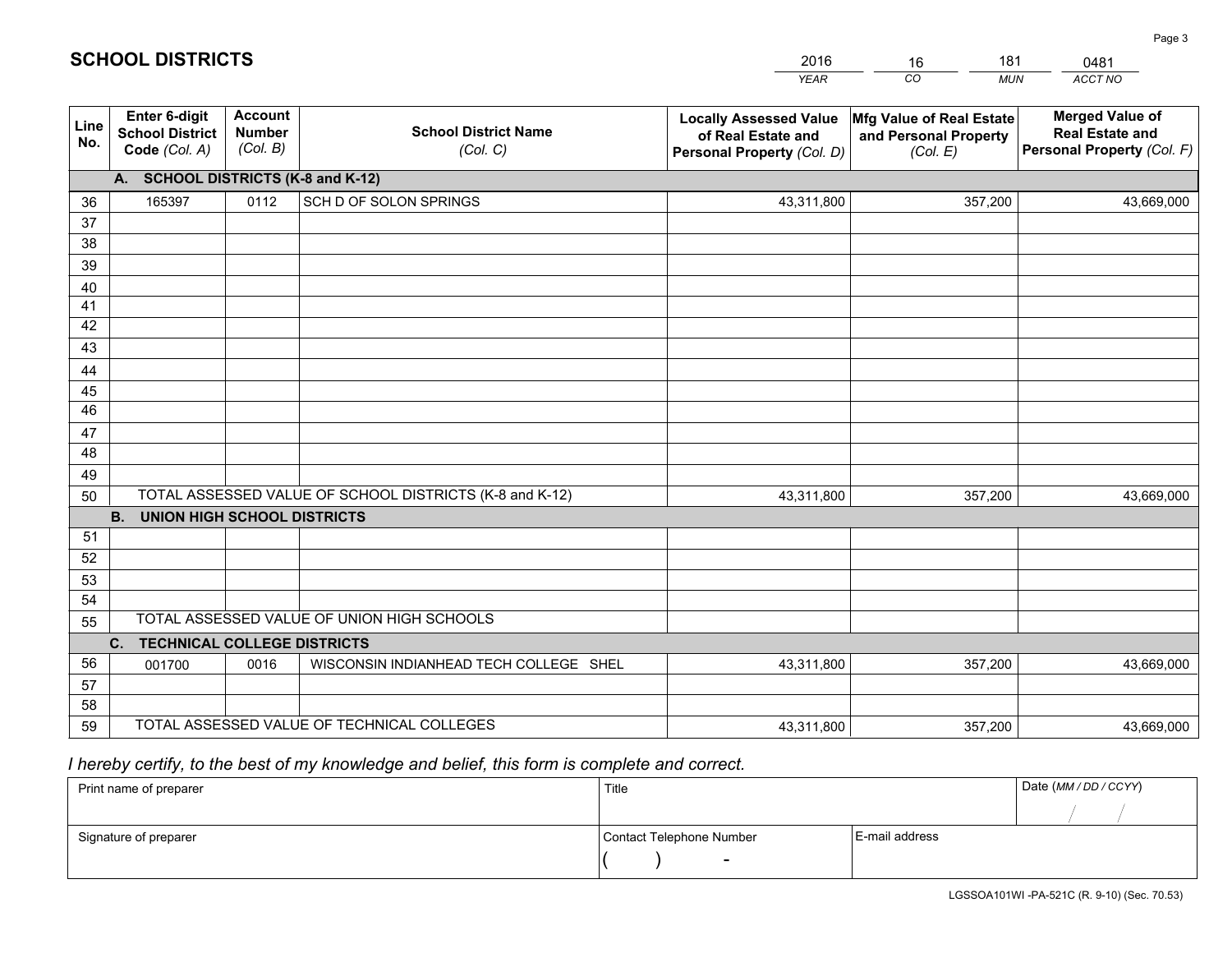### **HIGHLIGHTS**

- 1. Complete the Statement of Assessment after the Board of Review. Reflect any changes made there.
- 2. Use black ink to complete.
- 3. Line 16 must equal Line 50, Col D.
- 4. Line 55 must equal the total of K-8 schools listed on lines 36-49. Do not include K-12 schools in this comparision.
- 5. Line 59, Col. D must equal Line 16.
- 6. Special District, School District and Technical College District values must include both real estate and personal property. Examples of Special districts are: town sanitary districts, public inland lake protection and rehabilitation districts, and metropolitan sewerage districts.
- 7. DO NOT INCLUDE Manufacturing property values.DOR will print these values on the final SOA.
- 8. Accuracy of this form is very important. The values reported directly affect the equalized value DOR calculates for school and special districts.

### **Page 1:**

 If not prefilled, enter the tax year,county and municipal code,municipal type, municipal name and county name on the top of form.

Check the Amended box, if filing an amended / corrected SOA.

 Report the parcel count, acres and assessed value of taxable general property, total parcel count, (real and personal), total acres, and values from final figures set by the Board of Review.

- A. Real Estate land and improvements (buildings, etc.) is reported on lines 1 8, total line 9.
- B. Personal Property is reported on lines 11 14, Column D, total line 15.
- C. To complete this report, use the computer produced summary of the assessment roll that shows these amounts.
- D. Use whole numbers only.
- E. Add each line across and each column down to verify entries.

### **Page 2:**

- A. Report Special Items (not subject to general property tax).
- 1. Private Forest Croplands and Managed Forest Lands are reported on lines 18,19, 20 and 21. Be sure to report assessed values **NOT** taxes.
- 2. You should have copies of the orders of entry, orders of withdrawal, etc., to update your assessment roll.
	- 3. Show hundredths of acres (e.g. 39.75).
- 4. Tax exempt lands are reported on line 22.
- 5. Omitted property and sec. 70.43, Wis. Stats., corrections of errors by assessor are reported on line 23. Report real estate and personal property separately. These should be for **prior years**, not something found on the current assessment roll after the board of review.
- B. Special District (Lines 24-35) Include the value of both real and personal property.
- The Department of Revenue (DOR) preprints much of the information regarding names and codes for schools, special districts,etc. If a district is not listed, enter the name and value only, DOR will enter the proper code.

### **Page 3 School Districts:**

Include the value of both real and personal property.

Report School District (regular, elementary, union high school, and technical college).

- 1. Regular (K-12) and Elementary (K-8) school values are reported on lines 36-49, total on line 50.
- 2. Union High School (UHS) (use only if elementary schools are listed on lines 36-49) are reported on lines 51-54. UHS total value (line 55) must equal to the total **elementary school** values reported on lines 36-49. Do notinclude K-12 schools in this comparison.
- 3. Technical College values are reported on lines 56-58, total on line 59.
- 4. Use the computer summary that shows these amounts to complete this report.

#### **This form is due the second Monday in June. File this report only after your Board of Review is complete.**

 *If you have questions: Return forms to:*

Fax number: (608) 264-6887 PO Box 8971

 Email: lgs@revenue.wi.gov Wisconsin Department of Revenue Call: (608) 261-5341 Local Government Services Section 6-97Madison WI 53708-8971

54873 - 0273 SOLON SPRINGS, WI 54873 - 0273 VILLAGE OF SOLON SPRINGS KATHY BURGER<br>VILLAGE OF SOLON SPRINGS SOLON SPRINGS, WI KATHY BURGER PO BOX 273 PO BOX 273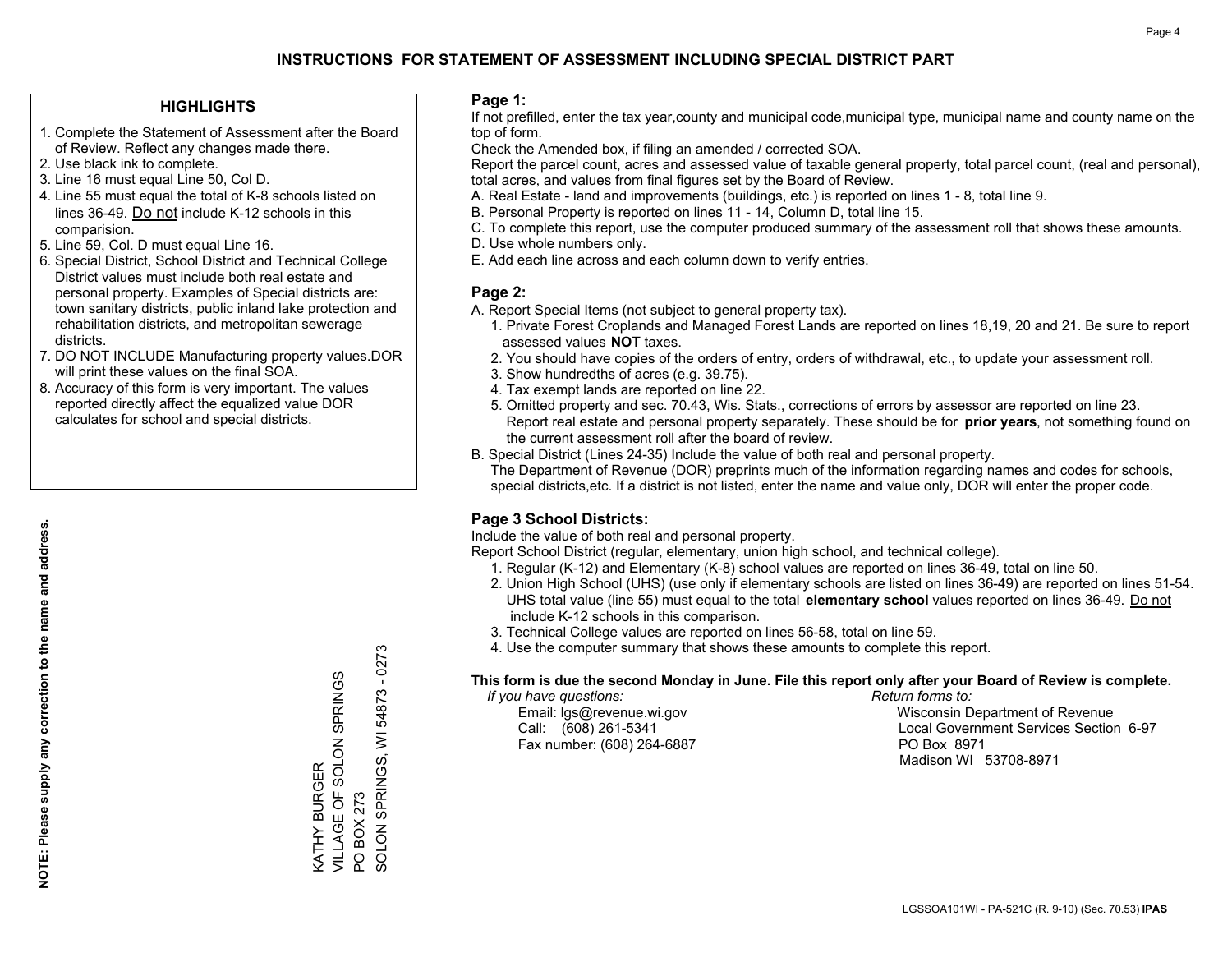**STATEMENT OF ASSESSMENT FOR 2016** 

**FINAL - EQUATED**

 $\overline{2}$  Check if this is an Amended Return Page 1

|             | <b>FOR</b>                     | <b>VILLAGE OF</b><br>OF                                                                                                                                                                      | <b>SUPERIOR</b>                                    |              | <b>DOUGLAS COUNTY</b>                                |                         |                      | <b>WHEN COMPLETING THIS DOCUMENT</b>     |  |
|-------------|--------------------------------|----------------------------------------------------------------------------------------------------------------------------------------------------------------------------------------------|----------------------------------------------------|--------------|------------------------------------------------------|-------------------------|----------------------|------------------------------------------|--|
|             |                                | Town - Village - City                                                                                                                                                                        | <b>Municipality Name</b>                           |              | <b>County Name</b>                                   |                         |                      | DO NOT WRITE OVER X's OR IN SHADED AREAS |  |
|             |                                | <b>REAL ESTATE</b>                                                                                                                                                                           |                                                    | PARCEL COUNT | NO. OF ACRES                                         | <b>VALUE OF</b>         | <b>VALUE OF</b>      | <b>TOTAL VALUE OF LAND</b>               |  |
| Line<br>No. |                                | (See Lines 18 - 22 for<br>other Real Estate)                                                                                                                                                 |                                                    |              | <b>WHOLE</b><br>TOTAL LAND IMPROVEMENTS NUMBERS ONLY | LAND                    | <b>IMPROVEMENTS</b>  | AND IMPROVEMENTS                         |  |
|             |                                |                                                                                                                                                                                              | Col. A                                             | Col. B       | Col. C                                               | Col. D                  | Col. E               | Col. F                                   |  |
| $\mathbf 1$ |                                | <b>RESIDENTIAL - Class 1</b>                                                                                                                                                                 | 325                                                | 273          | 267                                                  | 6,251,600               | 36,618,100           | 42,869,700                               |  |
| 2           |                                | <b>COMMERCIAL - Class 2</b>                                                                                                                                                                  | 33                                                 | 10           | 129                                                  | 607,200                 | 1,838,900            | 2,446,100                                |  |
| 3           |                                | <b>MANUFACTURING - Class 3</b>                                                                                                                                                               | 0                                                  |              | 0<br>0                                               | 0                       | 0                    | 0                                        |  |
| 4           |                                | <b>AGRICULTURAL - Class 4</b>                                                                                                                                                                | $\Omega$                                           |              | 0                                                    | 0                       |                      | $\Omega$                                 |  |
| 5           |                                | UNDEVELOPED - Class 5                                                                                                                                                                        | $\mathbf{0}$                                       |              | 0                                                    | 0                       |                      | $\mathbf{0}$                             |  |
| 6           | AGRICULTURAL FOREST - Class 5m |                                                                                                                                                                                              | 0                                                  |              | 0                                                    | 0                       |                      | $\mathbf 0$                              |  |
| 7           | FOREST LANDS - Class 6         |                                                                                                                                                                                              | 0                                                  |              | 0                                                    | 0                       |                      | $\mathbf 0$                              |  |
| 8           |                                | OTHER - Class 7                                                                                                                                                                              | $\Omega$                                           |              | $\Omega$<br>0                                        | $\Omega$                | $\Omega$             | 0                                        |  |
| 9           |                                | TOTAL - ALL COLUMNS                                                                                                                                                                          | 358                                                | 283          | 396                                                  | 6,858,800               | 38,457,000           | 45,315,800                               |  |
| 10          |                                | NUMBER OF PERSONAL PROPERTY ACCOUNTS IN ROLL                                                                                                                                                 |                                                    |              | 11                                                   | <b>LOCALLY ASSESSED</b> | <b>MANUFACTURING</b> | <b>MERGED</b>                            |  |
| 11          |                                | BOATS AND OTHER WATERCRAFT NOT EXEMPT - Code 1                                                                                                                                               |                                                    |              |                                                      | 0                       | $\Omega$             | $\Omega$                                 |  |
| 12          |                                | MACHINERY, TOOLS AND PATTERNS - Code 2                                                                                                                                                       |                                                    |              |                                                      | 900,800                 | 0                    | 900,800                                  |  |
| 13          |                                | FURNITURE, FIXTURES AND EQUIPMENT - Code 3                                                                                                                                                   |                                                    |              |                                                      | 68,300                  | 0                    | 68,300                                   |  |
| 14          |                                | ALL OTHER PERSONAL PROPERTY NOT EXEMPT - Codes 4A, 4B, 4C                                                                                                                                    |                                                    |              |                                                      | 13,900                  | $\Omega$             | 13,900                                   |  |
| 15          |                                | TOTAL OF PERSONAL PROPERTY NOT EXEMPT (Total of Lines 11-14)                                                                                                                                 |                                                    |              |                                                      | 983,000                 | $\Omega$             | 983,000                                  |  |
| 16          |                                | AGGREGATE ASSESSED VALUE OF ALL PROPERTY SUBJECT TO THE GENERAL PROPERTY TAX (Total of Lines 9F and 15F)<br>MUST EQUAL TOTAL VALUE OF THE SCHOOL DISTRICTS (K-12 PLUS K-8) - Line 50, Col. F |                                                    |              |                                                      |                         |                      | 46,298,800                               |  |
| 17          |                                | <b>BOARD OF REVIEW</b>                                                                                                                                                                       |                                                    |              | Name of Assessor                                     |                         | Telephone #          |                                          |  |
|             |                                | DATE OF FINAL ADJOURNMENT                                                                                                                                                                    | <b>BRAD THEIEN</b><br>06/13/2016<br>(715) 378-2295 |              |                                                      |                         |                      |                                          |  |

*CO*

*MUN*

*ACCT NO0482*

*<sup>16</sup> <sup>182</sup>*

REMARKS

The Assessment Ratio to be used in calculating the estimated Fair Market Value on tax bills for this tax district is .986115223<br>This ratio should be used to convert assessed values to "Calculate Equalized Values" in Step 1 Commission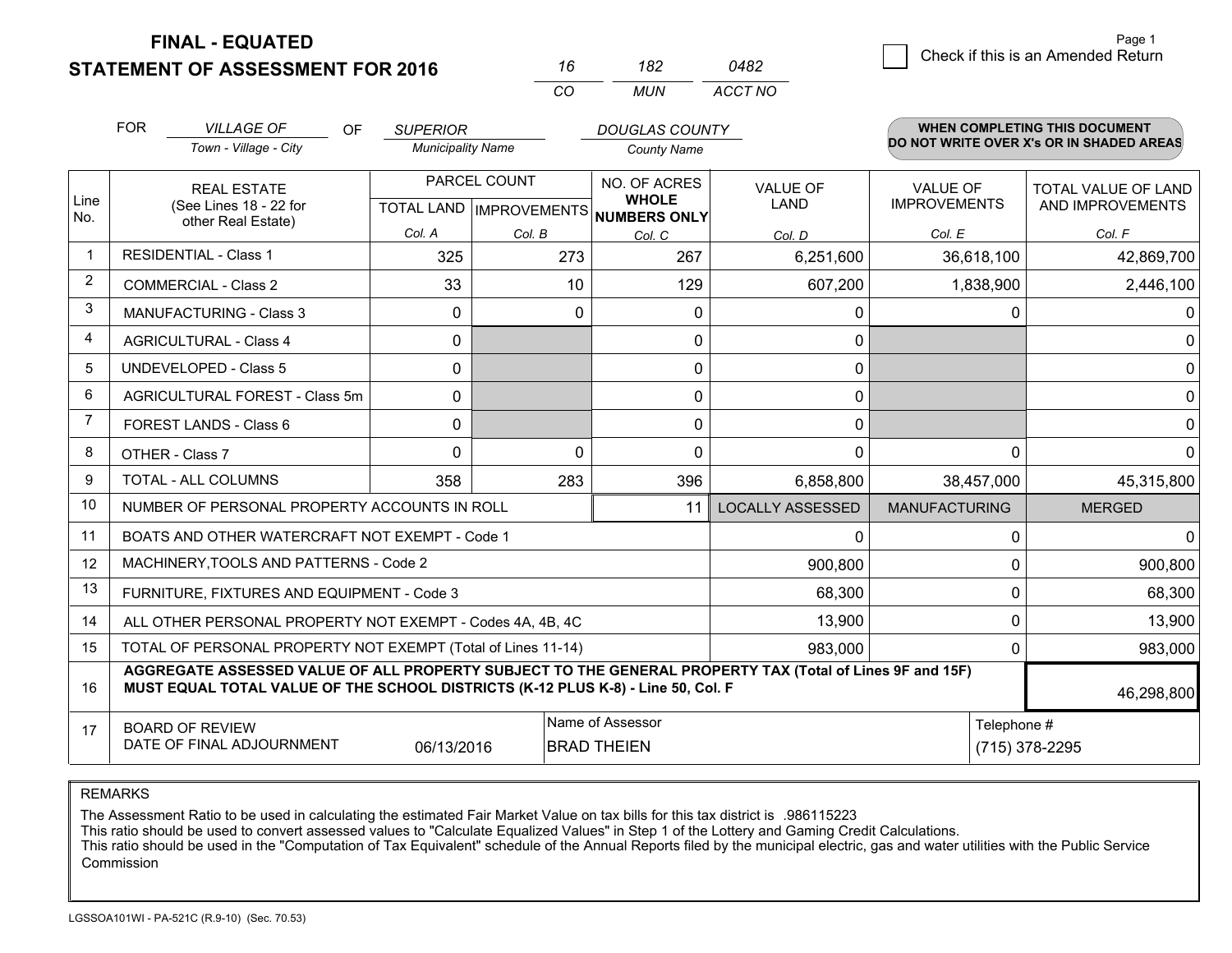*YEAR CO MUN ACCT NO* <u>2016 - 16 182 0482</u>

Do not confuse FOREST LANDS (Line 7) with FOREST CROPS (in this section) - They are **NOT** the same

|    | Private Forest Crop - Reg Class @ 10¢ per acre                                 |                                             |  |                                                    |                    |                                                                    | Private Forest Crop - Reg Class @ \$2.52 per acre |                                                                              |                    |                    |
|----|--------------------------------------------------------------------------------|---------------------------------------------|--|----------------------------------------------------|--------------------|--------------------------------------------------------------------|---------------------------------------------------|------------------------------------------------------------------------------|--------------------|--------------------|
| 18 | (a) PARCELS                                                                    | (b) ACRES                                   |  | (c) ASSESSED VALUE                                 |                    | (d) PARCELS                                                        |                                                   | (e) ACRES                                                                    |                    | (f) ASSESSED VALUE |
|    |                                                                                |                                             |  |                                                    |                    |                                                                    |                                                   |                                                                              |                    |                    |
|    |                                                                                |                                             |  | Private Forest Crop - Special Class @ 20¢ per acre |                    |                                                                    |                                                   | Entered Before 2005 Managed Forest - Ferrous Mining CLOSED @ \$8.27 per acre |                    |                    |
| 19 | (a) PARCELS                                                                    | (b) ACRES                                   |  | (c) ASSESSED VALUE                                 |                    | (d) PARCELS                                                        |                                                   | (e) ACRES                                                                    |                    | (f) ASSESSED VALUE |
|    |                                                                                |                                             |  |                                                    |                    |                                                                    |                                                   |                                                                              |                    |                    |
|    |                                                                                | Entered Before 2005 Managed Forest - OPEN @ |  | \$.79 per acre                                     |                    |                                                                    |                                                   | Entered Before 2005 Managed Forest - CLOSED @ \$1.87 per acre                |                    |                    |
| 20 | (a) PARCELS                                                                    | (b) ACRES                                   |  | (c) ASSESSED VALUE                                 |                    | (d) PARCELS                                                        |                                                   | (e) ACRES                                                                    |                    | (f) ASSESSED VALUE |
|    |                                                                                |                                             |  |                                                    |                    |                                                                    |                                                   |                                                                              |                    |                    |
|    | Entered After 2004 Managed Forest - OPEN @                                     |                                             |  | \$2.14 per acre                                    |                    | Entered After 2004 Managed Forest - CLOSED @ \$10.68 per acre      |                                                   |                                                                              |                    |                    |
| 21 | (a) PARCELS                                                                    | (b) ACRES                                   |  |                                                    | (c) ASSESSED VALUE |                                                                    | (d) PARCELS<br>(e) ACRES                          |                                                                              | (f) ASSESSED VALUE |                    |
|    |                                                                                |                                             |  |                                                    |                    |                                                                    |                                                   |                                                                              |                    |                    |
|    |                                                                                |                                             |  |                                                    |                    |                                                                    |                                                   |                                                                              |                    |                    |
| 22 | (a) County Forest Cropland Acres                                               |                                             |  | (b) Federal Acres                                  |                    | (c) State Acres                                                    |                                                   | (d) County (NOT FOREST CROP) Acres                                           |                    | (e) Other Acres    |
|    |                                                                                |                                             |  |                                                    |                    |                                                                    | .38                                               |                                                                              | 85.36              |                    |
|    | Assessed Value of Omitted Property From Prior Years (Sec. 70.44)               |                                             |  |                                                    |                    | Assessed Value of Sec. 70.43 Corrections of Errors by Assessors    |                                                   |                                                                              |                    |                    |
| 23 |                                                                                | (a) REAL ESTATE                             |  | (b) PERSONAL                                       |                    | (c1) REAL ESTATE                                                   |                                                   |                                                                              | (c2) PERSONAL      |                    |
|    |                                                                                |                                             |  |                                                    |                    |                                                                    |                                                   |                                                                              |                    |                    |
|    | Manufacturing Equated Value of Omitted Property From Prior Years (Sec. 70.995) |                                             |  |                                                    |                    | Mfg. Equated Value of Sec.70.43 Corrections of Errors by Assessors |                                                   |                                                                              |                    |                    |
|    | (d) REAL ESTATE                                                                |                                             |  | (e) PERSONAL                                       |                    |                                                                    |                                                   | (f1) REAL ESTATE                                                             | (f2) PERSONAL      |                    |
|    |                                                                                |                                             |  |                                                    |                    |                                                                    |                                                   |                                                                              |                    |                    |

## **SPECIAL DISTRICTS**

| Line<br>No. | Enter 6-digit<br>Special District<br>Code (Col. A) | <b>Account</b><br><b>Number</b> | <b>Special District Name</b> | <b>Locally Assessed Value</b><br>of Real Estate and | Mfg Value of Real Estate<br>and Personal Property | <b>Merged Value of</b><br><b>Real Estate and</b><br>Personal Property (Col. F) |
|-------------|----------------------------------------------------|---------------------------------|------------------------------|-----------------------------------------------------|---------------------------------------------------|--------------------------------------------------------------------------------|
|             |                                                    | (Col. B)                        | (Col. C)                     | Personal Property (Col. D)                          | (Col. E)                                          |                                                                                |
| 24          |                                                    |                                 |                              |                                                     |                                                   |                                                                                |
| 25          |                                                    |                                 |                              |                                                     |                                                   |                                                                                |
| 26          |                                                    |                                 |                              |                                                     |                                                   |                                                                                |
| 27          |                                                    |                                 |                              |                                                     |                                                   |                                                                                |
| 28          |                                                    |                                 |                              |                                                     |                                                   |                                                                                |
| 29          |                                                    |                                 |                              |                                                     |                                                   |                                                                                |
| 30          |                                                    |                                 |                              |                                                     |                                                   |                                                                                |
| 31          |                                                    |                                 |                              |                                                     |                                                   |                                                                                |
| 32          |                                                    |                                 |                              |                                                     |                                                   |                                                                                |
| 33          |                                                    |                                 |                              |                                                     |                                                   |                                                                                |
| 34          |                                                    |                                 |                              |                                                     |                                                   |                                                                                |
| 35          |                                                    |                                 |                              |                                                     |                                                   |                                                                                |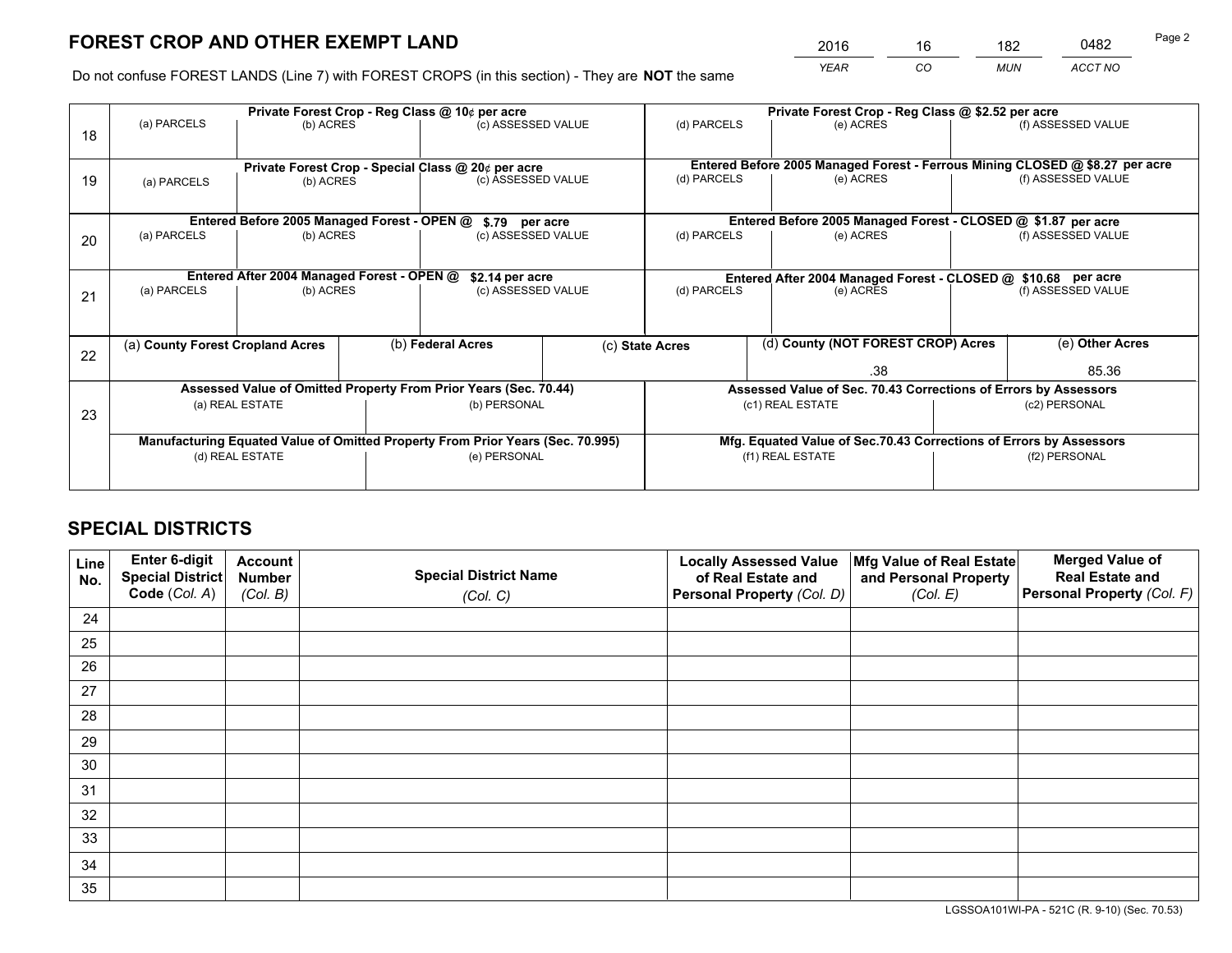|             |                                                          |                                             |                                                         | <b>YEAR</b>                                                                       | CO<br><b>MUN</b>                                              | ACCT NO                                                                        |
|-------------|----------------------------------------------------------|---------------------------------------------|---------------------------------------------------------|-----------------------------------------------------------------------------------|---------------------------------------------------------------|--------------------------------------------------------------------------------|
| Line<br>No. | Enter 6-digit<br><b>School District</b><br>Code (Col. A) | <b>Account</b><br><b>Number</b><br>(Col. B) | <b>School District Name</b><br>(Col. C)                 | <b>Locally Assessed Value</b><br>of Real Estate and<br>Personal Property (Col. D) | Mfg Value of Real Estate<br>and Personal Property<br>(Col. E) | <b>Merged Value of</b><br><b>Real Estate and</b><br>Personal Property (Col. F) |
|             | A. SCHOOL DISTRICTS (K-8 and K-12)                       |                                             |                                                         |                                                                                   |                                                               |                                                                                |
| 36          | 165663                                                   | 0113                                        | SCH D OF SUPERIOR                                       | 46,298,800                                                                        |                                                               | 46,298,800                                                                     |
| 37          |                                                          |                                             |                                                         |                                                                                   |                                                               |                                                                                |
| 38          |                                                          |                                             |                                                         |                                                                                   |                                                               |                                                                                |
| 39          |                                                          |                                             |                                                         |                                                                                   |                                                               |                                                                                |
| 40          |                                                          |                                             |                                                         |                                                                                   |                                                               |                                                                                |
| 41          |                                                          |                                             |                                                         |                                                                                   |                                                               |                                                                                |
| 42          |                                                          |                                             |                                                         |                                                                                   |                                                               |                                                                                |
| 43          |                                                          |                                             |                                                         |                                                                                   |                                                               |                                                                                |
| 44<br>45    |                                                          |                                             |                                                         |                                                                                   |                                                               |                                                                                |
| 46          |                                                          |                                             |                                                         |                                                                                   |                                                               |                                                                                |
| 47          |                                                          |                                             |                                                         |                                                                                   |                                                               |                                                                                |
| 48          |                                                          |                                             |                                                         |                                                                                   |                                                               |                                                                                |
| 49          |                                                          |                                             |                                                         |                                                                                   |                                                               |                                                                                |
| 50          |                                                          |                                             | TOTAL ASSESSED VALUE OF SCHOOL DISTRICTS (K-8 and K-12) | 46,298,800                                                                        |                                                               | 46,298,800                                                                     |
|             | <b>B.</b><br><b>UNION HIGH SCHOOL DISTRICTS</b>          |                                             |                                                         |                                                                                   |                                                               |                                                                                |
| 51          |                                                          |                                             |                                                         |                                                                                   |                                                               |                                                                                |
| 52          |                                                          |                                             |                                                         |                                                                                   |                                                               |                                                                                |
| 53          |                                                          |                                             |                                                         |                                                                                   |                                                               |                                                                                |
| 54          |                                                          |                                             |                                                         |                                                                                   |                                                               |                                                                                |
| 55          |                                                          |                                             | TOTAL ASSESSED VALUE OF UNION HIGH SCHOOLS              |                                                                                   |                                                               |                                                                                |
|             | C.<br><b>TECHNICAL COLLEGE DISTRICTS</b>                 |                                             |                                                         |                                                                                   |                                                               |                                                                                |
| 56          | 001700                                                   | 0016                                        | WISCONSIN INDIANHEAD TECH COLLEGE SHEL                  | 46,298,800                                                                        |                                                               | 46,298,800                                                                     |
| 57          |                                                          |                                             |                                                         |                                                                                   |                                                               |                                                                                |
| 58          |                                                          |                                             |                                                         |                                                                                   |                                                               |                                                                                |
| 59          |                                                          |                                             | TOTAL ASSESSED VALUE OF TECHNICAL COLLEGES              | 46,298,800                                                                        |                                                               | 46,298,800                                                                     |

16

182

 *I hereby certify, to the best of my knowledge and belief, this form is complete and correct.*

**SCHOOL DISTRICTS**

| Print name of preparer | Title                    |                | Date (MM / DD / CCYY) |
|------------------------|--------------------------|----------------|-----------------------|
|                        |                          |                |                       |
| Signature of preparer  | Contact Telephone Number | E-mail address |                       |
|                        | $\sim$                   |                |                       |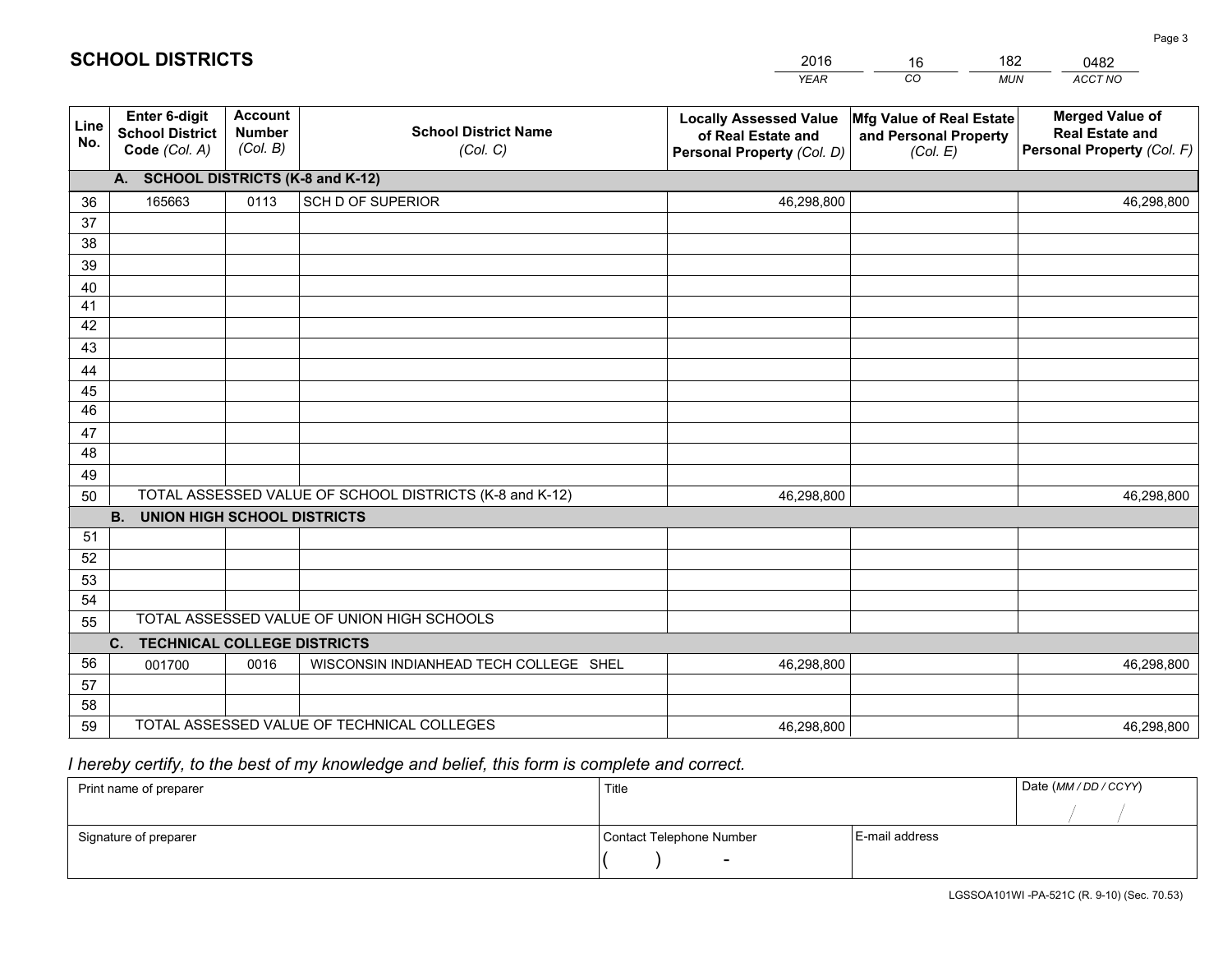### **HIGHLIGHTS**

- 1. Complete the Statement of Assessment after the Board of Review. Reflect any changes made there.
- 2. Use black ink to complete.
- 3. Line 16 must equal Line 50, Col D.
- 4. Line 55 must equal the total of K-8 schools listed on lines 36-49. Do not include K-12 schools in this comparision.
- 5. Line 59, Col. D must equal Line 16.
- 6. Special District, School District and Technical College District values must include both real estate and personal property. Examples of Special districts are: town sanitary districts, public inland lake protection and rehabilitation districts, and metropolitan sewerage districts.
- 7. DO NOT INCLUDE Manufacturing property values.DOR will print these values on the final SOA.

MARSHA WICK

VILLAGE OF SUPERIOR

MARSHA WICK<br>VILLAGE OF SUPERIOR

PO BOX 3065

 $\overline{S}$ 

BOX 3065

SUPERIOR, WI 54880 - 3065

SUPERIOR, WI 54880 - 3065

 8. Accuracy of this form is very important. The values reported directly affect the equalized value DOR calculates for school and special districts.

### **Page 1:**

 If not prefilled, enter the tax year,county and municipal code,municipal type, municipal name and county name on the top of form.

Check the Amended box, if filing an amended / corrected SOA.

 Report the parcel count, acres and assessed value of taxable general property, total parcel count, (real and personal), total acres, and values from final figures set by the Board of Review.

- A. Real Estate land and improvements (buildings, etc.) is reported on lines 1 8, total line 9.
- B. Personal Property is reported on lines 11 14, Column D, total line 15.
- C. To complete this report, use the computer produced summary of the assessment roll that shows these amounts.
- D. Use whole numbers only.
- E. Add each line across and each column down to verify entries.

### **Page 2:**

- A. Report Special Items (not subject to general property tax).
- 1. Private Forest Croplands and Managed Forest Lands are reported on lines 18,19, 20 and 21. Be sure to report assessed values **NOT** taxes.
- 2. You should have copies of the orders of entry, orders of withdrawal, etc., to update your assessment roll.
	- 3. Show hundredths of acres (e.g. 39.75).
- 4. Tax exempt lands are reported on line 22.
- 5. Omitted property and sec. 70.43, Wis. Stats., corrections of errors by assessor are reported on line 23. Report real estate and personal property separately. These should be for **prior years**, not something found on the current assessment roll after the board of review.
- B. Special District (Lines 24-35) Include the value of both real and personal property.
- The Department of Revenue (DOR) preprints much of the information regarding names and codes for schools, special districts,etc. If a district is not listed, enter the name and value only, DOR will enter the proper code.

### **Page 3 School Districts:**

Include the value of both real and personal property.

Report School District (regular, elementary, union high school, and technical college).

- 1. Regular (K-12) and Elementary (K-8) school values are reported on lines 36-49, total on line 50.
- 2. Union High School (UHS) (use only if elementary schools are listed on lines 36-49) are reported on lines 51-54. UHS total value (line 55) must equal to the total **elementary school** values reported on lines 36-49. Do notinclude K-12 schools in this comparison.
- 3. Technical College values are reported on lines 56-58, total on line 59.
- 4. Use the computer summary that shows these amounts to complete this report.

#### **This form is due the second Monday in June. File this report only after your Board of Review is complete.**

 *If you have questions: Return forms to:*

Fax number: (608) 264-6887 PO Box 8971

 Email: lgs@revenue.wi.gov Wisconsin Department of Revenue Call: (608) 261-5341 Local Government Services Section 6-97Madison WI 53708-8971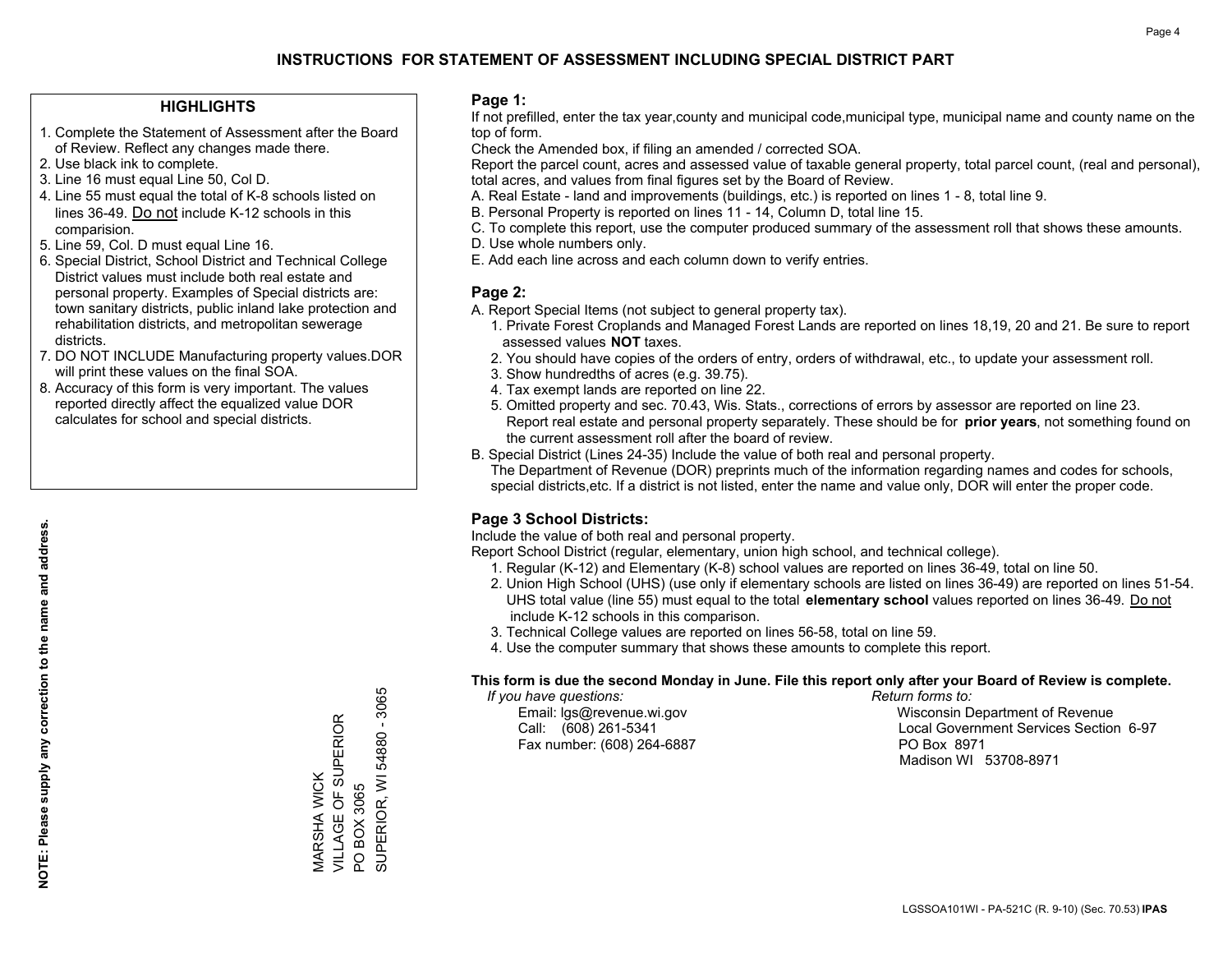**FINAL - EQUATED**

**STATEMENT OF ASSESSMENT FOR 2016** 

| 16 | 281 | 0483    |
|----|-----|---------|
| ററ | MUN | ACCT NO |

|                         | <b>FOR</b>                                                                                                                                                                                   | CITY OF<br>OF                                             | <b>SUPERIOR</b>          |                           | <b>DOUGLAS COUNTY</b>        |                         |                      | <b>WHEN COMPLETING THIS DOCUMENT</b>     |
|-------------------------|----------------------------------------------------------------------------------------------------------------------------------------------------------------------------------------------|-----------------------------------------------------------|--------------------------|---------------------------|------------------------------|-------------------------|----------------------|------------------------------------------|
|                         |                                                                                                                                                                                              | Town - Village - City                                     | <b>Municipality Name</b> |                           | <b>County Name</b>           |                         |                      | DO NOT WRITE OVER X's OR IN SHADED AREAS |
|                         |                                                                                                                                                                                              | <b>REAL ESTATE</b>                                        |                          | PARCEL COUNT              | NO. OF ACRES                 | <b>VALUE OF</b>         | <b>VALUE OF</b>      | <b>TOTAL VALUE OF LAND</b>               |
| Line<br>No.             |                                                                                                                                                                                              | (See Lines 18 - 22 for<br>other Real Estate)              |                          | TOTAL LAND   IMPROVEMENTS | <b>WHOLE</b><br>NUMBERS ONLY | <b>LAND</b>             | <b>IMPROVEMENTS</b>  | AND IMPROVEMENTS                         |
|                         |                                                                                                                                                                                              |                                                           | Col. A                   | Col. B                    | Col. C                       | Col. D                  | Col. E               | Col. F                                   |
| $\overline{\mathbf{1}}$ |                                                                                                                                                                                              | <b>RESIDENTIAL - Class 1</b>                              | 9,428                    | 8,219                     | 2,827                        | 151,583,600             | 806,424,900          | 958,008,500                              |
| 2                       |                                                                                                                                                                                              | <b>COMMERCIAL - Class 2</b>                               | 1,627                    | 930                       | 2,617                        | 99,634,200              | 385,797,700          | 485,431,900                              |
| 3                       |                                                                                                                                                                                              | <b>MANUFACTURING - Class 3</b>                            | 97                       | 50                        | 888                          | 12,709,800              | 61,129,800           | 73,839,600                               |
| 4                       |                                                                                                                                                                                              | <b>AGRICULTURAL - Class 4</b>                             | 21                       |                           | 132                          | 20,300                  |                      | 20,300                                   |
| 5                       |                                                                                                                                                                                              | <b>UNDEVELOPED - Class 5</b>                              | 4                        |                           | 5                            | 59,800                  |                      | 59,800                                   |
| 6                       |                                                                                                                                                                                              | AGRICULTURAL FOREST - Class 5m                            | 0                        |                           | $\Omega$                     | 0                       |                      | 0                                        |
| 7                       |                                                                                                                                                                                              | FOREST LANDS - Class 6                                    | 0                        |                           | 0                            | 0                       |                      | $\mathbf 0$                              |
| 8                       |                                                                                                                                                                                              | OTHER - Class 7                                           | $\Omega$                 | 0                         | 0                            | 0                       |                      | $\mathbf 0$<br>$\Omega$                  |
| 9                       |                                                                                                                                                                                              | TOTAL - ALL COLUMNS                                       | 11,177                   | 9,199                     | 6,469                        | 264,007,700             | 1,253,352,400        | 1,517,360,100                            |
| 10                      |                                                                                                                                                                                              | NUMBER OF PERSONAL PROPERTY ACCOUNTS IN ROLL              |                          |                           | 907                          | <b>LOCALLY ASSESSED</b> | <b>MANUFACTURING</b> | <b>MERGED</b>                            |
| 11                      |                                                                                                                                                                                              | BOATS AND OTHER WATERCRAFT NOT EXEMPT - Code 1            |                          |                           |                              | 55,500                  | 729,200              | 784,700                                  |
| 12                      |                                                                                                                                                                                              | MACHINERY, TOOLS AND PATTERNS - Code 2                    |                          |                           |                              | 32,107,600              | 29,511,700           | 61,619,300                               |
| 13                      |                                                                                                                                                                                              | FURNITURE, FIXTURES AND EQUIPMENT - Code 3                |                          |                           |                              | 22,730,400              | 3,198,100            | 25,928,500                               |
| 14                      |                                                                                                                                                                                              | ALL OTHER PERSONAL PROPERTY NOT EXEMPT - Codes 4A, 4B, 4C |                          |                           | 23,622,200                   | 4,873,700               | 28,495,900           |                                          |
| 15                      | TOTAL OF PERSONAL PROPERTY NOT EXEMPT (Total of Lines 11-14)                                                                                                                                 |                                                           |                          |                           |                              | 78,515,700              | 38,312,700           | 116,828,400                              |
| 16                      | AGGREGATE ASSESSED VALUE OF ALL PROPERTY SUBJECT TO THE GENERAL PROPERTY TAX (Total of Lines 9F and 15F)<br>MUST EQUAL TOTAL VALUE OF THE SCHOOL DISTRICTS (K-12 PLUS K-8) - Line 50, Col. F |                                                           |                          |                           |                              |                         |                      | 1,634,188,500                            |
| 17                      |                                                                                                                                                                                              | <b>BOARD OF REVIEW</b>                                    |                          |                           | Name of Assessor             |                         |                      | Telephone #                              |
|                         |                                                                                                                                                                                              | DATE OF FINAL ADJOURNMENT                                 | 09/22/2016               |                           | <b>BRAD THEIEN</b>           |                         |                      | (715) 395-7221                           |

REMARKS

The Assessment Ratio to be used in calculating the estimated Fair Market Value on tax bills for this tax district is .999253073<br>This ratio should be used to convert assessed values to "Calculate Equalized Values" in Step 1 Commission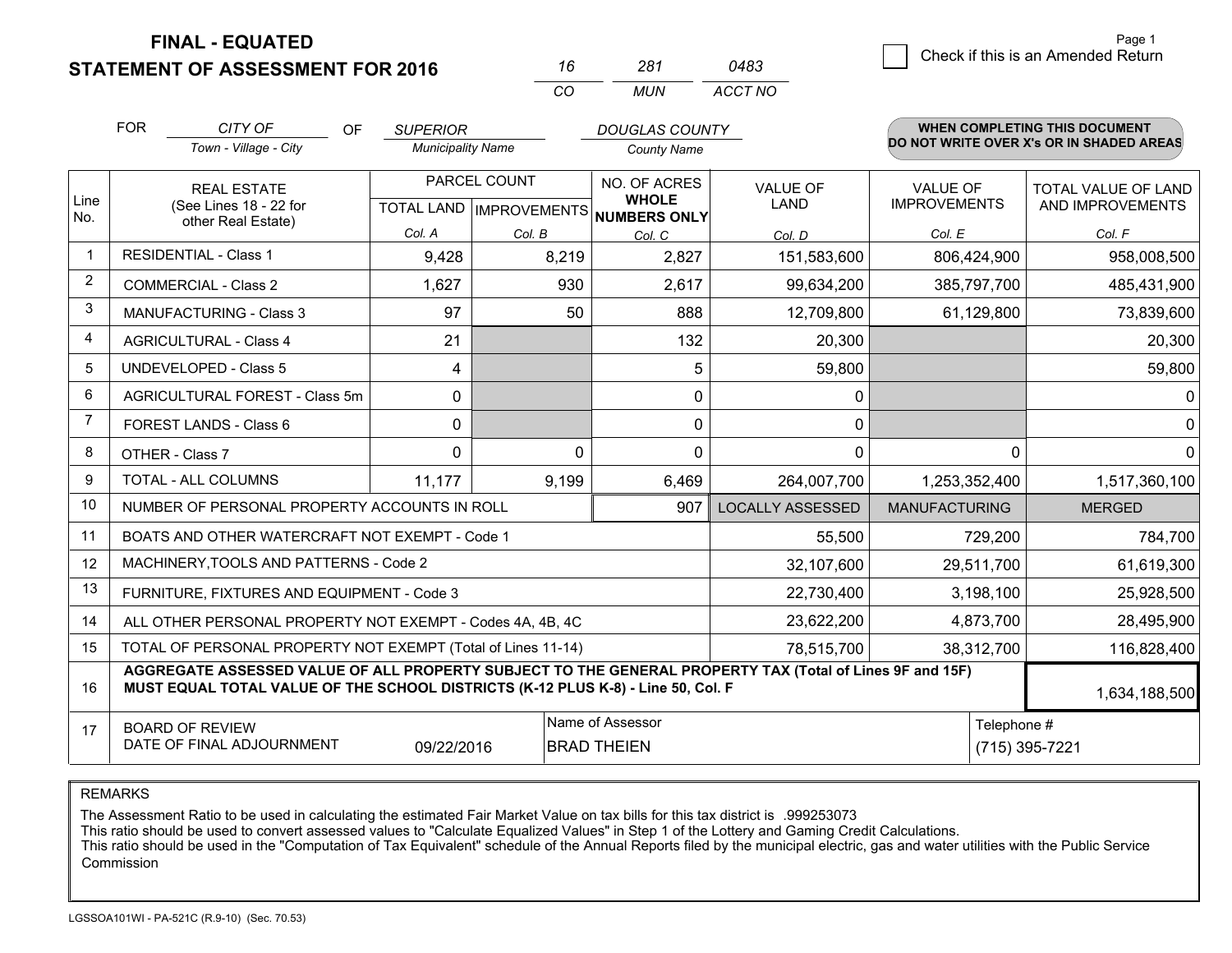*YEAR CO MUN ACCT NO* <sup>2016</sup> <sup>16</sup> <sup>281</sup> <sup>0483</sup>

Do not confuse FOREST LANDS (Line 7) with FOREST CROPS (in this section) - They are **NOT** the same

|    | Private Forest Crop - Reg Class @ 10¢ per acre                                 |                                             |  |                                                                  |  | Private Forest Crop - Reg Class @ \$2.52 per acre             |                                                                              |                                                                    |                    |
|----|--------------------------------------------------------------------------------|---------------------------------------------|--|------------------------------------------------------------------|--|---------------------------------------------------------------|------------------------------------------------------------------------------|--------------------------------------------------------------------|--------------------|
| 18 | (a) PARCELS                                                                    | (b) ACRES                                   |  | (c) ASSESSED VALUE                                               |  | (d) PARCELS                                                   | (e) ACRES                                                                    |                                                                    | (f) ASSESSED VALUE |
|    |                                                                                |                                             |  |                                                                  |  |                                                               |                                                                              |                                                                    |                    |
|    |                                                                                |                                             |  | Private Forest Crop - Special Class @ 20¢ per acre               |  |                                                               | Entered Before 2005 Managed Forest - Ferrous Mining CLOSED @ \$8.27 per acre |                                                                    |                    |
| 19 | (a) PARCELS                                                                    | (b) ACRES                                   |  | (c) ASSESSED VALUE                                               |  | (d) PARCELS                                                   | (e) ACRES                                                                    |                                                                    | (f) ASSESSED VALUE |
|    |                                                                                |                                             |  |                                                                  |  |                                                               |                                                                              |                                                                    |                    |
|    |                                                                                | Entered Before 2005 Managed Forest - OPEN @ |  | \$.79 per acre                                                   |  |                                                               | Entered Before 2005 Managed Forest - CLOSED @ \$1.87 per acre                |                                                                    |                    |
| 20 | (a) PARCELS                                                                    | (b) ACRES                                   |  | (c) ASSESSED VALUE                                               |  | (d) PARCELS                                                   | (e) ACRES                                                                    |                                                                    | (f) ASSESSED VALUE |
|    |                                                                                |                                             |  |                                                                  |  |                                                               |                                                                              |                                                                    |                    |
|    | Entered After 2004 Managed Forest - OPEN @                                     |                                             |  | \$2.14 per acre                                                  |  | Entered After 2004 Managed Forest - CLOSED @ \$10.68 per acre |                                                                              |                                                                    |                    |
| 21 | (a) PARCELS                                                                    | (b) ACRES                                   |  | (c) ASSESSED VALUE                                               |  | (d) PARCELS<br>(e) ACRES                                      |                                                                              | (f) ASSESSED VALUE                                                 |                    |
|    |                                                                                |                                             |  |                                                                  |  |                                                               |                                                                              |                                                                    |                    |
|    | (a) County Forest Cropland Acres                                               |                                             |  | (b) Federal Acres                                                |  | (c) State Acres                                               | (d) County (NOT FOREST CROP) Acres                                           |                                                                    | (e) Other Acres    |
| 22 |                                                                                |                                             |  | 1.13                                                             |  | 368.09<br>66.22                                               |                                                                              | 361.35                                                             |                    |
|    |                                                                                |                                             |  | Assessed Value of Omitted Property From Prior Years (Sec. 70.44) |  |                                                               | Assessed Value of Sec. 70.43 Corrections of Errors by Assessors              |                                                                    |                    |
| 23 | (a) REAL ESTATE                                                                |                                             |  | (b) PERSONAL                                                     |  |                                                               | (c1) REAL ESTATE                                                             | (c2) PERSONAL                                                      |                    |
|    | 92,300                                                                         |                                             |  |                                                                  |  |                                                               |                                                                              |                                                                    | 700,000            |
|    | Manufacturing Equated Value of Omitted Property From Prior Years (Sec. 70.995) |                                             |  |                                                                  |  |                                                               |                                                                              | Mfg. Equated Value of Sec.70.43 Corrections of Errors by Assessors |                    |
|    | (d) REAL ESTATE                                                                |                                             |  | (e) PERSONAL                                                     |  |                                                               | (f1) REAL ESTATE                                                             |                                                                    | (f2) PERSONAL      |
|    |                                                                                |                                             |  |                                                                  |  |                                                               |                                                                              |                                                                    |                    |

## **SPECIAL DISTRICTS**

| Line<br>No. | Enter 6-digit<br>Special District<br>Code (Col. A) | <b>Account</b><br><b>Number</b> | <b>Special District Name</b> | <b>Locally Assessed Value</b><br>of Real Estate and | Mfg Value of Real Estate<br>and Personal Property | <b>Merged Value of</b><br><b>Real Estate and</b><br>Personal Property (Col. F) |
|-------------|----------------------------------------------------|---------------------------------|------------------------------|-----------------------------------------------------|---------------------------------------------------|--------------------------------------------------------------------------------|
|             |                                                    | (Col. B)                        | (Col. C)                     | Personal Property (Col. D)                          | (Col. E)                                          |                                                                                |
| 24          |                                                    |                                 |                              |                                                     |                                                   |                                                                                |
| 25          |                                                    |                                 |                              |                                                     |                                                   |                                                                                |
| 26          |                                                    |                                 |                              |                                                     |                                                   |                                                                                |
| 27          |                                                    |                                 |                              |                                                     |                                                   |                                                                                |
| 28          |                                                    |                                 |                              |                                                     |                                                   |                                                                                |
| 29          |                                                    |                                 |                              |                                                     |                                                   |                                                                                |
| 30          |                                                    |                                 |                              |                                                     |                                                   |                                                                                |
| 31          |                                                    |                                 |                              |                                                     |                                                   |                                                                                |
| 32          |                                                    |                                 |                              |                                                     |                                                   |                                                                                |
| 33          |                                                    |                                 |                              |                                                     |                                                   |                                                                                |
| 34          |                                                    |                                 |                              |                                                     |                                                   |                                                                                |
| 35          |                                                    |                                 |                              |                                                     |                                                   |                                                                                |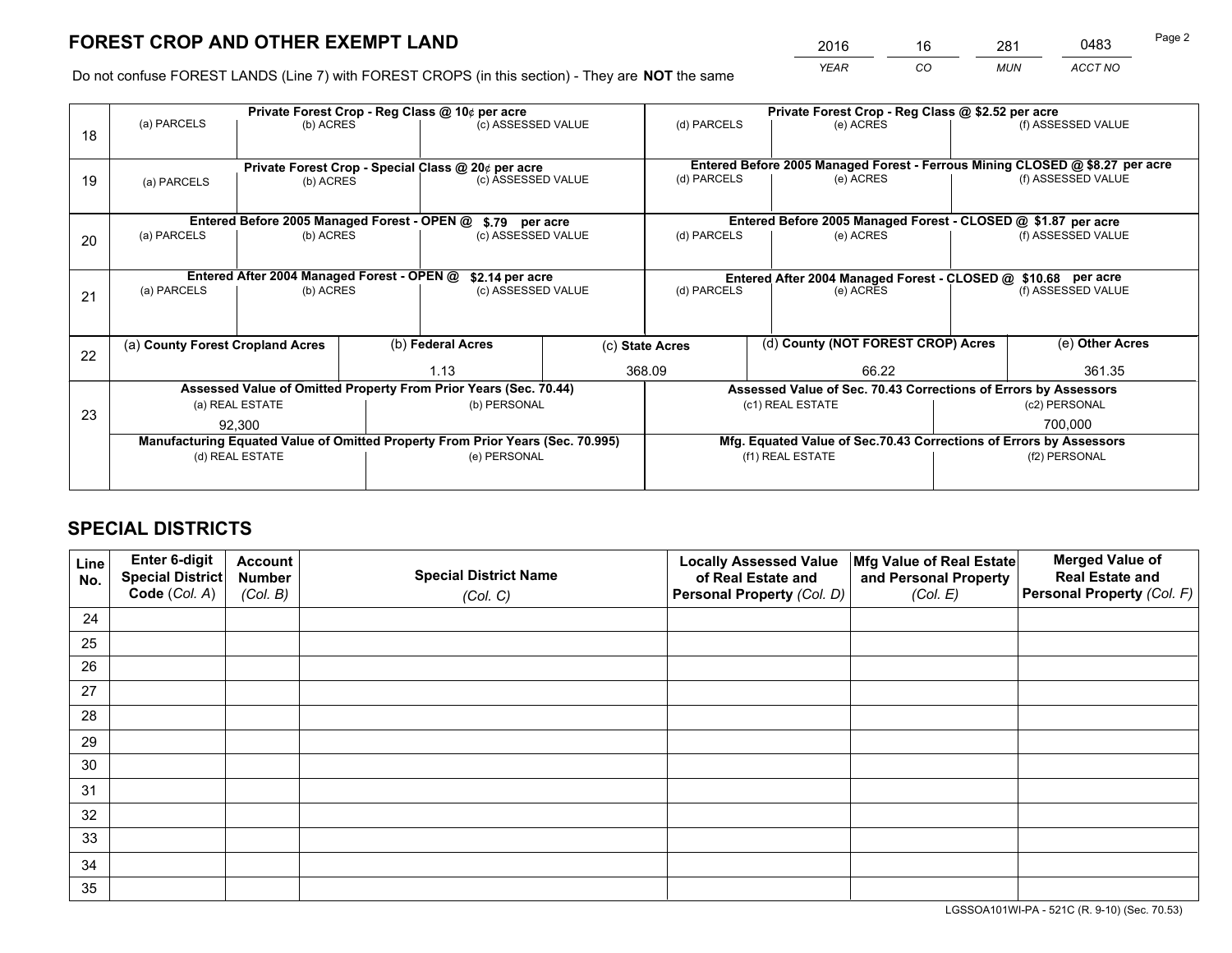| <b>Account</b><br><b>Merged Value of</b><br>Enter 6-digit<br><b>Locally Assessed Value</b><br>Mfg Value of Real Estate<br>Line<br><b>School District Name</b><br><b>Number</b><br><b>School District</b><br><b>Real Estate and</b><br>of Real Estate and<br>and Personal Property<br>No.<br>(Col. B)<br>Personal Property (Col. F)<br>Code (Col. A)<br>(Col. C)<br>Personal Property (Col. D)<br>(Col. E)<br>A. SCHOOL DISTRICTS (K-8 and K-12)<br><b>SCH D OF SUPERIOR</b><br>165663<br>0113<br>1,522,036,200<br>112,152,300<br>36<br>1,634,188,500<br>37<br>38<br>39<br>40<br>41<br>42<br>43<br>44<br>45<br>46<br>47<br>48<br>49<br>TOTAL ASSESSED VALUE OF SCHOOL DISTRICTS (K-8 and K-12)<br>50<br>1,522,036,200<br>112,152,300<br>1,634,188,500<br><b>B.</b><br>UNION HIGH SCHOOL DISTRICTS<br>51<br>52<br>53<br>54<br>TOTAL ASSESSED VALUE OF UNION HIGH SCHOOLS<br>55<br>C.<br><b>TECHNICAL COLLEGE DISTRICTS</b><br>56<br>WISCONSIN INDIANHEAD TECH COLLEGE SHEL<br>0016<br>1,522,036,200<br>112,152,300<br>001700<br>1,634,188,500<br>57<br>58<br>TOTAL ASSESSED VALUE OF TECHNICAL COLLEGES<br>59<br>1,522,036,200<br>112,152,300<br>1,634,188,500 |  |  | YEAR | CO.<br><b>MUN</b> | ACCT NO |
|--------------------------------------------------------------------------------------------------------------------------------------------------------------------------------------------------------------------------------------------------------------------------------------------------------------------------------------------------------------------------------------------------------------------------------------------------------------------------------------------------------------------------------------------------------------------------------------------------------------------------------------------------------------------------------------------------------------------------------------------------------------------------------------------------------------------------------------------------------------------------------------------------------------------------------------------------------------------------------------------------------------------------------------------------------------------------------------------------------------------------------------------------------------|--|--|------|-------------------|---------|
|                                                                                                                                                                                                                                                                                                                                                                                                                                                                                                                                                                                                                                                                                                                                                                                                                                                                                                                                                                                                                                                                                                                                                              |  |  |      |                   |         |
|                                                                                                                                                                                                                                                                                                                                                                                                                                                                                                                                                                                                                                                                                                                                                                                                                                                                                                                                                                                                                                                                                                                                                              |  |  |      |                   |         |
|                                                                                                                                                                                                                                                                                                                                                                                                                                                                                                                                                                                                                                                                                                                                                                                                                                                                                                                                                                                                                                                                                                                                                              |  |  |      |                   |         |
|                                                                                                                                                                                                                                                                                                                                                                                                                                                                                                                                                                                                                                                                                                                                                                                                                                                                                                                                                                                                                                                                                                                                                              |  |  |      |                   |         |
|                                                                                                                                                                                                                                                                                                                                                                                                                                                                                                                                                                                                                                                                                                                                                                                                                                                                                                                                                                                                                                                                                                                                                              |  |  |      |                   |         |
|                                                                                                                                                                                                                                                                                                                                                                                                                                                                                                                                                                                                                                                                                                                                                                                                                                                                                                                                                                                                                                                                                                                                                              |  |  |      |                   |         |
|                                                                                                                                                                                                                                                                                                                                                                                                                                                                                                                                                                                                                                                                                                                                                                                                                                                                                                                                                                                                                                                                                                                                                              |  |  |      |                   |         |
|                                                                                                                                                                                                                                                                                                                                                                                                                                                                                                                                                                                                                                                                                                                                                                                                                                                                                                                                                                                                                                                                                                                                                              |  |  |      |                   |         |
|                                                                                                                                                                                                                                                                                                                                                                                                                                                                                                                                                                                                                                                                                                                                                                                                                                                                                                                                                                                                                                                                                                                                                              |  |  |      |                   |         |
|                                                                                                                                                                                                                                                                                                                                                                                                                                                                                                                                                                                                                                                                                                                                                                                                                                                                                                                                                                                                                                                                                                                                                              |  |  |      |                   |         |
|                                                                                                                                                                                                                                                                                                                                                                                                                                                                                                                                                                                                                                                                                                                                                                                                                                                                                                                                                                                                                                                                                                                                                              |  |  |      |                   |         |
|                                                                                                                                                                                                                                                                                                                                                                                                                                                                                                                                                                                                                                                                                                                                                                                                                                                                                                                                                                                                                                                                                                                                                              |  |  |      |                   |         |
|                                                                                                                                                                                                                                                                                                                                                                                                                                                                                                                                                                                                                                                                                                                                                                                                                                                                                                                                                                                                                                                                                                                                                              |  |  |      |                   |         |
|                                                                                                                                                                                                                                                                                                                                                                                                                                                                                                                                                                                                                                                                                                                                                                                                                                                                                                                                                                                                                                                                                                                                                              |  |  |      |                   |         |
|                                                                                                                                                                                                                                                                                                                                                                                                                                                                                                                                                                                                                                                                                                                                                                                                                                                                                                                                                                                                                                                                                                                                                              |  |  |      |                   |         |
|                                                                                                                                                                                                                                                                                                                                                                                                                                                                                                                                                                                                                                                                                                                                                                                                                                                                                                                                                                                                                                                                                                                                                              |  |  |      |                   |         |
|                                                                                                                                                                                                                                                                                                                                                                                                                                                                                                                                                                                                                                                                                                                                                                                                                                                                                                                                                                                                                                                                                                                                                              |  |  |      |                   |         |
|                                                                                                                                                                                                                                                                                                                                                                                                                                                                                                                                                                                                                                                                                                                                                                                                                                                                                                                                                                                                                                                                                                                                                              |  |  |      |                   |         |
|                                                                                                                                                                                                                                                                                                                                                                                                                                                                                                                                                                                                                                                                                                                                                                                                                                                                                                                                                                                                                                                                                                                                                              |  |  |      |                   |         |
|                                                                                                                                                                                                                                                                                                                                                                                                                                                                                                                                                                                                                                                                                                                                                                                                                                                                                                                                                                                                                                                                                                                                                              |  |  |      |                   |         |
|                                                                                                                                                                                                                                                                                                                                                                                                                                                                                                                                                                                                                                                                                                                                                                                                                                                                                                                                                                                                                                                                                                                                                              |  |  |      |                   |         |
|                                                                                                                                                                                                                                                                                                                                                                                                                                                                                                                                                                                                                                                                                                                                                                                                                                                                                                                                                                                                                                                                                                                                                              |  |  |      |                   |         |
|                                                                                                                                                                                                                                                                                                                                                                                                                                                                                                                                                                                                                                                                                                                                                                                                                                                                                                                                                                                                                                                                                                                                                              |  |  |      |                   |         |
|                                                                                                                                                                                                                                                                                                                                                                                                                                                                                                                                                                                                                                                                                                                                                                                                                                                                                                                                                                                                                                                                                                                                                              |  |  |      |                   |         |
|                                                                                                                                                                                                                                                                                                                                                                                                                                                                                                                                                                                                                                                                                                                                                                                                                                                                                                                                                                                                                                                                                                                                                              |  |  |      |                   |         |
|                                                                                                                                                                                                                                                                                                                                                                                                                                                                                                                                                                                                                                                                                                                                                                                                                                                                                                                                                                                                                                                                                                                                                              |  |  |      |                   |         |

16

281

 *I hereby certify, to the best of my knowledge and belief, this form is complete and correct.*

**SCHOOL DISTRICTS**

| Print name of preparer | Title                    |                | Date (MM/DD/CCYY) |
|------------------------|--------------------------|----------------|-------------------|
|                        |                          |                |                   |
| Signature of preparer  | Contact Telephone Number | E-mail address |                   |
|                        | $\overline{\phantom{0}}$ |                |                   |